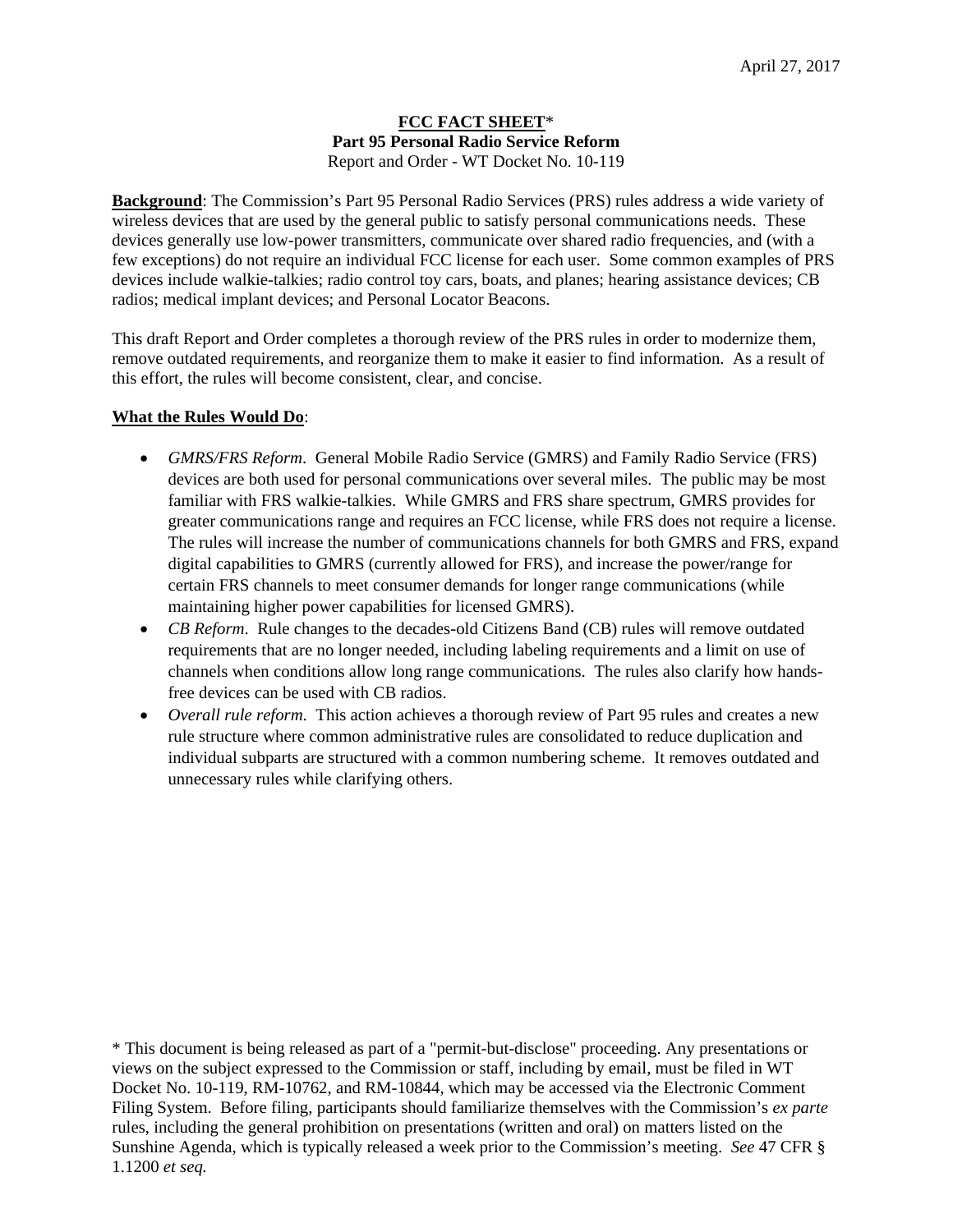#### **Before the Federal Communications Commission Washington, D.C. 20554**

| In the Matter of                                                    |                      |
|---------------------------------------------------------------------|----------------------|
| Review of the Commission's Part 95 Personal<br>Radio Services Rules | WT Docket No. 10-119 |
| Petition for Rulemaking of Garmin International,<br>Inc.            | RM-10762             |
| Petition for Rulemaking of Omnitronics, L.L.C.                      | RM-10844             |

## **REPORT AND ORDER\***

## **Adopted: [] Released: []**

By the Commission:

# **TABLE OF CONTENTS**

| Н. |    |               |  |
|----|----|---------------|--|
| Ш  |    |               |  |
|    |    |               |  |
|    |    |               |  |
|    |    | 2             |  |
|    |    |               |  |
|    |    |               |  |
|    |    | $2_{-}$       |  |
|    |    | $\mathcal{E}$ |  |
|    |    |               |  |
|    |    |               |  |
|    |    |               |  |
|    |    |               |  |
|    |    |               |  |
|    |    | 2.            |  |
|    |    |               |  |
|    | E. |               |  |
|    | F  |               |  |
|    |    |               |  |

\* This document has been circulated for tentative consideration by the Commission at its May open meeting. The issues referenced in this document and the Commission's ultimate resolution of those issues remain under consideration and subject to change. This document does not constitute any official action by the Commission. However, the Chairman has determined that, in the interest of promoting the public's ability to understand the nature and scope of issues under consideration, the public interest would be served by making this document publicly available. The FCC's ex parte rules apply and presentations are subject to "permit-but-disclose" ex parte rules. See, e.g., 47 C.F.R. §§ 1.1206, 1.1200(a). Participants in this proceeding should familiarize themselves with the Commission's *ex parte* rules , including the general prohibition on presentations (written and oral) on matters listed on the Sunshine Agenda, which is typically released a week prior to the Commission's meeting. *See* 47 CFR §§ 1.1200(a), 1.1203.

## Heading Paragraph #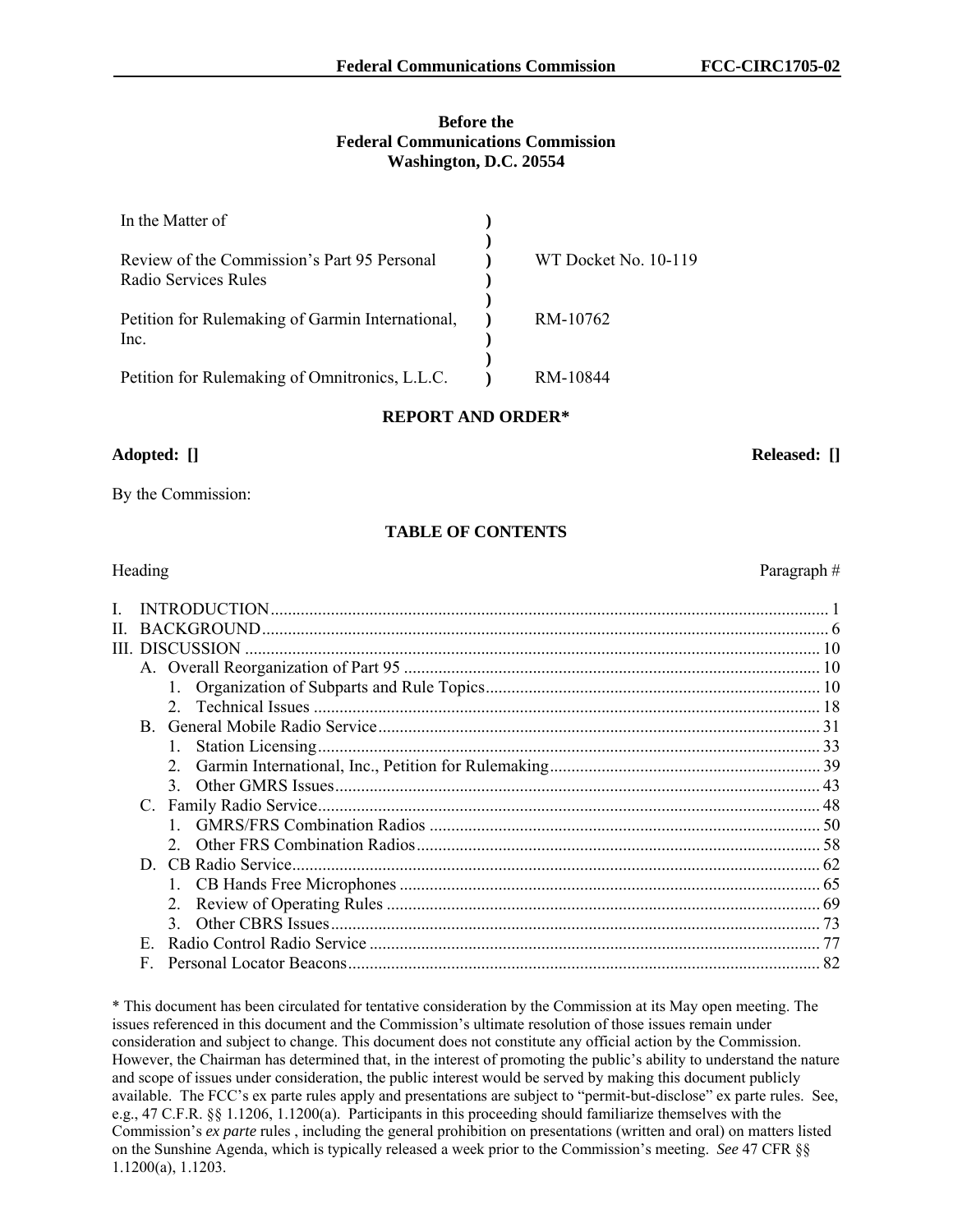| $APPENDIX - Final Rules$ |  |
|--------------------------|--|

## **I. INTRODUCTION**

1. By this *Report and Order* (*R&O*), we effect a comprehensive reorganization of and update to the Commission's Part 95 Personal Radio Services (PRS) rules.<sup>1</sup> Personal Radio Services provide for a wide variety of wireless devices that are used by the general public to satisfy personal telecommunications requirements. These devices generally employ low-power transmitters that communicate using shared spectrum, and the Commission has, with few exceptions, authorized their operation by rule rather than by issuing an individual license for each user.<sup>2</sup>

2. The Commission previously adopted a *Notice of Proposed Rule Making* (*NPRM*) looking to simplify, streamline, and update the Part 95 rules to reflect technological advances and changes in the way the American public uses the various Personal Radio Services.<sup>3</sup> The revisions we adopt in this *Report & Order* will result in numerous benefits to the public, including simplifying and streamlining the rules, making the rules easier to use and understand, and eliminating certain existing regulatory burdens on PRS users and equipment manufacturers.<sup>4</sup> We also make changes herein in the interest of public safety, such as prohibiting the inclusion of voice obscuring features that could hinder emergency communications in PRS equipment designed to be used on shared channels and prohibiting use of the terms "Personal Locator Beacon" and "PLB" to market any rescue beacon device that does not meet appropriate technical standards. On the whole, the actions we take in this *Report and Order* are common sense, practical measures that will benefit the public in numerous ways while recognizing the 21<sup>st</sup> Century uses of the Public Radio Services.

## **II. BACKGROUND**

3. The Personal Radio Services under Part 95 include various short-range, low-power radio services generally for personal use. As the Commission noted in the *NPRM*, the scope of applications in the Personal Radio Services has expanded over time beyond its original purposes – which was mobile voice communications for individuals and radio control devices used by hobbyists for control of model

1

<sup>1</sup> 47 C.F.R. Part 95.

<sup>&</sup>lt;sup>2</sup> Recognizing that the public interest benefits of individually licensing large numbers of relatively low-powered stations in certain radio services used by the general public are insufficient to justify the administrative cost of such licensing, the Congress, in 1982, amended the Communications Act of 1934 to permit the Commission to grant authority to operate certain radio stations "by rule" without individual licenses. *See* Public Law (Pub. L.) 97-259, Section 113(a), enacted September 13, 1982. *See* also 47 U.S.C. § 307(e). A licensed-by-rule approach means that authorized users can access the entire available spectrum without individual station licenses. Thus, no one has exclusive rights to any of the spectrum and all spectrum use is shared.

<sup>3</sup> Review of the Commission's Part 95 Personal Radio Services Rules, WT Docket No. 10-119, *Notice of Proposed Rule Making and Memorandum Opinion and Order on Reconsideration*, 25 FCC Rcd 7651 (2010) (*NPRM*).

<sup>&</sup>lt;sup>4</sup> For example, we revise our Part 95 rules to employ uniformly the phrase "public switched network" when referring to that network. *See, e.g.*, new §95.349.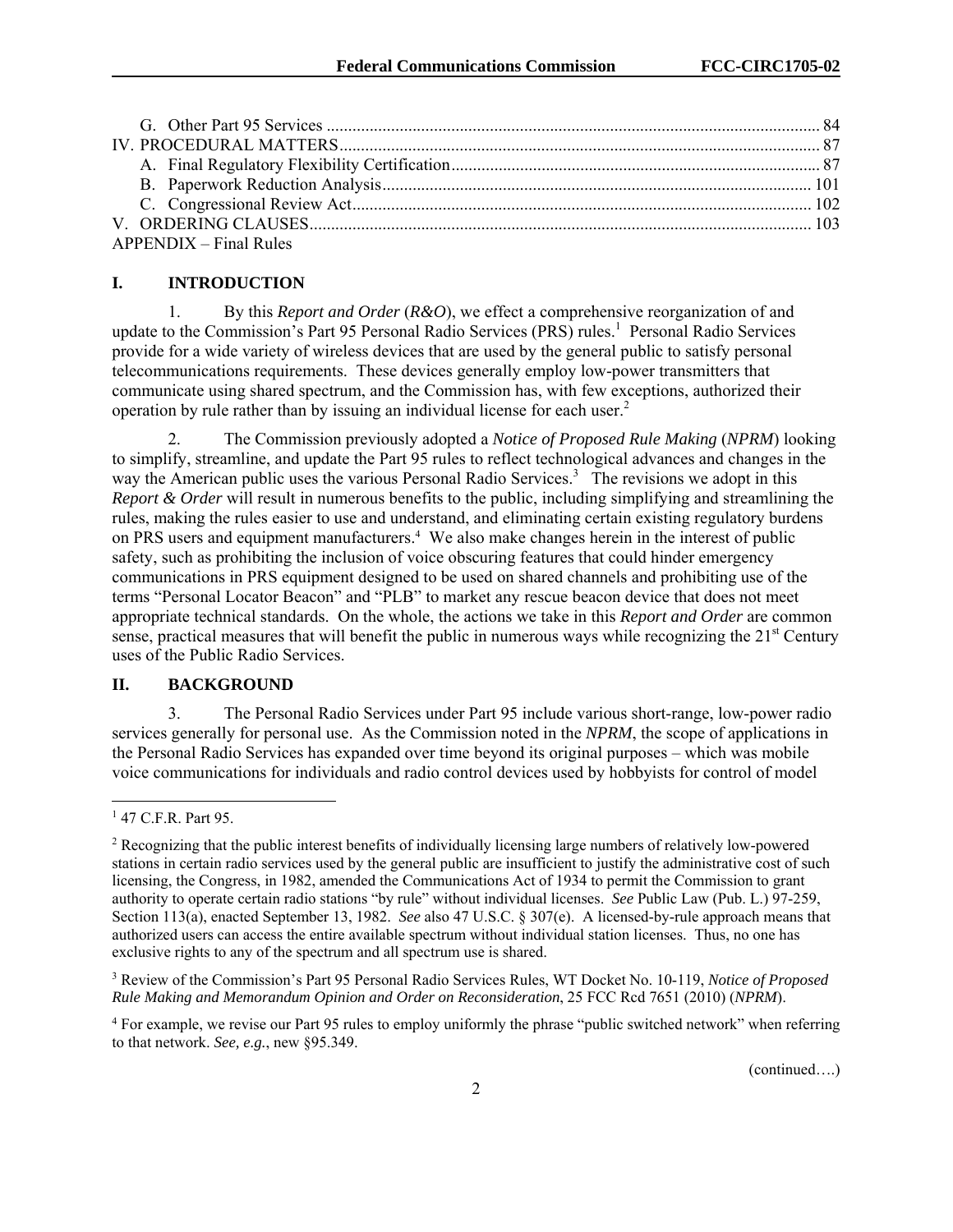aircraft.<sup>5</sup> Today, Part 95 includes rules for devices used to locate lost persons, retrieve data from implanted medical devices, provide auditory assistance for hearing-impaired persons, track property for law enforcement purposes, and increase highway safety through vehicle electronics that are integrated with Intelligent Transportation Systems.

4. The Personal Radio Services currently consist of the eleven communication services listed below.<sup>6</sup>

- General Mobile Radio Service (GMRS) GMRS is a mobile two-way voice communication service, with limited data applications, for facilitating activities of individual licensees and their family members, including, but not limited to, voluntary provision of assistance to the public during emergencies and natural disasters.
- Family Radio Service (FRS) FRS is a short-distance two-way voice communication service, with limited data applications, between low power hand-held radios, for facilitating individual, family, group, recreational and business activities.
- Radio Control Radio Service (RCRS) RCRS is a non-commercial short-distance radio service for wirelessly controlling the operation of devices, including, but not limited to, model vehicles such as aircraft and surface craft.
- CB Radio Service (CBRS) CBRS is a mobile and fixed two-way voice communication service for facilitating personal, business or voluntary public service activities, including communications to provide assistance to highway travelers.
- 218–219 MHz Service The 218–219 MHz Service allows licensees to provide fixed and mobile telemetry and other telecommunications services on a commercial or private basis in specific service areas.
- Low Power Radio Service (LPRS) LPRS is a short-distance voice and data communication service for providing auditory assistance to persons with disabilities (and others), health care related communications, law enforcement tracking, and for certain other purposes.
- Wireless Medical Telemetry Service (WMTS) WMTS is a short-distance data communication service for the transmission of physiological parameters and other patient medical information via radiated electromagnetic signals.
- Medical Device Radiocommunications Service (MedRadio) MedRadio is an ultra-low power radio service for the transmission of non-voice data for the purpose of facilitating diagnostic and/or therapeutic functions involving implanted and body-worn medical devices.
- Multi-Use Radio Service (MURS) MURS is a two-way, short-distance voice or data communication service for facilitating personal or business activities of the general public.
- Personal Locator Beacons (PLBs) and Maritime Survivor Locating Devices (MSLDs)<sup>7</sup> PLBs are small transmitters that provide a means for individuals in remote areas to alert others of an emergency

 $\overline{a}$ 

<sup>5</sup> *See NPRM*, 25 FCC Rcd at 7653.

<sup>&</sup>lt;sup>6</sup> Some of the definitions have been added or contain minor updates to their definition to reflect current uses and actions taken in this document.

<sup>7</sup> The Commission adopted Part 95 rules authorizing MSLDs subsequent to the release of the *NPRM* in this proceeding. *See* Amendment of the Commission's Rules Regarding Maritime Radio Equipment and Related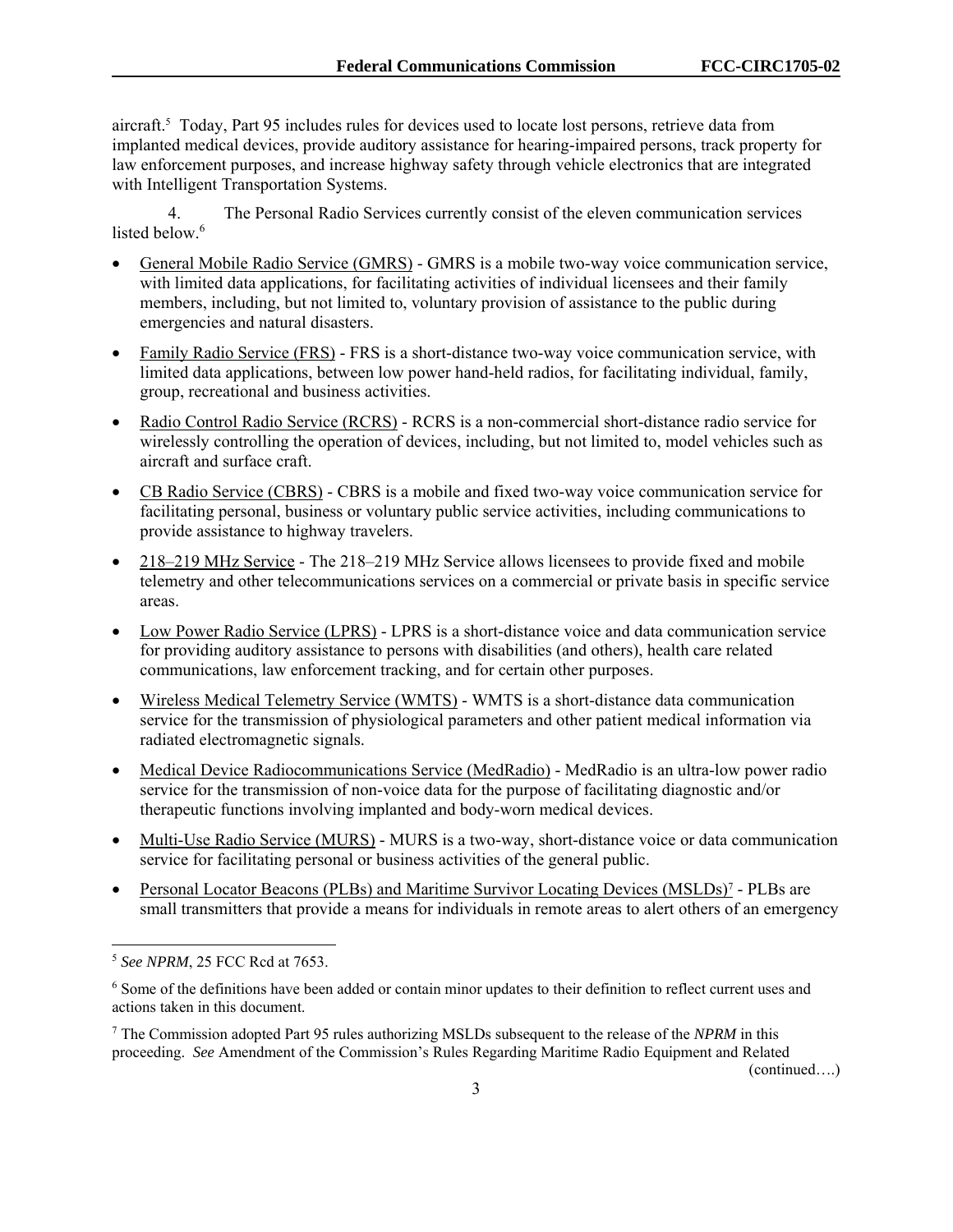situation and to aid search and rescue personnel to locate those in distress. MSLDs are devices intended to aid in the location of persons in the water.

 DSRCS On-Board Units (OBUs) - OBUs are low-power devices on vehicles that transfer data to roadside units in the Dedicated Short-Range Communications Service, to improve traffic flow and safety, and for other intelligent transportation system purposes.

5. Each Personal Radio Service has its own subpart under Part 95. These subparts have unique requirements, as well as general operating and administrative rules that are similar and often identical both in language and effect to other subparts. For example, of the eleven Personal Radio Services, most have similar rule language governing authorized locations, station identification, station inspection, and operator responsibility. Also, the transmitters for most of these services are mass marketed and used by millions of Americans, and have traditionally been licensed by rule.<sup>8</sup>

6. The *NPRM* proposed over twenty specific rule changes and sought comment on related issues for which the Commission did not make specific proposals. In response to the *NPRM,* we received more than two hundred comments and reply comments, most pertaining to GMRS.<sup>9</sup> While the *NPRM* proposed to redesignate the 218-219 MHz Service as a Part 27 Miscellaneous Wireless Communications Service<sup>10</sup> and explored changes to those service rules, we take no action on those proposals and leave the 218-219 MHz service in Part 95.11 We have carefully considered the views expressed in the record in formulating our decisions in this proceeding.

#### **III. DISCUSSION**

## **A. Overall Reorganization of Part 95**

#### **1. Organization of Subparts and Rule Topics**

7. In the *NPRM*, the Commission proposed to reorganize Part 95 to make it easier to use for the general public. Specifically, the Commission proposed to consolidate similar or duplicative administrative rules currently found in the various service subparts into a new Subpart A, and likewise to consolidate similar technical rules into a new Subpart B.12

8. After considering the suggestions and comments in the record, we are reorganizing and rewriting Part 95, but using an organizational structure somewhat different from that proposed in the *NPRM*. Commenters generally support the goals of streamlining, clarity and eliminating duplication.<sup>13</sup>

8 The 218–219 MHz Service is not licensed by rule, but instead is subject to the requirements and conditions for the grant of authorizations set forth in Part 1, Subpart F of the Commission's rules. *See* 47 C.F.R. § 95.811. The General Mobile Radio Service is not licensed by rule, but by individual licensing.

9 Also, a few *ex parte* showings, petitions and late-filed comments have been submitted into the record. On the Commission's website, the Electronic Comment Filing System (ECFS) provides access to these submissions.

10 47 C.F.R. Part 27.

l

<sup>11</sup> *See NPRM*, 25 FCC Rcd at 7674-75. We leave the existing 218-219 MHz rules unchanged in subpart F, but due to the renumbering of all Part 95 rules the 218-219 MHz rules will now be numbered in the range 95.1900-95.1999.

<sup>12</sup> *See NPRM*, 25 FCC Rcd at 7655-56.

<sup>13</sup> *See, e.g.,* Comments of Christopher Ebert at 1, Stanton Walters at 1. Some commenters, however, believe that the current rules do not need revision. *See e.g.,* Comments of Ross Snyder (Snyder) at 49.

Matters, *Report and Order*, WT Docket No. 14-36, 31 FCC Rcd 10300, 10307-08 ¶¶ 18-20 (2016) (*Maritime Equipment Report and Order*). We here incorporate those rule changes into the new organization of Part 95.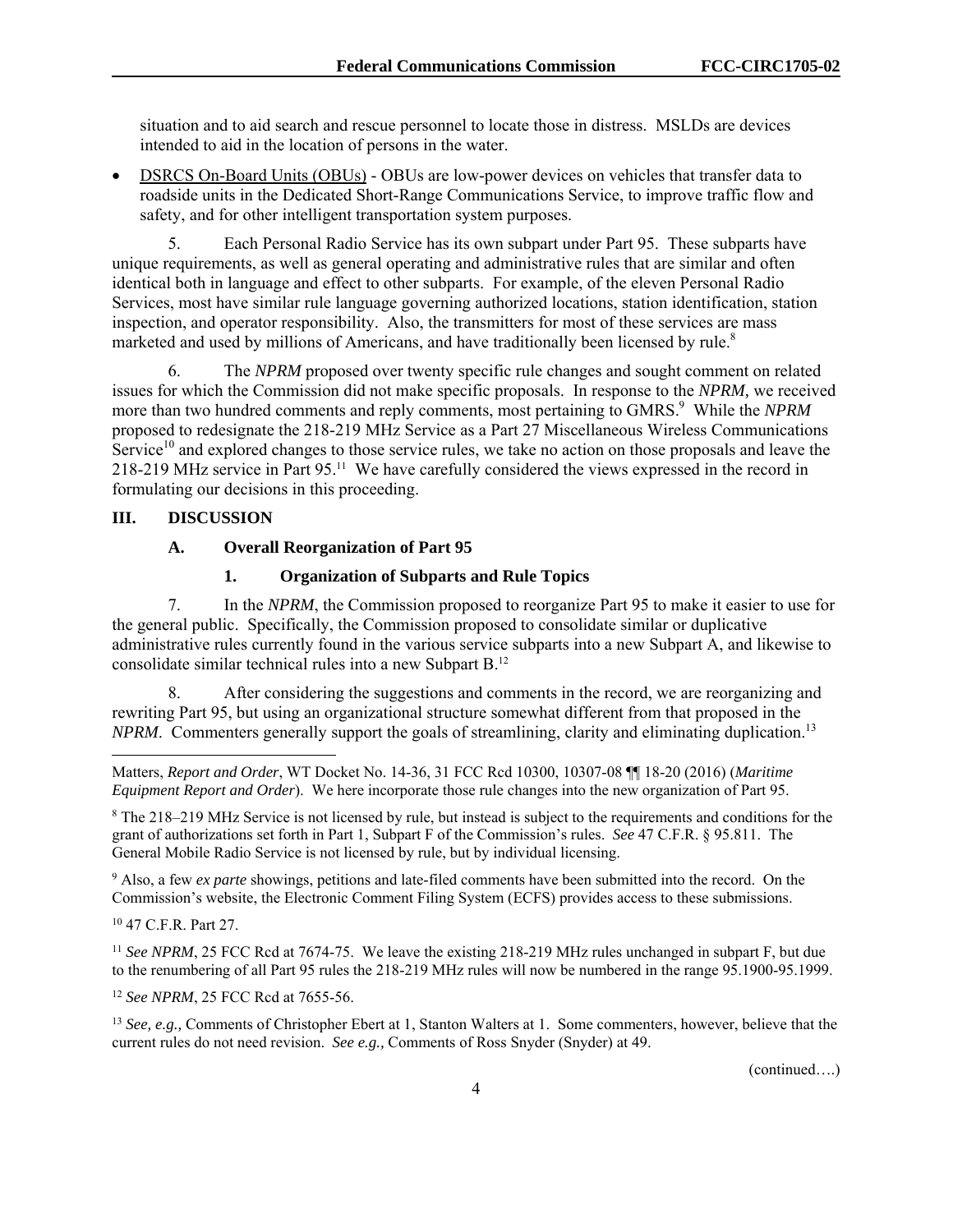Some commenters observe, however, that differences in the requirements for some services – such as the MedRadio service and PLBs, which follow industry standards – would be difficult to integrate with the technical rules for the rest of the Personal Radio Services,<sup>14</sup> and argue that consolidating them would result in a more confusing rule, not greater ease of use.<sup>15</sup>

9. After considering the arguments, we agree that there are not enough common technical rules to warrant an entire technical subpart. Consequently, we are eliminating duplication by consolidating identical or essentially similar administrative rules that apply broadly to all or most of the Personal Radio Services into Subpart A, as proposed. We are also consolidating similar or identical technical rules that apply broadly to all or most of the Personal Radio Services into Subpart A instead of into a new Subpart B.

10. Each subpart following Subpart A will contain rules that apply to a specific Personal Radio Service. The GMRS rules must be moved from existing Subpart A to make way for the common PRS rules, so we are moving them to Subpart E, which is being vacated by placing the common technical rules in Subpart A. Other service-specific subparts will retain their current enumeration and the servicespecific technical rules will be placed in the appropriate subparts for various services. In addition, we are not re-using existing rule section numbers for new rules, in order to prevent confusion when reference is made to new or previous rules.<sup>16</sup> We also generally reserve even numbers for use with future rules. The new arrangement of subparts, as compared to the existing arrangement, is as follows:

| <b>Subpart</b> | <b>Old Topic</b>                                                  | <b>Old Rules</b> | <b>New Topic</b>                                                  | <b>New Rules</b> |
|----------------|-------------------------------------------------------------------|------------------|-------------------------------------------------------------------|------------------|
| A              | General Mobile Radio<br>Service (GMRS)                            | $1 - 183$        | Personal Radio<br><b>Services</b>                                 | 300-399          |
| B              | Family Radio Service<br>(FRS)                                     | 191-194          | Family Radio Service<br>(FRS)                                     | 500-599          |
| C              | Radio Control (R/C)<br>Radio Service                              | 201-225          | Radio Control Radio<br>Service (RCRS)                             | 700-799          |
| D              | Citizens Band (CB)<br>Radio Service                               | 401-428          | CB Radio Service<br>(CBRS)                                        | 900-999          |
| Е              | <b>Technical Regulations</b>                                      | 601-673          | General Mobile Radio<br>Service (GMRS)                            | 1700-1799        |
| F              | 218–219 MHz Service                                               | 801-861          | 218-219 MHz Service                                               | 1900-1999        |
| G              | Low Power Radio<br>Service (LPRS)                                 | 1001-1019        | Low Power Radio<br>Service (LPRS)                                 | 2100-2199        |
| Н              | Wireless Medical<br><b>Telemetry Service</b><br>(WMTS)            | 1101-1129        | Wireless Medical<br><b>Telemetry Service</b><br>(WMTS)            | 2300-2399        |
|                | <b>Medical Device</b><br>Radiocommunication<br>Service (MedRadio) | 1201-1225        | <b>Medical Device</b><br>Radiocommunication<br>Service (MedRadio) | 2500-2599        |

<sup>&</sup>lt;sup>14</sup> *See, e.g., Comments of David K. Sterrett (Sterrett) at 1, City of Seattle Office of Emergency Management and the* Seattle Auxiliary Communications Services (Seattle OEM/ACS) at 6.

l

<sup>15</sup> *See*, *e.g.,* Comments of Personal Radio Steering Group (PRSG) at 4-5, American Society for Healthcare Engineering of the American Hospital Association (ASHE) at 3.

<sup>&</sup>lt;sup>16</sup> We also note that any new services added to Part 95 would be placed into the new format, including the recently proposed 76-81 GHz Radar Service, which could be designated as Subpart M and consist of rules in the 3300-3399 range. *See* Amendment of Parts 1, 2, 15, 90 and 95 of the Commission's Rules to Permit Radar Services in the 76- 81 GHz Band, *Notice of Proposed Rulemaking*, ET Docket 15-26, 30 FCC Rcd 1625, 1645 ¶ 69 (2015).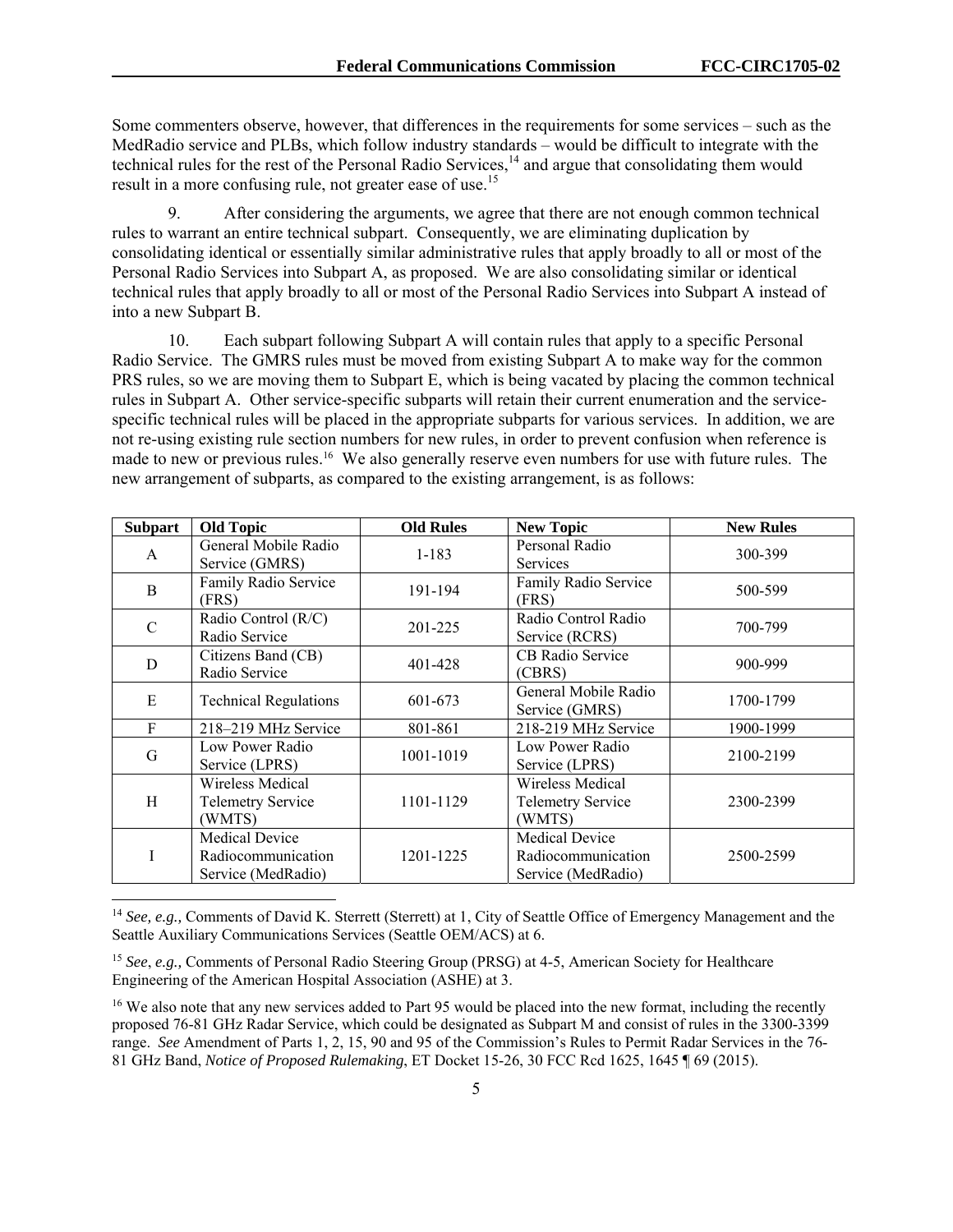| <b>Subpart</b> | <b>Old Topic</b>       | <b>Old Rules</b> | <b>New Topic</b>                      | <b>New Rules</b> |
|----------------|------------------------|------------------|---------------------------------------|------------------|
|                | Multi-Use Radio        | 1301-1317        | Multi-Use Radio                       | 2700-2799        |
|                | Service (MURS)         |                  | Service (MURS)                        |                  |
| K              | Personal Locator       | 1400-1402        | Personal Locator                      | 2900-2999        |
|                | Beacons (PLB)          |                  | Beacons (PLBs)                        |                  |
|                | Dedicated Short Range  |                  |                                       |                  |
| L              | Communications         | 1501-1511        | <b>DSRCS On-Board</b><br>Units (OBUs) | 3100-3199        |
|                | Service On-Board Units |                  |                                       |                  |
|                | (DSRCS-OBUs)           |                  |                                       |                  |

11. Currently, our Part 95 rules appear in an inconsistent, *ad hoc* order in each subpart. In order to make it easier to find rules addressing a particular topic in Part 95, we are arranging the rules in each subpart using, to the extent possible, a common template as follows:

| <b>Administrative Rules</b> | <b>Operating Rules</b>       | <b>Technical Rules</b>       | <b>Marketing Rules</b>   |
|-----------------------------|------------------------------|------------------------------|--------------------------|
| 1 scope                     | 31 permissible uses          | 61 equipment certification   | 91 marketing limitations |
| 3 definitions               | 33 prohibited uses           | 63 frequencies, channels     | 93 labeling              |
| 5 authority to operate      | 35 use of certified equip.   | 65 frequency accuracy        | 95 disclosures           |
| 7 station locations         | 37 modified equipment        | 67 transmitting power limits |                          |
| 9 coordination procedures   | 39 external equipment        | 69 field strength limits     |                          |
| 11 FCC correspondence       | 41 antenna height limit      | 71 emission types            |                          |
| 13 violations, penalties    | 43 operator responsibility   | 73 emission bandwidths       |                          |
| 15 reserved                 | 45 remote control            | 75 modulation limits         |                          |
| 17 antenna registration     | 47 automatic control         | 77 tones and signals         |                          |
| 19 station maintenance      | 49 network connection        | 79 unwanted emissions        |                          |
| 21 reserved                 | 51 station identification    | 81 voice obscuring features  |                          |
| 23 station inspection       | 53 false communications      | 83 reserved                  |                          |
| 25 interference             | 55 reserved                  | 85 RF exposure               |                          |
| 27 restricted operation     | 57 duration of transmissions | 87 additional requirements   |                          |
| 29 how to contact FCC       | 59 channel sharing           | 89 industry technical        |                          |
|                             |                              | standard                     |                          |

12. The current operating rules for the CB Radio Service, Radio Control Radio Service and Family Radio Service are written in a plain language "question and answer" format that is intended to clearly convey what these rules require to operators in these services. The Commission noted in the *NPRM*, however, that this format is not used for any other Personal Radio Service, and asked whether it should continue to use the question and answer format for these radio services, and if so, whether it should write rules for the other Part 95 services using that format.17 Commenters are generally supportive of the plain language, without a "question and answer," format as outlined in the proposed rules in the *NPRM*<sup>18</sup> and suggest that such "question and answer" information can be provided by way of informal, informative, public material outside the rules. $^{19}$ 

l

<sup>&</sup>lt;sup>17</sup> *See NPRM*, 25 FCC Rcd at 7656.

<sup>&</sup>lt;sup>18</sup> *See*, *e.g.*, Comments of Academy of Model Aeronautics (AMA) at 8 supporting the removal of the "question and answer" format for RCRS rules stating the new rules are "straightforward and easy to understand." *See also*, Comments of Knowles at 10-11 supporting the current format of GMRS rules as being understandable and no need to convert to "question and answer" format.

<sup>&</sup>lt;sup>19</sup> Comments of Seattle OEM/ACS at 6 stating that FRS, RCRS and CBRS rules should be converted to a format consistent with the rest of Part 95, while maintaining "question and answer" format for fact sheets, annex to the rules and/or other information formats on the Commission's website.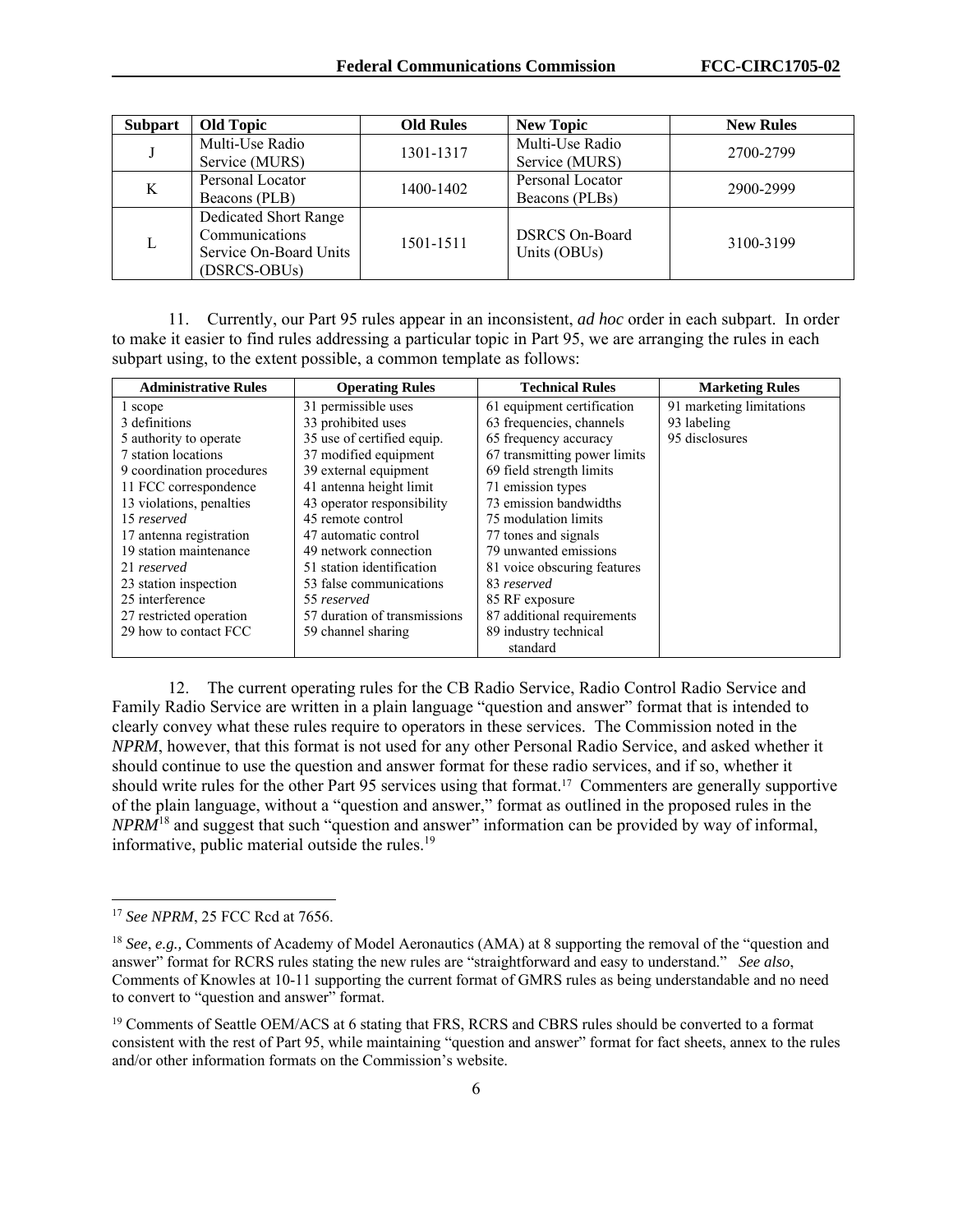13. We note that the question and answer format has generally worked well with the *operating* rules of the CBRS, RCRS and FRS. The question becomes whether we should write all of our PRS rules, including *technical* rules, in the same format. Many of our rules are complex, and refer to electronic measurements and equipment specifications. Furthermore, the wording of rule headers as questions is sometimes awkward. For example, we could write "How accurate must the frequency tolerance of my CB transmitter be?" and answer this with "The frequency tolerance of your CB transmitter must not be more than 50 parts per million." Although the language is plain and understandable, it is not the type of question we would expect to be asked by the public, and such a rule does not make it clear who is responsible for compliance (the manufacturer). Rather than trying to force all of our PRS rules into the "question and answer" format, we believe that it would be more productive to use the "question and answer" format only for the type of questions that the public actually asks. Moreover, we conclude that it is preferable to provide information in this format by other means, such as the Commission's website, rather than in our codified rules. Accordingly, the rules we adopt herein use a standard regulatory format.<sup>20</sup>

## **2. Technical Issues**

14. In the *NPRM*, the Commission also proposed to revise certain technical rules to use the same parameters across the Personal Radio Services, in place of the disparate criteria currently in use.<sup>21</sup> Specifically, the Commission proposed to establish channel numbers across the PRS; to use consistent and up-to-date technical units of measure for frequency tolerance, power limits, and unwanted emissions for all PRS; and to conform and clarify the rules pertaining to voice obscuring in PRS devices.

15. *Channel numbers.* Currently, the channels in the FRS, CBRS, LPRS, and DSRCS are identified by channel numbers specified in the Commission's rules. In the *NPRM,* the Commission proposed to assign channel numbers to the frequencies in the other Personal Radio Services where spectrum is not channelized,<sup>22</sup> based on its understanding that the public preferred to use channel numbers rather than frequencies and would find it more convenient to use channel numbers if the Commission established them in the rules.23 The record indicates, however, that assigning channel numbers is either unnecessary because it is not useful in non-voice services where users do not communicate with each other;24 or premature because different means of channel identification currently are in use and there is no consensus regarding which system is superior.<sup>25</sup> Consequently, we do not adopt the channel numbering proposed in the *NPRM*, and we simply continue to list the frequencies in the rules as we have in the past.

16. *Frequency tolerance and stability.* In the *NPRM*, the Commission noted that older PRS rules express frequency tolerance and stability<sup>26</sup> limits in terms of percent, but more recent rules, in light

-

<sup>&</sup>lt;sup>20</sup> Although not in the question and answer format, the new rules we adopt today were drafted using the principles illustrated in the Federal Plain Language Guidelines,

http://www.plainlanguage.gov/howto/guidelines/bigdoc/fullbigdoc.pdf. For example, to the extent possible, we use short direct sentences and the active voice. We also avoid the use of jargon and we minimize industry terminology to the extent possible in what is necessarily technical subject material.

<sup>21</sup> *See NPRM*, 25 FCC Rcd at 7657-59.

<sup>22</sup> *I.e.*, GMRS, WMTS, RCRS, and MURS.

<sup>23</sup> *See NPRM*, 25 FCC Rcd at 7656.

<sup>24</sup> *See*, *e.g.,* Comments ASHE at 18, G. Kris Harrison at 3.

<sup>25</sup> *See*, *e.g.,* Comments of Knowles at 11, PRSG at 5, Sterrett at 1.

<sup>&</sup>lt;sup>26</sup> Frequency tolerance standards specify the maximum allowable amount that the transmit frequency of any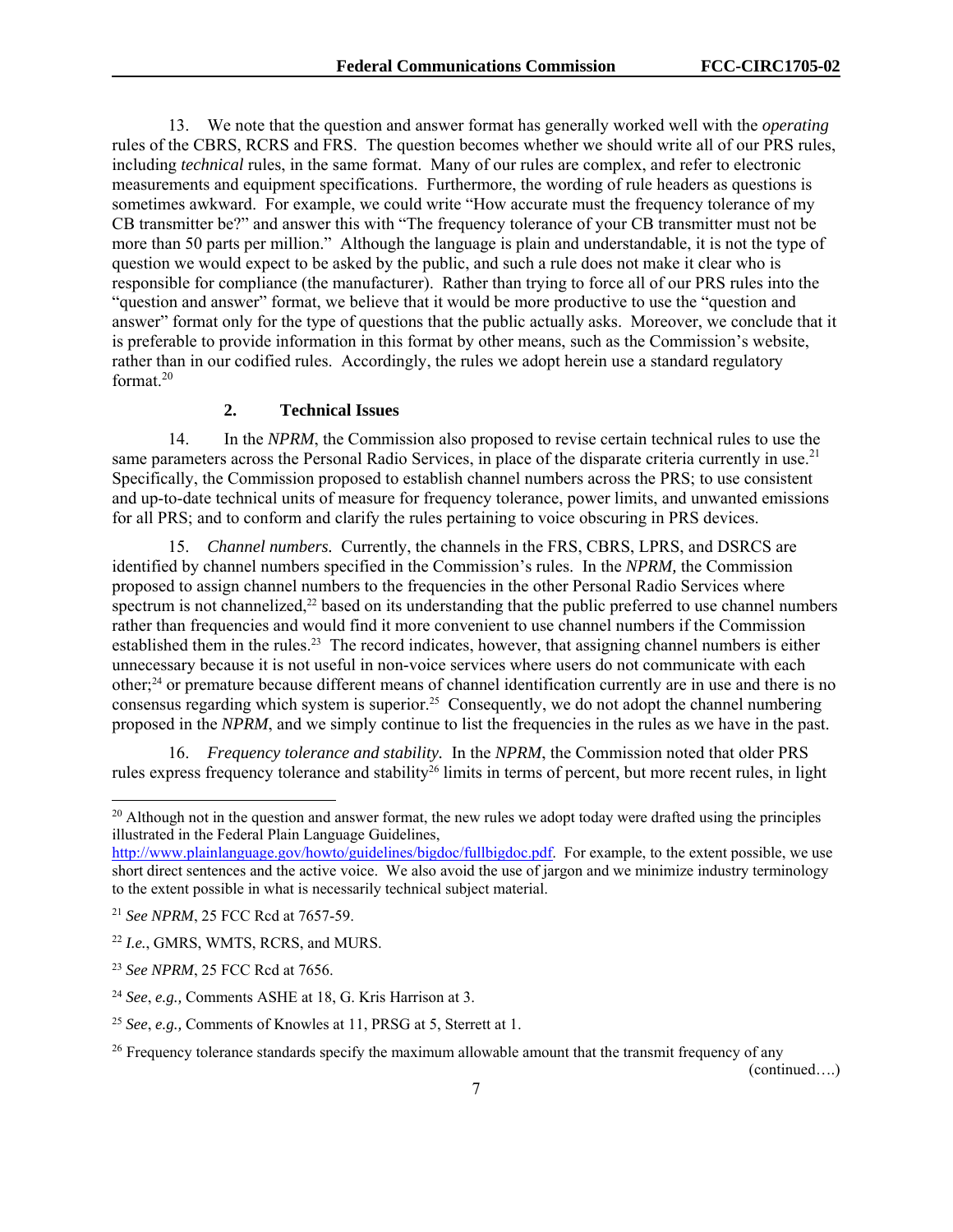of improvements in technology and manufacturing processes that allow much greater accuracy, express the limits in terms of parts per million (ppm).27 Therefore, the Commission proposed to express all such Part 95 limits in terms of ppm.<sup>28</sup> We adopt this proposal. We are also using the term "frequency" accuracy" in the headings for our rules governing either frequency tolerance or frequency stability or both.

17. We also conclude that our frequency accuracy requirements alone are sufficient to promote stable on-frequency operation, so we remove the current requirement<sup>29</sup> that the transmit frequency of transmitters in the Personal Radio Services, with certain exceptions, be controlled by a quartz crystal.30 Most commenters addressing this issue support this update to the rules.<sup>31</sup> Given the current state of technology, we find that it is now unnecessarily prescriptive to require manufacturers to use a specific circuit, method or electrical component in their radio designs to meet our frequency accuracy requirements. Although we believe that many of our frequency accuracy requirements can currently be met only by use of a crystal frequency reference source, we do not wish to preclude the development of other equally or more effective methods.

18. *Power limits.* The Commission observed in the *NPRM* that transmitting power rules in Part 95 were adopted at different times and are expressed variously as limits on average, peak or carrier output power, radiated power, or field strength at a given distance.32 While understanding that the differences are unavoidable in some instances, it sought comment on possible simplification and consolidation of power limits in Part 95.33 While a few commenters suggested specific changes to power measurement units for certain services,<sup>34</sup> other commenters suggest that current power measurement specifications are adequate and do not need to be changed.<sup>35</sup> On the whole, the record does not indicate that the variety of differing measurement units is a problem, and we conclude that it is appropriate to

-

29 47 C.F.R. § 95.651.

<sup>30</sup> *See NPRM*, 25 FCC Rcd at 7659.

<sup>32</sup> *See id.* at 7657.

<sup>34</sup> *See e.g*., Comments of Thomas Brock at 3, and Mygmrs.com at 5.

<sup>35</sup> *See e.g*., Comments of AMA at 6, and PRSG at 1.

individual transmitter may differ from the assigned reference frequency as a result of variations in the manufacturing process. Frequency stability standards specify the maximum allowable amount that the transmit frequency of any transmitter may change during operation as a result of changes in the ambient temperature and/or power supply voltage. *See NPRM*, 25 FCC Rcd at 7657 n.25.

<sup>27</sup> *Id.* at 7657.

<sup>&</sup>lt;sup>28</sup> The Commission also asked whether any of the existing limits should be tightened, given the capabilities of modern manufacturing processes. *Id.* Specific limits will be discussed as appropriate in the sections *infra* regarding specific services.

<sup>&</sup>lt;sup>31</sup> *See e.g.*, Comments of Cobra at 2, Snyder at 95-96, and Seattle OEM/ACS at 10. Whereas comments of Knowles, at 14, urge more study before the requirement is removed.

<sup>33</sup> *Id.* The Commission also asked whether any of the existing limits should be changed. *Id.* Specific limits will be discussed as appropriate in the sections *infra* regarding specific services.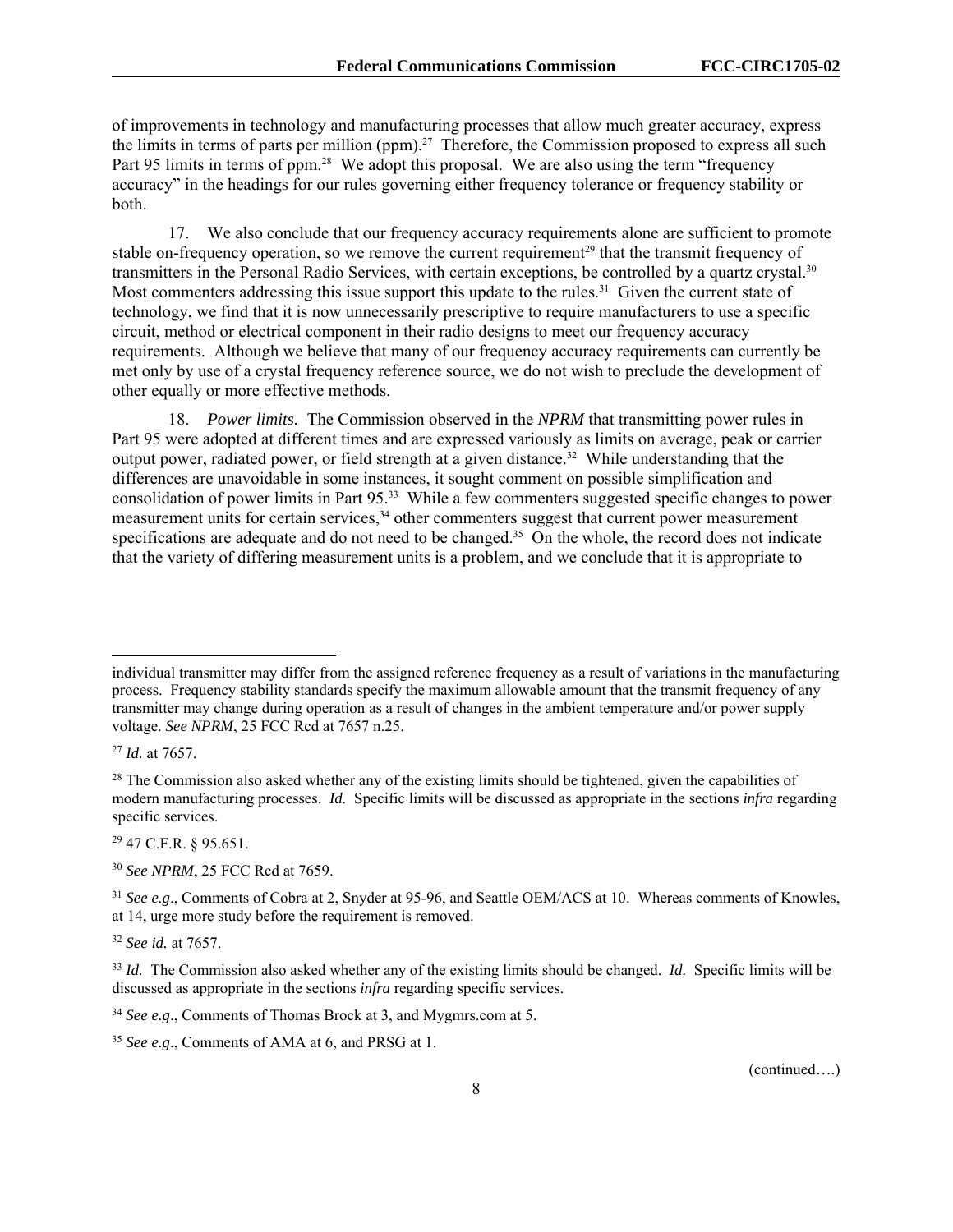continue specifying power measurement units for each of the Personal Radio Services that take into consideration the type and configuration of transmitting equipment and how it is used. 36

19. *Unwanted emissions.* In view of our decision to place the technical rules for each service in the individual subpart for that service, we are not going to reorganize the unwanted emissions rule as proposed in the *NPRM*. 37 We have revised the wording of some service-specific rules where possible to simplify the language without making any substantive changes.

20. *Voice-obscuring features.* Because the Personal Radio Services users typically share all the channels authorized for the service, it is important that all users be able to hear and understand each other in order to share channels and pass emergency messages. However, some manufacturers of Part 95 voice devices have implemented voice scrambling or obscuring features such that the sound of the user's voice is altered in such a way that it is understandable only to individuals using a similar unit that reverses the process on the receiving end, such that the voice again becomes intelligible. Certain Part 95 rules already require communications to be in plain language and prohibit coded messages to facilitate the sharing of the channels,38 therefore, the Commission proposed in the *NPRM* to clarify that the voice-obscuring features incorporated into certain PRS devices are inappropriate for these services.39

21. Some commenters support voice-obscuring techniques, arguing that there are consumer benefits and desire for some level of privacy.<sup>40</sup> For example, Uniden contends that FRS was created to allow families, friends and associates to communicate with each other over a short distance, not to facilitate communications between disparate groups; therefore, voice obscuring features intended to isolate groups from each other's communications is within the scope of how the service was envisioned.41 Commenters also contend that voice obscuring could discourage malicious behavior, such as intentional interference to communications, identity theft and other harmful acts based on the revelation of information.42 For example, the Northern California GMRS Users Group (NCGUG) contends that permitting "voice security" features would allow family members to safely communicate their location, as well as communicate financial or personal information securely.<sup>43</sup>

22. Most of the commenters, however, contend that voice-obscuring features could hinder communications during emergencies and hamper effective channel sharing.<sup>44</sup> For example, Mark Pomeroy states that the token privacy gained by voice-obscuring techniques is not worth degrading the

l

<sup>&</sup>lt;sup>36</sup> In particular, we will not at this time adopt the proposal to change the Multi-Use Radio Service power limit from 2 Watts transmitter output power to 2 Watts ERP. *See NPRM,* 25 FCC Rcd at 7705.

<sup>37</sup> *NPRM*, 25 FCC Rcd at 7658.

<sup>38</sup> *See e.g*., 47 C.F.R. §§ 95.181 (e), 95.412(a).

<sup>39</sup> *Id.* at 7659.

<sup>40</sup> *See e.g*., Comments of Uniden at 2, Garmin at 21-22, and Northern California GMRS Users Group (NCGUG) at 5.

<sup>41</sup> Reply Comments of Uniden at 5.

<sup>42</sup> *See e.g.,* Further Comments of Uniden at 2, Comments of Ross Snyder at 62, Garmin at 21-22.

<sup>43</sup> Comments of the NCGUG at 5.

<sup>44</sup> *See e.g.,* Comments of Cobra at 2, Mark Pomeroy at 1, Ranger at 2, Carl Guse at 1, North Georgia GMRS Group at 3, Reply Comments of Knowles at 4-7, PRSG 1.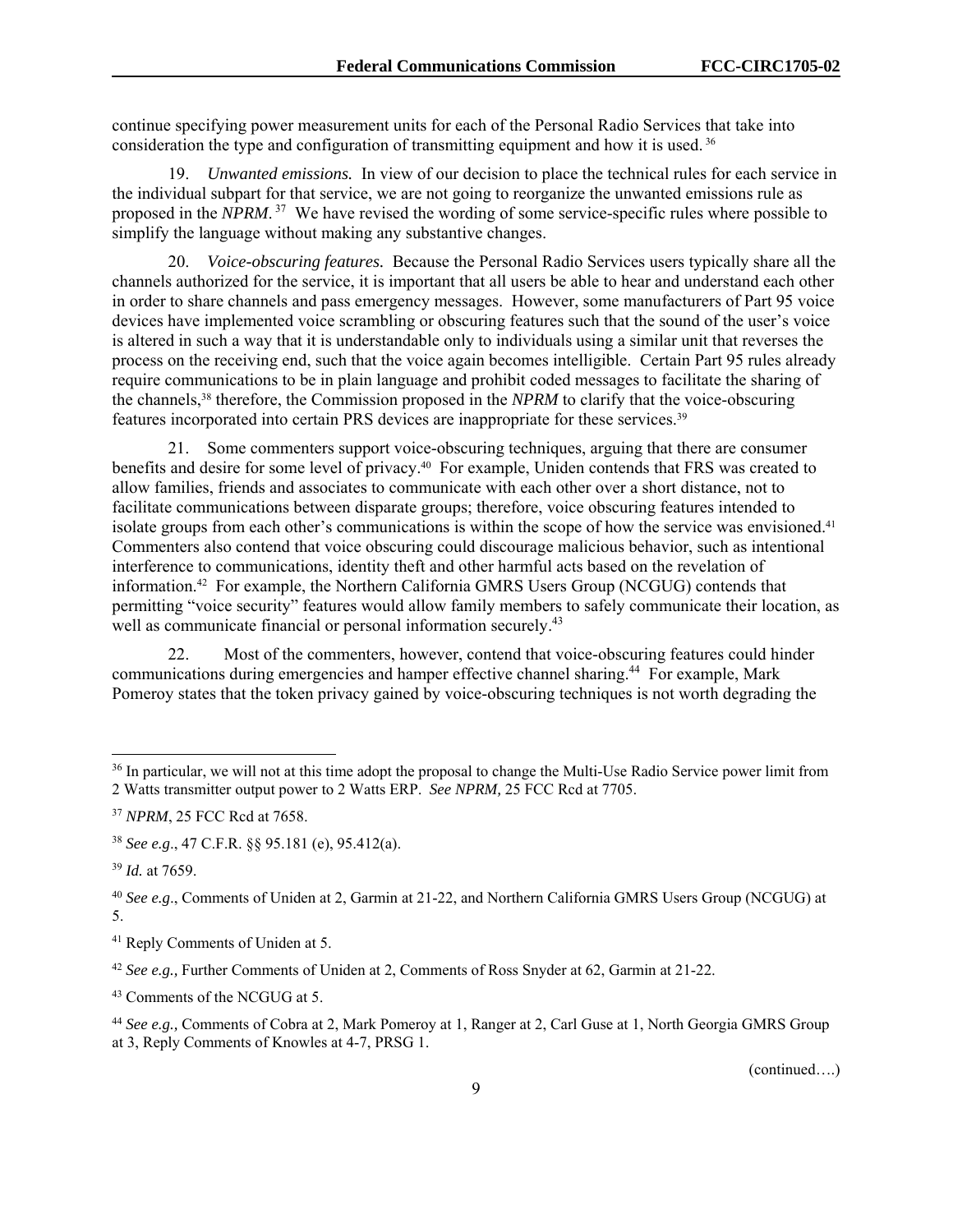channel sharing ability of GMRS users.<sup>45</sup> Carl Guse points out that those that need truly secure communications should use other communication services and that voice obscuring is not compatible with shared use channels.<sup>46</sup> Cobra, an FRS manufacturer, would allow existing products that include such features to continue to be used, but believes that the FCC should immediately stop issuing equipment authorizations for such products and cease importation after 18 months.<sup>47</sup> Knowles, on the other hand, argues that the potential for interference from voice obscuring devices is substantial, so grandfathering of such devices is not appropriate.<sup>48</sup>

23. We agree that voice-obscuring features are not compatible with the commons nature of the Personal Radio Services. One of the bedrock principles of the Personal Radio Services is that the channels are shared among users and that the FCC will not assign these channels for the exclusive use of any specific person.49 Services that function on shared channels in this fashion rely on operators following a "listen before talk" etiquette and are essentially self-policed in that someone that may be operating in an inappropriate manner is informed by others of the appropriate use of the channels. Voice obscuring features as implemented may prevent users from readily understanding each other's conversations complicating the sharing etiquette, hindering self-policing and communicating with others in calls for help; yet do not provide true security against eavesdropping.

24. Commenting parties offered different views regarding equipment authorization and restrictions on sales of devices that would be impacted by any changes to our rules. They also offered these suggestions of implementation of new rules while addressing different issues in this proceeding. As indicated above regarding voice obscuring features, Cobra suggests that the FCC should immediately stop issuing equipment authorizations for these products and cease importation after 18 months, while Garmin suggests a period of 12 months after the effective date for manufacturers to "stop marketing" devices that do not meet the new rules.50 With regard to GMRS/FRS combination radios, Uniden requested that manufacturers be allowed 18 months after the effective date of any rule changes to manufacture and import devices under the old rules, but does not address restrictions on equipment authorization or sales of devices under the old rules.51 We find that it is in the interest of all to have a single implementation schedule for all changes to our rules that impact equipment authorization and sales of PRS devices.

25. For the foregoing reasons, we take the following steps to phase out the use of voiceobscuring features in the Personal Radio Services. First, 90 days after the effective date of new section 95.381 adopted herein we will no longer allow equipment to be certified under Part 95 of our rules for transmitter types that incorporate voice obscuring features.<sup>52</sup> Second, 18 months after the effective date of new sections 95.391(b) and (c) adopted herein no person shall be permitted to manufacture, import, sell

1

51 Comments of Uniden at 9.

<sup>52</sup> *See* new rule § 95.381, applicable to all Personal Radio Services.

<sup>45</sup> Comments of Mark Pomeroy at 1.

<sup>46</sup> Comments of Carl Guse at 1.

<sup>47</sup> Comments of Cobra at 2.

<sup>48</sup> Reply comments of Knowles at 8.

<sup>49</sup> *See* current rules 47 C.F.R. §§ 95.7, 95.191(b), 95.207(b), 95.407(e)-(g), 95.1011(a), 95.1115(d)(3), 95.1211(a), 95.1309(a), 95.1511(b) and the one new rule § 95.359, applicable to all Personal Radio Services, that replaces all of these existing rules.

<sup>50</sup> Comments of Cobra at 2, Garmin at 21.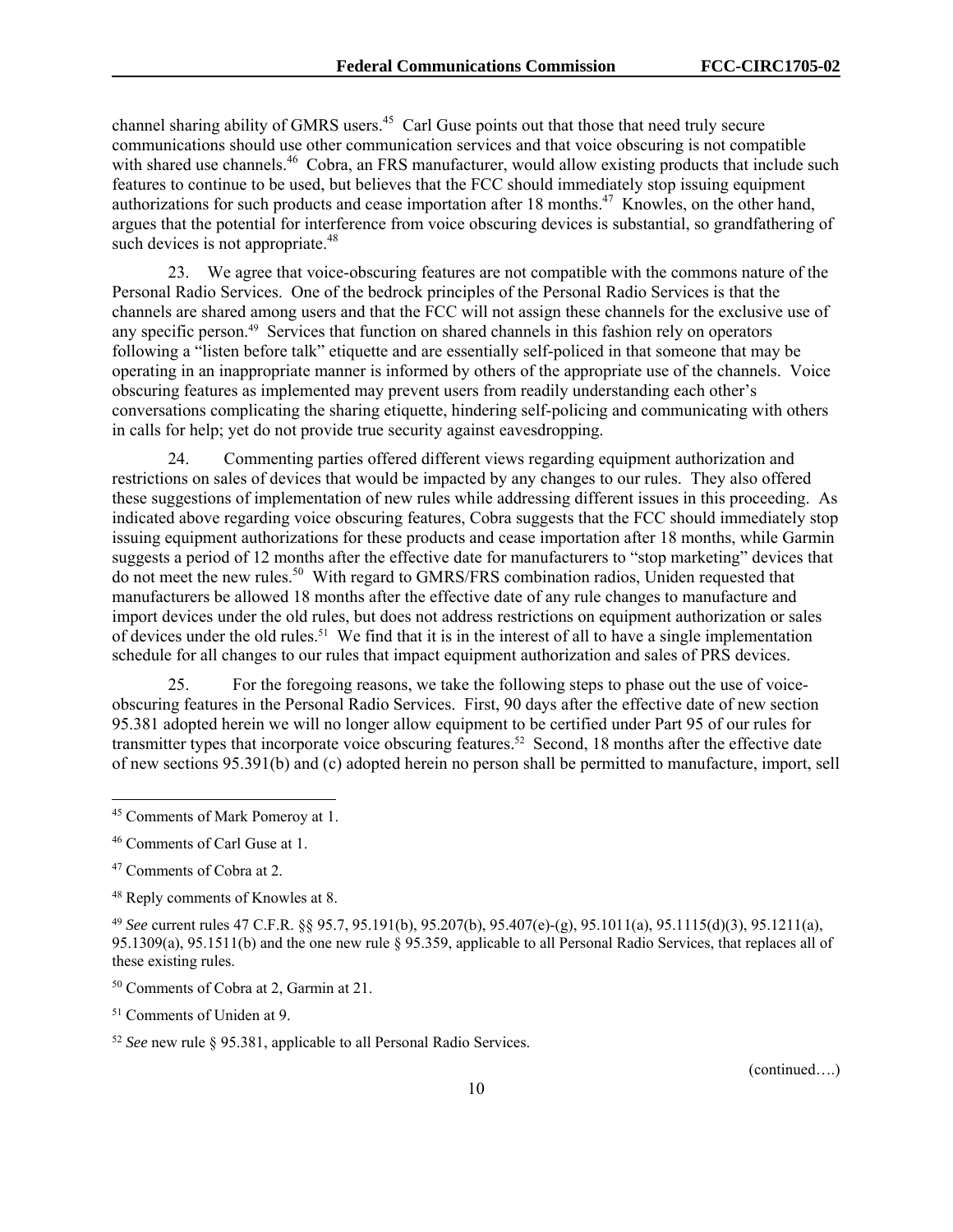or offer for sale any radio equipment that incorporates voice scrambling or other obscuring features where such radio is intended for use in any of the Personal Radio Services, regardless of whether the Commission has previously certified that radio.<sup>53</sup> While this implementation schedule is shorter than suggested by some manufacturers, we believe it is important to quickly transition the manufacturing and sale of PRS devices to the new rules, and we think the 18 month period after the effective date of the relevant rules is an adequate time for manufacturers to make this transition and sell equipment in inventory that is not compliant with the new rules. We also believe that existing implementation of voiceobscuring features to date has been largely limited to GMRS and FRS radios.

26. We understand that some confusion existed regarding the applicable rules,<sup>54</sup> and that prohibiting voice-obscuring features in the Personal Radio Services will result in some cost to the few manufacturers that currently include such features in their radios. Nevertheless, we find that an expeditious transition to compliant equipment is in the public interest and our schedule is reasonable in terms of encouraging manufacturers to rapidly redesign their radios, while also allowing a period to manufacture, import or sell noncompliant models.55 It is our belief that the costs of implementing this clarification are outweighed by the benefit of having all PRS devices using consistent communication techniques. We also believe that costs of implementing this rule could be minimized in the short term if manufacturers could disable the feature in the equipment firmware<sup>56</sup> without requiring a total redesign of the radio. Further, we do not at this time prohibit the continued use of existing radios with voiceobscuring features to minimize the burden of this rule on consumers, but we suggest that operators refrain from using such features, and advise them not to rely upon such features for security in communicating private information. We believe that prohibiting the use of the older units would place a significant burden on consumers and manufacturers, while also creating an enforcement challenge. While allowing the continued use of older models with voice obscuring features may complicate channel sharing and selfpolicing in some instances, we are hopeful consumers will not rely on this feature and the devices will eventually be replaced by compliant models. We find that the public interest benefits of phasing out equipment with these features, as described above, outweigh these one-time costs.

#### **B. General Mobile Radio Service**

27. The General Mobile Radio Service (GMRS) is the successor to the Citizens Class A Radio Service that the Commission created in the late 1940s, with a regulatory structure grounded in the assumption that GMRS systems are designed like traditional business land mobile systems, *i.e*., comprised of mobile stations, base stations, repeaters and control stations.57 Repeater stations are fixed stations with antennas in favorable locations that greatly extend the communications range of mobile and hand-held portable units by receiving their signals on one channel and simultaneously retransmitting these signals on another channel. Control stations are fixed stations that communicate with mobile stations (and other control stations) through repeater stations in a similar fashion. Base stations are fixed stations that communicate directly with mobile stations and with other base stations. Currently, the GMRS is

l

<sup>53</sup> *See* new rule § 95.391(b), (c).

<sup>54</sup> *See*, *e.g.*, Comments of Garmin at 17-22.

<sup>&</sup>lt;sup>55</sup> Moreover, the record suggests that the current, limited use of voice-obscuring features does not create an unmanageable problem. *See*, *e.g.*, Comments of Cobra at 1-2, Uniden at 7.

<sup>56</sup> Consumer radio units typically contain a microprocessor that defines the features of the unit in accordance with firmware (software that is stored in memory in the unit).

<sup>57</sup> Amendment of Subparts A and E of Part 95 to Improve the General Mobile Radio Service (GMRS), PR Docket 87-265, *Report and Order*, 3 FCC Rcd 6554, 6554 ¶ 3 (1988) (*GMRS R&O*).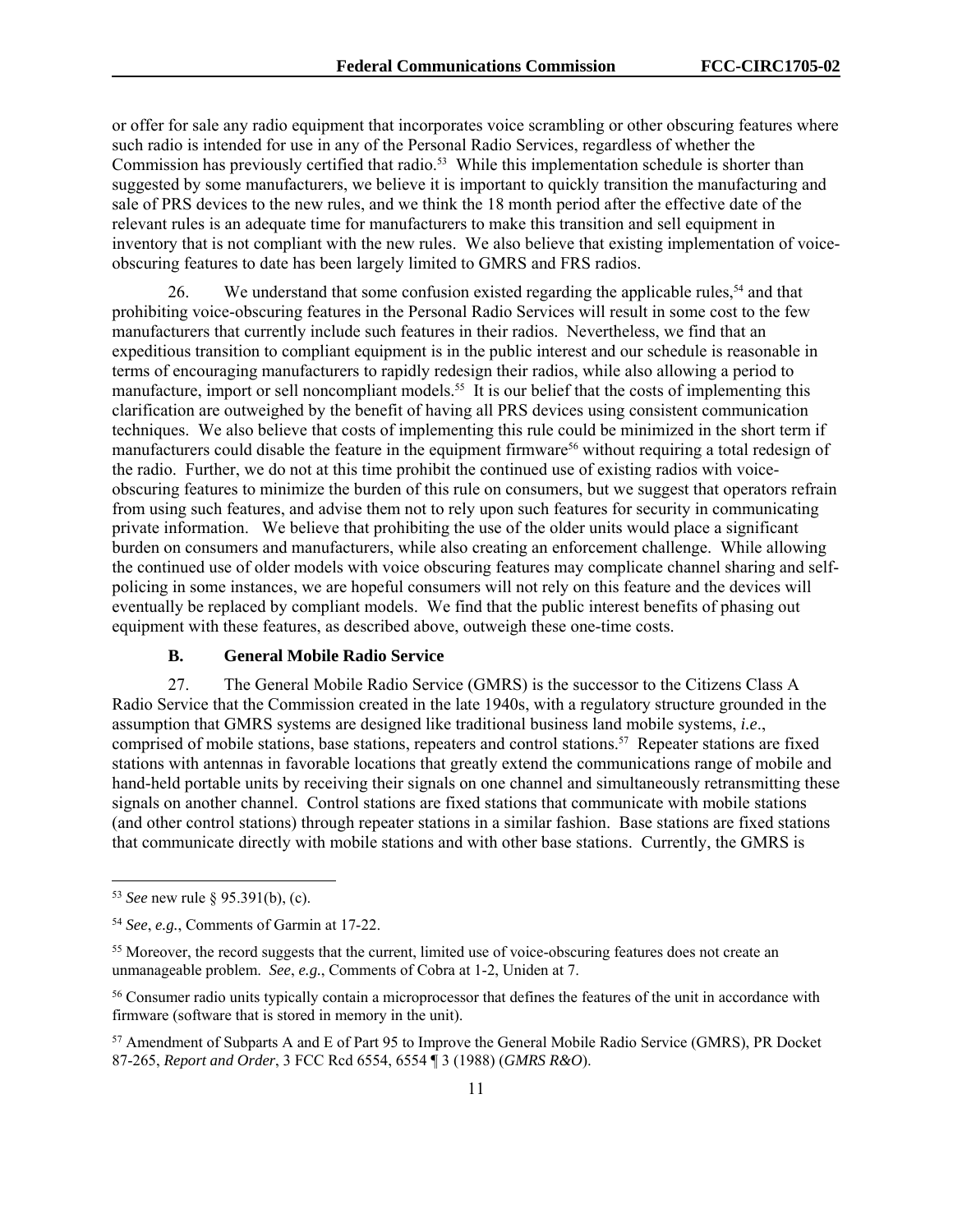allotted 400 kilohertz (0.4 megahertz) of spectrum consisting of sixteen 25 kilohertz main channels (eight main channels in the 462 MHz band and eight main channels in the 467 MHz band). These channels may be used in pairs by GMRS licensees for repeater operations (one 462 MHz channel for the repeater to transmit and one 467 MHz channel for mobile or control stations to transmit). Between (and partially overlapping) the 462 MHz main GMRS channels are seven interstitial channels designated for GMRS use (25 kilohertz bandwidth). As illustrated in the following table, the GMRS spectrum has been shared with the Family Radio Service (FRS), which is allotted 14 interstitial channels (12.5 kilohertz bandwidth and only 0.5 Watts power) between (and partially overlapping) the GMRS main channels in the 462 MHz and 467 MHz bands.



#### **Previous Channel Allotment for GMRS and FRS58**

28. Currently, an individual license is required before operating any station in the GMRS.<sup>59</sup> However, lightweight portable radio units widely available to the general public in retail stores appear to have become the most popular type of GMRS equipment available.<sup>60</sup> Several manufacturers have designed inexpensive radios that feature GMRS capabilities combined with FRS capabilities<sup>61</sup> in the same unit. GMRS/FRS radios are typically sold in pairs and as such are primarily intended to allow individuals to communicate with each other over short distances, as in the FRS. Further, the devices are often advertised as "walkie talkies," implying that they are appropriate for children to use with no obvious

l

 $58$  A table illustrating the new channel allotment being adopted in this R&O is provided below.

<sup>59 47</sup> C.F.R. § 95.3.

<sup>60</sup> *NPRM*, 25 FCC Rcd at 7660.

 $<sup>61</sup>$  As explained above, FRS devices are lower powered handheld devices intended for short range voice</sup> communications with limited data applications.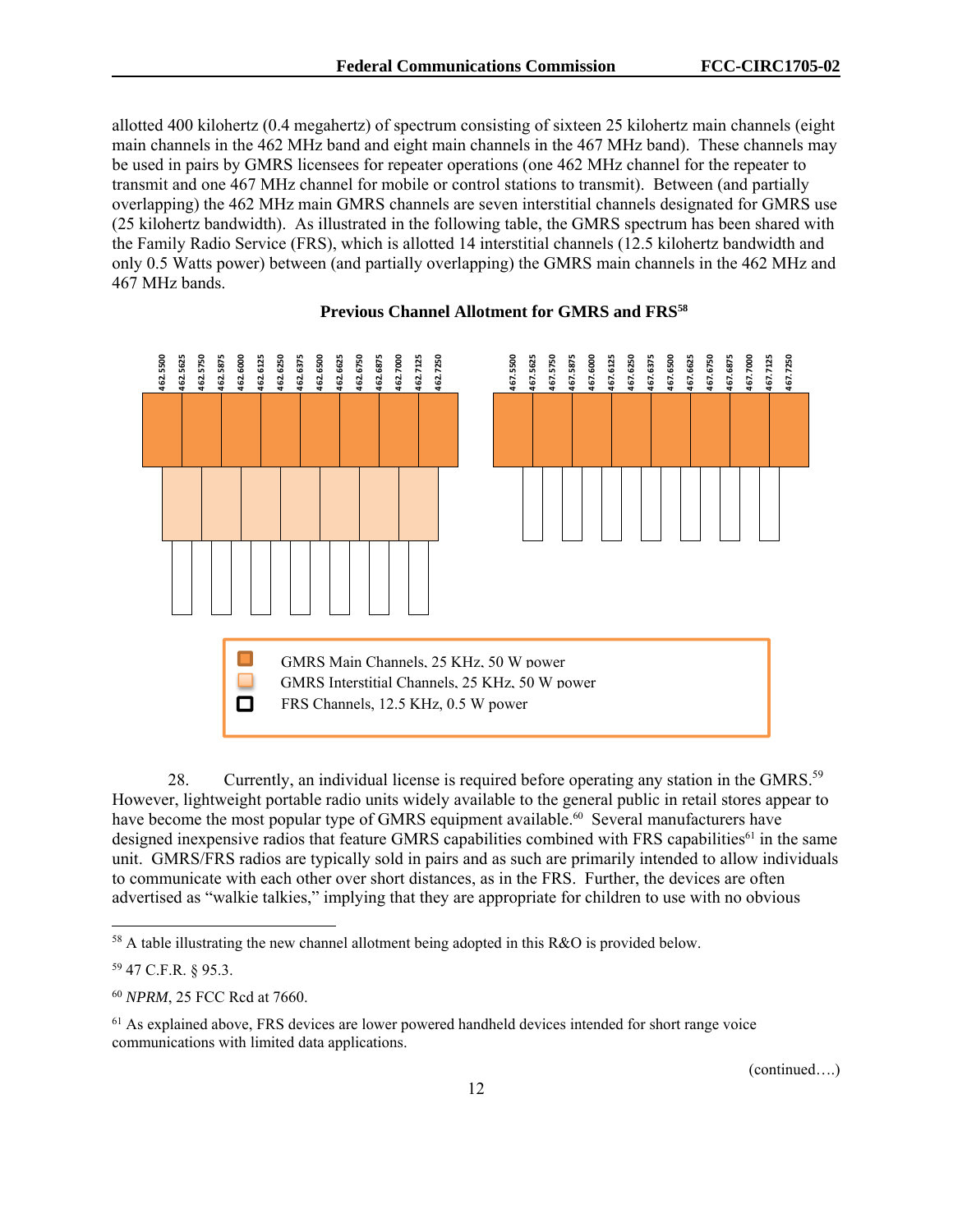labeling to notify purchasers of eligibility or licensing requirements. Although these combination units have the technical capability (in terms or more power and additional channels) of GMRS devices, they do not appear to be marketed as devices intended to interact with traditional land mobile type GMRS systems because retail outlets and manufacturers do not readily advise consumers that a license is needed to legally operate the devices while using the GMRS frequencies.<sup>62</sup>

# **1. Station Licensing**

29. In the *NPRM*, the Commission noted that the GMRS, as it is used by most operators, more closely resembles the Personal Radio Services that are licensed by rule than it does the Part 90 land mobile services.63 For example, all GMRS channels are available to all GMRS licensees on a shared "commons" basis anywhere in the country without the need for frequency coordination and no expectation of exclusive use of the channels. Whereas, Part 90 licensees obtain authorization for specific channels in specific areas through a frequency coordination process designed to avoid the "commons" sharing method used in GMRS.<sup>64</sup> The Commission also noted that licensing compliance for the GMRS/FRS radios appears to be weak.<sup>65</sup> Consequently, the Commission proposed to eliminate the requirement for individual licensing in the GMRS (either entirely or just for hand-held units), and to authorize such operations by rule without individual licenses pursuant to our authority under Section 307(e)(1) of the Communications Act of 1934.66 Alternatively, in the event that the individual license requirement was fully or partially retained, the Commission asked whether the minimum age for obtaining a GMRS license should be lowered or eliminated,67 and it also proposed to extend the license term from five years to ten.<sup>68</sup>

30. *Individual licensing.*69 There is support in the record for a range of measures, from requiring an individual license to operate all types of GMRS stations,<sup>70</sup> to licensing hand-held GMRS

<sup>67</sup> *Id.* at 7663.

1

<sup>68</sup> *Id.* at 7662.

<sup>70</sup> *See, e.g.*, Comments of Joe Leikim at 3.

<sup>62</sup> The Commission sought comment in the *NPRM* on whether GMRS base and repeater operations are still needed in light of commercial communications services that are now available. *See* 25 FCC Rcd at 7664. We conclude, based on the comments, that GMRS base and repeater operations still are common and serve important purposes, and should continue to be authorized. *See*, *e.g.*, comments of myGMRS.com at 5. Accordingly, we are retaining the rules providing for base and repeater stations in the GMRS. We are also retaining the existing rule that allows cooperative use (cost sharing) of GMRS stations, which had been inadvertently omitted from the proposed rules.

<sup>63</sup> *See NPRM*, 25 FCC Rcd at 7660.

<sup>&</sup>lt;sup>64</sup> Part 90 operators that do not have exclusive use of their licensed frequencies are also expected to share the frequencies with co-channel licensees to avoid causing harmful interference. *See e.g.* 47 CFR §§ 90.187(b), 90.403(e).

<sup>65</sup> *Id.* at 7660-61.

<sup>66</sup> *Id.* at 7661-62 (*citing* 47 U.S.C. § 307(e)(1)).

<sup>69</sup> GMRS licenses are granted only to individuals, but non-individual GMRS licensees that were authorized before this limitation was enacted are grandfathered. The *NPRM* did not specifically propose to terminate the grandfathered licenses, and we retain these provisions in our revised rules. *See* Comments of Robert Riechel at 1.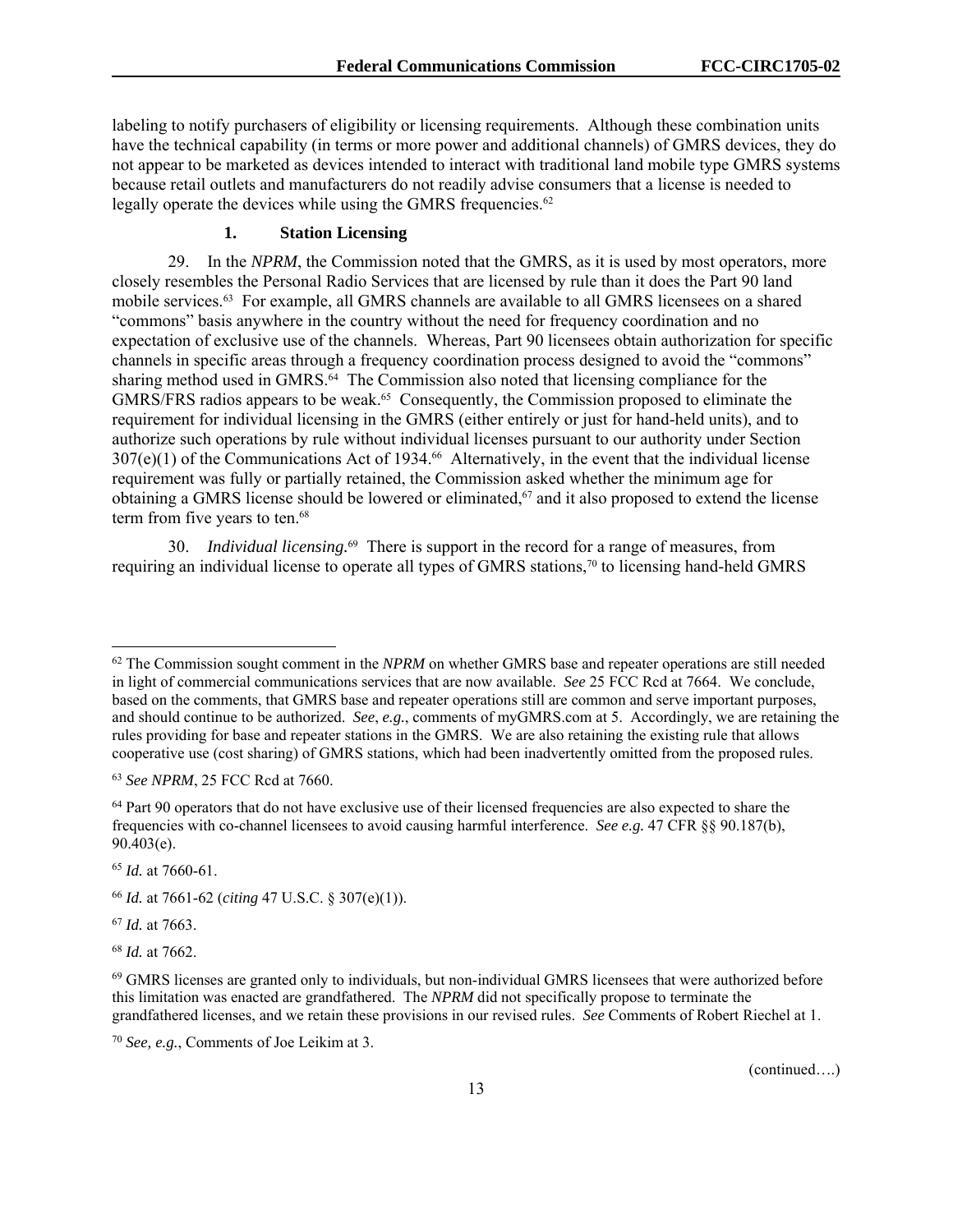stations by rule while maintaining the individual licensing requirement for other types of stations,<sup>71</sup> to eliminating the individual licensing requirement altogether.72 Most commenters, however, oppose eliminating the requirement<sup>73</sup> due to concerns that it would result in a decline in the operating etiquette that is essential to successful channel sharing or due to the unique flexibility that GMRS allows licensees to operate higher powered land mobile systems.<sup>74</sup>

31. We note that traditional GMRS system use is significantly different from the other Personal Radio Services that are licensed by rule in that the use of GMRS base stations and repeaters extends the range of communications beyond the very short distances that are possible with, for example, FRS and MURS. If a repeater station under automatic control malfunctions, it can render one of the eight GMRS channel pairs unusable over a wide area. In such a situation, it is necessary to identify the operator of that repeater station in a timely fashion. The most practical way to identify the person responsible for operation of a remotely-controlled GMRS repeater or base station is to note the call sign transmitted over the air and look that up in the Commission's ULS data base to find the licensee's contact information.

32. In addition, we understand the view expressed by some commenters that establishing differing licensing requirements for various types of GMRS stations might be confusing. We do not wish to create a situation in which the requirement for an individual license is ambiguous. Accordingly, we will continue to require individual licenses for all GMRS stations. However, as addressed below in the discussion of issues pertaining to the FRS, we are revising the rules to reclassify many GMRS/FRS handheld radios as FRS units that do not require an individual license.

33. *Eligibility.* Most commenters favor retaining a minimum age for obtaining a GMRS license, though some support lowering it from the current age of eighteen.<sup>75</sup> For example, Seattle OEM/ACS argues that lowering the age requirement would allow Boy Scouts to obtain GMRS licenses.76 Because GMRS licenses will continue to authorize the operation of repeater stations, we will maintain the typical age of majority (18 years) as an eligibility condition for licensing in GMRS. GMRS repeater stations usually support a whole community of users and provide communications capability over a relatively wide geographic area, and their operation involves a significant degree of responsibility and potential liability that we find supports an eligibility requirement. Nevertheless, we note that any individual GMRS licensee may allow family members of any age to operate GMRS stations under the authority of his or her license. We also note that, with the exception of some grandfathered entities, we are maintaining the other eligibility requirements for GMRS that the service be licensed to individuals.

34. *License term.* In the *NPRM*, the Commission proposed to extend the GMRS license term from five years to ten in order to conform the GMRS license term to that of most other services and

1

<sup>71</sup> Comments of Sterrett at 2-3. Sterrett also states that license by rule should be limited to handheld radios not exceeding 2 Watts ERP and with a "fixed antenna permanently attached."

<sup>72</sup> *See, e.g*., Comments of West Marin Disaster Council at 2.

<sup>&</sup>lt;sup>73</sup> We note that many of the commenters addressing GMRS license requirements listed their GMRS call signs on their comments. Further, among the myGMRS.com survey respondents, 99% said repeaters should be allowed, 78% said that they use repeaters, and 40% own a GMRS repeater. Comments of myGMRS.com at 2 and appendix.

<sup>74</sup> *See, e.g.*, Comments of Brian Tanaka at 1, Motorola at 4, NCGUG at 6, Reply Comments of the PRSG at 1.

<sup>75</sup> *See, e.g.*, Comments of George E. Henry at 2, myGMRS.com at 3.

<sup>76</sup> Comments of Seattle OEM/ACS at 11, PRSG at 10-11.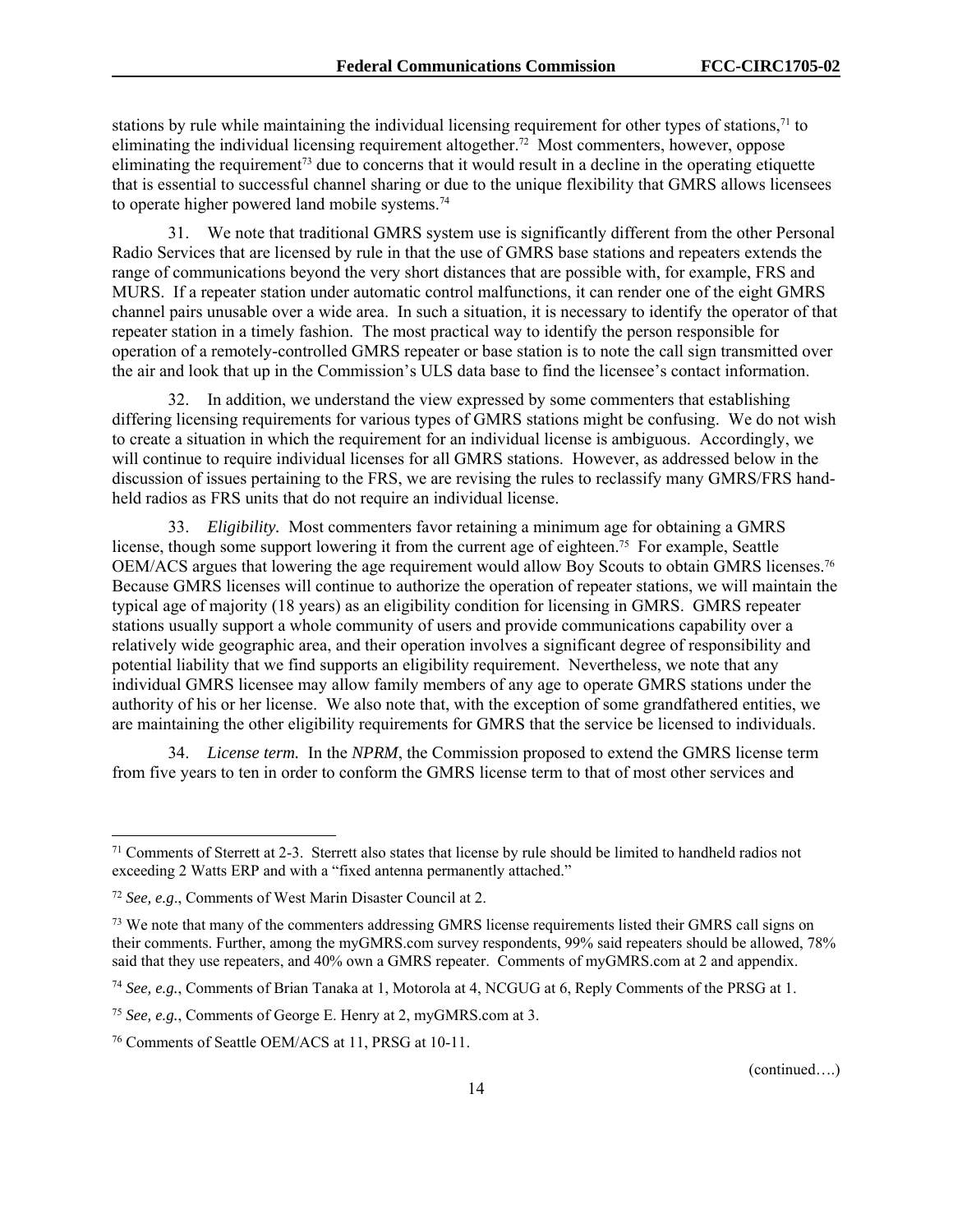reduce the administrative burden on GMRS licensees and Commission staff.77 Some commenters oppose the proposal because the annual regulatory fee which, at the time the comments were filed, GMRS licensees were required to pay in advance throughout the license term would substantially increase the amount due at the time of licensure and renewal to cover ten years instead of five years.<sup>78</sup> Subsequently, however, the Commission has eliminated the regulatory fee for GMRS licenses,<sup>79</sup> which renders the concern about payment of regulatory fees moot. Moreover, concerns about licensing fees were directed primarily toward users of inexpensive GMRS/FRS combination radios, the cost of which is a fraction of what the required fee for a ten-year license would be, and who, it is asserted, are deterred by the fees from properly licensing their GMRS operations. As discussed below, however, we are reclassifying many of the existing GMRS/FRS combination radios as FRS units for which no individual license is required, so the initial license and renewal application fees are no longer a concern for users of those FRS units. Although following this reclassification, the remaining GMRS community will likely be persons willing to invest in more expensive equipment with longer range capabilities and desiring a longer license term to recoup their investment, we will also lessen the financial and administrative burden on GMRS licensees by changing the normal term for new and renewed GMRS licenses from five years to ten years.<sup>80</sup> myGMRS.com states that almost all of the 350 GMRS entities that filled out its survey support extending the license term from five to ten years, which would reduce the costs applicable to GMRS licensees.<sup>81</sup> We concur that the benefits of a longer license term will exceed the costs $82$  for most licensees and the administrative costs for Commission.

## **2. Garmin International, Inc. Petition for Rulemaking**

35. In response to a petition for rulemaking<sup>83</sup> filed by Garmin International, Inc. (Garmin), the Commission proposed in the *NPRM* to amend the GMRS rules to allow the transmission of Global Positioning System (GPS) location information and user-generated text messages subject to certain equipment design requirements that currently apply to such operation in the FRS.<sup>84</sup> Such operations have been permitted by a waiver that has permitted Garmin to manufacture and market hand-held units that use

l

<sup>80</sup> The expiration date of licenses issued before this rule change takes effect will not change. Only licenses granted or renewed on or after the effective date will have ten-year terms.

81 Comments of myGMRS.com at Appendix page 2.

<sup>82</sup> As indicated above, this action will reduce the overall cost for a GMRS license over a ten year period because the application fee will only be paid once in that period as opposed to twice. This change will not impact the users of inexpensive GMRS/FRS radios that are being reclassified and will benefit the remaining GMRS licensees that are making an investment in higher power and more expensive GMRS equipment to recoup their investment over a longer period.

<sup>83</sup> *See* Garmin International, Inc. Petition for Rulemaking, RM-10762 (filed July 22, 2003) (Garmin Petition); *Public Notice*, Report No. 2619 (rel. Aug. 6, 2003).

84 *See NPRM*, 25 FCC Rcd at 7666-67.

<sup>77</sup> *See NPRM*, 25 FCC Rcd at 7662.

<sup>78</sup> *See*, *e.g.*, Comments of PRSG at 7-10.

<sup>79</sup> *See* Assessment and Collection of Regulatory Fees for Fiscal Year 2015, *Report and Order and Further Notice of Proposed Rulemaking*, MD Docket No. 15-121, 30 FCC Rcd 10268, 10276 ¶ 26 (2015).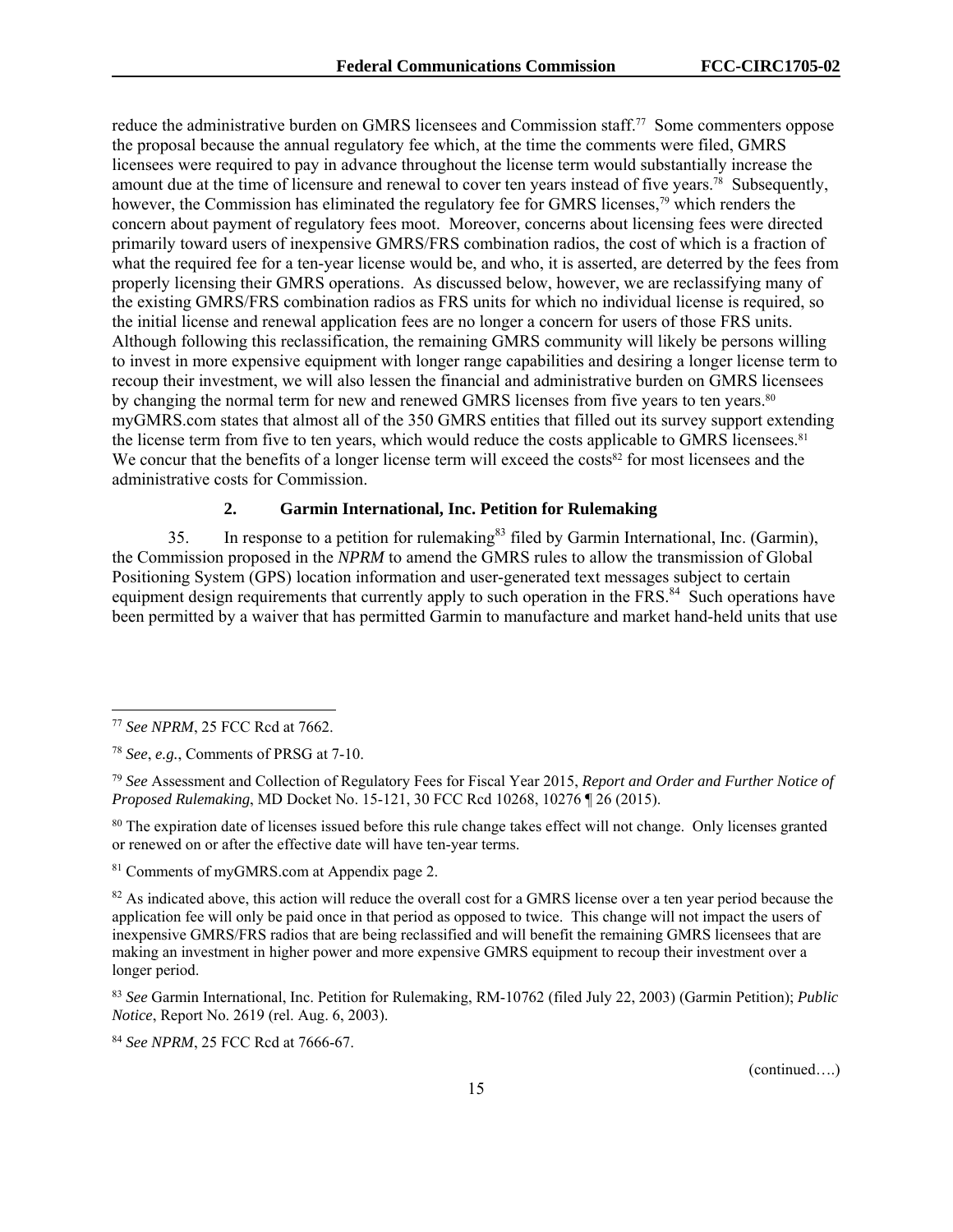digital data transmissions for the aforementioned purposes since 2004<sup>85</sup> and we have not received reports of any interference or congestion problems as a result of the operation of the Garmin units. In advocating for this change, Garmin asserts that the use of its units may actually reduce channel congestion because digital data transmissions are very brief compared to relaying the same information by voice communications. Garmin also states that its units have life-saving applications at home and abroad.<sup>86</sup>

36. A few commenters oppose Garmin's request to allow GPS and limited data applications on GMRS channels, asserting that the interference would be significant and that there are other services where such use would be compatible.<sup>87</sup> Other commenters are also concerned with some level of nuisance interference that may result from Garmin's proposal, but most of the commenters addressing this issue are willing to support Garmin's petition with conditions, such as only if individual licensing is maintained for GMRS or only if these data capabilities are limited to the 462 MHz interstitial channels or have other technical limitations to reduce interference potential.<sup>88</sup> Motorola supports the Garmin proposal with the condition that GMRS eligibility restrict business use arguing that the interference concerns of GPS and text messages are not insignificant, but they are manageable and justified by the public benefit as long as it is limited to use by individuals.89

37. Commenters supporting Garmin's proposal argue that the GPS location and short message capabilities have personal safety applications, are popular within the FRS community, and will not appreciably increase interference with voice GMRS communications.90 Hampton Technologies supports allowing data transmissions up to 2 seconds in length and states that transmission of digital status information should also be allowed.<sup>91</sup>

38. We conclude that the benefits of allowing this type of digital transmission exceed the minimal risk of any increase in interference or congestion in the GMRS. Granting Garmin's request extends to GMRS the limited data applications currently available under the FRS rules. Specifically, digital data transmissions in the GMRS: will be limited to location information, requests for location information from other units, and brief text messages to another specific unit; must be initiated by a

l

91 Comments of Hampton Technologies at 5.

<sup>85</sup> *See* Garmin International, Inc., *Order*, 20 FCC Rcd 982 (WTB PSCID 2004); Garmin International, Inc., *Order*, 21 FCC Rcd 15072 (WTB MD 2006); Garmin International, Inc., *Order*, 23 FCC Rcd 18325 (WTB MD 2008); and Garmin International, Inc., *Order*, 25 FCC Rcd 14614 (WTB MD 2010).

<sup>86</sup> Comments of Garmin at 4-7.

<sup>87</sup> *See e.g*., Comments of Stanton Walters at 3, George Henry at 2, Reply Comments of Knowles at 9. For example, Knowles contends that Garmin's request will cause substantial interference to GMRS and limiting the burst time is not sufficient to address the interference potential. Knowles also contends that the need for text has not been shown and it is incompatible with the voice messaging service within GMRS.

<sup>88</sup> *See e.g.,* Comments of PRSG at 15, NCGUG at 12, Thomas Woodward at 6, Eric Simmons at 2. We also note that PRSG objects to Garmin's submission of testimonials relating incidents involving the beneficial use of Garmin units by federal agents in the U.S. and by U.S. Armed Forces abroad. *See* Reply Comments of PRSG at 6. It is true that such operations are not authorized under the provisions of Part 95 of the Commission's Rules because they are outside of the Commission's jurisdiction. Use of Garmin devices, however, could be authorized by NTIA (in the case of federal agents) or the Department of Defense (in the case of overseas deployment in a war zone).

<sup>89</sup> Comments of Motorola at 8. As mentioned above, we are maintaining the current GMRS eligibility requirement that the service be licensed to individuals, not businesses as Motorola is concerned.

<sup>90</sup> *See e.g*., Comments of Seattle OEM/ACS at 4, Hampton Technologies at 5, Further Comments of Uniden at 9.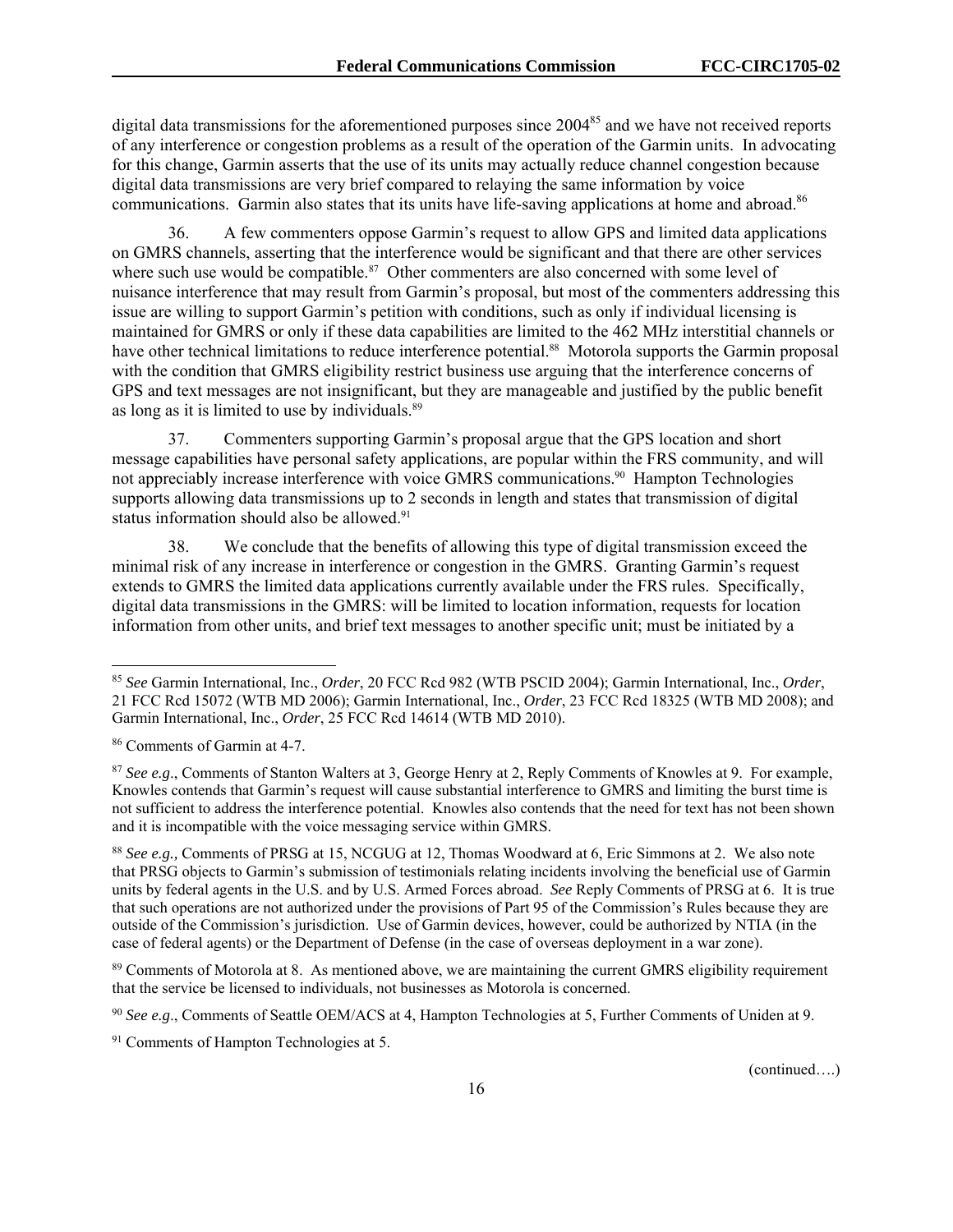manual action or command of a user, except that a unit receiving a location request from another unit may automatically respond with its location; must not exceed one second in duration; and must not be sent more frequently than one digital data transmission within any thirty-second period, excluding automatic responses to location requests. Moreover, GMRS transmitters capable of digital data transmissions: must have integrated (*i.e.*, non-detachable) antennas; and may make digital data transmissions only on the 462 MHz GMRS channels and the new 467 MHz interstitial GMRS channels shared with the FRS. In addition to these requirements, we limit the occupied emission bandwidth of digital data transmissions to 12.5 kilohertz on the 462 MHz and 467 MHz interstitial channels, but allow up to 20 kHz on the 462 MHz main GMRS channels to be consistent with other GMRS emissions that may be using those channels. While Garmin requested that GMRS portables with these data capabilities be permitted to use detachable antennas,<sup>92</sup> we decline to allow detachable antennas for these devices at this time. Our decision not to permit detachable antennas for GMRS portable units is based upon a concern that an inline amplifier from a detachable antenna port could allow 467 MHz interstitial operations greatly exceeding the 0.5 Watt power limit and could interfere with repeater operations. We believe that the equipment requirements set forth above are sufficient to ensure robust digital applications with minimal hindrance to voice communications and we add them to the GMRS technical rules so they will be equipment authorization requirements for GMRS transmitters that have location and text message digital data transmission capability.

# **3. Other GMRS Issues**

39. *Transmitting power*. The Commission sought comment in the *NPRM* on whether the current fifty-Watt transmitter power limit for most GMRS operations should be lowered, and proposed to adopt a limit of two Watts for hand-held portable radios for which there has previously been no specific power limit in the rules.<sup>93</sup> Commenters uniformly oppose this proposal, which they argue is unnecessary and would hinder GMRS communications.<sup>94</sup> Because we are maintaining the individual licensing requirement for GMRS, we agree with commenters that a reduction in GMRS power limits is unnecessary. Accordingly, we will not change the power limit for any class of GMRS station.<sup>95</sup>

40. *Narrowbanding.* The *NPRM* proposed<sup>96</sup> to phase in narrowbanding of the 25-kilohertz GMRS main channels by setting a deadline after which equipment capable of operating with a bandwidth greater than 12.5 kilohertz could not be certified, manufactured, or imported.<sup>97</sup> Most commenters oppose the proposal. For example, myGMRS.com points out that, unlike when narrowbanding was mandated for

1

<sup>92</sup> May 29, 2015 *Ex Parte* Presentation of Garmin at 1.

<sup>93</sup> *See NPRM*, 25 FCC Rcd at 7663-64. The proposed rules in the *NPRM* would have limited all GMRS stations in the Canadian coordination zone to no more than five Watts effective radiated power. *See id.* at 7703. This was inadvertent; the limitation was intended to apply only to small base stations and small control stations. As discussed *infra*, we are eliminating those station classes.

<sup>94</sup> *See*, *e.g*., Comments of Hampton Technologies, Inc. at 10, Garmin at 8, NCGUG at 4.

<sup>&</sup>lt;sup>95</sup> As addressed below in the discussion of issues pertaining to the FRS, however, we are revising the rules to adopt a 0.5 Watt effective radiated power (ERP) limit for the new 467 MHz interstitial channels, because these channels will be shared with FRS.

<sup>96</sup> *See NPRM*, 25 FCC Rcd at 7665.

 $97$  Transmissions on the interstitial channels already are limited to narrowband (12.5 kilohertz bandwidth) emissions, to avoid interference to the main channels.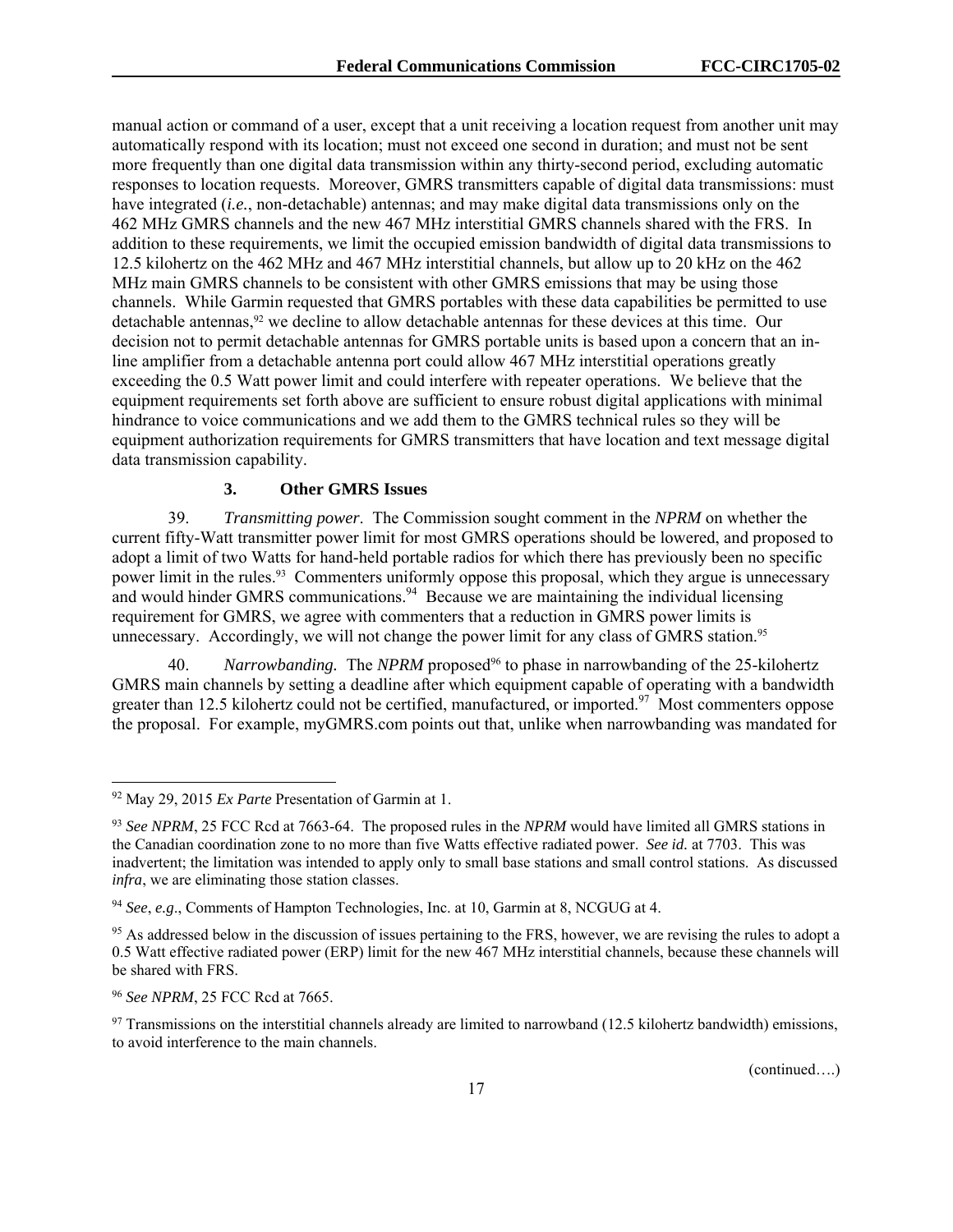Part 90 frequencies,<sup>98</sup> no additional channels would become available as a result of GMRS narrowbanding because the interstitial channels are already in use.<sup>99</sup> Commenters also argue that many GMRS licensees use surplus Part 90 equipment that is not narrowband compatible and would be expensive to replace and that narrowband transmissions would reduce the quality of GMRS communications.100 Nevertheless, some other commenters support narrowbanding of GMRS channels over a longer transition period with the caveat that GMRS would benefit from the additional channels or that new digital modulation techniques should be permitted to maintain service quality.101 We agree with the commenters who argue that the costs associated with requiring narrowbanding, such as reconfiguring repeater systems by a date certain, would outweigh any benefit at this time.102 With the use of interstitial channels already in place and an established base of 25 kHz equipment held by individuals, any orderly switch to 12.5 kHz channels would be difficult, costly in lost equipment investments, and would not result in a material increase in spectrum efficiency. Consequently, we find that the record does not support a transition to a narrowbanding requirement for GMRS, and so we decline to establish such a requirement at this time.

We also note that seven parties filed petitions for rulemaking requesting that we allow a time division multiple access (TDMA) modulation technique (*i.e*., 7K60FXE 2‐slot DMR TDMA) on GMRS frequencies to facilitate digital emissions and narrowbanding to increase capacity on GMRS channels.103 We deny these petitions. As explained above, the ability of GMRS licensees to communicate with each other is essential for the "listen before talk" etiquette, self-policing, and emergency calls that occur on these shared channels, and introducing a new modulation technique that is inconsistent with existing equipment would complicate the shared environment of GMRS channels. Further, with the use of the interstitial channels by GMRS and FRS units, we do not feel that the gains achieved by implementing narrowband digital techniques outweigh the losses in equipment investments and complications of introducing a new modulation scheme for GMRS radios.

42. *Section 95.29(g).* In the *NPRM*, the Commission proposed to delete Section 95.29(g), which pertains to certain GMRS systems authorized before March 18, 1968.<sup>104</sup> The consensus in the record is that this rule is obsolete and should be removed, and no commenter identified any GMRS

1

<sup>104</sup> *See NPRM*, 25 FCC Rcd at 7664.

<sup>98</sup> *See* Implementation of Sections 309(j) and 337 of the Communications Act of 1934 as Amended; Promotion of Spectrum Efficient Technologies on Certain Part 90 Frequencies, WT Docket No. 99-87, *Second Report and Order and Second Further Notice of Proposed Rule Making*, 18 FCC Rcd 3034 (2003); Implementation of Sections 309(j) and 337 of the Communications Act of 1934 as Amended; Promotion of Spectrum Efficient Technologies on Certain Part 90 Frequencies, WT Docket No. 99-87, *Third Memorandum Opinion and Order and Third Notice of Proposed Rulemaking and Order*, 19 FCC Rcd 25045 (2004).

<sup>99</sup> *See, e.g.,* Comments of myGMRS.com at 6.

<sup>100</sup> *See e.g*., Comments of Kevin Kennedy at 2, Motorola at 6-7, Garmin at 12-14, Craig Rosevear at 2.

<sup>101</sup> *See e.g*., Comments of Thomas Woodward at 5, NCGUG at 10, Reply Comments of Midland at 3.

<sup>102</sup> *See e.g*., Comments of Motorola at 6-7, Reply Comments of Garmin at 9.

<sup>103</sup> *See* Petitions for Rulemaking, WT Docket No. 10-119, filed by Kirk D. Becker, Corey S. Becker, Ricky L. Usinger, Brett Seifert, John Shagath, Mike Waschbisch, and Cole Weiss. While the filing of Cole Weiss was submitted as an "application," we are treating the filing as a petition for rulemaking consistent with the other requests seeking to allow TDMA operations in the GMRS.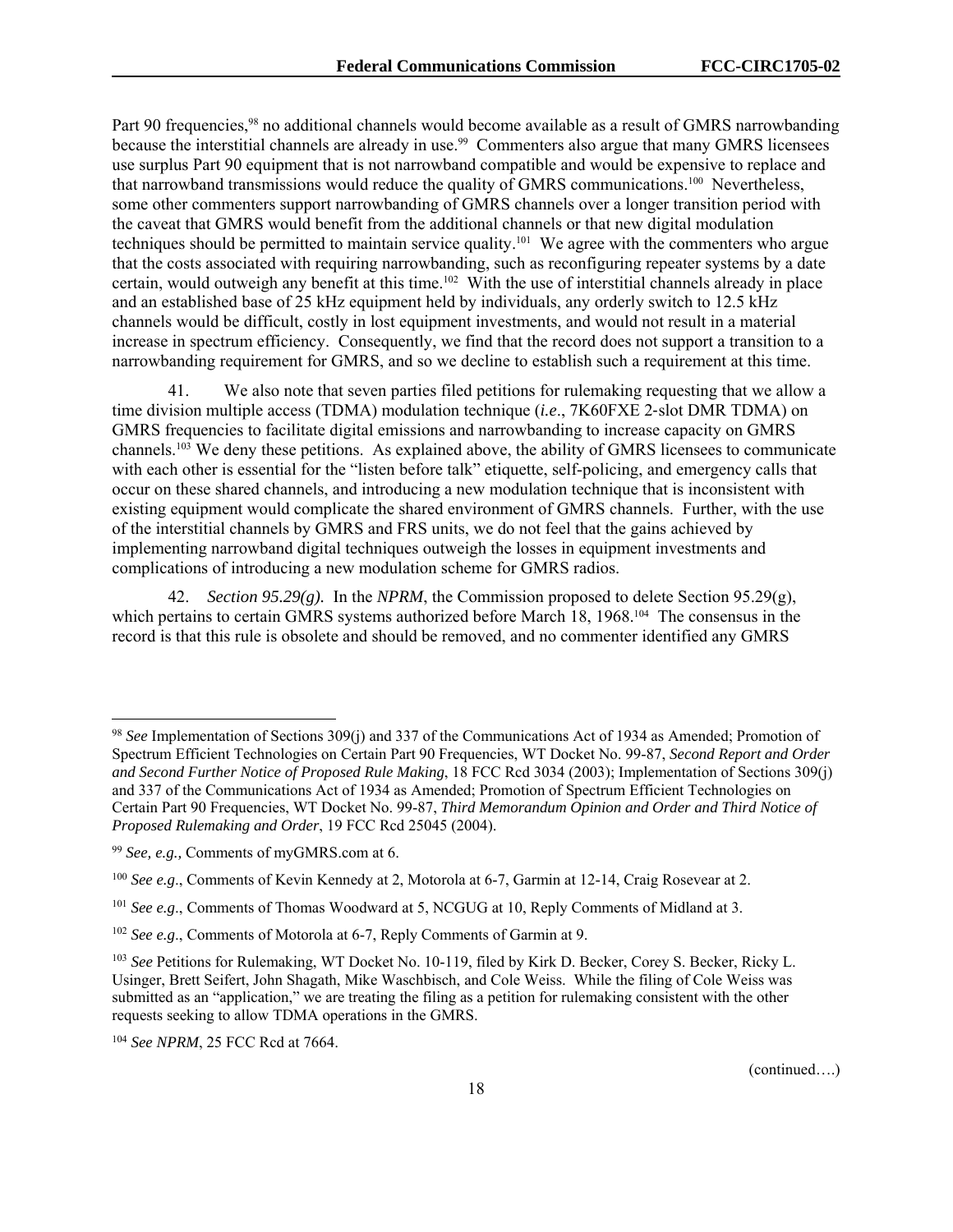system that is still operating pursuant to this provision.<sup>105</sup> We conclude that there is no further need for the provision and, accordingly, we remove it.

43. *Small base stations and small control stations.* One of the goals of this proceeding is to streamline the Part 95 rules to increase clarity and reduce potential confusion, and the Commission asked commenters to address whether any rule changes beyond those set forth in the *NPRM* would be appropriate in that regard.106 Two commenters suggest that the references in the GMRS rules to "small" base and control stations107 be eliminated, and that such stations be regulated like other base and control stations.108 The provisions for small base and control stations in the GMRS rules are a remnant of the former site-by-site GMRS licensing regime under which the Commission collected data on the location and operating parameters of every GMRS land station.<sup>109</sup> The collection of location specific data in the GMRS application process was discontinued in 1988,<sup>110</sup> and a modification application is no longer required to add or modify any kind of GMRS station having any permissible power or antenna height.<sup>111</sup> Consequently, there is no longer any purpose for or benefit from maintenance of the small station classes. Accordingly, we remove them and the restrictions associated with them from our GMRS rules.

#### **C. Family Radio Service**

44. *Background.* The Family Radio Service (FRS) provides very short-range two-way voice communications between compact hand-held radios to facilitate the activities of families and other groups. Additionally, some businesses find FRS units to be useful for business communications. FRS operates with a 12.5 kHz bandwidth on the interstitial frequencies between the GMRS 462 MHz frequencies (FRS channels 1-7), which it shares with the GMRS, and the interstitial channels between the GMRS 467 MHz frequencies (FRS channels 8-14). The power limit is 0.5 Watts.

45. In the *NPRM*, the Commission proposed changes to the FRS rules to address issues arising from the development of FRS combination radios. In particular, it proposed to eliminate the GMRS individual licensing requirement in part to accommodate the unlicensed use of GMRS/FRS combination radios.112 The Commission also expressed concern that FRS units are being combined with radios for other radio services for which a license is required, and with radios used for safety of life services (*e.g.*,

l

<sup>109</sup> The Commission created the "small" GMRS station classes to facilitate the implementation of stations that did not require FAA notification or Canadian coordination.

<sup>110</sup> *See GMRS R&O*, 3 FCC Rcd at 6554.

111 We note that 47 C.F.R. 95.25, still contains some requirements of the former site-by-site licensing system. For example,  $\S 95.25(a)(1)-(a)(2)$  contain language which implies that the locations of land stations are "an exact point" as shown on the license" or within an area defined by a radius around a point "shown on the license...." GMRS licenses today do not show any such points. Also, § 95.25(f) requires that "Each base station and each control station with an antenna height greater than 6.1 meters (20 feet) must be separately identified on Form 605." There is no way to identify stations on the current Form 605. We remove these obsolete rule provisions from Part 95.

<sup>112</sup> *See NPRM*, 25 FCC Rcd at 7660-61.

<sup>105</sup> *See, e.g.,* Comments of Knowles at 19.

<sup>106</sup> *NPRM*, 25 FCC Rcd at 7655.

<sup>107</sup> Specifically, 47 C.F.R. §§ 95.25, 95.29, 95.51, 95.135, 95.139. By use of the word "small," the rules mean that these stations have an antenna height not exceeding 6.1 meters (20 feet) above ground level (or the building or tree on which it is mounted) and transmit with no more than five Watts effective radiated power.

<sup>108</sup> Comments of John Marcel at 2, Robert Carter at 2.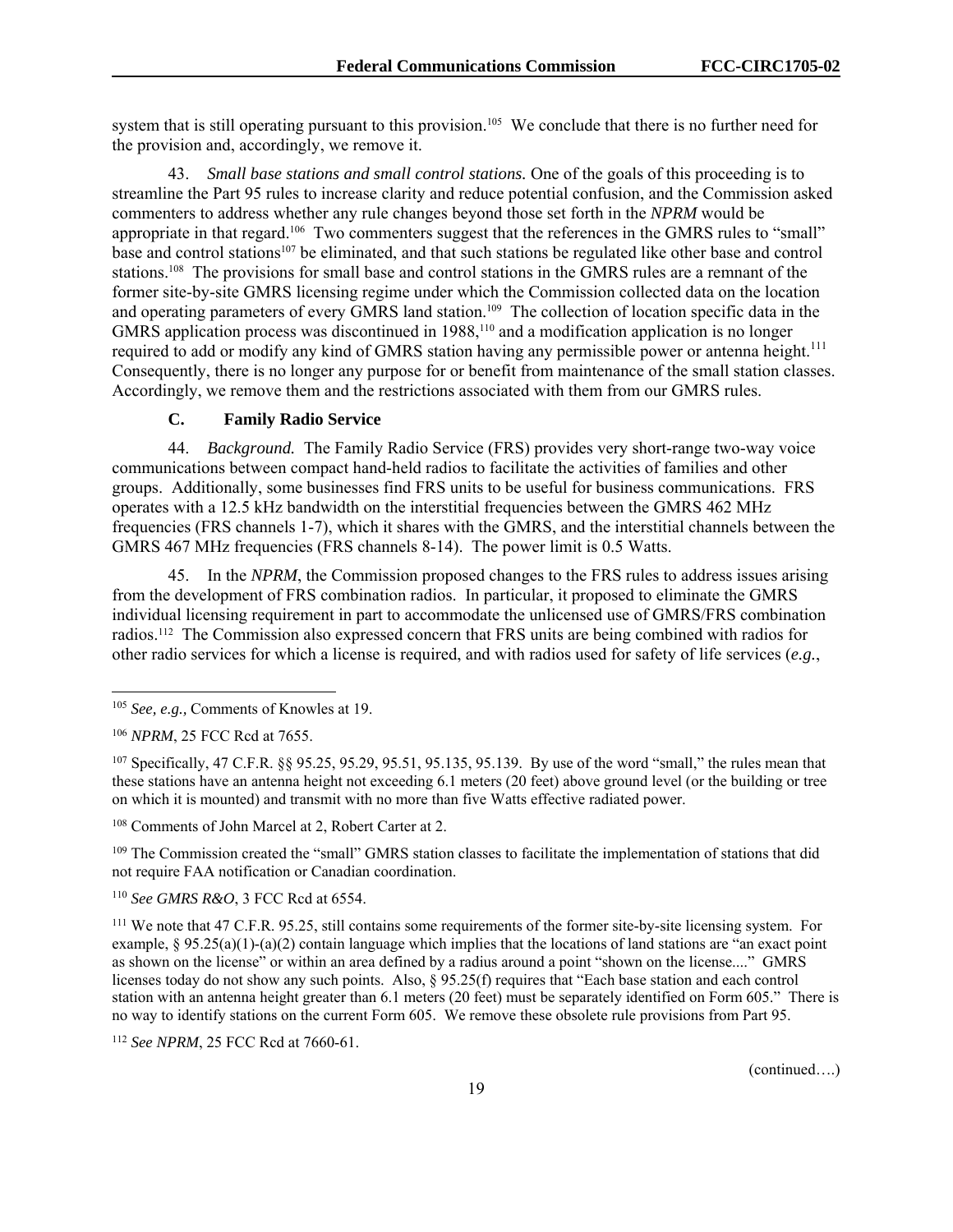VHF Marine Radio service), which could lead to inappropriate or improper operation on non-FRS frequencies.113 Accordingly, the Commission proposed to prohibit future authorization of PRS equipment (including equipment that operates in the FRS) that has the capability of transmission on frequencies in licensed services regulated under Parts 80, 87, 90, and 97 of our rules.<sup>114</sup> It also asked whether this proposal should be more narrowly tailored within the Personal Radio Services.<sup>115</sup>

#### **1. GMRS/FRS Combination Radios**

46. Most FRS radios sold today are relatively inexpensive combination GMRS/FRS radios, sometimes referred to as "bubble pack" radios due to how they often are packaged. These radios typically have the capability to transmit on twenty-two channels (the seven shared GMRS/FRS channels between the GMRS 462 MHz channels, the seven FRS channels between the GMRS 467 MHz channels, and the eight GMRS 462 MHz channels) with an ERP of two Watts on the GMRS channels and 0.5 Watts on the FRS channels. The record indicates that the vast majority of people who use these radios do not obtain a GMRS license.<sup>116</sup>

47. The majority of commenters support our proposal to no longer certify FRS units that have the capability of transmitting on channels in land mobile or safety services.117 Although our proposal encompassed all of the Personal Radio Services, the commenters generally believe that the problem primarily arises due to the expansion of channels, features and transmit power for FRS units. For example, Donald Barton Best comments that combined licensed-by-rule and licensed service radios are an "end run" around the FCC's rules to allow higher powered devices that will lead to the "destruction of the licensed service."<sup>118</sup> Knowles states that radios containing licensed frequencies require the discipline and responsibility that licensing connotes and should be marketed and sold as such.<sup>119</sup>

48. However, several commenters point out that there are advantages to combination radios and argue that there is a lack of evidence that combination radios cause an increase in interference.<sup>120</sup> In particular, Garmin and Motorola contend that GMRS/FRS combination radios are highly useful and are not causing interference problems, and therefore contend that licensed users of GMRS should not be

1

<sup>115</sup> *Id.*

<sup>117</sup> *See e.g.,* Comments of Peter Viscarola at 3, Kevin Kennedy at 1, Bennett Kobb at 2-3, Robert Stevens at 6, Mark Pomeroy at 1, Reply Comments of Knowles at 13.

<sup>119</sup> Reply Comments of Knowles at 13.

<sup>120</sup> *See e.g*., Comments of Ross Synder at 88-90, Motorola at 8, Garmin at 15, Reply Comments of Uniden at 2.

<sup>113</sup> *See id.* at 7669.

 $114$  *Id.* 

<sup>116</sup> Garmin alone claims to have sold over 500,000 GMRS radios, yet our licensing database lists approximately 40,000 active GMRS licenses. Comments of Garmin at 2. Because the radios are combination GMRS/FRS radios, the FRS capabilities of such combination radios may be used without a license. Operation of a GMRS/FRS combination radio on FRS channels 8 through 14, or on channels FRS 1 through 7 using only the *low power* setting, is authorized by rule and does not require an individual GMRS license. Operation of a GMRS/FRS combination radio on the eight GMRS 462 MHz channels, or on FRS channels 1 through 7 using the *high power* setting, however, requires an individual GMRS license.

<sup>118</sup> Comments of Donald Barton Best at 6.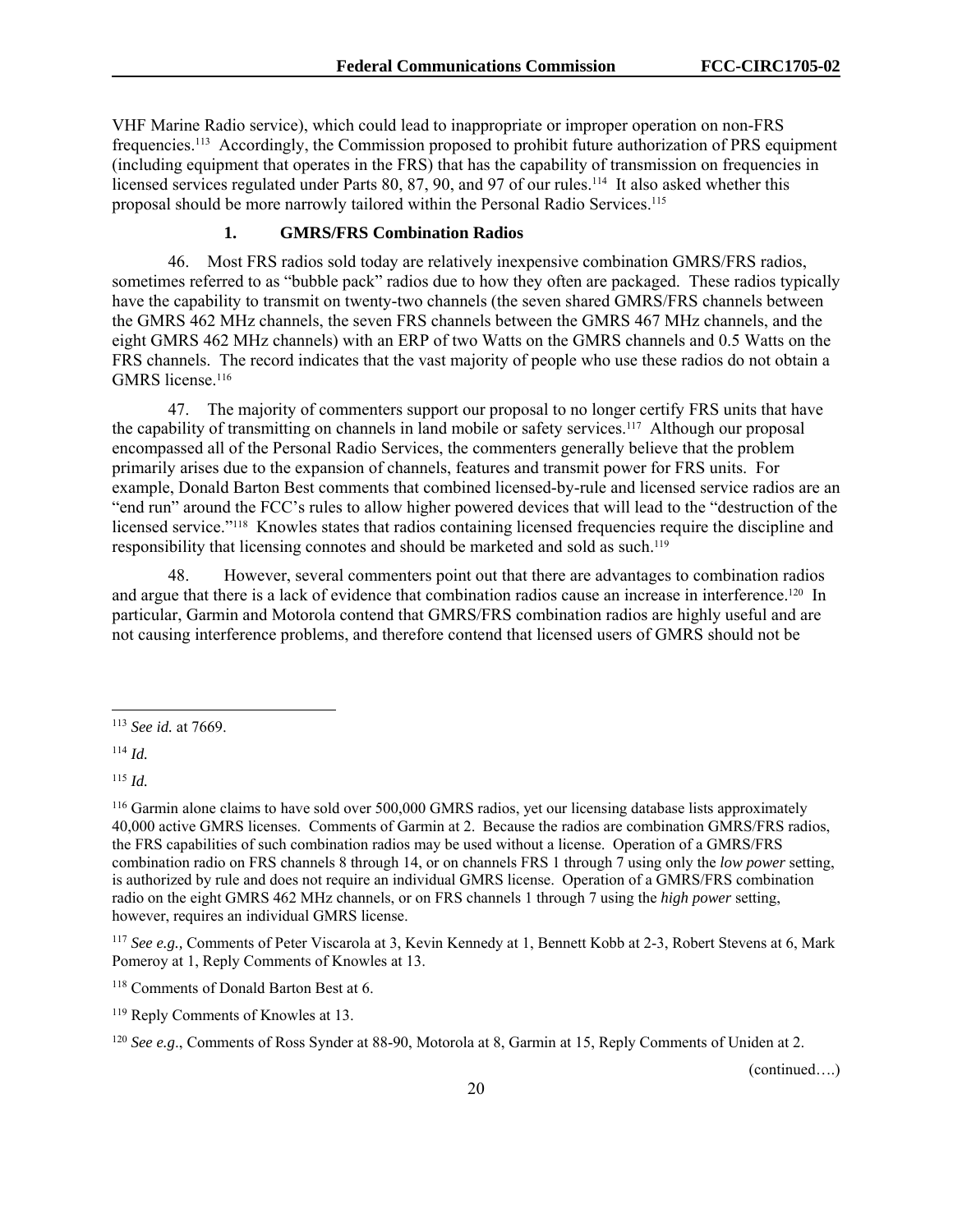precluded from obtaining combination radios.<sup>121</sup>

49. It is important to address the fact that many current users of GMRS/FRS combination radios do not obtain licenses to operate over the GMRS frequencies in those radios. Much of this problem likely arises as a result of the mass consumer marketing of combination devices for sale to the public in large quantities to users who do not know about or do not understand the licensing requirements attached to such radios and obligations associated with operating in the GMRS (such as rules for the use of higher power equipment and repeater stations, as well as eligibility restrictions). As discussed below, we believe that the best long term solution to this problem is to cease certification of FRS devices that incorporate GMRS capabilities, as well as other services as discussed below. At the same time, in order to enable FRS-only devices to continue to have the benefits of the additional range and channels currently provided by existing GMRS/FRS combination devices with two Watt GMRS channels, we will permit FRS-only devices to have the capability to transmit with a maximum ERP of two Watts. In the shorter term, we concur with commenters who suggest that the best solution to the problem of GMRS/FRS combination radios already in operation is to reclassify existing GMRS/FRS combination radios which operate at power levels under two Watts ERP as FRS units for which no individual license is required, and GMRS/FRS radios that operate above that power level as GMRS, with the latter continuing to require an individual license.<sup>122</sup>

50. In order to accommodate these existing lower power combination devices in the FRS, we are increasing the maximum authorized radiated power limit for FRS channels 1-7 from 0.5 Watts to two Watts, and making the GMRS 462 MHz main channels available to the FRS for use on a shared basis with GMRS. The new channels will be numbered FRS channels 15 through 22, and the FRS power limit for these channels will be two Watts ERP. In addition, we redesignate FRS channels 8 through 14 (the interstitial channels between the GMRS 467 MHz channels, which formerly were designated exclusively for FRS) to GMRS for use on a shared basis with FRS. They will be available to GMRS operators under the same technical limits that currently apply to FRS.123 We retain the five Watts ERP limit for GMRS operation on the 462 MHz interstitial channels.124 Consequently, all FRS frequencies will now be shared with GMRS, while the eight GMRS 467 MHz main channels (repeater input channels) will remain exclusively GMRS.

1

<sup>121</sup> Comments of Garmin at 15, Motorola at 8.

<sup>122</sup> *See* Comments of Vernon Reed, Jr. at 1, James Edwin Whedbee at 2, Uniden at 8. Uniden also suggests that the Commission continue to approve equipment and allow importation for 18 months after the effective date of technical changes to the FRS rules. Comments of Uniden at 8.

<sup>&</sup>lt;sup>123</sup> Specifically, only hand-held units with integral antennas may transmit on these channels, transmitting power on these channels will be limited to 0.5 Watts ERP, emission bandwidth on these channels will be limited to 12.5 kilohertz, and frequency tolerance on these channels will be held to within 2.5 parts per million (ppm).

<sup>124</sup> *See* 47 C.F.R. §95.29(f) in the old rules, 95.1767 in the new rules adopted here.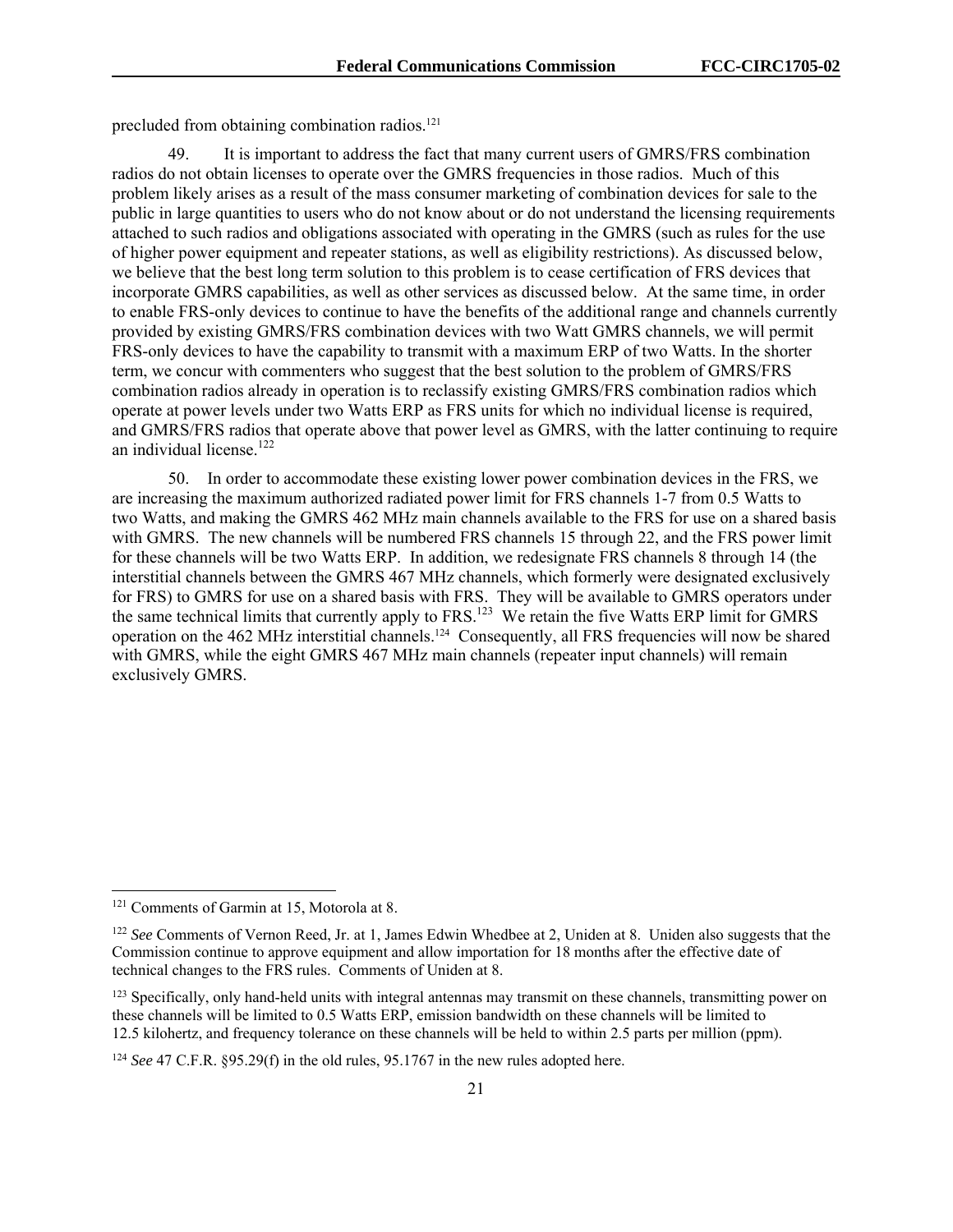

#### **New Channel Allotment for GMRS and FRS**

51. GMRS/FRS combination radios that are capable of operating on the shared GMRS/FRS frequencies with a higher power than the FRS rules permit, and/or of operating on the 467 MHz GMRS main channels, will be reclassified only as GMRS radios. Furthermore, as we explained *supra*, we agree with commenters that operation of radios capable of transmission on GMRS repeater input channels should continue to be licensed individually and not by rule. Combination GMRS/FRS radio users that operate with a power level at or below two watts ERP under the revised FRS rules adopted herein, however, will no longer be required to obtain a license. We believe the two watt limit for FRS is appropriate because many of the existing combination GMRS/FRS radios already operate under that level with no significant complaints about interference or other problems, and it provides a reasonable balance between the desire for increased range over the prior FRS power levels and battery life. We also observe that the two watt limit is the power used for Part 95 MURS devices which are also licensed by rule,<sup>125</sup> both MURS and FRS facilitate various applications (*e.g*., voice and data) for the general public in the VHF frequency range with comparable spectral environments, and use of this power limit has worked safely and appropriately in this analogous service. It is our predictive judgment that this will continue to be the case, though we may revisit that if circumstances change. Thus, we find that adoption of consistent power levels across these comparable services would be appropriate. We also note that Canada's licenseexempt radios operating in this band are similarly limited to two watts,<sup>126</sup> as are devices which also operate in this frequency range under the Part 90 low power radio rules.127 We understand that this use has worked well and furthermore find that this power level will promote economies of scale for manufacturers.  $\frac{25}{36}$ <br>  $\frac{25}{36}$ <br>  $\frac{25}{36}$ <br>  $\frac{25}{36}$ <br>  $\frac{25}{36}$ <br>  $\frac{25}{36}$ <br>  $\frac{25}{36}$ <br>  $\frac{25}{36}$ <br>  $\frac{25}{36}$ <br>  $\frac{25}{36}$ <br>  $\frac{25}{36}$ <br>  $\frac{25}{36}$ <br>  $\frac{25}{36}$ <br>  $\frac{25}{36}$ <br>  $\frac{25}{36}$ <br>  $\frac{25}{36}$ <br>  $\frac{25}{36}$ <br>

l

<sup>125</sup> *See* 47 C.F.R. §95.639(h) in the old rules, 95.1767 in the new rules adopted here.

<sup>126</sup> *See* Industry Canada Radio Standards Specification RSS-210 at A6.2.4.

<sup>127 47</sup> C.F.R. §90.267.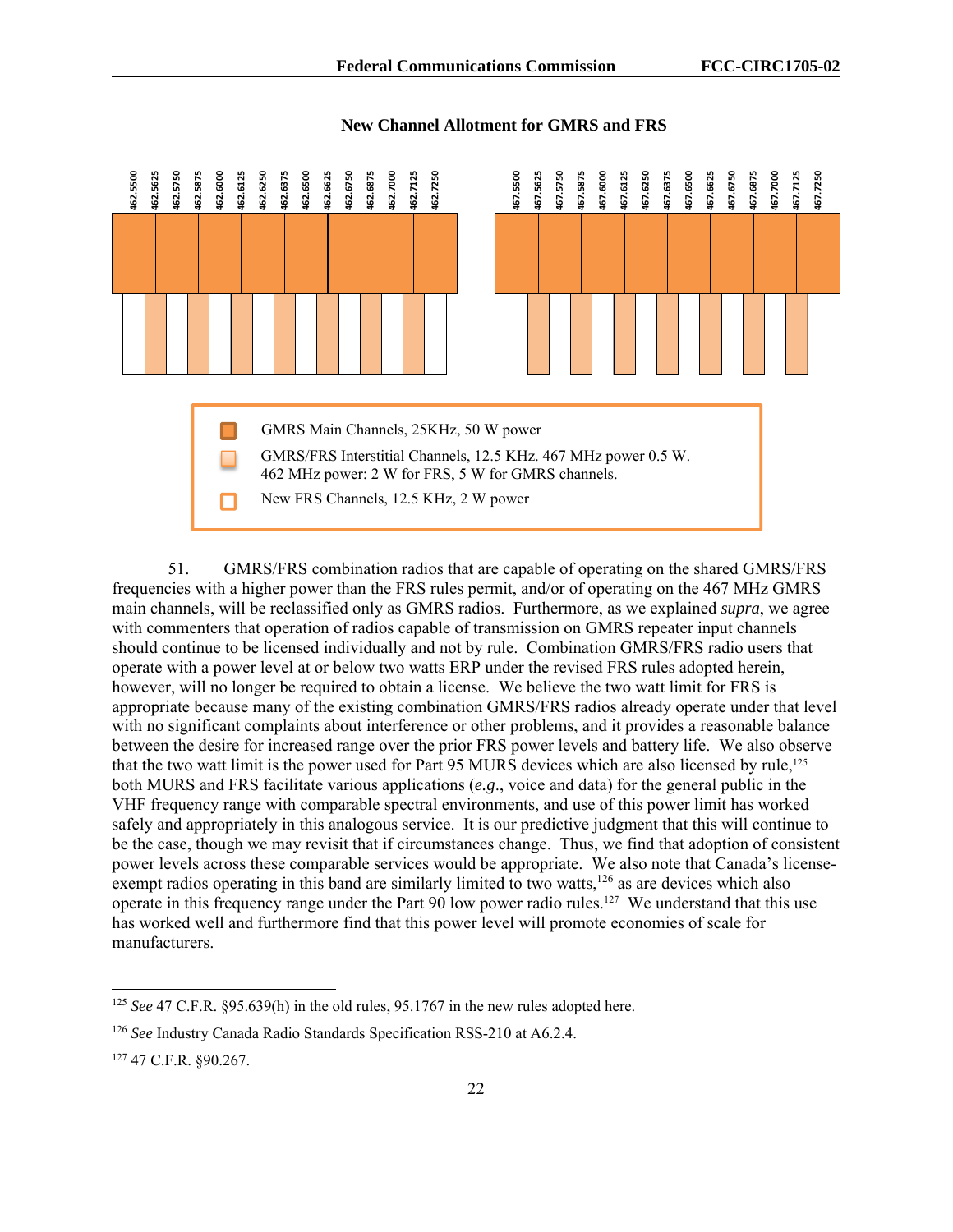52. We find this reclassification of existing GMRS/FRS combination devices as either GMRS or FRS and, going forward, our decision to no longer certify devices that combine FRS with GMRS, is in the best interest of the casual and business user that wishes to operate FRS devices with more range and additional channels without licensing and eligibility restrictions, as well as the GMRS community that wishes to continue to operate land mobile type systems using higher powered handheld, mobile, fixed and repeater equipment. It also removes the confusion of whether a purchaser needs a license to operate devices in this band because they will be classified as either FRS or GMRS, not under both services.

53. Accordingly, 90 days after the effective date of new section 95.1761(c) adopted herein we will no longer permit any hand-held portable radio transmitter type under both the GMRS and FRS to receive a grant of equipment certification.<sup>128</sup> Second, 18 months after the effective date of new sections 95.1791(a) and (b) adopted herein no person shall be permitted to manufacture or import, sell or offer for sale any radio equipment capable of operating under both subpart E (GMRS) and subpart B (FRS).<sup>129</sup> We also reclassify and grandfather the operation of any existing hand-held GMRS/FRS combination radios as set forth above, and remind operators of such existing devices that fit within the reclassified GMRS category that they must obtain a license before operating a GMRS device. By these actions, all radios operating in the 462/467 MHz frequency bands that are shared by FRS and GMRS will be classified as either GMRS or FRS, but not a combination of both and thereby eliminate the current confusion as to which rules apply to any particular radio, and whether an individual license is required or not. As explained above,<sup>130</sup> we find that this implementation schedule and grandfathering of existing devices will facilitate rapid compliance with our new rules, while minimizing the burden on stakeholders. Manufacturers should be able to quickly comply with this reclassification with minimal burden and existing models can continue to be used by consumers under the appropriate service designation. We find the minimal cost of implementing this change will potentially bring hundreds of thousands of consumers into compliance with our rules.

#### **2. Other FRS Combination Radios**

54. The majority of commenters agree with the proposal contained in the *NPRM* that we should no longer authorize FRS equipment that has the capability of transmission on frequencies in licensed services regulated under Parts 80, 87, 90 and 97 arguing that such devices create confusion for the consumer.131 However, manufacturers that make these devices and some other commenters argue that such combination radios increase convenience by allowing users to carry fewer devices and provide desirable features to consumers.132 For example, G. Kris Harrison notes that a software definable radio

l

<sup>128</sup> *See* new rule §95.1761(c).

<sup>129</sup> *See* new rule §95.1791(a), (b).

<sup>130</sup> *Supra* ¶¶ 24, 26.

<sup>131</sup> *See*, *e.g.,* Comments of Peter Viscarola at 3, Donald Barton Best at 6, Seattle OEM/ACS at 13, Reply Comments of Knowles at 13.

<sup>&</sup>lt;sup>132</sup> Comments of Radio Technical Commission for Maritime Services at 2, Cobra at 3, Motorola at 8, Reply Comments of Uniden at 3, Midland at 3. On October 3, 2012, Jordan M. Nash (Nash) filed a petition for rulemaking proposing that amateur operators be permitted to operate on Part 95 frequencies. *See* Letter dated Sept. 27, 2012 from Jordan M. Nash to Chairman Genachowski, Federal Communications Commission. Because the petition is related to a proposal in the *NPRM*, we treat it as a comment in this proceeding.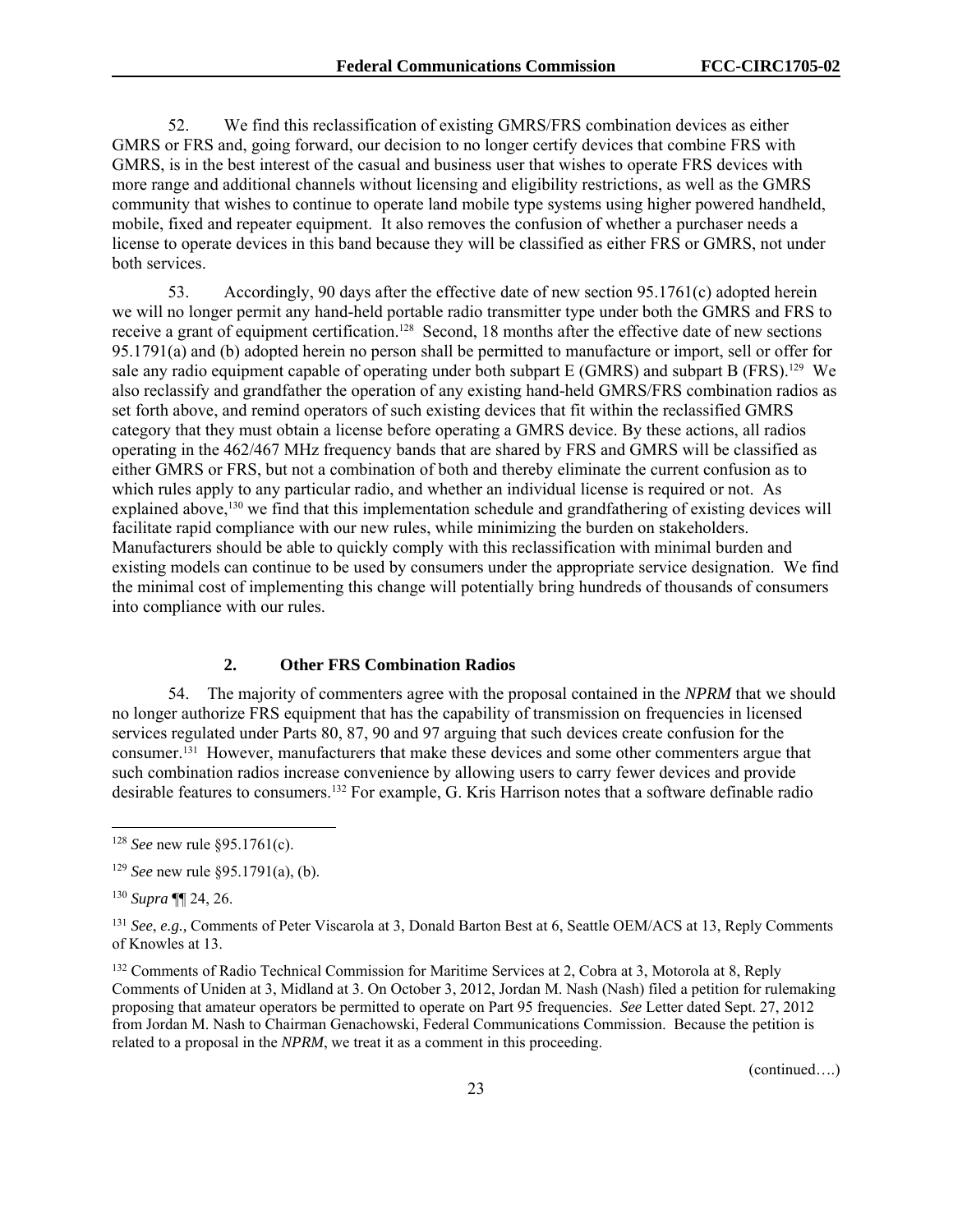capable of operating in personal radio, maritime, aviation, and amateur services would reduce storage requirements and provide other benefits.133 The Radio Technical Commission for Maritime Services (RTCM) supports prohibiting FRS units from transmitting on maritime frequencies, but suggests that the rules should allow radios certified under the maritime rules to operate on FRS channels in addition to maritime channels.<sup>134</sup> RTCM argues that this type of radio is convenient for many professional maritime personnel because it allows them to carry only one device capable of using FRS channels for onboard communications to staff and maritime channels for longer range communications. With the exception of Part 15 unlicensed devices, which allow accessories like wireless ear pieces, we conclude for the reasons set forth below that it is in the public interest to prevent continued incorporation of the technical capabilities of other radio services, particularly safety and licensed services, into FRS units.135 Moreover, we note that the Commission recently amended the Part 80 rules to permit expanded use of handheld marine radios on land, which is responsive to RTCM's concerns.<sup>136</sup>

55. As discussed above, operation of FRS units is licensed by rule and they are marketed to and intended to be used by the general public as a simple and inexpensive communications solution. Because FRS units are intended to be operated by anyone, even young children, it is unrealistic to expect FRS users to know the channel assignments and operating procedures for other radio services. Further, because of the open eligibility to operate FRS devices, many businesses use the devices in their warehouses, retail stores and other locations, so widespread use of devices with capabilities to operate in licensed and safety related services could result in unintentional interference to safety communications. We therefore amend our FRS equipment authorization rules to limit the technical capabilities of FRS units, especially the channels on which they are capable of transmitting.137 We make an exception for Part 15 unlicensed devices by continuing to allow the combination of equipment authorizations under both FRS and Part 15 to permit FRS devices to include features such as Bluetooth headsets or to allow Wi-Fi capabilities to download maps for hiking or other features. By imposing limits at the manufacturing stage, consumers can use FRS units fully without having to know which channels they can

1

<sup>135</sup> Several commenters are concerned that the proposal to prohibit combination radios would prevent GMRS licensees from using surplus Part 90 equipment in GMRS. *See*, *e.g*., Comments of Jerry Scott Parham at 3. This is not our intent. We will continue to certify equipment that meets the respective technical standards for Part 90 (land mobile) and Part 95 (GMRS) in both services, if requested. However, we are amending the language in new section 95.1761(c) to clarify the requirement in old section 95.655(a) that Part 95 GMRS radios will not be certified if they are equipped with the capabilities to operate in services that do not require equipment certification, such as the Amateur Radio Service.

<sup>136</sup> *See Maritime Equipment Report and Order*, 31 FCC Rcd at 10311 ¶ 27.

<sup>137</sup> We have also noticed the increasing availability of portable "walkie-talkies" with programmable capabilities to change frequencies across a broad range, power and bandwidth that are being marketed across a range of services including FRS, GMRS, Amateur Radio Service (ARS) and Part 90. These radios may be appropriate for the ARS community, but the Commission is getting inquiries from the general public who have purchased the radios and now wonder how they can legally operate them. It is our hope that our prohibition on radios that combine frequencies intended for the general public (FRS) with licensed service frequencies in one device will remove some of this confusion. We recognize that there are additional steps we could take such as marketing requirements to clearly warn consumers when a license is needed to operate a radio and software lock-down on certain PRS services. We will monitor compliance with our new rules and continue to follow developments in how equipment is designed and marketed. If further action is warranted – either in the context of a future Part 95-related proceeding or a more general review of the equipment authorization rules – we will consider such actions.

<sup>133</sup> Comments of G. Kris Harrison at 1.

<sup>134</sup> Comments of RTCM at 2.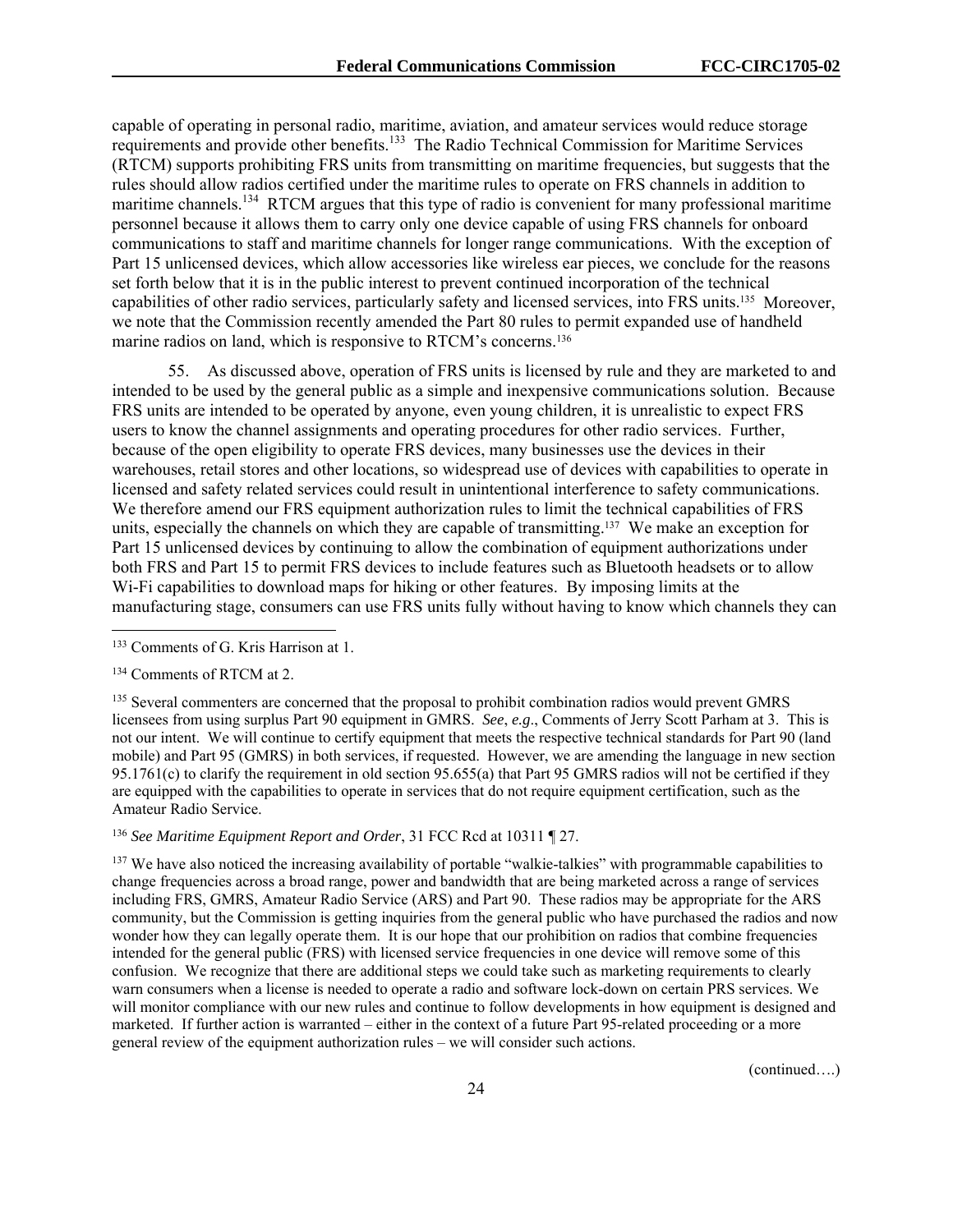and cannot use, under what circumstances, with or without a license. This should also eliminate the risk of unintentional transmissions on channels designated for other services, which could result in interference to or improper use of those services. At the same time, the new channel allotments and increase in power levels permissible for FRS discussed above will mean that FRS devices can more readily satisfy the operational needs of consumers and businesses, therefore lessening the need to obtain a device that requires a license to operate or that comes with eligibility restrictions.

56. As noted above, RTCM supports the elimination of maritime frequencies from less expensive consumer devices certified jointly under FRS in Part 95 and Maritime Radio in Part 80, but supports the addition of FRS channels in Maritime radios certified under Part 80. We agree that it is clear that the potential for misuse and interference discussed above is of even greater concern when an FRS device is combined with maritime frequencies used for emergency maritime and ship to shore communications. We disagree, however, with RTCM's suggestion that we should conversely permit manufacturers to incorporate FRS capabilities into VHF marine radios that are certified under Part 80 for the convenience of maritime users.<sup>138</sup> We find that such convenience does not overcome our concerns with the possibility of interference with maritime safety and ship to shore communications, and note that it would be difficult to construct rules that adequately draw lines between the devices that can or cannot combine licensed and unlicensed capabilities since any such distinction would rest solely on how a device is characterized by the manufacturer. We therefore decline to distinguish between devices based on the intended primary use of the equipment.

57. With respect to previously approved equipment that combines FRS channels and channels for other services, we will allow the continued use of all units already in the possession of consumers provided they operate the devices consistent with applicable rules for the service. That is, if the combination device operates on licensed service frequencies, then the operator should be licensed accordingly and operating in compliance with applicable rules. This is the rule currently in effect, and there will be no cost of compliance for consumers that does not already exist. The implementation of this change to future device certifications will occur in two stages. First, beginning 90 days after the effective date of new section 95.561(c) adopted in this *Report and Order*, grants of equipment authorization under Part 95 will no longer be issued for hand-held portable radio equipment capable of operating in both the FRS and in any other radio services in this chapter (licensed or otherwise), with the exception of Part 15 unlicensed capabilities with an appropriate Part 15 equipment authorization.139 Second, 18 months after the effective date of new sections 95.587(e) and 95.591 adopted herein, no person shall be permitted to manufacture or import, sell or offer for sale hand-held portable radio equipment capable of operating in both the FRS and in any other licensed or licensed-by-rule radio service (again, a combination of FRS with a Part 15 equipment authorization is permitted).<sup>140</sup> We believe that this phased-in approach will allow adequate time for manufacturers to bring their products into compliance with these new rules and will minimize the cost of compliance for them. Based on the comments we have no reason to believe that the costs of compliance to be incurred by manufacturers will be significant. However, we believe that the benefits of avoiding interference to safety and licensed services from improperly operated FRS units

l

<sup>&</sup>lt;sup>138</sup> Comments of RTCM at 2. There are currently on the market GMRS high-capability portable units that are also VHF Marine Radios, certified for both of these services. These units are more expensive than FRS units, and an individual license is required to use them on the GMRS channels. A ship station license may also be required to use them aboard compulsory equipped vessels or vessels that make international voyages (see  $\S$  80.13).

<sup>139</sup> *See* new rule §95.561(c).

<sup>140</sup> *See* new rule §§95.587(e), 95.591.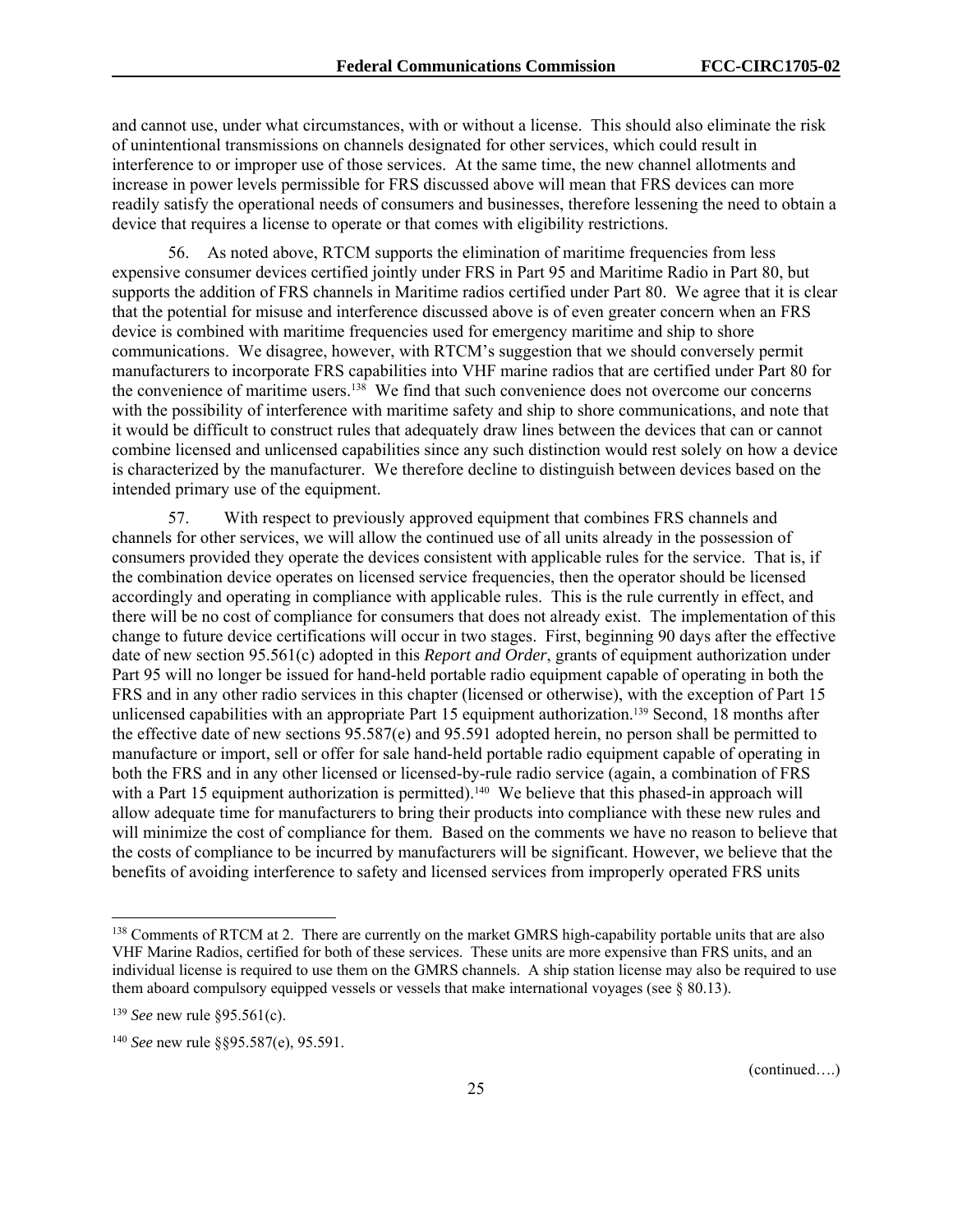outweighs any such costs.

## **D. CB Radio Service**

58. We are changing the name of the Citizens Band Radio Service to "CB Radio Service" (CBRS). The public usually refers to this service simply as "CB" or "CB radio."141 This change will avoid confusion with the term "citizens band radio service" used in the Communications Act of 1934, as amended, which encompasses all of the radio services in Part 95 that are licensed by rule except the Radio Control Radio Service.<sup>142</sup>

59. The CBRS is comprised of individual low-power mobile and base stations, operating in the upper high frequency (HF) range (27 MHz band). All CBRS stations are interoperable, and any CBRS station operator can communicate with any other CBRS station operator who is in range. Typically, CBRS stations can communicate over a distance of five to fifteen miles by direct wave propagation.<sup>143</sup> CBRS remains popular with certain segments of the public, such as long haul truck drivers, for use on the highways and in rural areas.

60. Over the years, the Commission adopted several rules intended to ensure efficient operating practices and thus maximize the utility of the CBRS channels being shared by a large number of operators, such as limits on the duration, content, and distance of CBRS transmissions. The Commission sought comment in the *NPRM* on whether these rules are still needed in order to ensure a reasonable spectrum sharing environment in the CBRS, given that the number of CBRS users has declined sharply from its peak as other means of communications have become available.144

#### **1. CB Hands Free Microphones**

61. Operation of CBRS stations is authorized by rule, and station identification is not required. Consequently, to identify the operator responsible for transmissions from a CBRS station, the operator must be at the same location as the station during transmissions (local control). In response to a petition for rule making filed by Omnitronics, LLC, the Commission proposed to amend the rules to allow the use of cordless microphones, including hands-free headsets, with mobile CBRS radio stations, notwithstanding the general prohibition on operating a CBRS radio by wireless remote control.<sup>145</sup>

62. As supported by the commenters,  $146$  we amend the rules to allow use of cordless microphones with CBRS radios. We find the record persuasive regarding the consumer demand for this feature and it will promote safety on the highways by reducing driver distraction for those using CBRS.147

<sup>145</sup> *See Id*.

-

<sup>141</sup> *See* new subpart D to Part 95, 47 C.F.R. §95.901, *et al*. Conforming edits to account for the service's name change are made to 47 C.F.R. §§ 1.4000(a)(2), 15.3(g), 73.1207.

<sup>&</sup>lt;sup>142</sup> 47 U.S.C. § 307(e)(3). Subsection 307(e)(3) of the Communications Act provides that the terms "citizens band radio service" and "radio control radio service" shall have the meanings given them by the Commission by rule.

<sup>&</sup>lt;sup>143</sup> Direct wave propagation means that radio waves travel from one station to another over a direct path following the earth's surface.

<sup>144</sup> *See NPRM*, 25 FCC Rcd at 7671.

<sup>146</sup> *See, e.g*., Comments of Stanton Walters at 3, Cobra Electronics Corporation (Cobra) at 3, Midland Radio Corporation at 4, Robert W. Stevens (Stephens) at 7.

<sup>&</sup>lt;sup>147</sup> Comments of Uniden at 10, Reply Comments of Midland Radio Corporation at 4.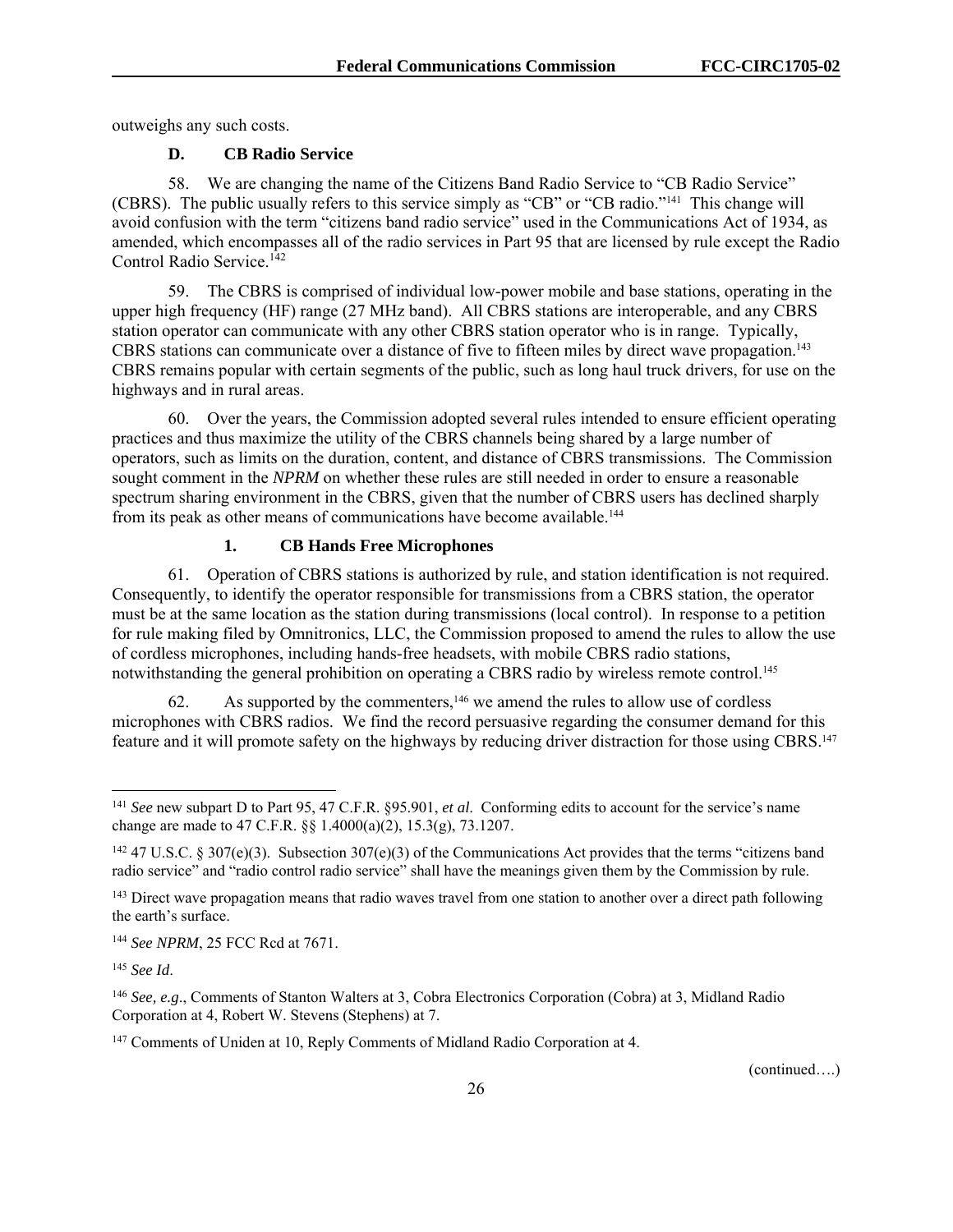Further, Cobra indicates that this feature is already allowed by Canadian regulators,<sup>148</sup> so updating our rules will promote harmonization of the rules for manufacturers and truckers that serve the North American market. Commercial wireless service consumers now have a wide variety of hands-free devices that operate under Part 15 of our rules. Allowing such devices will provide more hands-free options for truck drivers and other motorists who use CBRS radios, which should increase driver safety. Accordingly, we amend the rules to provide that the use of Part 15-compliant cordless microphones and headsets with CBRS stations is considered to be local control, not remote control, of those stations. We find that the existing technical parameters in Part 15 are appropriate to allow operation within or adjacent to a truck or other vehicle, while not providing so much distance as to be considered remote control, and no additional technical restrictions are currently needed.149 Cordless microphones and headsets used with CBRS transmitters must be certified to comply fully with Part 15 of our rules, and must not change any of the operating parameters of the CBRS transmitter or adversely affect the CBRS transmission.<sup>150</sup>

63. In the *NPRM*, we asked whether hands-free microphones should be certified only for the manufacturer of each specific model of a CBRS radio so that overall performance and operating levels can be more controlled.<sup>151</sup> Commenters are split on this issue.<sup>152</sup> We note this type of technology has been effectively designed and implemented for other radio services to be compatible with a wide variety of brands without unreasonable restrictions on the use of the devices. Moreover, we currently allow CBRS operators to use wired microphones of many competing manufacturers with their CBRS transmitters, and replacing the cord with a Part 15-compliant radio link does not present any new issues that suggest that a different treatment is required. We therefore conclude that it is unnecessary to limit the use of hands-free devices to those that are made by or certified to the manufacturer of the CBRS transmitter. To the contrary, such a requirement would seem to unnecessarily reduce competitive options and consumer choice.153

64. Finally, while one commenter is concerned that cordless microphones utilizing voice operated transmit (VOX) could inadvertently cause transmissions in noisy environments,154 we do not believe we should prohibit the use of CBRS cordless microphones with this capability. We believe the technology is sufficiently developed that VOX microphones are able to effectively operate in a variety of

l

<sup>151</sup> *See NPRM*, 25 FCC Rcd at 7671.

<sup>152</sup> *Compare*, *e.g.*, Comments of Cobra at 4 (arguing that only the manufacturers of certified CBRS radios should be permitted to make cordless hands-free devices) *with* Comments of Stephens at 7 (arguing that CBRS operators should be allowed to use cordless microphones from any manufacturer).

<sup>153</sup> We note that the Wireless Telecommunications Bureau granted a waiver filed by Uniden to allow a wireless CBRS microphone for Uniden CBRS radios subject to the outcome of this proceeding. We remind Uniden that the waiver grant is void as of the effective date of this Report and Order. *See* Letter from Roger Noel, Chief, Mobility Division, FCC to Gregg Skall, Counsel for Uniden, DA 12-1657, October 17, 2012.

<sup>154</sup> *See* Comments of Cobra at 3-4. VOX refers to devices that activate the transmitter when the user begins to speak and terminates the transmission after a pause of sufficient time. It allows the operator to use a hands-free device without having to push a button to talk. *Id.* at 3.

<sup>148</sup> Comments of Cobra at 3.

<sup>149</sup> *See* Comments of Cobra at 4.

<sup>150</sup> *See generally* 47 C.F.R. Part 15. The rules adopted herein do not preclude the manufacturer from using reliable wireless interfaces used in widely available hands-free accessories for cellular phones.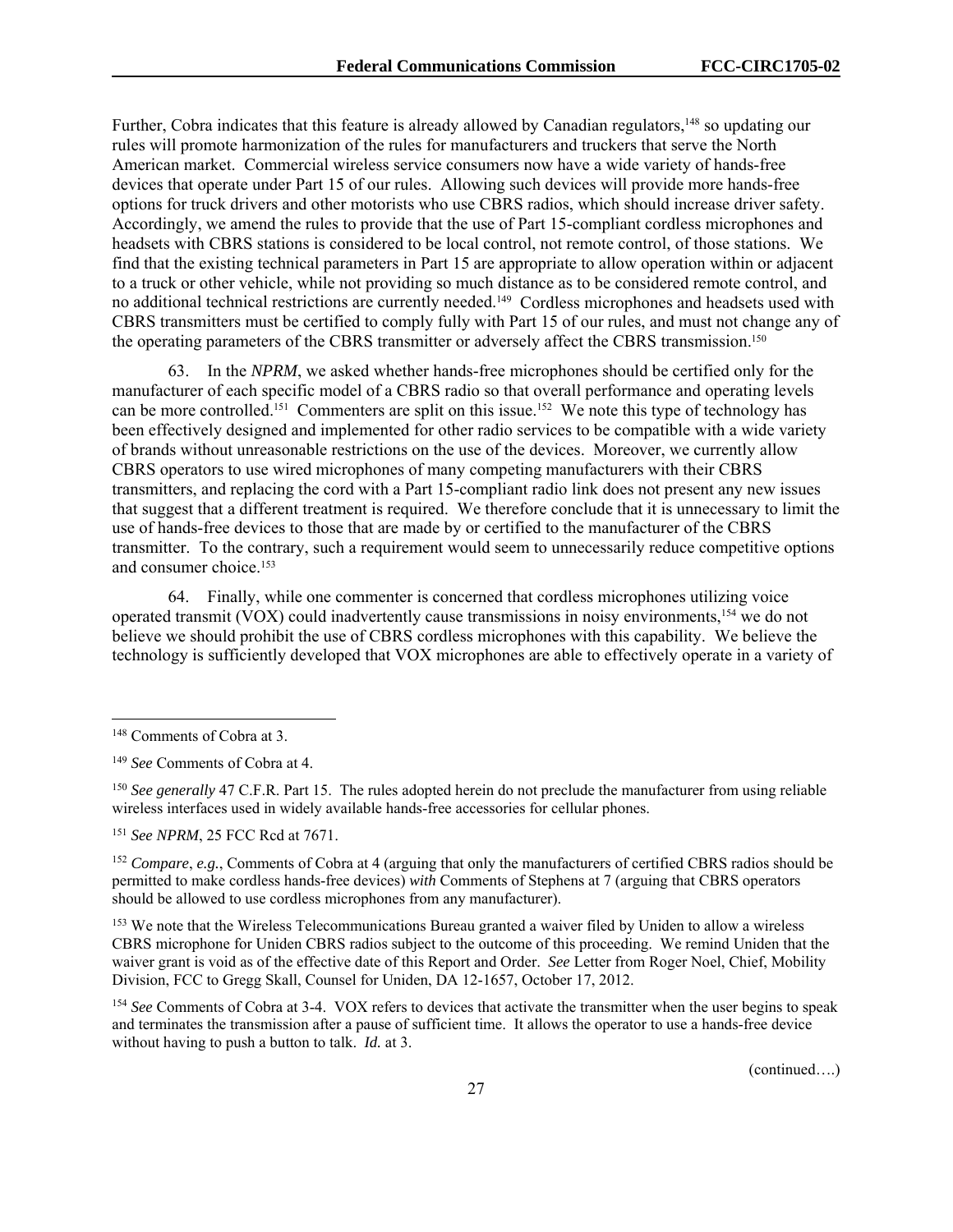noisy environments. Nevertheless, the sharing and interference avoidance requirements applicable to all PRS operations will continue to apply regardless of the type of microphone used on a CBRS station.<sup>155</sup>

## **2. Review of Operating Rules**

65. *Duration and content of communications.* In the *NPRM*, the Commission compared the CBRS rule limiting the duration of communications to five minutes<sup>156</sup> with the more general GMRS and FRS rules requiring operators to cooperate in the selection and use of channels to reduce interference, and asked which approach is more appropriate for the CBRS.<sup>157</sup> Commenters generally support some form of duration limitation on CBRS transmissions, but there is no consensus on whether or how the existing limits should be modified.158 We will, therefore, maintain the existing rule limiting conversations to five minutes with a one minute break before commencing another conversation. Ideally, a general requirement that all users minimize transmissions would apply and be adequate across all PRS operations, but we believe the existing additional measure is appropriate for the CBRS because of its longer range capabilities and its generally higher susceptibility to interference than other PRS operations that use higher frequencies.<sup>159</sup>

66. The Commission also sought comment on whether, if it relaxed the restrictions on the duration of CBRS transmissions, it also should modify or eliminate the restrictions on transmitting music, whistling, sound effects or any material to amuse or entertain or attract attention.<sup>160</sup> The record does not provide any reasonable basis for any such modification or elimination of these restrictions. Accordingly,, we will retain these provisions.<sup>161</sup>

67. *Power limits and communication distance limitations.* When solar conditions permit, it is possible for CBRS stations to communicate over a distance of several hundred miles by sky wave propagation.162 In the *NPRM*, the Commission suggested that this ability to communicate over long distances has tempted some CBRS users to use directional antennas and illegal linear amplifiers to see how far they can communicate, and it sought comment on whether any technical rules should be amended

<sup>157</sup> *NPRM*, 25 FCC Rcd at 7672.

l

<sup>158</sup> *See, e.g*., Comments of Cobra at 4 (supporting a common approach to channel sharing across the GMRS, FRS and CBRS without a specific time limit for conversations, but limiting any single transmission to no more than a minute long unless it is an emergency), Stephens at 7 (contending that the current restrictions are no longer needed, but continuous transmissions should not exceed three minutes).

<sup>159</sup> We note that the CBRS is subject to more noise and interference than the MURS, GMRS and FRS because it uses amplitude modulation (AM) and operates in the upper HF band (27 MHz) while the latter three services use frequency modulation (FM) and operate in the VHF and UHF bands (150 and 460 MHz respectively). FM has much greater immunity to static and impulse noise than AM. There is also much more noise from human sources in the HF band than in the VHF and UHF bands.

<sup>155</sup> *See* new rules §§ 95.325 and 95.359.

<sup>&</sup>lt;sup>156</sup> The communications duration rule currently requires that conversations not exceed five minutes and prohibits the participating stations from transmitting again for at least one minute afterward. *See* 47 C.F.R.§95.416.

<sup>160</sup> *See NPRM*, 25 FCC Rcd at 7672.

<sup>161</sup> *See e.g.,* Comments of Stanton Walters at 3, Stevens at 7.

<sup>&</sup>lt;sup>162</sup> Sky wave propagation (CBRS operators call this "skip") means that radio waves travel from one station to another over a bending path in the ionosphere. In the 27 MHz band, sky wave propagation is possible during the daylight hours when there are sufficient sunspots to ionize the upper layers of the ionosphere.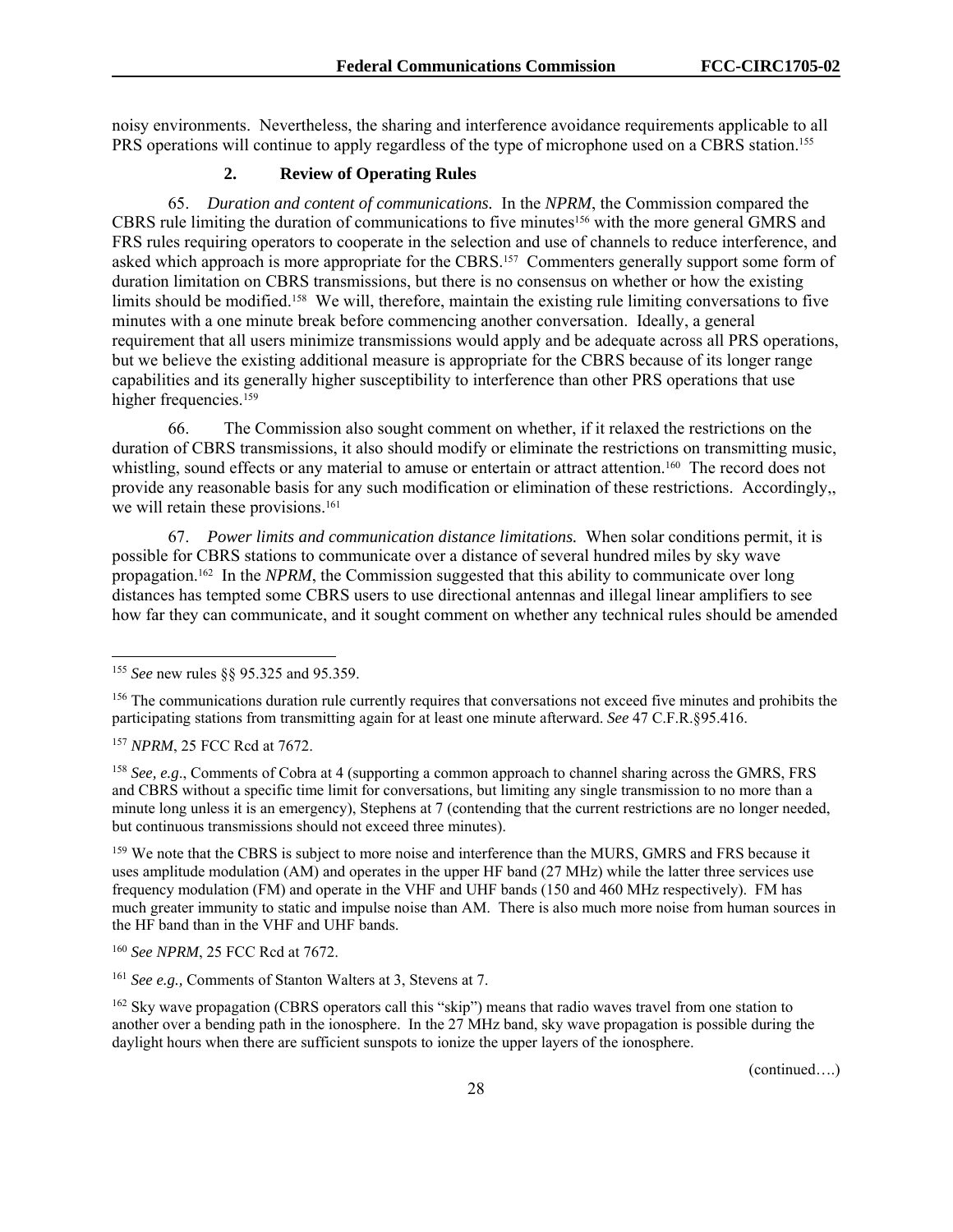(such as lower power limits) to prevent such behavior.<sup>163</sup> In the alternative, it asked whether there is any harm in allowing CBRS users to communicate in sky wave mode and, if not, whether the current prohibition on communications or attempted communications with any CBRS station located more than 250 kilometers (155.3 miles) away should be eliminated.164 Commenting parties overwhelming oppose lowering the power limit for the CBRS and do not believe sky wave propagation by CBRS operators is a problem.165

68. The record does not contain any convincing evidence that the current level of use of sky wave propagation by CBRS operators creates any increase in risk of harmful interference, or presents any other cause for concern. Accordingly, we will retain the current power limit and eliminate the restriction on long-range communications. We will not, as suggested by some commenters, increase the power limit, given the increased potential for interference to other services that would result.<sup>166</sup>

#### **3. Other CBRS Issues**

69. In the *NPRM*, the Commission generally proposed to streamline the Part 95 rules where practicable, and invited commenters to suggest rule changes needed to reflect current technology and conditions.167 Commenters suggested a number of changes to particular CBRS rules.

70. Manufacturers argue that the rule requiring that the serial number of each CBRS radio be engraved into the transmitter chassis is no longer necessary and should be removed.168 This requirement was adopted in 1976 to help alleviate difficulties in identifying stolen CBRS equipment.<sup>169</sup> We agree with the commenters that, because theft of mobile CBRS equipment is no longer as large a problem as it once was, the cost of engraving serial numbers on such equipment now appears to exceed any resultant benefits, and the requirement seems to impose needless costs on the manufacturer and therefore on the consumer. Accordingly we remove this requirement from our rules.

71. Similarly, with our updating and streamlining of the CBRS rules, we are removing the requirement that manufacturers include a copy of the FCC operating rules with each new CBRS radio.<sup>170</sup> When this requirement originally was enacted,<sup>171</sup> CBRS licensees<sup>172</sup> were required to maintain a current

1

<sup>165</sup> *See e.g*., Comments of Cobra at 4, Ranger at 3, American Radio Relay League at 7, Stevens at 7.

<sup>166</sup> Individuals wanting to explore radio technology and long distance HF communications can obtain a license in the Amateur Radio Service instead. Those requiring more reliable local communications for personal uses may wish to use GMRS.

<sup>167</sup> *See NPRM*, 25 FCC Rcd at 7652, 7655.

168 Comments of Uniden at 11, Cobra at 5. *See also NPRM*, 25 FCC Rcd at 7739 (Appendix C) (proposing elimination of current Section 95.671, which requires serial numbers to be engraved on CB radio transmitters).

<sup>169</sup> *See* Class D Stations in Citizens Radio Service, Docket 20120, *Second Report and Order*, 60 F.C.C. 2d 762, 765 (1976) (*CB Radio Second Report and Order*).

<sup>170</sup> *See NPRM*, 25 FCC Rcd at 7739 (Appendix C) (proposing elimination of current Section 95.673, which requires a copy of part 95, subpart D, to be included with each CB radio transmitter marketed).

<sup>171</sup> *See CB Radio Second Report and Order, 60 F.C.C. 2d at 765.*

172 The CBRS was a licensed service until 1983. *See* Elimination of Individual Licenses in Radio Control Radio Service and Citizens Band Radio Service, 48 Fed. Reg. 24884 (1983).

<sup>163</sup> *See NPRM*, 25 FCC Rcd at 7673.

<sup>164</sup> *Id.*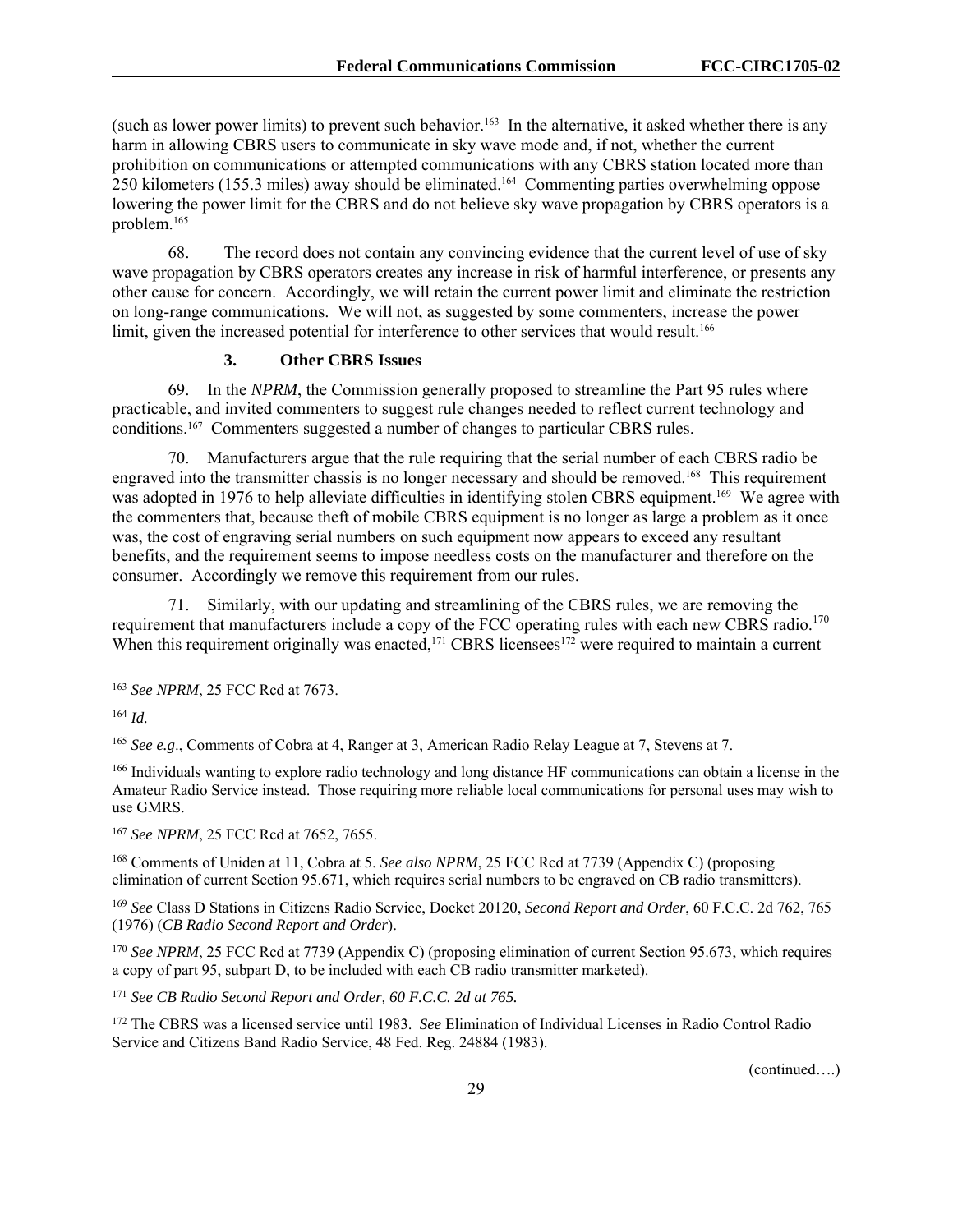copy of the rules.173 This requirement was removed in 1982.174 Our rules do not require inclusion of a copy of the relevant rules with other PRS equipment, and we conclude that such a requirement is no longer necessary for CBRS equipment. CBRS radio operators and other PRS users can obtain information from the FCC website and request assistance using our 800 number call center, and we encourage manufacturers to direct users to our web site www.fcc.gov or call center 888-225-5322 (888- CALL FCC) to find information about operating requirements. These actions will reduce costs for manufacturers of CBRS radios and recognize that the public currently has ready access to operating requirements and other FCC information about CBRS radios.

72. We decline, however, to adopt other changes proposed by commenters that, rather than streamlining the CBRS rules, would expand or substantially change the character of the service. Specifically, we decline to adopt the proposal to allow CBRS radios to transmit data (other than the subaudible tone squelch and selective calling that is already permitted)<sup>175</sup> for the purpose of short text messaging.176 We also decline to adopt a proposal to narrowband and digitize CBRS channels because 10 kilohertz channels are already relatively spectrally efficient and the digital emissions would be incompatible with the existing equipment base.<sup>177</sup> Further, we decline to adopt the proposal to transition the service to a band and modulation scheme that is more appropriate for short-range communications.178 Such changes are beyond the scope of this proceeding, and we conclude that the proponents of such changes do not demonstrate sufficient potential for public benefits that would exceed the associated costs to merit further consideration at this time.179

# **E. Radio Control Radio Service**

73. We are changing the abbreviation for the Radio Control Radio Service from "R/C" to "RCRS" to be consistent with our practice for the other Personal Radio Services. The RCRS is a oneway, short-distance, non-voice communications service for the wireless remote control of devices. It is principally used by hobbyists for flying model aircraft and controlling other types of model vehicles such as boats and cars. The RCRS rules designate fifty channels in the 72 MHz band to operate model aircraft devices, thirty channels in the 75 MHz band to operate model surface craft devices, and six channels in the 27 MHz band to operate any kind of device, except for another RCRS transmitter.

1

<sup>175</sup> Sub-audible data is data that is transmitter with a voice channel that uses frequencies that are outside of the range of the human ear (generally 300 Hz to 3000 Hz). Our rules permit sub-audible data for tone squelch and selective calling to allow the receiver to look for that desired signal while ignoring undesired noise.

176 Comments of Cobra at 4; James Edwin Whedbee, Petition for Rulemaking (filed Apr. 11, 2011).

<sup>177</sup> *See* Petition for Rulemaking filed on December 21, 2015 by Terry Coyle that we are placing the record here and treating as a comment.

178 Comments of Brian R. Chapman at 3.

 $179$  We also want to correct an apparent misinterpretation of prior section 95.655(a) by Midland Radio Corporation (Midland). Midland requests that we change this rule to remove the prohibition against combining CB radios with other services in the same device. Reply Comments of Midland Radio Corporation (Midland) at 3. However, prior section 95.655(a) merely required that CB radios that included the capability to transmit in other services to also have an equipment authorization for those services as well as the CBRS. *See* 47 C.F.R. § 95.987(a).

<sup>173</sup> *See* 47 C.F.R. § 95.105 (1976).

<sup>&</sup>lt;sup>174</sup> See Citizens Radio Service; Requirements that Licensees in the Personal Radio Services Possess Current Copies of the Rules, 47 Fed. Reg. 19367 (1982).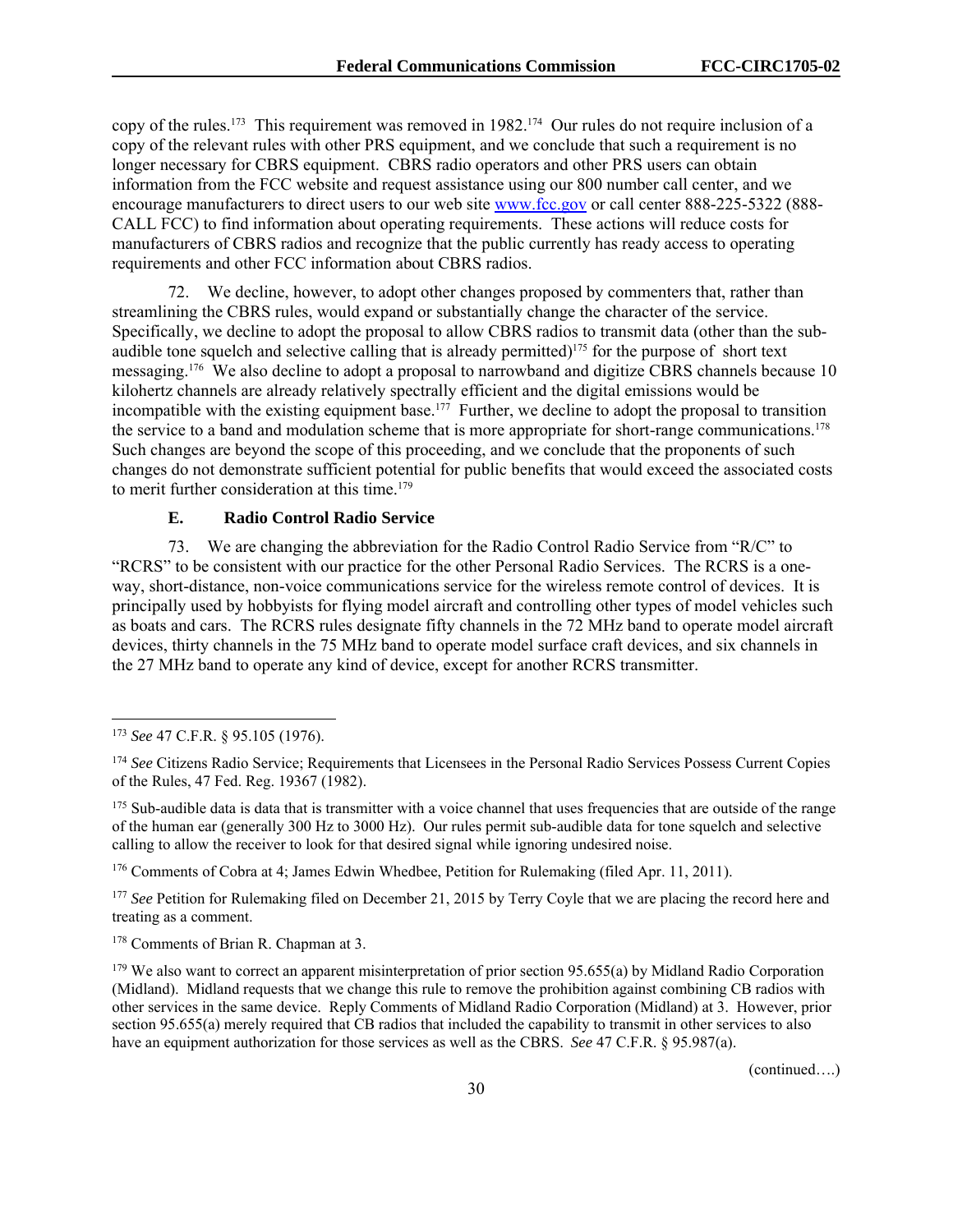74. In the *NPRM,* the Commission sought comment on whether the rule limiting RCRS transmissions to three minutes unless the device requires changes at least once per minute remains needed, or if the more general requirement that transmissions be limited to the minimum practical time is sufficient.180 The Academy of Model Aeronautics, Inc. (AMA), a national organization for model aircraft hobbyists, suggests that we eliminate the entire rule concerning the duration of continuous RCRS communications, advising that this rule is no longer required in current RCRS operational practice.<sup>181</sup> We find the general requirement to limit transmissions to the minimum practical time is more appropriate for the RCRS going forward because it will not unnecessarily limit applications that may not fit within the prior prescribed limitation. For example, if an RCRS communication session does not make a change within any given minute, but multiple changes in the subsequent minute, we see no reason why its communication should be limited to three minutes.182 Moreover, prescribing specific limitations based on whether a communication is changed at least once a minute is not supported by the community most familiar with RCRS operations and could hinder innovation in the development of future RCRS operations. Accordingly, we remove the specific limit on the duration of such transmissions. RCRS channels will continue to be used on a shared basis, however, and RCRS operators must cooperate in the selection and use of the channels and limit transmissions to the minimum practical time that is necessary.

75. The *NPRM* also proposed to remove the prohibition on receiving payment for transmitting with an RCRS station.<sup>183</sup> AMA submits that the rule should be retained, arguing that RCRS operations are primarily recreational, and wireless remote control of models for commercial purposes belongs in the Private Land Mobile Radio Services (Part 90 of the FCC Rules).<sup>184</sup> We find the AMA comments persuasive and will retain the prohibition in the rules to ensure the RCRS is not overtaken by commercial operations, which should operate in other bands. Further, while new section 95.333(c) prohibiting the transmission of "messages for hire" applies to all PRS, including the RCRS, we will retain the prohibition on pay for operation of RCRS stations, as AMA requests, to ensure that there is no confusion as to whether RCRS transmissions are "messages."185

76. AMA also submitted detailed comments in response to the Commission's request for suggestions to change Part 95 rules to reflect current technology and conditions. As suggested by AMA,<sup>186</sup> we remove the grandfather rule provisions that allowed (1) continued manufacturing and importing of 50 ppm RCRS equipment<sup>187</sup> until March 1, 1992, and (2) continued marketing of 50 ppm

1

<sup>185</sup> *See* new §§ 95.333(c) and 95.733(c).

186 Comments of AMA at 5.

<sup>187</sup> AMA is referring to older equipment that met a frequency stability of 50 parts-per-million (ppm). Frequency stability is a measure of how an oscillator's frequency deviates compared to the intended frequency over the defined operating temperature range (*e.g.,* 0°C to +70°C). Stability tolerance is typically expressed as a percentage of frequency deviation or as ppm. The conversion is as follows: .01 % = 100 PPM, .005% = 50 PPM, .001 % = 10

<sup>180</sup> *See NPRM*, 25 FCC Rcd at 7673.

<sup>&</sup>lt;sup>181</sup> Comments of AMA at 3.

<sup>&</sup>lt;sup>182</sup> That is, if a model surface craft receives a command to maintain the same course and does not receive a change within each subsequent minute, the old rule could be read as unnecessarily requiring the device to end its communication session.

<sup>183</sup> *See NPRM*, 25 FCC Rcd at 7721-23.

<sup>184</sup> Comments of AMA at 7-8.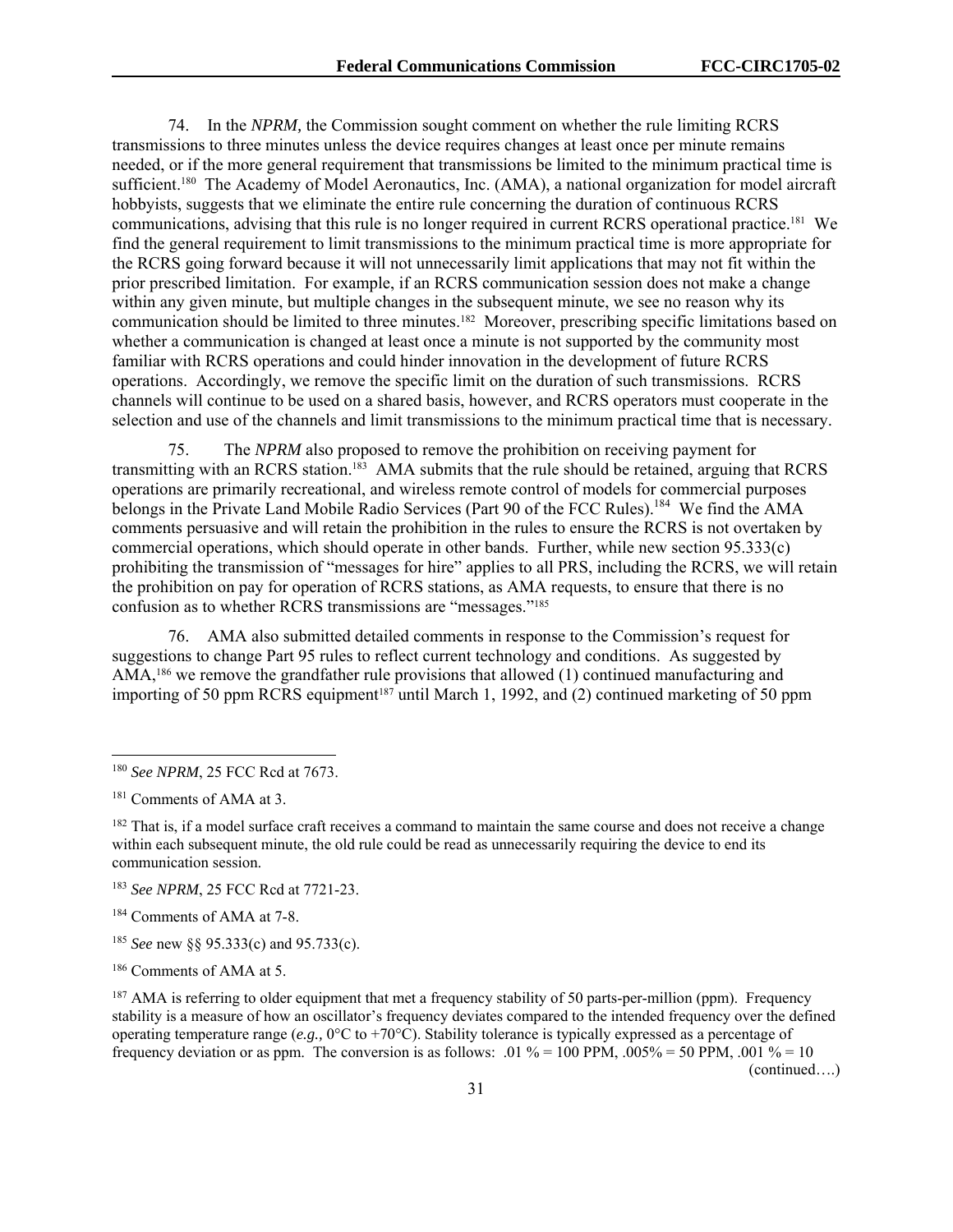RCRS equipment until March 1, 1993, because these dates have long passed.<sup>188</sup> By removing the grandfather rule, however, we are not prohibiting the further use of 50 ppm equipment that was FCC certified and marketed before March 1, 1993, if any still exists.

77. The AMA suggests certain clarifications of the rules addressing permissible actions an RCRS operator may take in regard to servicing an RCRS transmitter.<sup>189</sup> We are incorporating some of these suggestions into the general rule that addresses service and maintenance responsibilities and the RCRS rule that covers user replaceable parts.<sup>190</sup>

#### **F. Personal Locator Beacons**

78. Personal Locator Beacons (PLBs) operate in the frequency band 406.0-406.1 MHz (406 MHz) to provide individuals in remote areas a means to alert others of an emergency situation and to aid search and rescue (SAR) personnel to locate those in distress. 406 MHz PLBs provide worldwide alerting capability with distress alerts automatically routed, through the international COSPAS/SARSAT satellite system, to the SAR authorities for a specific geographic region.191 In the *NPRM*, the Commission proposed to amend Part 95 to prohibit the marketing of devices that do not operate in the 406 MHz band and are not supported by the COSPAS/SARSAT satellite system as "Personal Locator Beacons" or "PLBs."<sup>192</sup> The Radio Technical Commission for Maritime Services (RTCM) supports this clarification and notes that it has established a Special Committee on Satellite Emergency Notification Devices (SC 128) to develop standards for devices other than PLBs that have emergency functions operating through commercial satellite services.<sup>193</sup> We therefore amend the rules to clarify that beacons marketed or otherwise referred to as Personal Locator Beacons or PLBs must meet the requirements set forth in 47

<sup>189</sup> Specifically, AMA requests that the rules be clarified regarding permissible maintenance to transmitters including replacement of damaged antenna, replacement of batteries, ensuring proper operation of transmitters and conditions for emitting test signals during equipment tests. Comments of AMA at 6-7.

<sup>190</sup> *See* new §§ 95.319 and 95.719. Section 553(b)(A) of the Administrative Procedure Act. 5 U.S.C. § 553(b)(A), creates an exception to the notice-and-comment requirement for interpretive rules. We conclude that the clarifications to the maintenance and parts requirements we adopt here fall within that exception, because we are clarifying our existing requirements rather than establishing new ones.

191 COSPAS is an acronym for a Russian phrase meaning "space system for search and distress vessels." SARSAT is an acronym for "search and rescue satellite-aided tracking." In the United States, the United States Air Force is responsible for distributing 406 MHz PLB distress alerts to the state and local authorities that might be called upon to conduct the SAR response.

l

PPM etc. For example, a transmitter may be specified as having a frequency stability tolerance of  $\pm 50$  ppm over an operating temperature of  $0^{\circ}\text{C}$  to + 85 $^{\circ}\text{C}$ , and having a frequency tolerance of  $\pm$ 50 PPM at +25 $^{\circ}\text{C}$ .

<sup>&</sup>lt;sup>188</sup> Section 553(b)(B) of the APA, 5 U.S.C. § 553(b)(B), establishes exceptions to the notice-and-comment requirement, one of which is for cases in which the Commission finds good cause for concluding that notice and comment are "unnecessary." The "unnecessary" exception to the notice requirement is "confined to those situations in which the administrative rule is a routine determination, insignificant in nature and impact, and inconsequential to the industry and to the public." *Utility Solid Waste Activities Group v. EPA*, 236 F.3d 749, 755 (D.C. Cir., 2001), *citing Texaco v. FPC*, 412 F.2d 740, 743 (3d Cir. 1969). "'Unnecessary' refers to the issuance of a minor rule or amendment in which the public is not particularly interested." *Texaco*, 412 F.2d at 743 n.3. We find good cause for concluding that notice and opportunity for comment for elimination of this 50 ppm requirement is "unnecessary" within the meaning of Section 553(b) because the requirement has become obsolete.

<sup>192</sup> *See NPRM*, 25 FCC Rcd at 7677.

<sup>193</sup> Comments of RTCM at 3.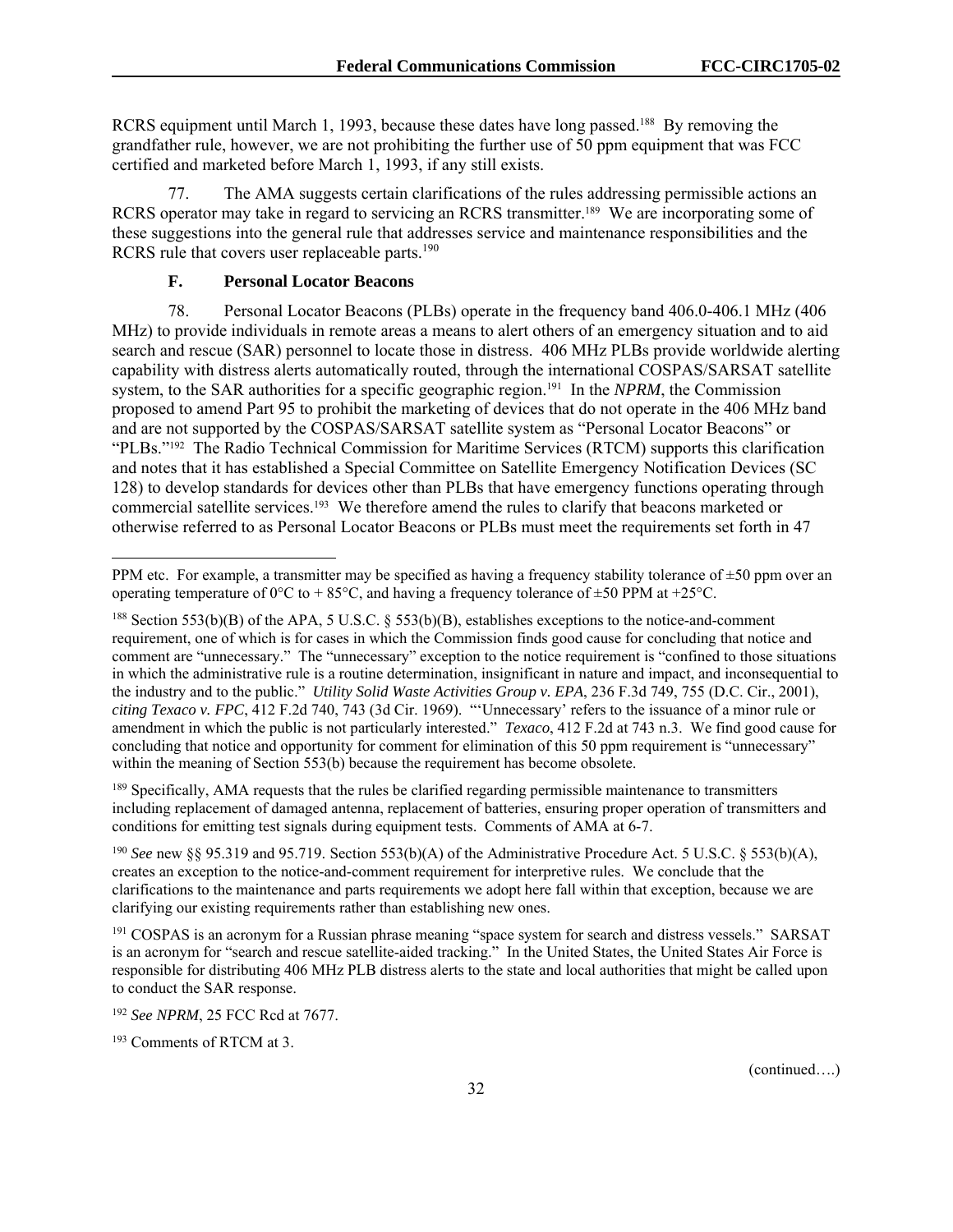C.F.R. Part 95, Subpart K for 406 MHz PLBs. Other changes to the PLB rules discussed in the *NPRM* or the comments thereto were addressed recently in another proceeding.<sup>194</sup>

#### **G. Other Part 95 Services**

79. In the *NPRM,* the Commission also invited commenters to suggest changes to the rules governing the other Personal Radio Services.<sup>195</sup> We are reorganizing the rules for all of those services to fit the new subpart template. We discuss below only those services regarding which we received substantive comments that have not been addressed earlier. Other than the reorganization of the rules to fit the new template, we make no substantive changes to the MedRadio Service,196 Low Power Radio Service, and Multi Use Radio Service.

80. *Wireless Medical Telemetry Service.* The American Society for Healthcare Engineering of the American Hospital Association (ASHE) suggests some changes to the WMTS rules, many of which are editorial or administrative in nature.<sup>197</sup> We adopt some of the changes requested by ASHE, such as updating the frequency coordinator mailing address, but we again decline ASHE's suggestion that we require manufacturers to include a written notice with WMTS devices stating that prior coordination is required before a WMTS device is activated.<sup>198</sup> As the Commission concluded previously, the rules already set this requirement forth clearly.<sup>199</sup> Moreover, the Office of Engineering and Technology plans to work with ASHE and other parties as necessary to remind hospitals and other health care providers that use WMTS equipment of their obligation to register with the designated frequency coordinator and to ensure that such registration information is accurate.<sup>200</sup>

81. *DSRC On-Board Units.* We are reducing the size of the subpart heading for On-Board Units (OBUs) in the Dedicated Short-Range Communications Service (DSRCS) by using only the acronym for the service name. The rules for the DSRCS, a sub-service within the Intelligent Transportation Systems Radio Service, are found in Part 90 of the Commission's Rules.<sup>201</sup> Our use of the shorter acronym "OBU" instead of "DSRCS-OBU" in our revised Part 95 rules is consistent with the existing Part 90 rules.

l

<sup>197</sup> *See* Comments of ASHE at Appendix.

<sup>198</sup> *See* Comments of ASHE at 5.

<sup>199</sup> *See* Amendment of Part 90 of the Commission's Rules, WP Docket No. 07-100, *Second Report and Order and Second Further Notice of Proposed Rule Making*, 25 FCC Rcd 2479, 2491-92 (2010). Manufacturers may of course include such notice if they choose.

<sup>200</sup> *See* Amendment of Part 15 of the Commission's Rules for Unlicensed Operations in the Television Bands, Repurposed 600 MHz Band, 600 MHz Guard Bands and Duplex Gap, and Channel 37, *et al*., ET Docket 14-165, GN Docket No. 12-268, *Notice of Proposed Rulemaking*, 29 FCC Rcd 12248, 12301 ¶ 173 (2014).

201 47 C.F.R. §§ 90.371-90.377. All DSRCS stations other than OBUs are individually licensed under Part 90. Rules for OBUs appear in Part 95 because their operation is authorized by rule, as a "citizens band radio service."

<sup>194</sup> *See Maritime Equipment Report and Order*, 31 FCC Rcd at 10304-06 ¶¶ 8-13.

<sup>195</sup> *See Notice* 25 FCC Rcd at 7677-78.

 $196$  As a ministerial update, we replace an outdated reference in section 95.2569(c) to an Office of Engineering and Technology (OET) document that is no longer available with a reference to the replacement documentation in the Commission's Laboratory Division Knowledge Database (KDB).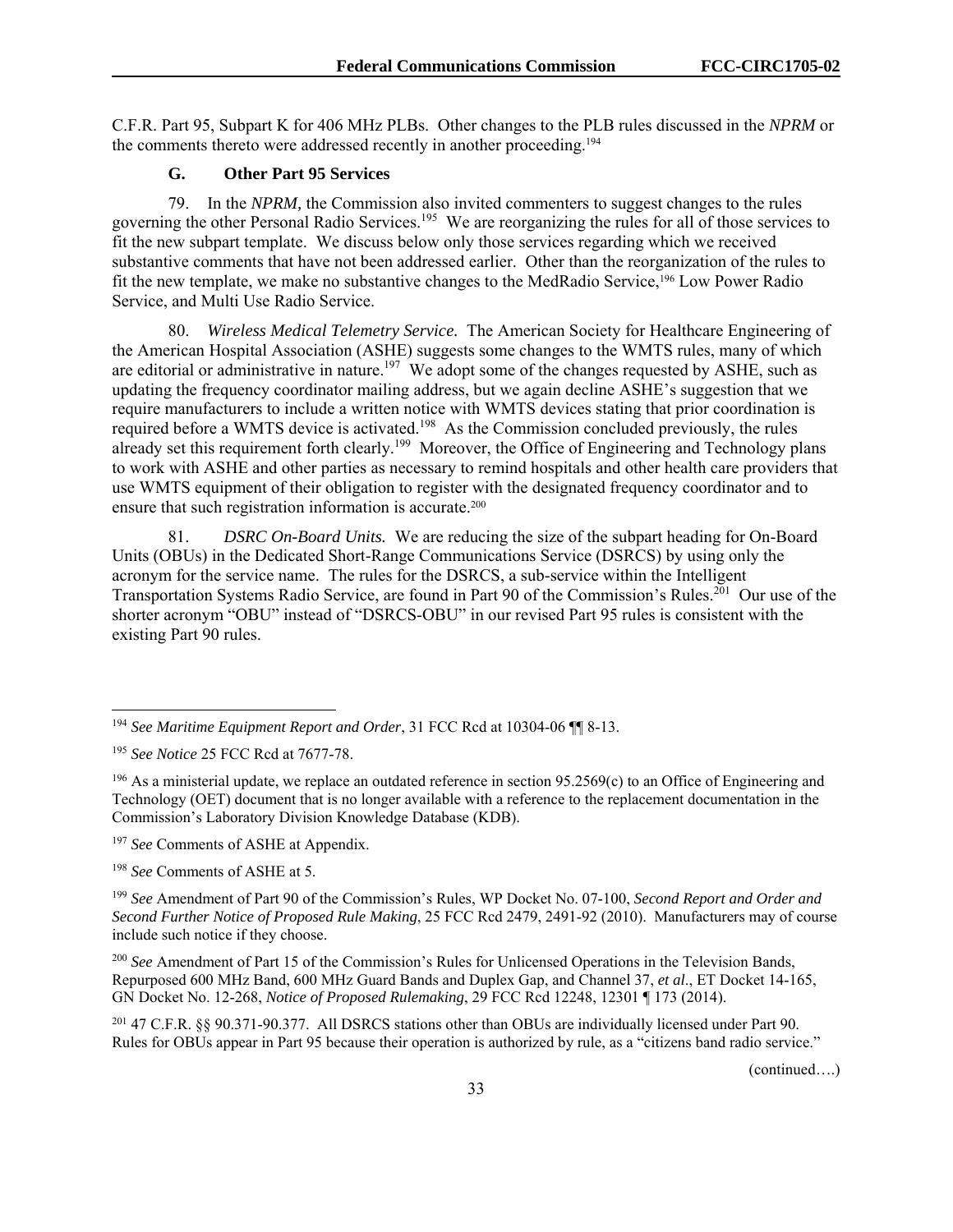## **IV. PROCEDURAL MATTERS**

## **A. Final Regulatory Flexibility Certification**

82. The Commission issued an Initial Regulatory Flexibility Certification in its *Notice of Proposed Rule Making* in this proceeding. One commenter raises regulatory flexibility issues in response to our certification. To address these issues, and as required by the Regulatory Flexibility Act of 1980 ("RFA"), $^{202}$  the Commission has included a Final Regulatory Flexibility Certification ("FRFC") with this *Report and Order*.

83. The Regulatory Flexibility Act of 1980, as amended  $(RFA)$ , <sup>203</sup> requires that a regulatory flexibility analysis be prepared for rulemaking proceedings, unless the agency certifies that "the rule will not, if promulgated, have a significant economic impact on a substantial number of small entities."204 The RFA generally defines "small entity" as having the same meaning as the terms "small business," "small organization," and "small governmental jurisdiction."205 In addition, the term "small business" has the same meaning as the term "small business concern" under the Small Business Act.<sup>206</sup> A small business concern is one which (1) is independently owned and operated; (2) is not dominant in its field of operation; and (3) satisfies any additional criteria established by the Small Business Administration  $(SBA).^{207}$ 

84. The two statutorily-mandated criteria to be applied in determining the need for RFA analysis are (1) whether the proposed rules, if adopted, would have a *significant economic effect*, and (2) if so, whether the economic effect would *directly affect a substantial number of small entities*. 208 Upon application of these criteria, Commission certified in the initial regulatory flexibility certification (IRFC) to the *NPRM* that the proposed rules, if adopted, would not have a significant economic effect on a substantial number of small entities.<sup>209</sup> One commenter, Ross Snyder, objects to the Commission's conclusion in the *NPRM* that the proposed rules would not have a significant economic effect on a substantial number of small entities. We address his comments below. In addition, we now find it appropriate to certify that the final rules adopted in the accompanying *Report and Order* will not have a

l

 $204$  5 U.S.C. § 605(b).

 $205$  5 U.S.C. § 601(6).

<sup>206</sup> 5 U.S.C. § 601(3) (incorporating by reference the definition of "small business concern" in Small Business Act, 15 U.S.C. S § 632). Pursuant to 5 U.S.C. § 601(3), the statutory definition of a small business applies "unless an agency, after consultation with the Office of Advocacy of the Small Business Administration and after opportunity for public comment, establishes one or more definitions of such term which are appropriate to the activities of the agency and publishes such definition(s) in the Federal Register."

207 Small Business Act, § 15 U.S.C. § 632.

208 5 U.S.C. § 603, *et seq*. *See also, Mid-Tex Electric Cooperative, Inc., v. FERC*, 773 F.2d 327, 342-343 (D.C. Cir. 1985) (*Mid-Tex Electric*).

209 Review of the Commission's Part 95 Personal Service Rules, WT Docket No. 10-119, *Notice of Proposed Rulemaking and Memorandum Opinion and Order on Reconsideration*, 25 FCC Rcd 7651, 7684 (2010) (*NPRM*).

<sup>202</sup> *See* 5 U.S.C. § 604.

<sup>203</sup> The RFA (5 U.S.C. § 601 *et seq*.) has been amended by the Small Business Regulatory Enforcement Fairness Act of 1996, (SBREFA) Pub. L. No. 104-121, Title II, 110 Stat. 857 (1996).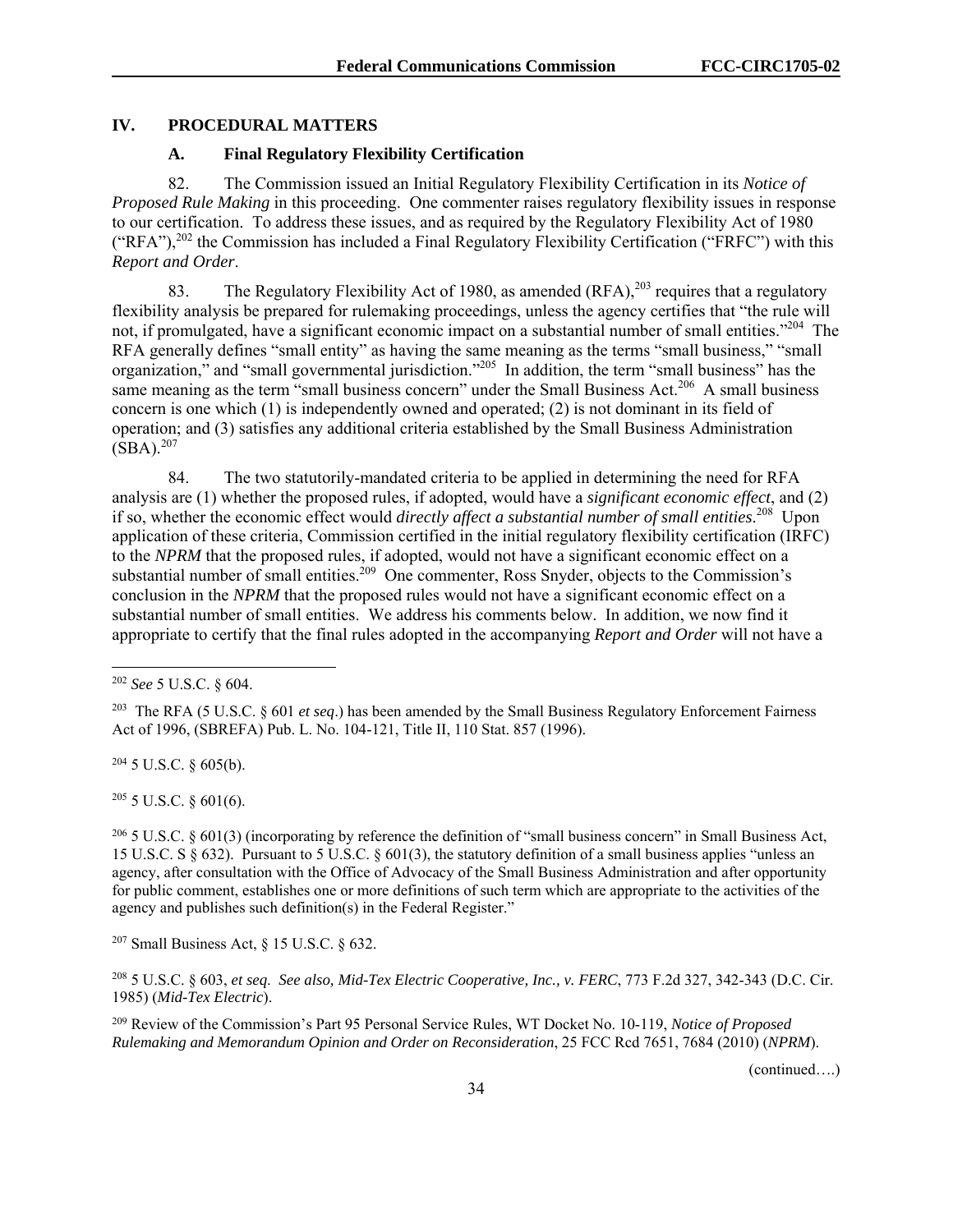significant economic effect on a substantial number of small entities.

85. As contemplated by the *NPRM*, the Commission reorganizes and revises Part 95 of its Rules governing Personal Radio Services (PRS). Specifically, it takes the following steps, among others: reorganizing and revising Part 95 by consolidating similar or duplicative rules; placing rules generally unique to each Service in separate subparts; organizing all rule topics, where possible, into four categories (administrative, operating, technical, marketing) and listing them in a consistent pattern in each subpart; reformatting the Part 95 rules; replacing, where used before, the "Question and Answer" presentation of certain rules; removing certain rules that have had only an informative role; and deleting or correcting in those rules certain outdated references. Most of the rule changes made in this *Report and Order* are editorial and organizational in nature rather than substantive, and, as such, will not have any economic effect on any entities, regardless of size.

86. Of the remaining rule changes made in this *Report and Order*, many will directly affect only either certain operators of PRS stations or only certain entities that seek Commission certification of equipment for use in the PRS. As the Commission observed in the IRFC, the former typically are individual persons, which are not considered to be small entities for purposes of the RFA. Snyder argues that individual persons should be considered "small entities" for purposes of the RFA, first because, as SBA notes, some businesses are sole proprietorships.<sup>210</sup> That a sole proprietorship qualifies as a "small" entity" does not equate to an SBA determination that a single individual always qualifies as a "small entity," because sole proprietorships can have any number of employees. Snyder also submits Congress included in the Small Business Act references to "small business concerns" that mention individual "persons."<sup>211</sup> While Congress passed that Act to improve the economic condition of certain groups of individuals, we do not find any Congressional intent to include "individual persons" within the definition of "small entities."

87. With respect to entities that seek Commission certification of equipment for use in the PRS, the Commission observed in the IRFC that they typically are large manufacturing organizations, and thus are not considered to be small entities for purposes of the RFA. The PRS equipment market is both large and nationwide and most devices are manufactured and mass-marketed as consumer goods. This necessitates a large-volume manufacturing capability that small entities typically do not have. Snyder argues that this conclusion is inconsistent with the Commission's finding in another proceeding that the majority of firms in the Census Bureau category of "Radio and Television Broadcasting and Wireless Communications Equipment Manufacturing" can be considered to be small.212 We disagree. First, in the *NPRM*, the Commission noted the involvement of small entities in the PRS, for example, those that make accessory devices. However, the Commission found that none of the proposed rules in the *NPRM* would directly affect any of them. Second, we note the Commission found, in the *NPRM*, that none of its proposed rules would have a significant economic effect on manufacturers of PRS devices regardless of

1

<sup>210</sup> *See* Snyder Comments at 12-13, 22 (*citing* SBA website

<sup>(</sup>htttp://www.sba.gov/contractingopportunities/officials/size/index.html).

<sup>211</sup> Snyder Comments at 22 (*citing* Section 2(f)(1) of the Small Business Act, Pub. L. 85-536, July 18, 1958, 72 Stat. 384 (codified at 15 U.S.C. § 631 *et seq*.) which provides that "the Congress finds – (A) that the opportunity for full participation in our free enterprise system by socially and economically disadvantaged persons is essential if we are to obtain social and economic equality for such persons. . .").

<sup>212</sup> *See* Snyder Comments at 21-22 *citing* Investigation of the Spectrum Requirements for Advanced Medical Technologies, ET Docket No. 06-135, and Amendments of Parts 2 and 95 of the Commission's Rules to Establish the Medical Device Radio Communications Service at 401-402 and 405-406 MHz, *Memorandum Opinion and Order*, 25 FCC Rcd 10414, 10428 (2010).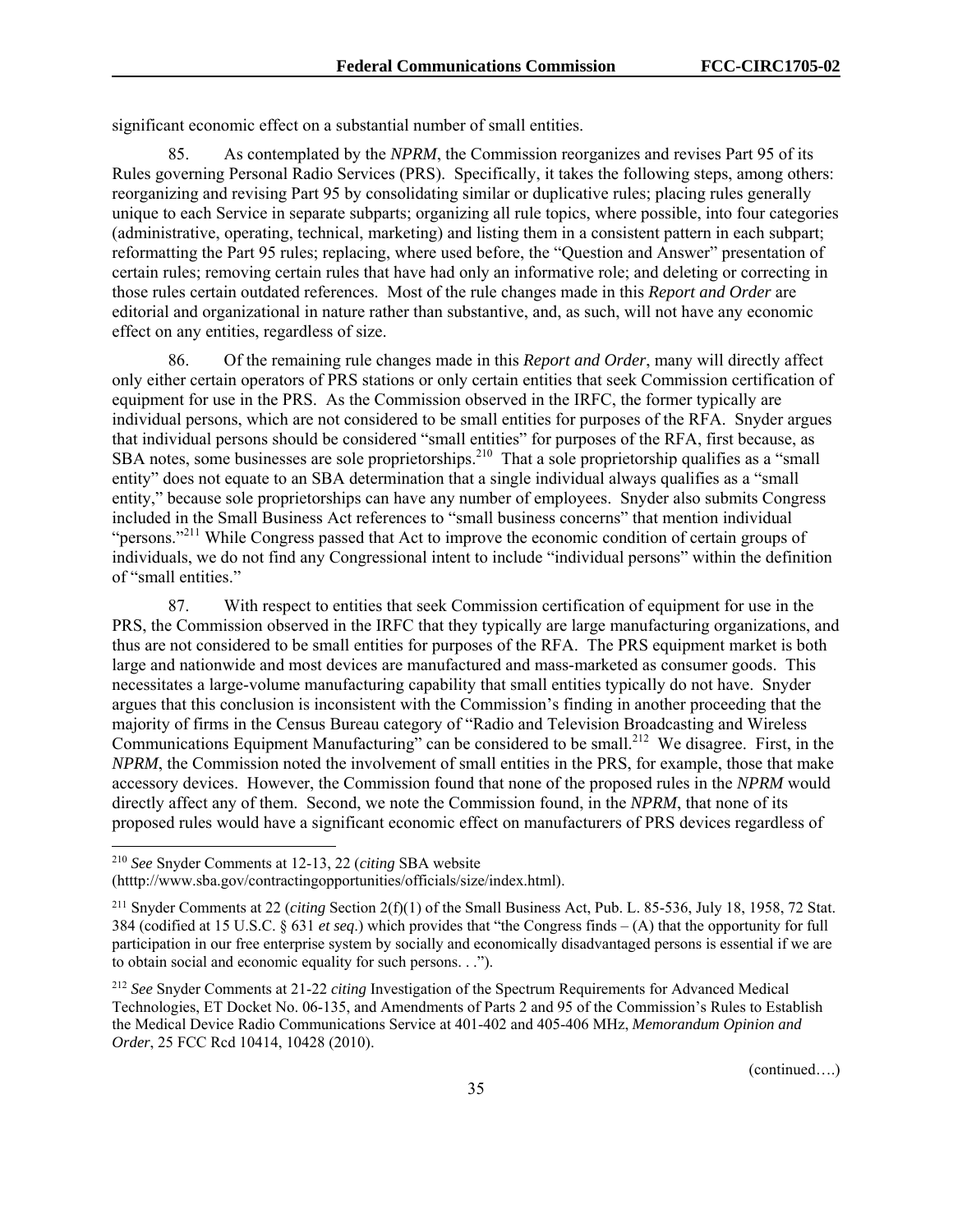their size. Accordingly, the IRFC in the *NPRM*, and this FRFC, do not depend solely on a finding that PRS device makers are typically large manufacturing organizations that are not considered to be small. Third, we recognize that changes in the various compliance requirements adopted in this *Report and Order* will necessitate the use of some engineering, technical, operational, accounting, billing, and legal skills. However, the entities affected by those changes already possess these skills. Accordingly, given the nature of those requirements and the skills of the entities to which they will apply, we are unable to find that compliance will result in a significant economic impact on a substantial number of such entities.

88. Snyder also argues that the *NPRM* overlooked other affected entities that are small entities, such as those that make accessory devices for PRS radios and sell PRS radios and related equipment, and non-individual entities that the Commission has authorized to operate PRS radios.<sup>213</sup> Snyder claims the Commission has a statutory duty to address the economic impact of its proposed rules on all small entities affected by any new rule, whether that impact involves reporting, record keeping, or otherwise.214 However, we find nothing in the comments of Snyder or other items in the record in this proceeding to demonstrate that the rules adopted in the *Report and Order* will have a direct and significant economic effect on individuals or non-individuals, whether licensed individually or by rule. We conclude, therefore, that the rules adopted in this *Report and Order* will not directly affect many, if any, of the small entities identified by Snyder. Thus, even assuming, *arguendo*, a significant economic effect on some small entities, we conclude that changes adopted in this *Report and Order* will not have such an effect on a substantial number of such entities.

89. More specifically, this *Report and Order* adopts certain rule changes, which Snyder suggests will impact PRS device manufacturers: (1) the prohibition on voice scrambling or other obscuring features, and (2) the FCC no longer certifying Part 95 combination radios with transmitting capability in other services licensed under 47 CFR. These rule changes involve the design or testing of future equipment, as currently certified equipment would remain unaffected by this item. However, we reaffirm our earlier finding that none of these new provisions would have a significant economic impact on device manufacturers.

90. First, the prohibition on equipment with voice scrambling or other obscuring features will not affect a substantial number of small entity device manufacturers. Only "several" GMRS and FRS radios with this capability have been certified,<sup>215</sup> and this prohibition will not impact manufacturers that have already had such equipment certified as the provision is forward looking only. In addition, the rule change will not significantly impact the few affected small entity manufacturers. Because these small entities typically manufacture many types of radios and wireless communications equipment, disallowing just one product, among many, will not significantly impact them. Thus, this small design change, on just one device among the many produced, will not have a significant economic impact on these manufacturers. Moreover, contrary to Snyder's suggestion, this is not a rule change at all, for the Commission only clarified that its rules already prohibit voice-obscuring features in these Personal Radio Services.

91. Similarly, the prohibition on certain combination radios will not have a significant economic impact on a substantial number of small entities. The majority of device models produced lack this capability so only a few companies, and an even fewer number of small entities, currently produce these devices. Therefore, because this provision is forward looking — meaning already certified

l

<sup>213</sup> *See* Snyder Comments at 14-15, 18.

<sup>214</sup> *See id.* at 29.

<sup>215</sup> *See NPRM*, 25 FCC Rcd at 7659 ¶ 20.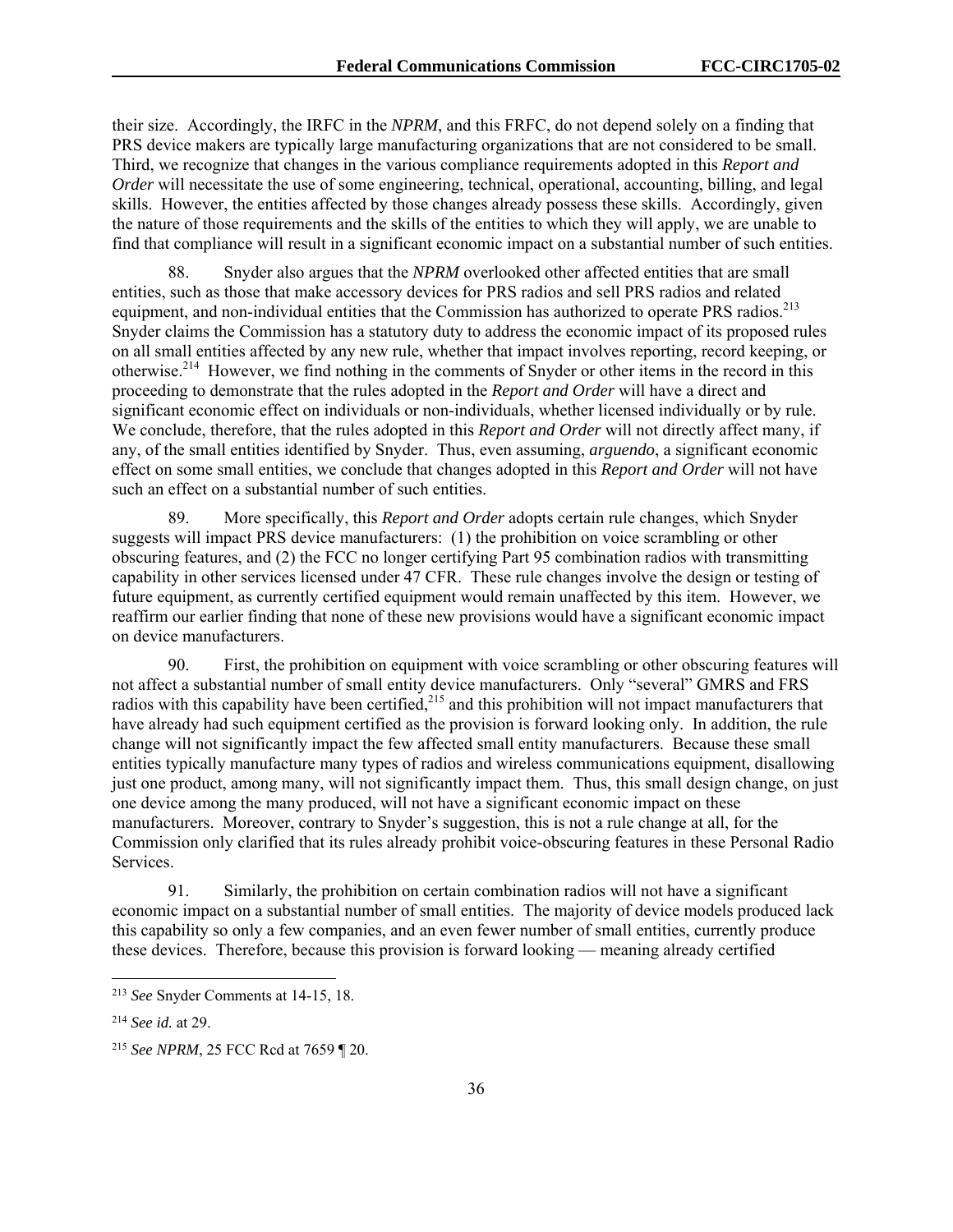equipment will not be affected — and because few companies even manufacture this product, a substantial number of small entities will not even be affected by this provision. Assuming *arguendo*, however, that a substantial number of small entities will be affected by future compliance, this prohibition involves just one design change that will not substantially impact device manufacturers. In addition, we believe that changing the design of a PRS device to disallow transmitting capability in the other services is a small change relative to the overall cost of producing the device. As a result, this rule provision will not have a significant economic impact on PRS device manufacturers.

92. With respect to the second statutory criterion, we note that, under the RFA, the Commission and other Federal agencies need only consider the direct economic impact of their proposed rules on a substantial number of small entities regulated under those rules.<sup>216</sup> Accordingly, such agencies need not consider indirect impacts. Snyder identifies a number of indirect economic impacts that might arise from the adoption of certain rule changes in this *Report and Order*. For example, he argues that granting operators in one radio service flexibility to use spectrum in another can burden existing users of that finite allocation of spectrum.217 In addition, because the forthcoming compliance requirements may prevent new manufactured equipment from meeting users' communication preferences, Snyder speculates that such users may stop purchasing such equipment, such that manufacturers, distributors, and dealers of PRS equipment will suffer lost sales.<sup>218</sup> Because such economic impacts are indirect, it was not necessary to address them in association with the *NPRM*. Also, because the final rules adopted in this *Report and Order* do not cause any of these impacts to become more direct, it is not necessary to address them in association with this *Report and Order*.

93. We also find no merit in Snyder's contentions that the Commission failed to comply with *Executive Order 13272<sup>219</sup>* by failing to provide the SBA with advance notice of its proposed rules and that the Commission did not satisfy a statutory obligation to identify significant alternatives to those proposals that would accomplish the stated objectives while minimizing any significant economic impact on small entities.<sup>220</sup> Setting aside the question of whether a multi-member, independent Federal agency, such as the Commission, must comply with that *Order*<sup>221</sup>, we note it found its proposed rules would not, if adopted, have a significant economic impact on a substantial number of small entities. Where an agency makes such a finding it is not necessary for it, under the RFA or that *Order* to provide SBA with advance notice of its proposals or to identify significant alternatives.<sup>222</sup>

94. Therefore, we certify that the requirements of this *Report and Order* will not have a significant economic impact on a substantial number of small entities.

95. The Commission will send a copy of this *Report and Order*, including a copy of this Final Regulatory Flexibility Certification, in a report to Congress pursuant to the Small Business Regulatory Enforcement Fairness Act of 1996, *see* 5 U.S.C. § 801(a)(1)(A). In addition, this *Report and* 

-

<sup>222</sup> *See, e.g.*, 5 U.S.C. § 603(c).

<sup>216</sup> *See Mid-Tex Electric,* 773 F.2d at 342-343.

<sup>217</sup> *See* Snyder Comments at 26.

<sup>218</sup> *See id.* at 28.

<sup>219</sup> Executive Order No. 13272, 67 Fed. Reg. 53461 (Aug. 16, 2002) (*Executive Order 13272*).

<sup>220</sup> *See* Snyder Comments at 29-30.

<sup>221</sup> *See, e.g.,* Review of the Section 251 Unbundling Obligations of Incumbent Local Exchange Carriers, CC Docket No. 01-338, *et al*., *Report and Order and Order on Remand and Further Notice of Proposed Rulemaking*, 18 FCC Rcd 16978, 17421 (2003).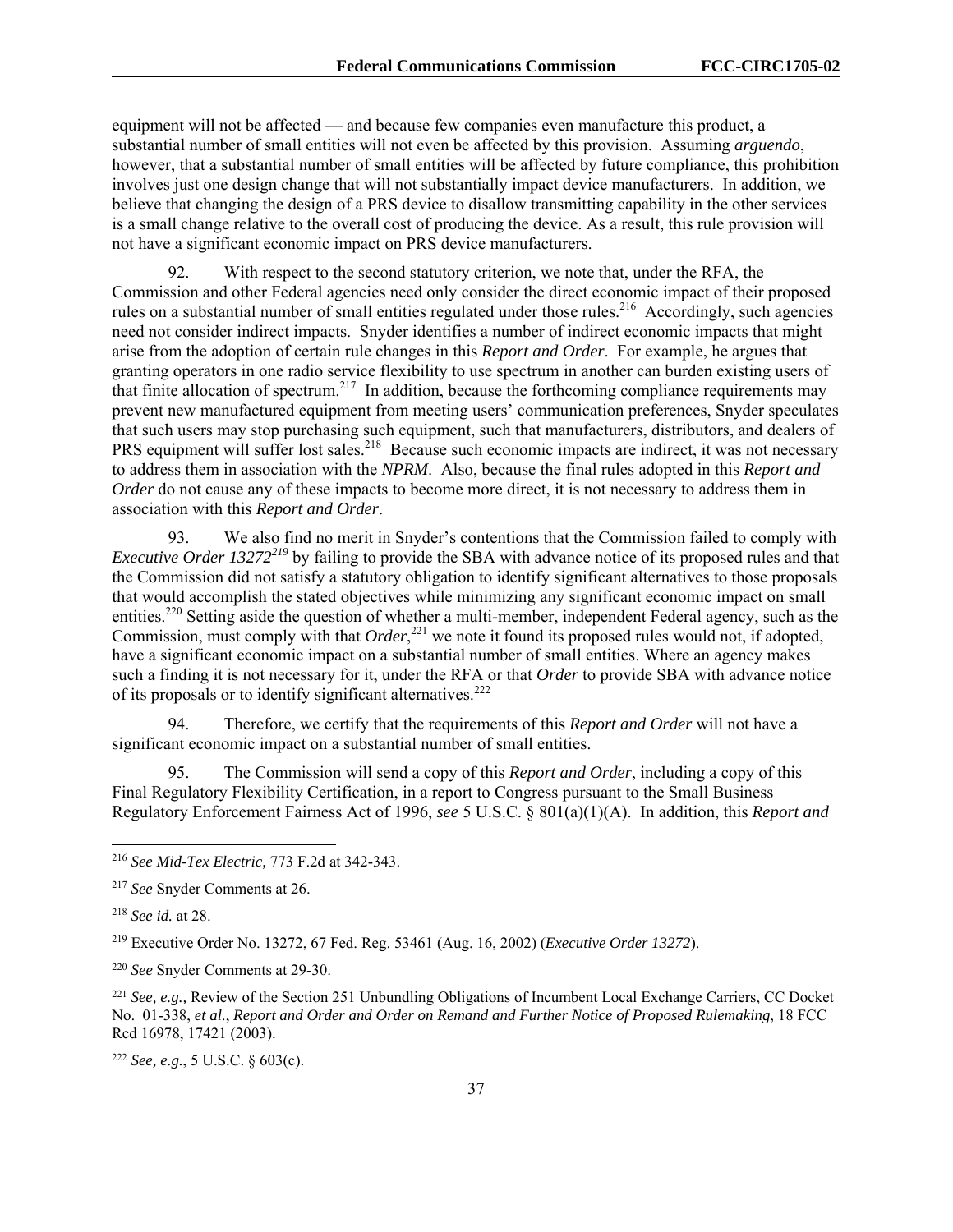*Order* and this final certification will be sent to the Chief Counsel for Advocacy of the Small Business Administration, and will be published in the Federal Register. See 5 U.S.C. § 605(b).

# **B. Paperwork Reduction Analysis**

96. This document contains modified information collection requirements subject to the Paperwork Reduction Act of 1995 (PRA), Public Law 104-13. It will be submitted to the Office of Management and Budget (OMB) for review under Section 3507(d) of the PRA. OMB, the general public, and other Federal agencies are invited to comment on the modified information collection requirements contained in this proceeding. We note that, pursuant to the Small Business Paperwork Relief Act of 2002, Public Law 107-198, *see* 44 U.S.C. 3506(c)(4), the Commission previously sought specific comment on how it might "further reduce the information collection burden for small business concerns with fewer than 25 employees." In the present document, we have assessed the potential effects of the various policy changes, and find that they do not change the burden on businesses with fewer than 25 employees.

# **C. Congressional Review Act**

97. The Commission will send a copy of this Report and Order to Congress and the Government Accountability Office, pursuant to the Congressional Review Act, *see* 5 U.S.C.  $§ 801(a)(1)(A).$ 

# **V. ORDERING CLAUSES**

98. Accordingly, IT IS ORDERED, pursuant to the authority contained in Sections 1, 4(i), 4(j), 301, 303, 304, 309, 316, and 332 of the Communications Act of 1934, as amended, and Section 706 of the Telecommunications Act of 1996, as amended, 47 U.S.C. §§ 151, 154(i), 154(j), 301, 303, 304, 309, 316, 332, and 1302, that this REPORT AND ORDER in WT Docket No. 10-119 IS HEREBY ADOPTED.

99. IT IS FURTHER ORDERED that Parts 1, 15, 73 and 95 of the Commission's rules, 47 C.F.R. Parts 1, 15, 73 and 95, are AMENDED as set forth in Appendix, and such rule amendments shall be effective, except as otherwise noted, 30 days after the date of publication of the text thereof in the *Federal Register*.

100. IT IS FURTHER ORDERED that the amendments adopted above regarding the removal of sections 95.671, 95.673 [old rules] (removing requirement of engraved serial number on CB radio chasses and removing the requirement to include CB operating rules in owner's manual, respectively), which qualify as modified information collections that requires approval by the Office of Management and Budget under the Paperwork Reduction Act, WILL BECOME EFFECTIVE on the date specified in a public notice that the Commission will publish in the Federal Register, announcing such approval and the relevant effective date.

101. IT IS FURTHER ORDERED that, pursuant to Section 1.401(e) of the Commission's rules, the petition of James Edwin Whedbee is dismissed without prejudice.IT IS FURTHER ORDER that, pursuant to Section 1.401(e) of the Commission's rules, the petitions of Kirk D. Becker, Corey S. Becker, Ricky L. Usinger, Brett Seifert, John Shagath, Mike Waschbisch, and Cole Weiss are denied.

102. IT IS FURTHER ORDERED that the Commission's Consumer and Governmental Affairs Bureau, Reference Information Center, SHALL SEND a copy of this REPORT AND ORDER, including the Final Regulatory Flexibility Certification, to the Chief Counsel for Advocacy of the Small Business Administration.

103. IT IS FURTHER ORDERED that the Commission SHALL SEND a copy of this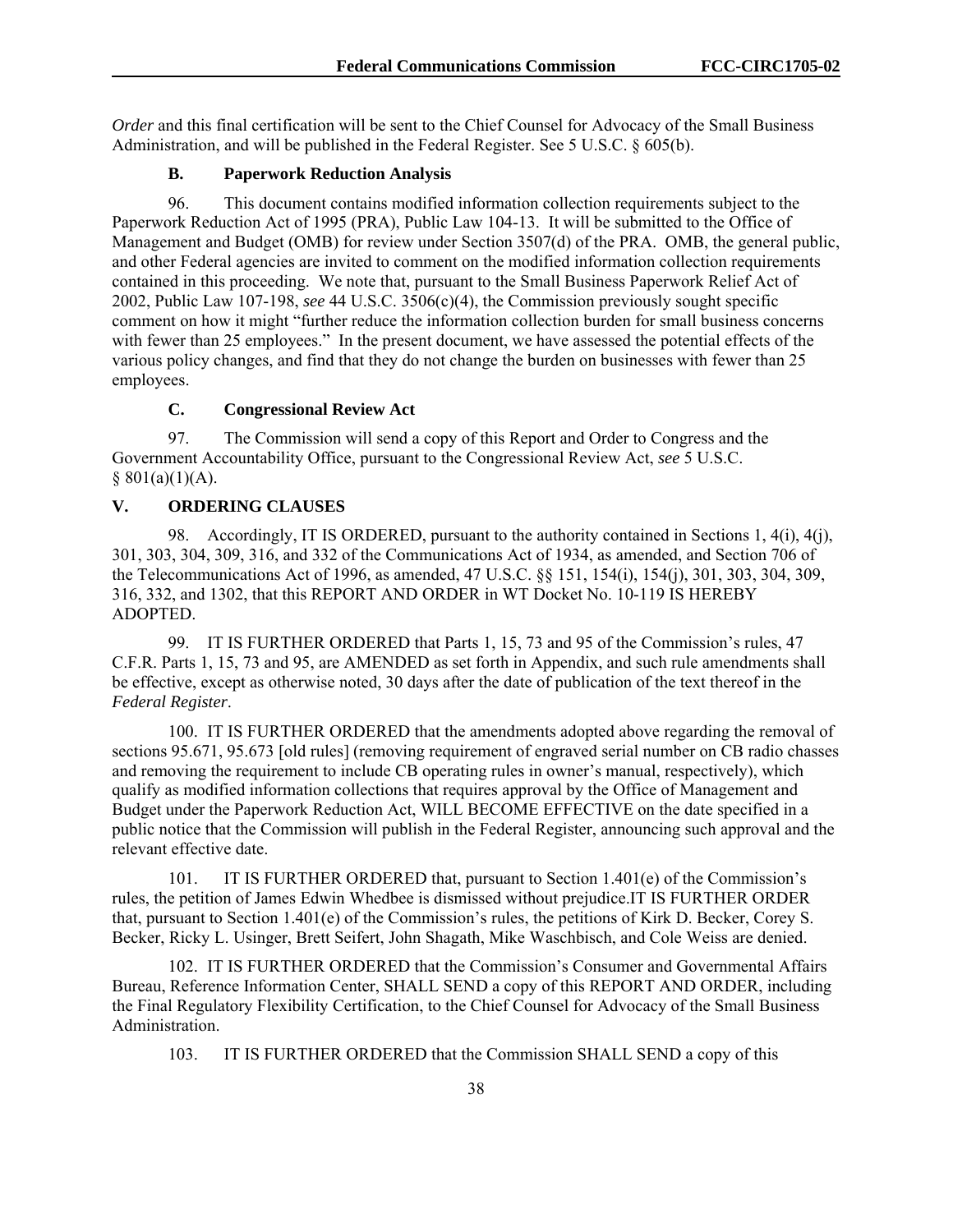REPORT AND ORDER in a report to be sent to Congress and the Government Accountability Office pursuant to the Congressional Review Act, *see* 5 U.S.C. § 801(a)(1)(A).

FEDERAL COMMUNICATIONS COMMISSION

Marlene H. Dortch Secretary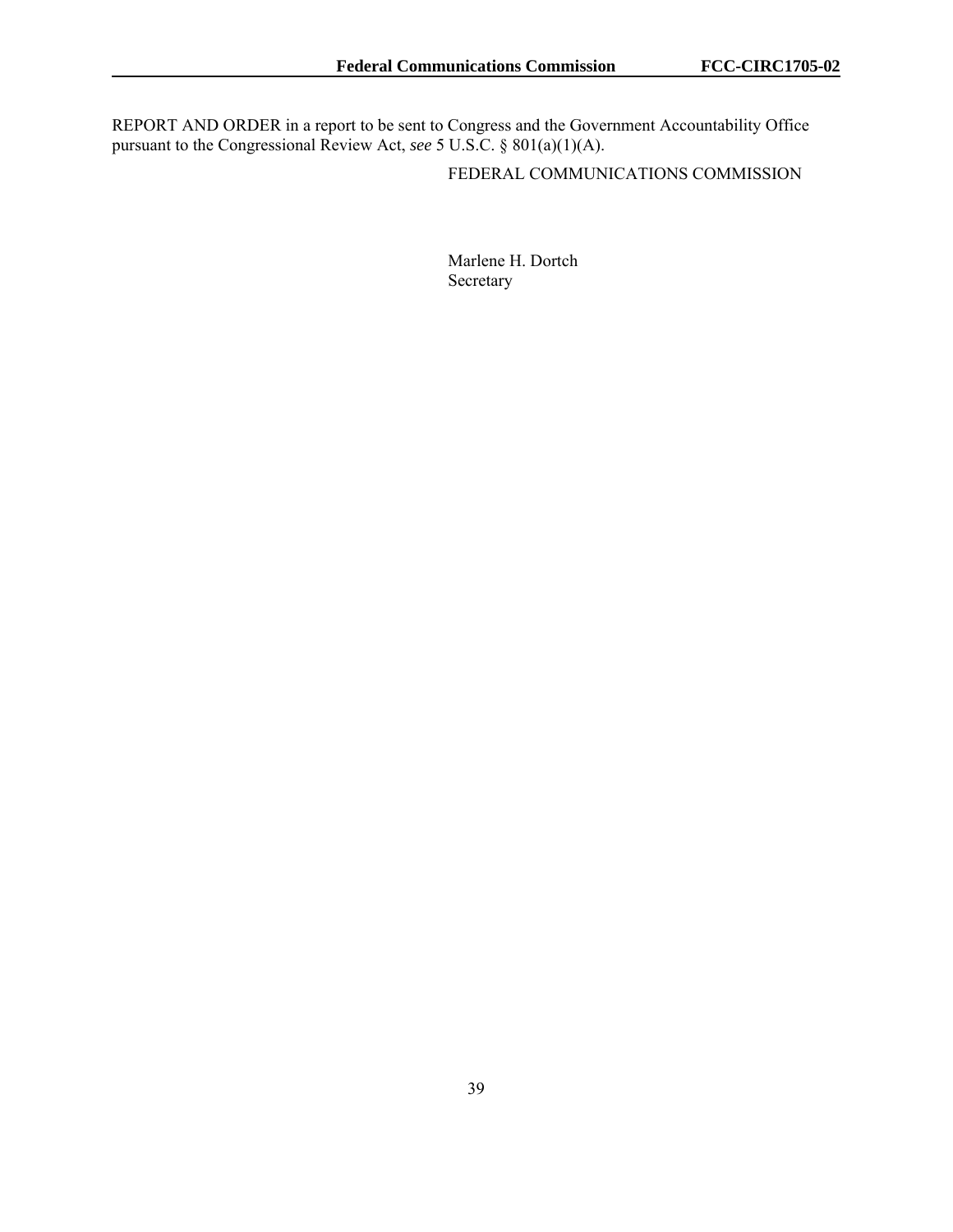# **APPENDIX**

The Federal Communications Commission amends Parts 1, 15, 73 and 95 of Title 47 of the Code of Federal Regulations (CFR) as set forth below:

I. Part 1 of Chapter 1 of Title 47 of the Code of Federal Regulations is amended as follows:

**PART 1 – PRACTICE AND PROCEDURE** 

1. The authority citation for Part 1 is revised to read as follows:

**AUTHORITY: 47 U.S.C. 151, 154(i), 154(j), 155, 157, 160, 201, 225, 227, 303(r), 309, 332, 1403, 1404, 1451, 1452, and 1455.** 

2. Section 1.1307 is amended by revising paragraphs  $(b)(2)(iii)$  and  $(b)(2)(iv)$  to read as follows:

**§ 1.1307 Actions that may have a significant environmental effect, for which Environmental Assessments (EAs) must be prepared.** 

\* \* \* \* \*

(b) \* \* \*

 $(2)$  \* \* \*

(iii) Portable transmitting equipment for use in the Wireless Medical Telemetry Service (WMTS) is subject to routine environmental evaluation as specified in §§ 2.1093 and 95.2385 of this chapter.

(iv) Equipment authorized for use in the Medical Device Radiocommunication Service (MedRadio) as a medical implant device or body-worn transmitter (as defined in subpart I of part 95 of this chapter) is subject to routine environmental evaluation for RF exposure prior to equipment authorization, as specified in §§ 2.1093 and 95.2585 of this chapter by finite difference time domain (FDTD) computational modeling or laboratory measurement techniques. Where a showing is based on computational modeling, the Commission retains the discretion to request that supporting documentation and/or specific absorption rate (SAR) measurement data be submitted.

\* \* \* \* \*

3. Section 1.4000 is amended by revising paragraph (a)(2) to read as follows:

# **§1.4000 Restrictions impairing reception of television broadcast signals, direct broadcast satellite services or multichannel multipoint distribution services.**

\* \* \* \* \*  $(a) * * * *$ 

\* This document has been circulated for tentative consideration by the Commission at its May open meeting. The issues referenced in this document and the Commission's ultimate resolution of those issues remain under consideration and subject to change. This document does not constitute any official action by the Commission. However, the Chairman has determined that, in the interest of promoting the public's ability to understand the nature and scope of issues under consideration, the public interest would be served by making this document publicly available. The FCC's ex parte rules apply and presentations are subject to "permit-but-disclose" ex parte rules. See, e.g., 47 C.F.R. §§ 1.1206, 1.1200(a). Participants in this proceeding should familiarize themselves with the Commission's *ex parte* rules , including the general prohibition on presentations (written and oral) on matters listed on the Sunshine Agenda, which is typically released a week prior to the Commission's meeting. *See* 47 CFR §§ 1.1200(a), 1.1203.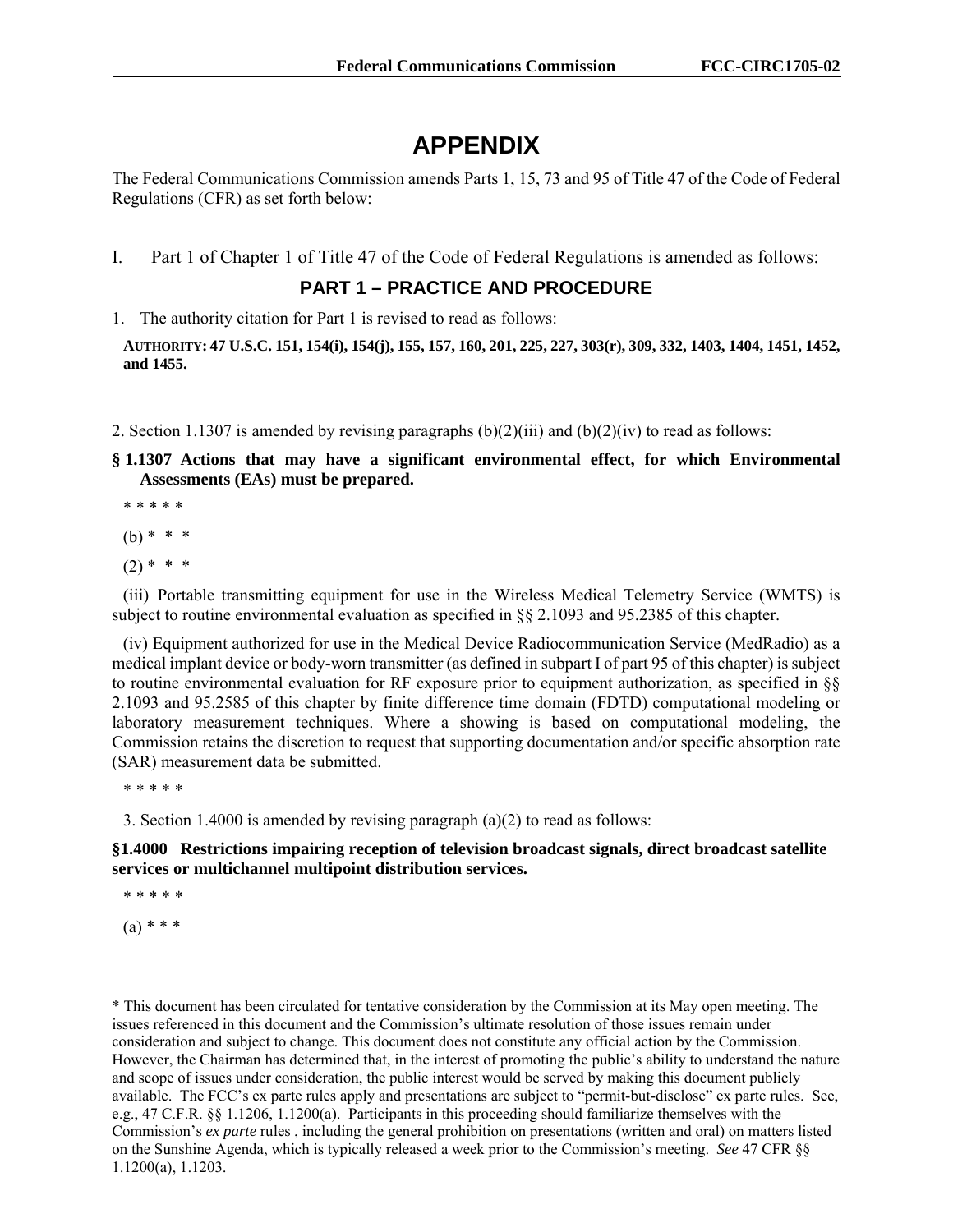(2) For purposes of this section, "fixed wireless signals" means any commercial non-broadcast communications signals transmitted via wireless technology to and/or from a fixed customer location. Fixed wireless signals do not include, among other things, AM radio, FM radio, amateur ("HAM") radio, CB radio, and Digital Audio Radio Service (DARS) signals.

\* \* \* \* \*

II. Part 15 of Chapter 1 of Title 47 of the Code of Federal Regulations is amended as follows:

# **PART 15 – RADIO FREQUENCY DEVICES**

2. The authority citation for Part 15 continues to read as follows:

**AUTHORITY: 47 U.S.C. 154, 302a, 303, 304, 307, 336, 544a, and 549.** 

3. Section 15.3 is amended by revising paragraph (g) to read as follows:

### **§15.3 Definitions.**

\* \* \* \* \*

(g) CB receiver. Any receiver that operates in the Personal Radio Services on frequencies designated for CB Radio Service stations, as well as any receiver provided with a separate band specifically designed to receive the transmissions of CB stations in the Personal Radio Services. This includes the following: (1) A CB receiver sold as a separate unit of equipment; (2) the receiver section of a CB transceiver; (3) a converter to be used with any receiver for the purpose of receiving CB transmissions; and, (4) a multiband receiver that includes a band labelled "CB" or "11-meter" in which such band can be separately selected, except that an Amateur Radio Service receiver that was manufactured prior to January 1, 1960, and which includes an 11-meter band shall not be considered to be a CB receiver.

**\* \* \* \* \*** 

III. Part 73 of Chapter 1 of Title 47 of the Code of Federal Regulations is amended as follows:

# **PART 73 – RADIO BROADCAST SERVICES**

4. The authority citation for Part 73 continues to read as follows:

# **AUTHORITY: 47 U.S.C. 154, 303, 334, 336, and 339.**

5. Section 73.1207 is amended by revising paragraphs  $(c)(1)$  and  $(c)(3)$  to read as follows:

### **§73.1207 Rebroadcasts.**

\* \* \* \* \*

 $(c)$  \* \* \*

- (1) Messages originated by privately-owned non-broadcast stations other than those in the Amateur and CB Radio Services may be broadcast only upon receipt of prior permission from the non-broadcast licensee. Additionally, messages transmitted by common carrier stations may be rebroadcast only upon prior permission of the originator of the message as well as the station licensee. \* \* \* \* \*
- (3) Messages originated by stations in the Amateur and CB Radio Services may be rebroadcast at the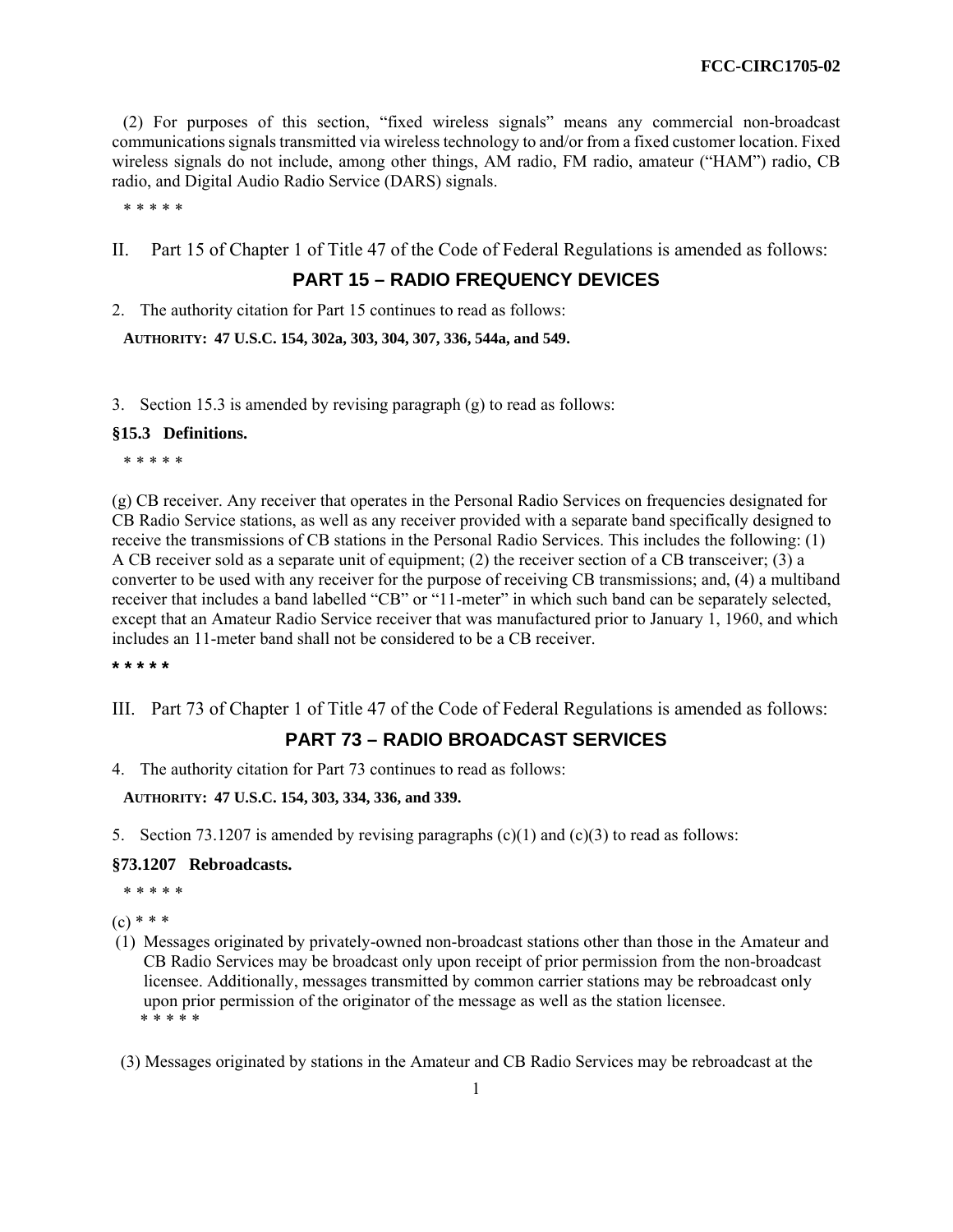discretion of broadcast station licensees.

#### \* \* \* \* \*

IV. Part 95 of Chapter 1 of Title 47 of the Code of Federal Regulations is amended, in its entirety, to read as follows:

The authority citation for Part 95 continues to read as follows: AUTHORITY: 47 U.S.C. 154, 301, 302(a), 303, and 307(e). The editorial note for Part 95 continues to read as follows: EDITORIAL NOTE: Nomenclature changes to part 95 appear at 63 FR 54077, Oct. 8, 1998.

# **PART 95 – PERSONAL RADIO SERVICES**

# **Subpart A – General Rules for the Personal Radio Services**

Sec.

95.100 Basis and purpose.

### ADMINISTRATIVE RULES

- 95.301 Scope.
- 95.303 Definitions.
- 95.305 Authorization to operate Personal Radio Services stations.
- 95.307 Authorized station locations.
- 95.309 Coordination procedures and other restrictions for operation in certain locations.
- 95.311 Correspondence and notices from the FCC.
- 95.313 Penalties for violations of the Communications Act or FCC rules.
- 95.317 Registration of antenna structures that may constitute a menace to air navigation.
- 95.319 Malfunctioning transmitting equipment.
- 95.323 FCC inspection of station.
- 95.325 Interference.
- 95.327 Restricted operation.
- 95.329 How to contact the FCC.

#### OPERATING RULES

- 95.331 Permissible uses.
- 95.333 Prohibited uses.
- 95.335 Operation of non-certified transmitters prohibited.
- 95.337 Operation of impermissibly modified equipment prohibited.
- 95.339 Operation of transmitter with external device causing rule violation prohibited.
- 95.343 Station operator responsibility and requirements.
- 95.345 Remote control.
- 95.347 Automatic control.
- 95.349 Network connection.
- 95.351 Station identification.
- 95.353 False distress signals.
- 95.357 Duration of transmissions.
- 95.359 Sharing of channels.

### TECHNICAL RULES

- 95.361 Transmitter Certification
- 95.363 Channels available for use.
- 95.367 Transmitting power.
- 95.371 Emission types.
- 95.377 Tones and signals.
- 95.381 Voice obscuring features.
- 95.385 RF exposure evaluation.
	- MARKETING RULES
- 95.391 Manufacturing, importation and sales of noncertified equipment prohibited.
- 95.393 Instructions and Warnings.

### **Subpart B – Family Radio Service**

#### ADMINISTRATIVE RULES

- 95.501 Scope.
- 95.503 Definitions, FRS.
- 95.519 FRS replacement parts.

### OPERATING RULES

- 95.531 Permissible FRS uses.
- 95.533 Prohibited FRS uses.

#### TECHNICAL RULES

- 95.561 FRS transmitter certification.
- 95.563 FRS channels.
- 95.565 FRS frequency accuracy.
- 95.567 FRS transmit power.
- 95.571 FRS emission types.
- 95.573 FRS authorized bandwidth.
- 95.575 FRS modulation limits.
- 95.577 FRS tone requirements.
- 95.579 FRS unwanted emissions limits.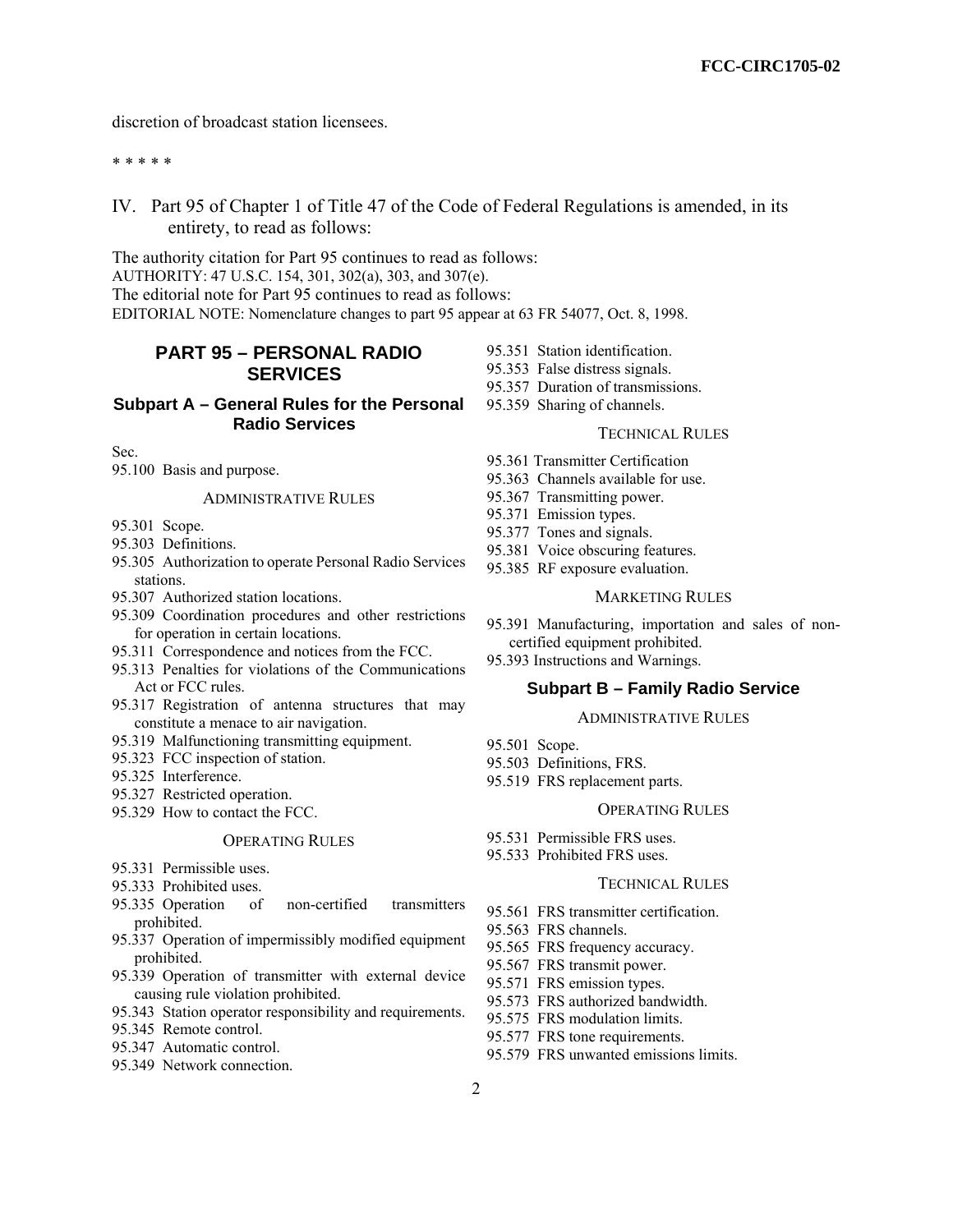95.587 FRS additional requirements.

MARKETING RULES

95.591 Sales of FRS combination radios prohibited.

# **Subpart C – RC Radio Service**

### ADMINISTRATIVE RULES

- 95.701 Scope.
- 95.703 Definitions, RCRS.
- 95.719 RCRS replacement parts.
- 95.725 Interference, RCRS.

# OPERATING RULES

- 95.731 Permissible RCRS uses.
- 95.733 Prohibited RCRS uses.
- 95.735 RCRS equipment certification exception.
- 95.741 RCRS antenna height limit.
- 95.745 Operation of an RCRS transmitter by remote control.
- 95.757 Duration of RCRS Communications.

# TECHNICAL RULES

- 95.761 RCRS transmitter certification.
- 95.763 RCRS channel frequencies.
- 95.765 RCRS frequency accuracy.
- 95.767 RCRS transmitter power.
- 95.771 RCRS emission types.
- 95.773 RCRS authorized bandwidth.
- 95.779 RCRS unwanted emissions.
- 95.787 RCRS additional requirements.

### **Subpart D – CB Radio Service**

### ADMINISTRATIVE RULES

- 95.901 Scope.
- 95.903 Definitions, CBRS.
- 95.905 Authority to operate CBRS stations voided by violation of operating rules.
- 95.919 CBRS replacement parts.
- 95.923 CBRS station inspection.
- 95.925 CBRS harmful interference.
- 95.927 CBRS quiet hours.

#### OPERATING RULES

- 95.931 Permissible CBRS uses.
- 95.933 Prohibited CBRS uses.
- 95.935 Unauthorized use of non-CBRS transmitters.
- 95.939 External radio frequency power amplifiers prohibited.
- 95.941 CBRS antenna height limits.
- 95.945 Remote control of a CBRS station.
- 95.949 CBRS network connection.
- 95.957 Duration of CBRS transmissions.

#### TECHNICAL RULES

- 95.961 CBRS transmitter certification.
- 95.963 CBRS channel frequencies.
- 95.965 CBRS transmit frequency accuracy.
- 95.967 CBRS transmitter power limits.
- 95.971 CBRS emission types.
- 95.973 CBRS authorized bandwidth.
- 95.975 CBRS modulation limits.
- 95.977 CBRS tone transmissions.
- 95.979 CBRS unwanted emissions limits.
- 95.987 CBRS additional requirements.

#### MARKETING RULES

95.991 CBRS marketing limitations.

# **Subpart E – General Mobile Radio Service**

#### ADMINISTRATIVE RULES

- 95.1701 Scope.
- 95.1703 Definitions, GMRS.
- 95.1705 Individual license required; eligibility; who may operate; cooperative use.
- 95.1723 GMRS station inspection.

#### OPERATING RULES

- 95.1731 Permissible GMRS uses.
- 95.1733 Prohibited GMRS uses.
- 95.1741 GMRS antenna height limits.
- 95.1743 Minor GMRS operators.
- 95.1745 GMRS remote control.
- 95.1747 GMRS automatic control.
- 95.1749 GMRS network connection.
- 95.1751 GMRS station identification.

### TECHNICAL RULES

- 95.1761 GMRS transmitter certification.
- 95.1763 GMRS channels.
- 95.1765 GMRS frequency accuracy.
- 95.1767 GMRS transmitting power limits.
- 95.1771 GMRS emission types.
- 95.1773 GMRS authorized bandwidths.
- 95.1775 GMRS modulation requirements.
- 95.1777 GMRS tone transmissions.
- 95.1779 GMRS unwanted emissions limits.
- 95.1787 GMRS additional requirements.

#### MARKETING RULES

95.1791 Sales of GMRS/FRS combination radios prohibited.

# **Subpart F – 218-219 MHz Service**

### ADMINISTRATIVE RULES

- 95.1901 Scope.
- 95.1903 218-219MHz Service description.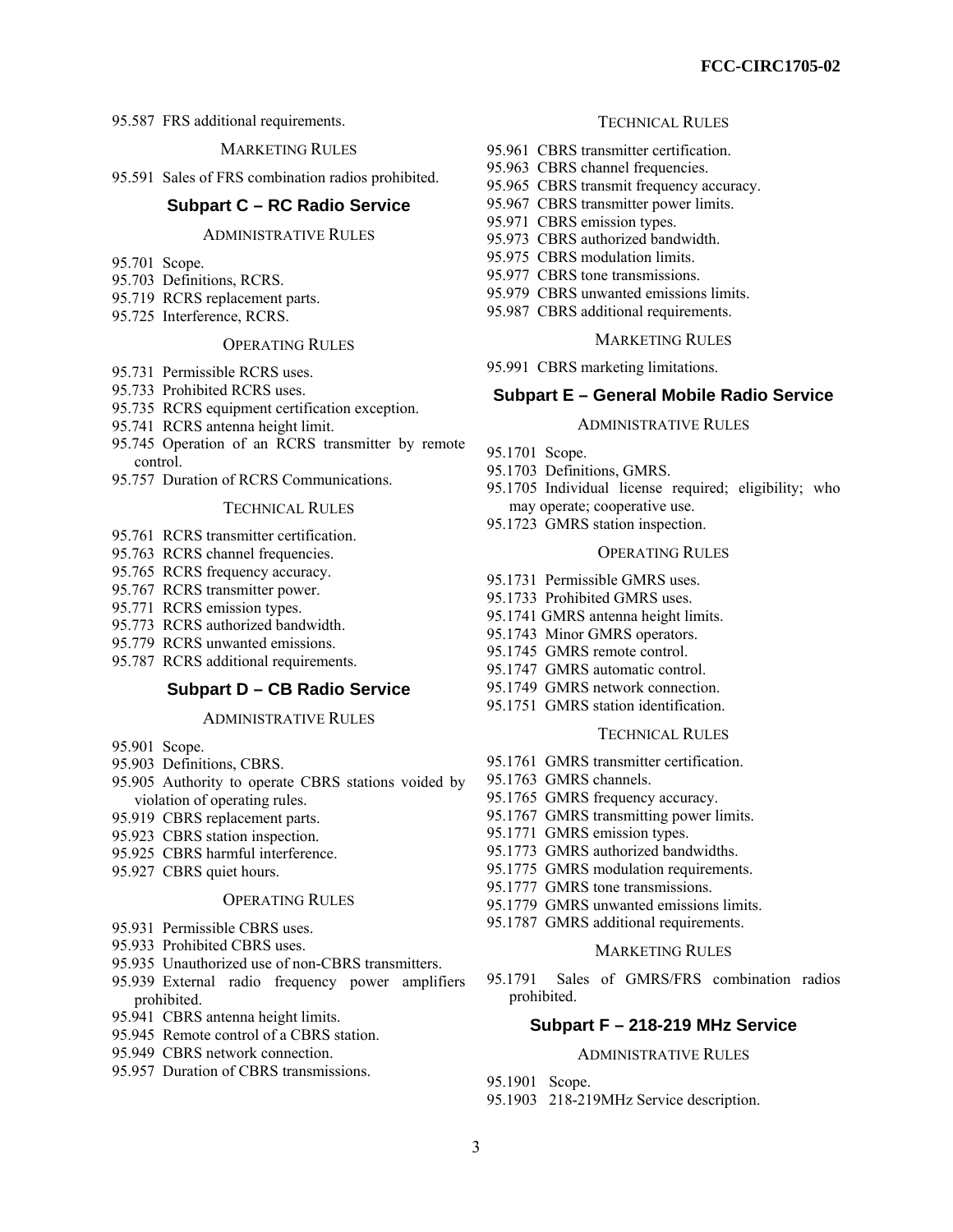- 95.1905 Permissible communications.
- 95.1907 Requesting regulatory status.

#### SYSTEM LICENSE REQUIREMENTS

- 95.1911 License requirements.
- 95.1912 License term.
- 95.1913 Eligibility.
- 95.1915 License application.
- 95.1916 Competitive bidding proceedings.
- 95.1919 License transferability.
- 95.1923 Geographic partitioning and spectrum disaggregation.

#### SYSTEM REQUIREMENTS

- 95.1931 Service requirements.
- 95.1933 Construction requirements.
- 95.1935 Station identification.
- 95.1937 Station inspection.

# TECHNICAL RULES

- 95.1951 Transmitter Certification.
- 95.1953 Frequency segments.
- 95.1955 Transmitter effective radiated power limitation.
- 95.1957 Emission standards.
- 95.1959 Antennas.
- 95.1961 Interference.

#### **Subpart G – Low Power Radio Service**

#### ADMINISTRATIVE RULES

- 95.2101 Scope.
- 95.2103 Definitions, LPRS
- 95.2105 LPRS operator eligibility.
- 95.2109 Notification to affected TV stations required for AMTS use.
- 95.2125 LPRS interference.

#### OPERATING RULES

- 95.2131 Permissible LPRS uses.
- 95.2133 Prohibited LPRS uses.
- 95.2141 LPRS antenna height and directivity requirements.

#### TECHNICAL RULES

- 95.2161 LPRS transmitter certification.
- 95.2163 LPRS channels.
- 95.2165 LPRS frequency accuracy.
- 95.2167 LPRS transmitting power.
- 95.2173 LPRS authorized bandwidths.
- 95.2179 LPRS unwanted emissions limits.

#### MARKETING RULES

- 95.2191 LPRS marketing limitations.
- 95.2193 LPRS labeling requirements.
	- 95.2195 LPRS disclosures.

# **Subpart H – Wireless Medical Telemetry Service**

#### ADMINISTRATIVE RULES

- 95.2301 Scope.
- 95.2303 Definitions, WMTS.
- 95.2305 WMTS operator eligibility.
- 95.2309 WMTS frequency coordination.
- 95.2325 WMTS interference.

#### OPERATING RULES

- 95.2331 Permissible WMTS uses.
- 95.2333 Prohibited WMTS uses.
- 95.2347 WMTS automatic control.
- 95.2357 WMTS duration of transmissions.

#### TECHNICAL RULES

- 95.2361 WMTS transmitter certification.
- 95.2363 WMTS frequency bands and channels.
- 95.2365 WMTS frequency accuracy.
- 95.2369 WMTS field strength limits.
- 95.2379 WMTS unwanted emissions limits.
- 95.2385 WMTS RF exposure evaluation.

#### MARKETING RULES

- 95.2393 WMTS labeling requirements.
- 95.2395 WMTS disclosure.

# **Subpart I – Medical Device Radio Communications Service**

# ADMINISTRATIVE RULES

- 95.2501 Scope.
- 95.2503 Definitions, MedRadio.
- 95.2505 MedRadio operator eligibility.
- 95.2507 MBAN devices restricted to indoor operation within a health care facility.
- 95.2509 MBAN registration and frequency coordination.
- 95.2523 MedRadio transmitter inspection.
- 95.2525 MedRadio interference.
	- OPERATING RULES
- 95.2531 Permissible MedRadio uses.
- 95.2533 Prohibited MedRadio uses.
- 95.2535 MedRadio equipment certification exception.
- 95.2541 MedRadio outdoor antenna restrictions.
- 95.2547 MedRadio automatic control.
- 95.2549 MedRadio network connection.
- 95.2557 MedRadio duration of transmissions.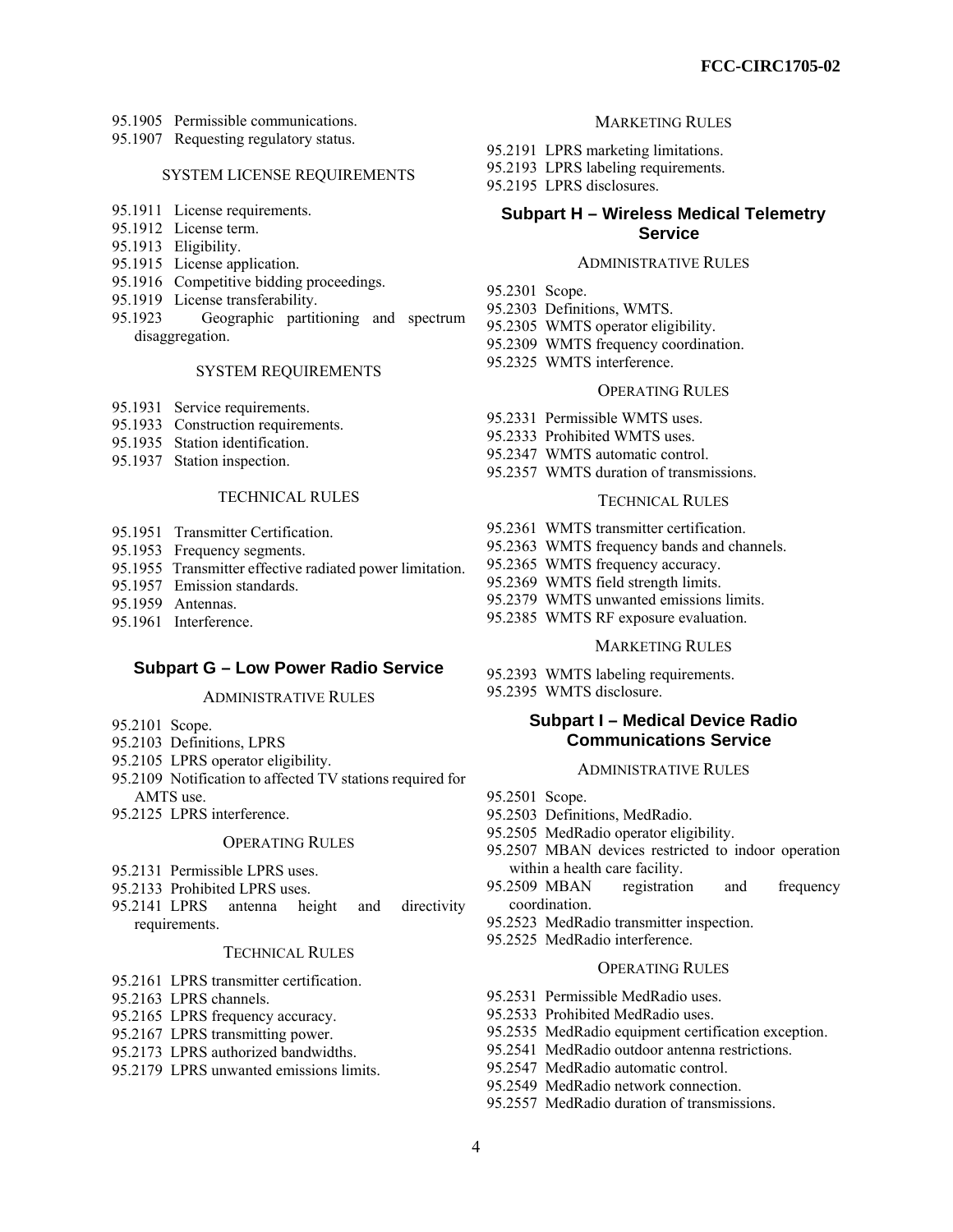95.2559 MedRadio channel access requirements.

### TECHNICAL RULES

- 95.2561 MedRadio transmitter certification.
- 95.2563 MedRadio frequency bands.
- 95.2565 MedRadio frequency accuracy.
- 95.2567 MedRadio radiated power limits.
- 95.2569 MedRadio field strength measurements.
- 95.2571 MedRadio emission types.
- 95.2573 MedRadio authorized bandwidth.
- 95.2579 MedRadio unwanted emission limits.
- 95.2585 MedRadio RF exposure evaluation.
- 95.2587 MedRadio additional requirements.

### MARKETING RULES

- 95.2591 MedRadio marketing limitations.
- 95.2593 MedRadio labeling requirements.
- 95.2595 MedRadio disclosures.

### **Subpart J – Multi-Use Radio Service**

#### ADMINISTRATIVE RULES

- 95.2701 Scope.
- 95.2703 Definitions, MURS.
- 95.2705 Grandfathered MURS stations.
- 95.2707 Airborne use of MURS not authorized.
- 95.2719 MURS replacement parts.
- 95.2725 MURS interference.

### OPERATING RULES

- 95.2731 Permissible MURS uses.
- 95.2733 Prohibited MURS uses.
- 95.2741 MURS antenna height limit.
- 95.2749 MURS network connection.
- 95.2757 MURS duration of transmissions.

# TECHNICAL RULES

- 95.2761 MURS transmitter certification.
- 95.2763 MURS channels.
- 95.2765 MURS frequency accuracy.
- 95.2767 MURS transmitting power limit.
- 95.2771 MURS emission types.
- 95.2773 MURS authorized bandwidths.
- 95.2775 MURS audio filter.
- 95.2779 MURS unwanted emissions limits.

# **Subpart K – Personal Locator Beacons and Maritime Survivor Locating Devices**

#### ADMINISTRATIVE RULES

95.2901 Scope.

- 95.2903 Definitions, PLBs and MSLDs.
- 95.2905 PLB registration.

#### OPERATING RULES

95.2931 Permissible use of PLBs.

95.2933 Prohibited use of PLBs.

#### TECHNICAL RULES

- 95.2961 PLB certification requirements.
- 95.2963 PLB frequency band.
- 95.2971 PLB emission type.
- 95.2987 Additional PLB certification requirements.
- 95.2989 PLB and MSLD technical standards.

#### MARKETING RULES

- 95.2991 PLB and MSLD marketing limitations.
- 95.2993 PLB identification plate or label and registration card.

# **Subpart L – DSRCS On-Board Units**

#### ADMINISTRATIVE RULES

- 95.3101 Scope.
- 95.3103 Definitions, OBUs.

#### OPERATING RULES

- 95.3131 Permissible uses, OBUs.
- 95.3159 OBU channel sharing and priority of use.

#### TECHNICAL RULES

- 95.3161 OBU transmitter certification.
- 95.3163 OBU channels.
- 95.3167 OBU transmit power limit.
- 95.3189 OBU technical standard.

APPENDIX TO PART 95 -- CROSS REFERENCE TO PREVIOUS RULES

### **AUTHORITY: 47 U.S.C. 154, 303, 307**

### **Subpart A – General Rules for the Personal Radio Services**

### **§ 95.100 Basis and purpose.**

This section contains a concise general statement of the basis and purpose of the rules in this part, pursuant to  $5$  U.S.C.  $553(c)$ .

(a) *Basis*. These rules are issued pursuant to the Communications Act of 1934, as amended, 47 U.S.C. 151 *et. Seq.*

(b) *Purpose*. The purpose of these rules is to establish the requirements and conditions under which stations and devices incorporating radio transmitters may be designed, manufactured, certified, marketed, operated and used in the Personal Radio Services.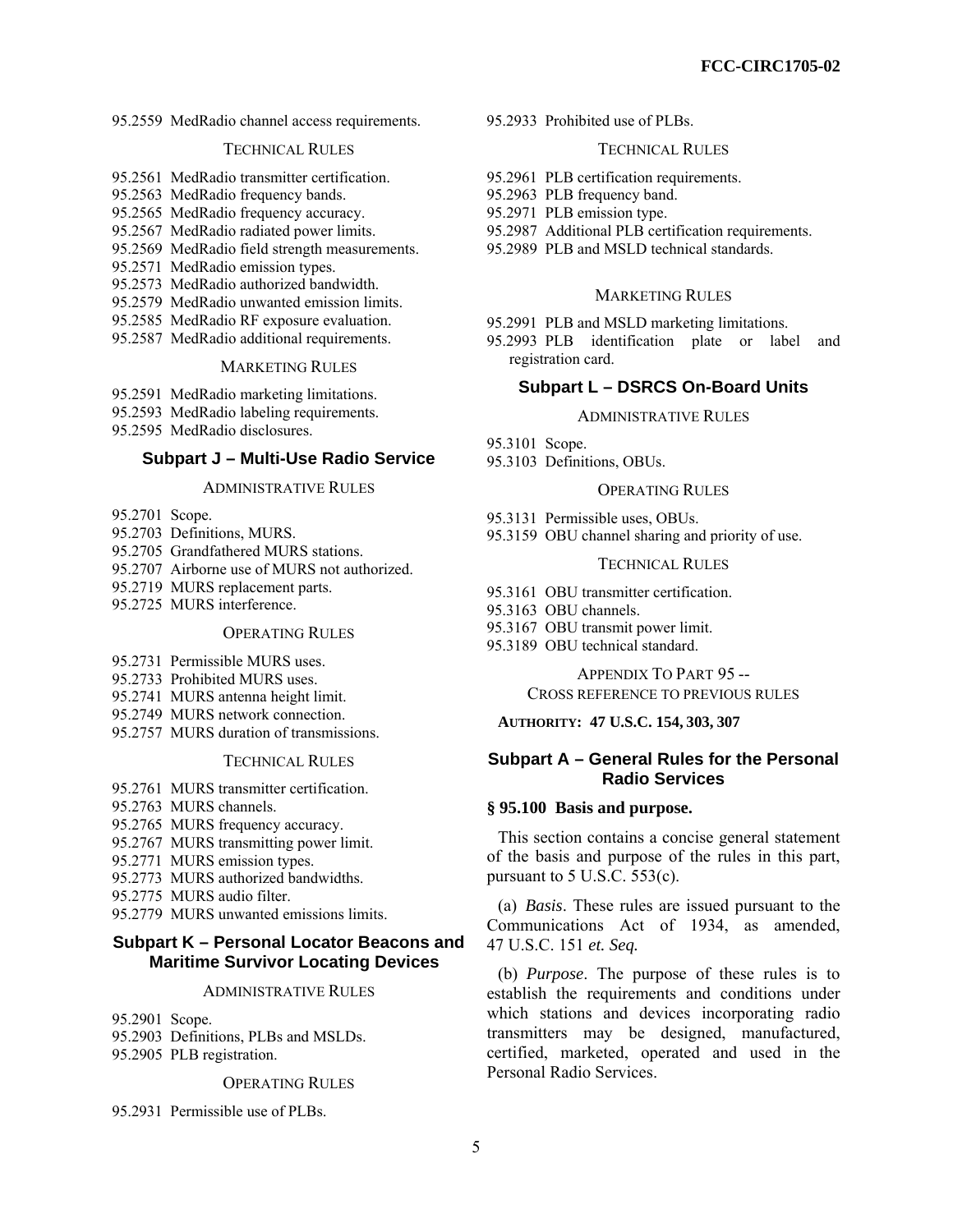# ADMINISTRATIVE RULES

# **§ 95.301 Scope.**

This subpart contains rules that apply generally to all of the Personal Radio Services.

# **§ 95.303 Definitions.**

The following terms and definitions apply only to the rules in this part.

*Antenna*. A device that converts radio frequency electrical energy from a transmitter to radiated electromagnetic energy.

*Authorized bandwidth*. The maximum permissible occupied bandwidth of an emission.

*Automatic control.* Operational control of a Personal Radio Services station by automated means, such that the operator does not have to be located at a control point and monitoring communications in order to share channels and avoid interference and rule violations.

*Base station.* A station at a fixed location that communicates directly with mobile stations and other base stations.

*Carrier power output.* The average power supplied at the radio frequency output of a transmitter during one radio frequency cycle, measured under the condition of no modulation.

*Certified transmitter*. A transmitter of a type for which a grant of equipment certification, pursuant to part 2, subpart J of this chapter, has been issued for the Personal Radio Service(s) in which it is intended to be operated.

*Citizens band radio service.* Pursuant to 47 U.S.C. 307(e)(3), the term "citizens band radio service" means any radio service or other specific classification of radio stations used primarily for wireless telecommunications for which the FCC has determined that it serves the public interest, convenience and necessity to authorize by rule the operation of radio stations in that service or class, without individual licenses, pursuant to 47 U.S.C. 307(e)(1).

*Citizens Broadband Radio Service.* The rules for this service, including technical rules, are contained in Part 96 of this chapter. Only Citizens Broadband Radio Service Devices authorized on a General Authorized Access basis, as those terms are defined in section 96.3, are considered part of the Citizens Band Radio Services.

*Communications Act.* The Communications Act of 1934, as amended; 47 U.S.C. 151 *et. seq.* 

*Control point.* Any location where the operator of a Personal Radio Services station may reliably operate that station.

*Control station.* A station at a fixed location that communicates with mobile stations and other control stations through repeater stations, and may also be used to control the operation of repeater stations.

*dB*. Decibels.

*EIRP*. Equivalent Isotropically Radiated Power. Antenna input power times gain for free-space, or in-tissue measurement configurations required by MedRadio, expressed in Watts, where the gain is referenced to an isotropic radiator.

*Emergency messages.* Communications concerning the immediate safety of life or protection of property.

*Emission.* Radiated electromagnetic energy from a station.

*External radio frequency power amplifier.* Any device which, when used with a transmitter as a signal source, is capable of amplification of that signal, and is not an integral part of a radio transmitter as manufactured. *See* § 2.815 of this chapter.

*FCC.* The Federal Communications Commission.

*Feedline*. A cable or transmission line that conveys radio frequency electrical energy from a transmitter to an antenna.

*Fixed station.* A station at a fixed location that directly communicates with other fixed stations only.

*Frequency accuracy.* A technical requirement comprising the frequency tolerance, frequency stability, or both.

*Frequency tolerance.* A design requirement specifying the maximum amount that carrier frequencies of newly manufactured transmitters may normally differ from the frequency or frequencies set forth in the FCC rules.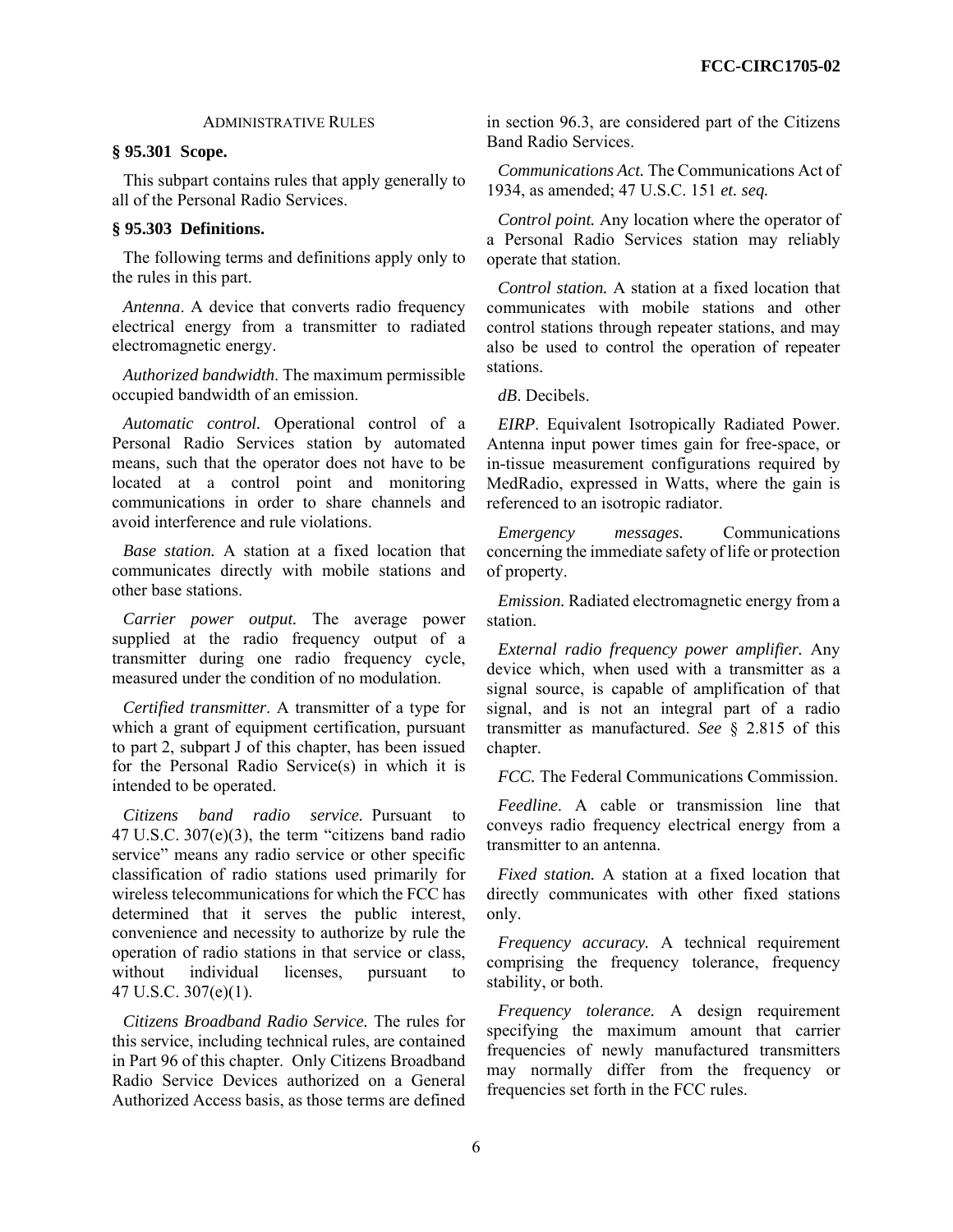*Frequency stability.* A design requirement specifying the maximum amount that carrier frequencies of transmitters may normally change from their nominal value as a result of changes in ambient temperature, power supply voltages, or other external factors.

*Hand-held portable unit.* A physically small mobile station that can be operated while being held in the operator's hand.

*Harmful interference.* Any transmission, radiation, or induction that endangers the functioning of a radionavigation service or of other safety services or seriously degrades, obstructs, or repeatedly interrupts a radiocommunication service operating in accordance with applicable laws, treaties, and regulations.

*Individual.* A human being, *e.g.* one man or one woman.

*Individual license.* An authorization to operate a Personal Radio Service station, granted by the FCC to a specific person.

*Interference.* The effect of unwanted energy due to one or a combination of emissions, radiations, or inductions upon reception in a radiocommunication system, manifested by any performance degradation, misinterpretation, or loss of information which could be extracted in the absence of such unwanted energy.

*Licensee.* A person that has been granted an individual license by the FCC.

*Mean power output*. The average power supplied at the radio frequency output of a transmitter during a time interval of at least 0.1 seconds, taken under normal operating conditions.

*Mobile station.* A station, intended to be used while in motion or during halts at unspecified locations, that communicates directly with base stations and other mobile stations, and with control stations and other mobile stations through repeater stations.

*Modulation*. A process of altering the amplitude, frequency and/or phase of a radio frequency carrier wave generated within a Personal Radio Service transmitter, for the purpose of impressing onto the carrier wave information to be transmitted.

*Necessary bandwidth*. For a given class of emission, the width of the frequency band which is just sufficient to ensure the transmission of information at the rate and with the quality required under specified conditions.

*Occupied bandwidth.* For an emission, the width of a frequency band such that, below the lower and above the upper frequency limits, the mean powers emitted are each equal to 0.5 % of the total mean power of the emission.

*One-way communications.* Communications where information always flows in one pre-arranged direction through a communications channel.

*Operate*. Control the functioning of a Personal Radio Service station; in particular, cause a Personal Radio Service station to begin, continue or cease transmitting.

*Operator*. An individual who operates a Personal Radio Service station.

*Out-of-band emissions*. Unwanted emissions that result from the modulation process and whose frequencies are immediately outside of the necessary bandwidth.

*Person*. An individual, a corporation, a partnership, an association, a joint stock company, a trust, a state, territorial or local government unit, or other legal entity.

*Personal Radio Services station*. Any transmitter, with or without an incorporated antenna or receiver. which is certified by the FCC to be operated in one or more of the Personal Radio Services.

*Personal Radio Services.* The Personal Radio Services are the citizens band radio services, radio control radio services, the 218-219 MHz Service and individually licensed services comprising all of the radio services and other classifications of radio stations governed by the rules in this part (47 CFR part 95).

*Plain language voice communications.* Voice communications without codes or coded messages intended to provide a hidden meaning. Foreign languages and commonly known radio operating words and phrases, such as "ten four" and "roger," not intended to provide a hidden meaning, are not considered codes or coded messages.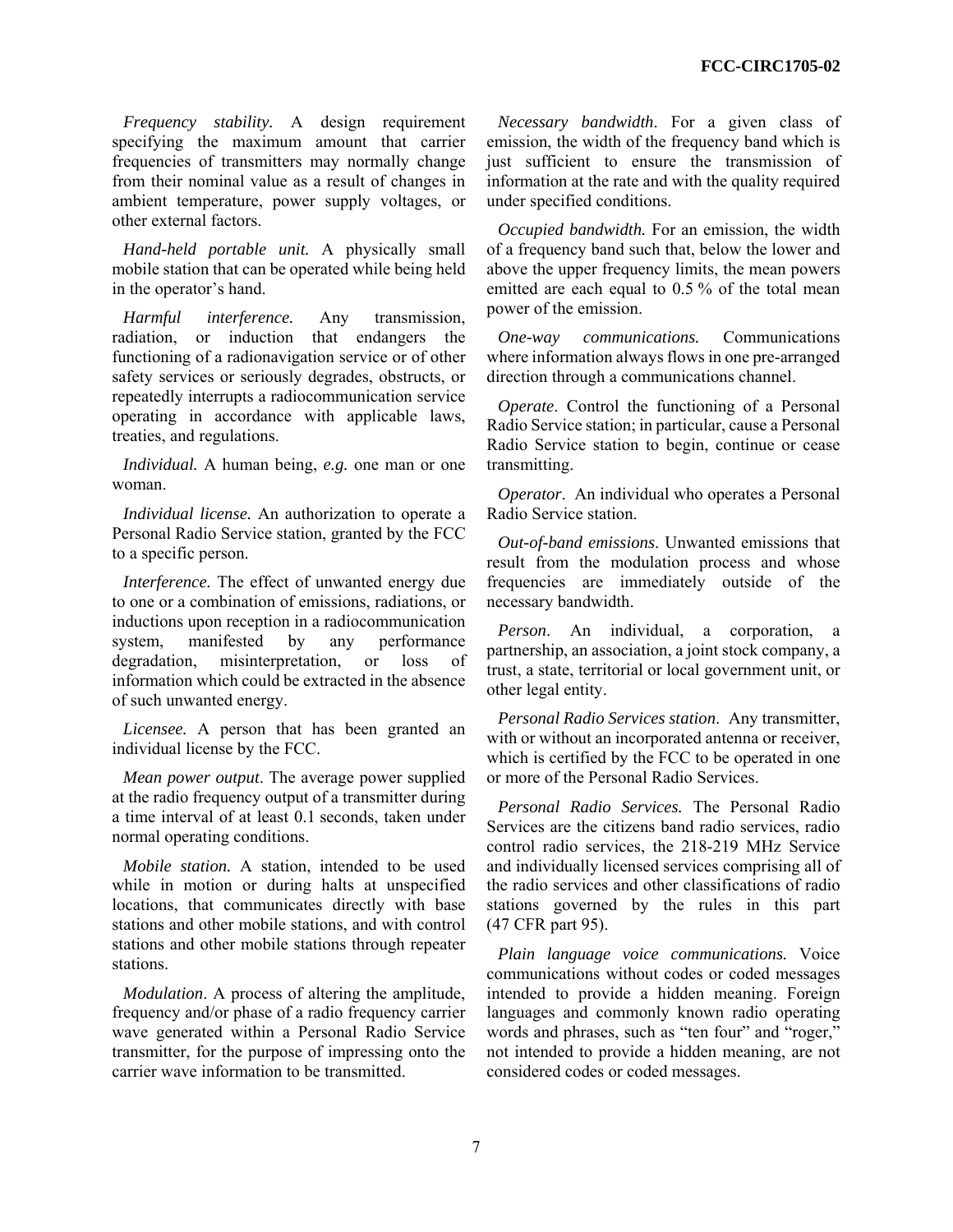*Radio control radio service.* Pursuant to 47 U.S.C. 307(e)(3), the term "radio control radio service" means any radio service or other specific classification of radio stations used primarily for wireless telecommand and/or wireless telemetry purposes, for which the FCC has determined that it serves the public interest, convenience and necessity to authorize by rule the operation of radio stations in that service or class, without individual licenses, pursuant to 47 U.S.C. 307(e)(1).

*Remote control.* Operation of a Personal Radio Services station from a location that is not in the immediate vicinity of the transmitter. Operation of a Personal Radio Services station from any location on the premises, vehicle or craft where the transmitter is located is not considered to be remote control.

*Repeater station.* A station in a fixed location used to extend the communications range of mobile stations, hand-held portable units and control stations by receiving their signals on one channel (the input channel) and simultaneously retransmitting these signals on another channel (the output channel), typically with higher transmitting power from a favorable antenna location (typically high above the surrounding terrain).

*Spurious emissions.* Unwanted emissions, the level of which may be reduced without affecting the corresponding transmission of information, including harmonic emissions, parasitic emissions, intermodulation products and frequency conversion products, but excluding out-of-band emissions.

*Network connection.* Connection of a Personal Radio Services station to the public switched network, so that operators of other stations in that service are able to make (and optionally to receive) telephone calls through the connected station.

*Transmit*. Radiate electromagnetic energy.

*Transmitter*. A device which supplies radio frequency electrical energy to an antenna, either directly or through a feedline.

*Transmitter type*. A sample transmitter submitted for testing to evaluate compliance with the technical and design rules in this part, for the purpose of FCC certification pursuant to part 2, subpart J of this chapter. The sample transmitter is identical to (as defined in § 2.908 of this chapter) and

representative of all other transmitters of the same type.

*Two-way communications.* Communications where information flows in both directions through a communications channel, either simultaneously (duplex operation) or alternately (simplex operation).

*Unwanted emissions*. Emissions whose frequencies are outside of the necessary bandwidth; comprising out-of-band emissions and spurious emissions.

*User*. Any person who uses or benefits from the operation of a Personal Radio Service station.

*Voice obscuring feature.* A feature incorporated into a Personal Radio Service telephony transmitter that alters the sound of the user's voice in such a way that the communications are intended to be understandable only to individuals using a similar unit that reverses the process on the receiving end, so that the voice again becomes intelligible.

## **§ 95.305 Authorization to operate Personal Radio Services stations.**

Pursuant to  $47 \text{ U.S.C. } 307(e)(1)$ , this rule section authorizes eligible persons to operate Part 95 Personal Radio Service stations and Part 96 Citizens Broadband Radio Service stations without individual licenses, except as provided in paragraph (a). Such operation must comply with all applicable rules in this part.

(a) *Individual licenses.* A valid individual license may be required under this part to operate or use stations in a particular service, certain types of stations, stations transmitting on certain channels or frequency bands, or stations transmitting with power above a certain level. Any such requirements applicable to stations in any of the Personal Radio Services are set forth in the subpart governing that specific service. *See e.g.* § 95.1705. Otherwise, the FCC does not require or accept applications for an individual license to operate any type of Personal Radio Service station.

(b) *Operator eligibility.* Some of the Personal Radio Services have specific operator eligibility requirements, which are set forth in the subparts governing those services. Otherwise, any person is eligible to operate a Personal Radio Service station,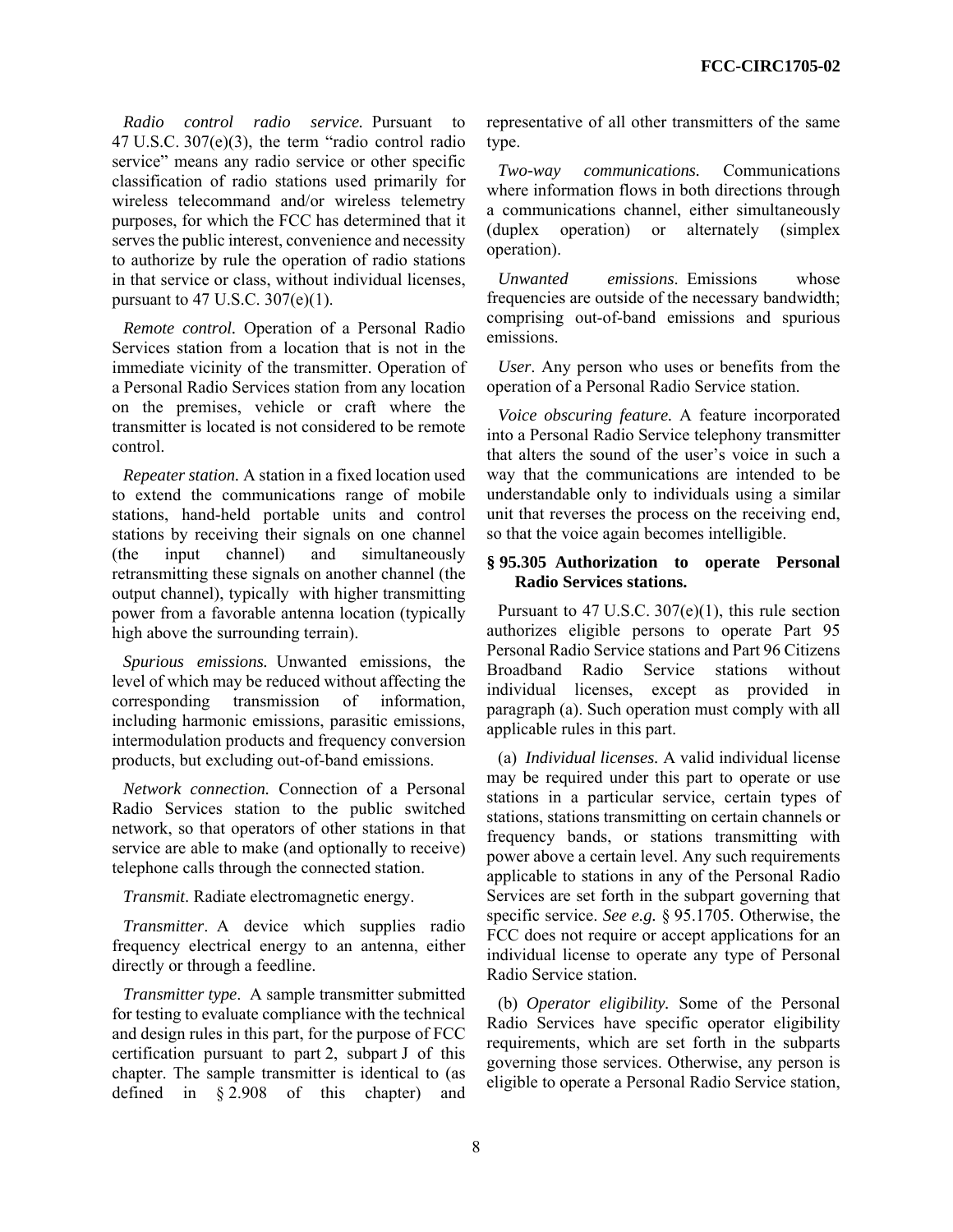except as stated in paragraphs (c) and (d) of this section.

(c) *Foreign government operator.* No entity that is a foreign government or which is acting in its capacity as a representative of a foreign government is authorized by this section to operate Personal Radio Service stations.

(d) C*ease and desist order.* No person subject to a cease and desist order issued pursuant to § 95.313(d) is authorized by this section to operate Personal Radio Service stations.

(e) *Federal station.* No person is authorized by this section to operate a United States Government radio station.

(f) *Foreign station.* No person is authorized by this section to operate a foreign government radio station.

### **§ 95.307 Authorized station locations.**

Personal Radio Service stations generally may be operated in any location included within the descriptions in the following paragraphs in this section. In certain specific locations, however, coordination procedures or operating restrictions may apply, as set forth in § 95.309. Operation of Personal Radio Service stations in any location outside of those described in the following paragraphs is not authorized by this part.

(a) *Within the United States and its territories*. Those areas include the fifty United States and the District of Columbia, the Commonwealth of Puerto Rico, Navassa Island, the United States Virgin Islands (50 islets and cays), American Samoa (seven islands), Baker Island, the Commonwealth of Northern Marianna Islands, Guam Island and Howland Island, Jarvis Island, Johnston Island (Islets East, Johnston, North and Sand), Kingman Reef, Midway Island (Islets Eastern and Sand), Palmyra Island (more than 50 islets), and Wake Island (Islets Peale, Wake and Wilkes).

(b) *Aboard any vessel or aircraft registered in the United States*. With the permission of the captain, while the vessel or aircraft is within or over the United States or its territories, U.S. territorial waters, or upon or over international waters.

(c) *Aboard any unregistered vessel or aircraft owned or operated by a United States citizen or*  *company.* While that vessel or aircraft is within or over the United States or its territories, U.S. territorial waters or upon or over international waters.

(d) Any other area of the world, except within the territorial limits of areas where radio services are regulated by:

(1) An agency of the United States other than the FCC. (You are subject to its rules.)

(2) Any foreign government. (You are subject to its rules.)

# **§ 95.309 Coordination procedures and other restrictions for operation in certain locations.**

The operator of a Personal Radio Service station may be required to coordinate operation in advance and/or may be subject to operating restrictions if the station is to be operated in certain locations, described in the following paragraphs in this section.

(a) *In a Quiet Zone or near a protected FCC field office*. Rules for these locations are set forth in § 1.924 of this chapter.

(b) *Near a US border or in an area that is or may be subject to an international treaty or agreement*. Treaties and agreements may be viewed or downloaded from the FCC website:

http://www.fcc.gov/ib/sand/agree/

(c) *At an environmentally sensitive site, or in a manner that may raise environmental concerns*. Rules for these locations are set forth in part 1, subpart I of this chapter (Procedures Implementing the National Environmental Policy Act of 1969).

(d) *In an area administered by the United States Government*. For example, the Department of Defense may impose restrictions on a station transmitting on land under its jurisdiction. Before operating a station at such a point, the operator should consult with the commanding officer in charge of the land.

(e) *Near the Arecibo Observatory*. Anyone planning to operate a Personal Radio Services station on the islands of Puerto Rico, Desecheo, Mona, Vieques, or Culebra in a manner that could pose an interference threat to the Arecibo Observatory must notify the observatory at least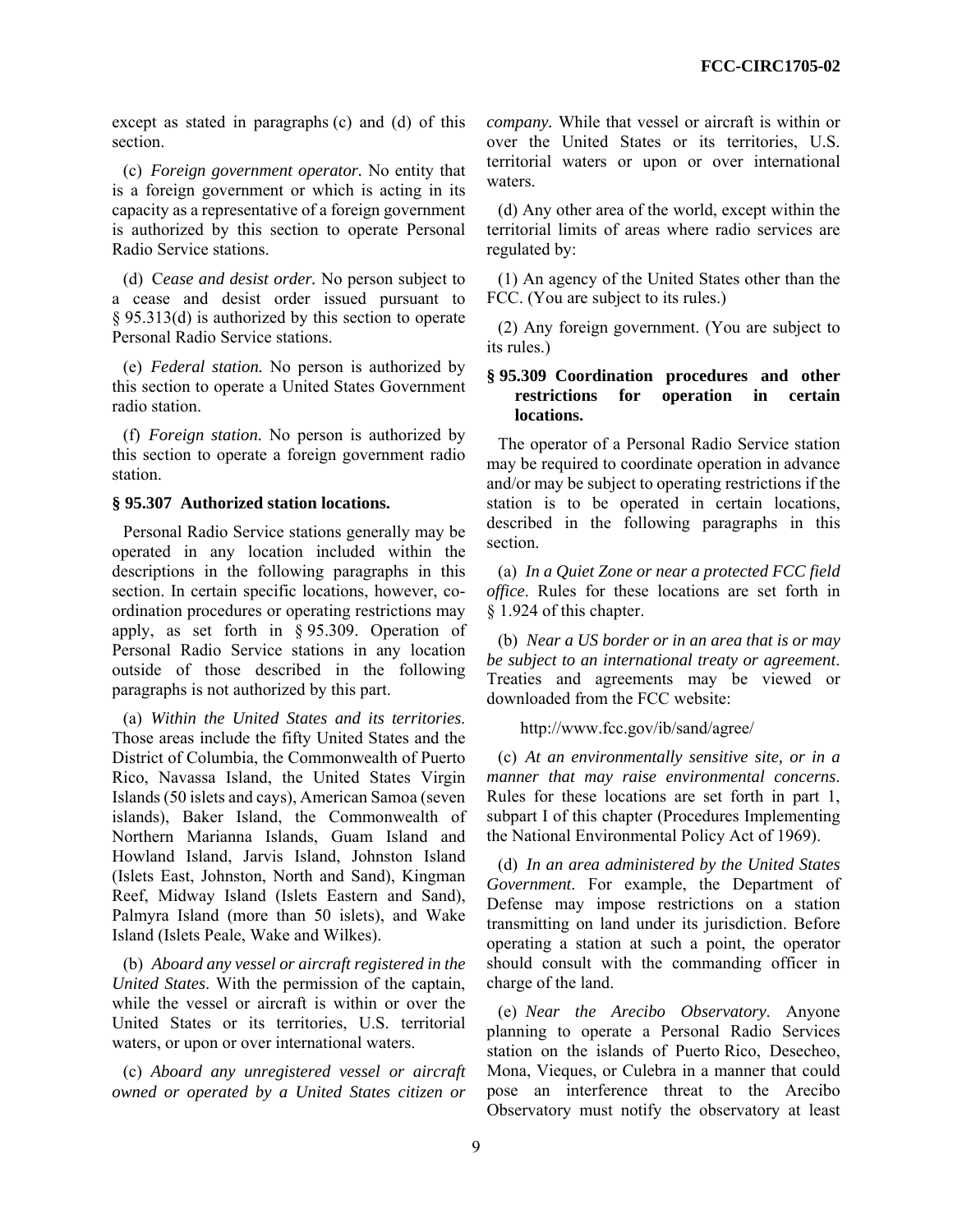45 days in advance of the planned operation, by mail or e-mail, to the following address:

Interference Office Arecibo Observatory HC3 Box 53995 Arecibo, Puerto Rico 00612 e-mail: prcz@naic.edu

(1) To determine whether a planned operation could pose an interference threat to the Arecibo Observatory, operators may consult interference guidelines provided by Cornell University.

(2) The notification must include the geographical coordinates of the station, if it is a fixed or base station.

(3) After receipt of such notifications, the FCC will allow the Arecibo Observatory 20 days to comment on or object to the proposed operation. The operator must make reasonable efforts to resolve or mitigate any potential interference concern with the Arecibo Observatory. If the FCC determines that an operator has made reasonable efforts to protect the Observatory from interference, the operator may be allowed to operate the station.

# **§ 95.311 Correspondence and notices from the FCC.**

Operators of Personal Radio Service stations must respond to and comply with official communications from the FCC.

(a) The FCC may send a letter to the operator of a Personal Radio Service station requesting specific information about the Personal Radio Service station or its operation. Upon receipt of such a letter, the operator must respond in writing to the FCC office that sent the letter, within the time period stated in the letter. The written response must contain the information requested by the FCC, must be complete in itself, and should not rely on references to other communications or notices.

(b) If it appears to the FCC that the operator of a Personal Radio Services station has violated the Communications Act or the FCC's rules, the FCC may send that operator an official notice concerning the apparent violation. Upon receipt of such official notice, the operator must respond in writing to the FCC office that sent the letter, within the time period stated in the letter and comply with all instructions in the notice concerning the response. The written response must contain a complete written statement that fully addresses each violation, reports any action that the operator has taken to correct the violation and to prevent it from happening again, and any other pertinent information, such as other operators or stations that may have caused the violation.

(c) If the FCC notifies the operator of a Personal Radio Service station that the station is causing interference for technical reasons, the operator must follow all instructions in the official notice. The operator must comply with restricted hours of station operation if so specified in the official notice. The notice may require the operator to stop operating the station until technical adjustments or repairs have been made to the station equipment, such that the technical problem is corrected.

# **§ 95.313 Penalties for violations of the Communications Act or FCC rules.**

Operators of Personal Radio Service stations may be assessed penalties for violations of the Communications Act and the FCC Rules.

(a) If a federal court finds that a Personal Radio Service station operator has willfully and knowingly violated any provision of the Communications Act, that operator may be fined up to \$10,000 or be imprisoned for a period not exceeding one year, or both. Upon a subsequent violation, the imprisonment may be for a period not exceeding two years. *See* § 501 of the Communications Act (47 U.S.C. 501).

(b) If a federal court finds that a Personal Radio Service station operator has willfully and knowingly violated any FCC rule, the operator may be fined up to \$500 for each violation, or in the case of a continuing violation, \$500 for each day that the violation continued. *See* § 502 of the Communications Act (47 U.S.C. 502).

(c) If the FCC finds that a Personal Radio Service station operator has willfully or repeatedly violated one or more sections of the Communications Act or of the FCC Rules, that operator may be liable for forfeiture. *See* § 1.80 of this chapter for details about the forfeiture procedures and amounts.

(d) If the FCC finds that a Personal Radio Service station operator is using a Personal Radio Service station in a way that violates one or more sections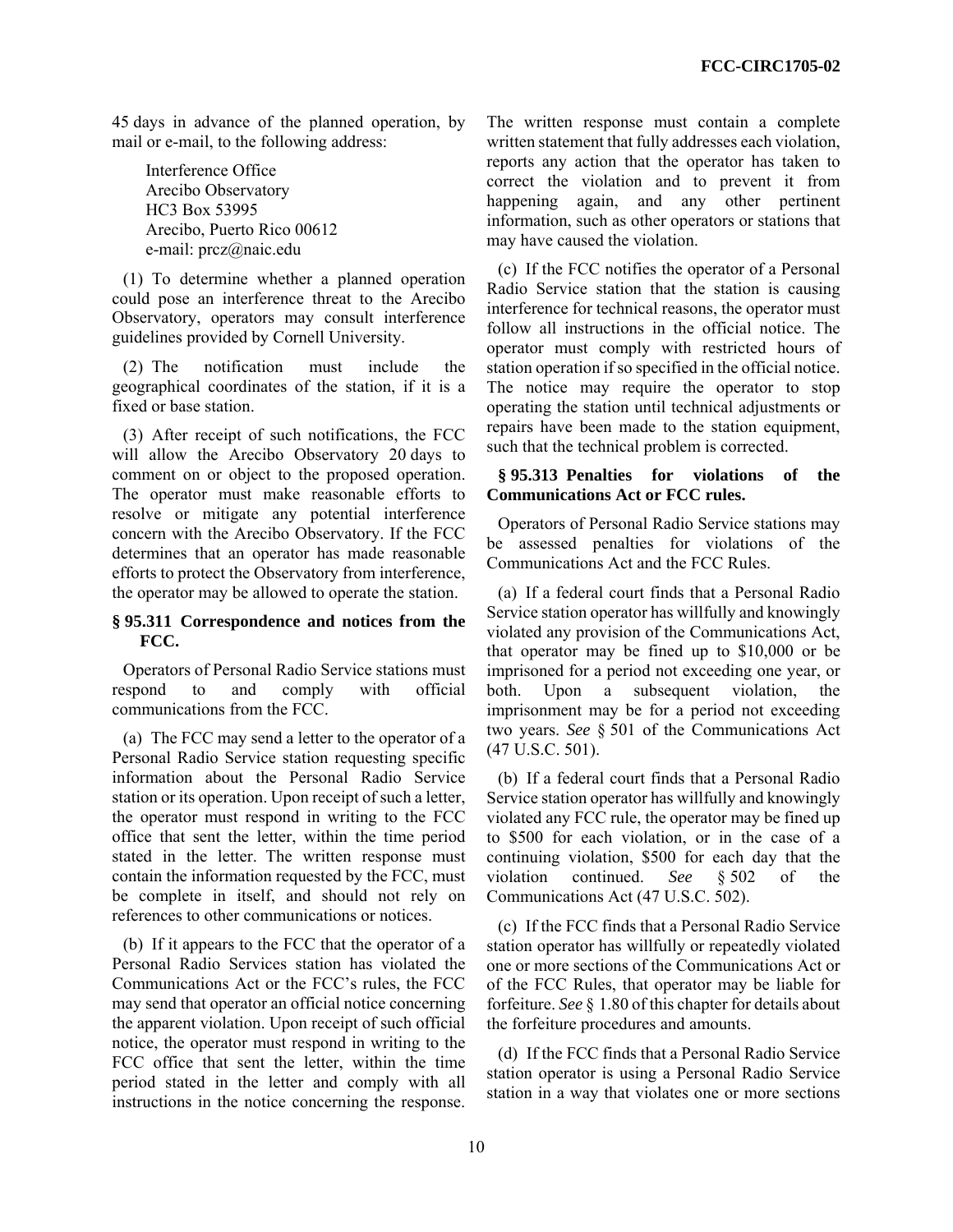of the Communications Act or of the FCC Rules, the FCC may order the operator to cease and desist (*i.e.*  immediately stop operating the station). *See* § 312(b) of the Communications Act  $(47 \text{ U.S.C. } 312(b))$ .

# **§ 95.317 Registration of antenna structures that may constitute a menace to air navigation.**

Each antenna structure used for a Personal Radio Service station is subject to the antenna structure rules set forth in part 17 of this chapter. In particular, the owner of an antenna structure that is more than 60.96 m (200 ft) in height above ground level (*see* § 17.7 of this chapter for specific criteria) may be required to notify the FAA and register the antenna structure with the FCC.

Further, stations located on or near a military or public-use airport with an antenna structure that is more than 6.10 meters (20 feet) high may have to obey additional restrictions. The highest point of the antenna must not exceed one meter above the airport elevation for every hundred meters of distance from the nearest point of the nearest airport runway. Differences in ground elevation between the antenna and the airport runway may complicate this formula. For stations near an airport, *see http:// appsint.fcc.gov/UlsApp/AsrSearch/towairSearch.js p* to figure the maximum allowable height of the antenna. Consult Part 17 of the FCC's Rules for more information.

# **§ 95.319 Malfunctioning transmitting equipment.**

If the operator of a Personal Radio Services station becomes aware that the transmitting equipment is no longer functioning properly, he or she must stop making transmissions (except for emergency communications) using the malfunctioning transmitting equipment until it has been adjusted and/or repaired, as necessary, to restore proper operation.

(a) *FCC request to discontinue operation.* If an FCC representative informs a Personal Radio Services station operator that the technical characteristics of his or her transmitted signals are not in compliance with the applicable rules (*e.g.*  regarding power, unwanted emissions, frequency accuracy), he or she must immediately stop making transmissions with the transmitter producing the non-compliant signals.

(b) *Internal repairs.* Internal adjustments and repairs to Personal Radio Services transmitters must be performed by or under the supervision of an individual who is qualified to maintain and repair transmitters in the private land mobile radio services (*see* § 90.433(c) of this chapter).

(c) *Test transmissions.* The operator of any Personal Radio Services station may make brief test transmissions to verify the functional status of the transmitting equipment at any time, provided that such transmissions do not cause interference to the communications of other stations. A qualified individual maintaining or repairing a Personal Radio station transmitter in accordance with paragraph (b) of this section may make test transmissions as necessary to maintain or repair the transmitter, provided that such transmissions do not cause interference to communications of other stations.

# **§ 95.323 FCC inspection of station.**

If an authorized FCC representative requests to inspect any station in the Personal Radio Services, the station operator or licensee must make the station and any applicable records available for inspection.

# **§ 95.325 Interference.**

Operators of Personal Radio Service stations experiencing or causing interference must first attempt to eliminate the interference by means of mutually satisfactory arrangements. If the operators are unable to resolve an interference problem, the FCC may impose restrictions including specifying the channels, maximum transmitting power, maximum antenna height and geographic area or hours of operation of the stations concerned.

# **§ 95.327 Restricted operation.**

The FCC may deny or restrict the use by any operator(s) of any specified channel(s) in a specified geographic area if, in the judgment of the FCC, such use is not in the public interest. Furthermore, the FCC may restrict the use by any particular operator(s) of any channel as to geographical area of operation, transmitting power, or other operating conditions.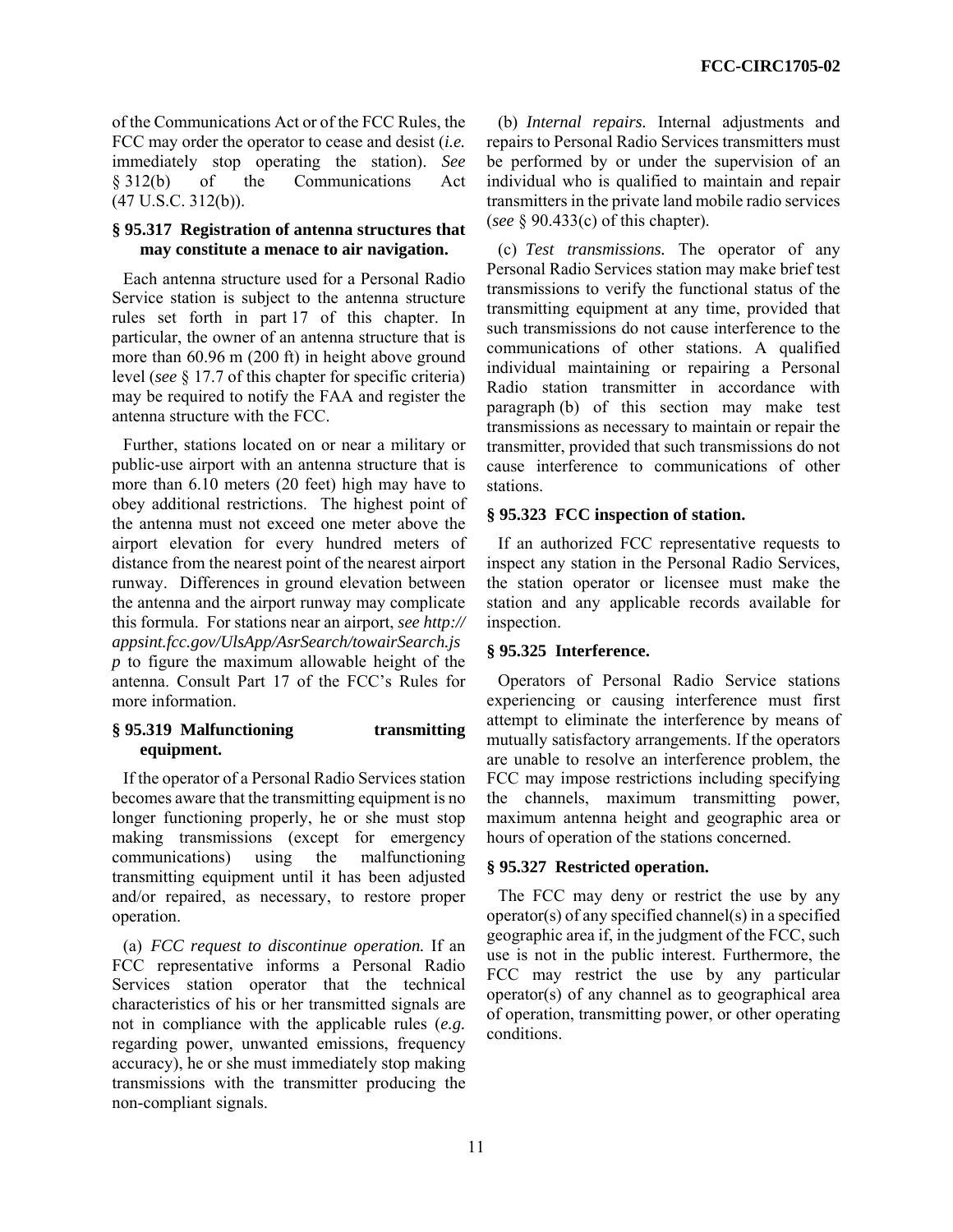### **§ 95.329 How to contact the FCC.**

For information about the Personal Radio Services, see the FCC's internet web site (www.fcc.gov). To speak with an FCC representative about the Personal Radio Services, call the FCC's information line 888-CALL-FCC (888-225-5322). To write the FCC about these services, address the Federal Communications Commission, Attention: Mobility Division, Wireless Telecommunications Bureau, 445 12th Street, S.W., Washington, DC 20554.

#### OPERATING RULES

### **§ 95.331 Permissible uses.**

Personal Radio Services stations may be used only for the purposes set forth in the rules applicable to each specific Personal Radio Service.

### **§ 95.333 Prohibited uses.**

No person shall use a Personal Radio Service station:

(a) In connection with any activity which is against federal, state or local law;

(b) To transmit advertisements or program material associated with television or radio broadcasting;

(c) To transmit messages for hire or provide a common carrier service;

(d) To intentionally interfere with the communications of another station;

(e) To transmit obscene, profane or indecent words, language or meaning; or

(f) To transmit a false or deceptive communication.

# **§ 95.335 Operation of non-certified transmitters prohibited.**

Except as provided in paragraph (a), no person shall operate a transmitter in any Personal Radio Service unless it is a certified transmitter; that is, a transmitter of a type which has obtained a grant of equipment certification for that service, pursuant to part 2, subpart J of this chapter. Use of a transmitter that is not FCC-certified voids the user's authority to operate that station. *See* §§ 302(a), (b) and (e) of the Communications Act (47 U.S.C. 302(a), (b), and  $(e)$ ).

(a) *Exceptions.* Under certain exceptions, noncertified Personal Radio Service transmitters, or transmitters certified for use in the land mobile radio services may be operated. Any such exceptions applicable to stations in a Personal Radio Service are set forth in the subpart governing that specific service. *See e.g.* §§ 95.735, 95.1735.

(b) *Revoked or withdrawn certification.* In the event that the FCC revokes or withdraws a grant of equipment certification for a type of Personal Radio Service transmitter, existing transmitters already in service may continue to be operated unless and until the FCC determines otherwise and gives Public Notice of that decision.

(c) *Grantee permissible modifications.* Only the grantee of the equipment certification may modify the design of a certified Personal Radio Service transmitter type, and then only pursuant to and in full compliance with the requirements and procedures for permissible changes and modifications in part 2 of this chapter. *See* §§ 2.932 and 2.1043 of this chapter.

# **§ 95.337 Operation of impermissibly modified equipment prohibited.**

No person shall modify any Personal Radio Service transmitter in a way that changes or affects the technical functioning of that transmitter such that operation of the modified transmitter results in a violation of the rules in this part. This includes any modification to provide for additional transmit frequencies, increased modulation level, a different form of modulation, or increased transmitter output power (either mean power or peak envelope power or both). Any such modification voids the certified status of the modified transmitter and renders it unauthorized for use in the Personal Radio Services. Also, no person shall operate any Personal Radio Service transmitter that has been so modified.

# **§ 95.339 Operation of transmitter with external device causing rule violation prohibited.**

No person shall operate any Personal Radio Service transmitter to which an external device or accessory has been added such that operation of the combination results in a violation of the rules.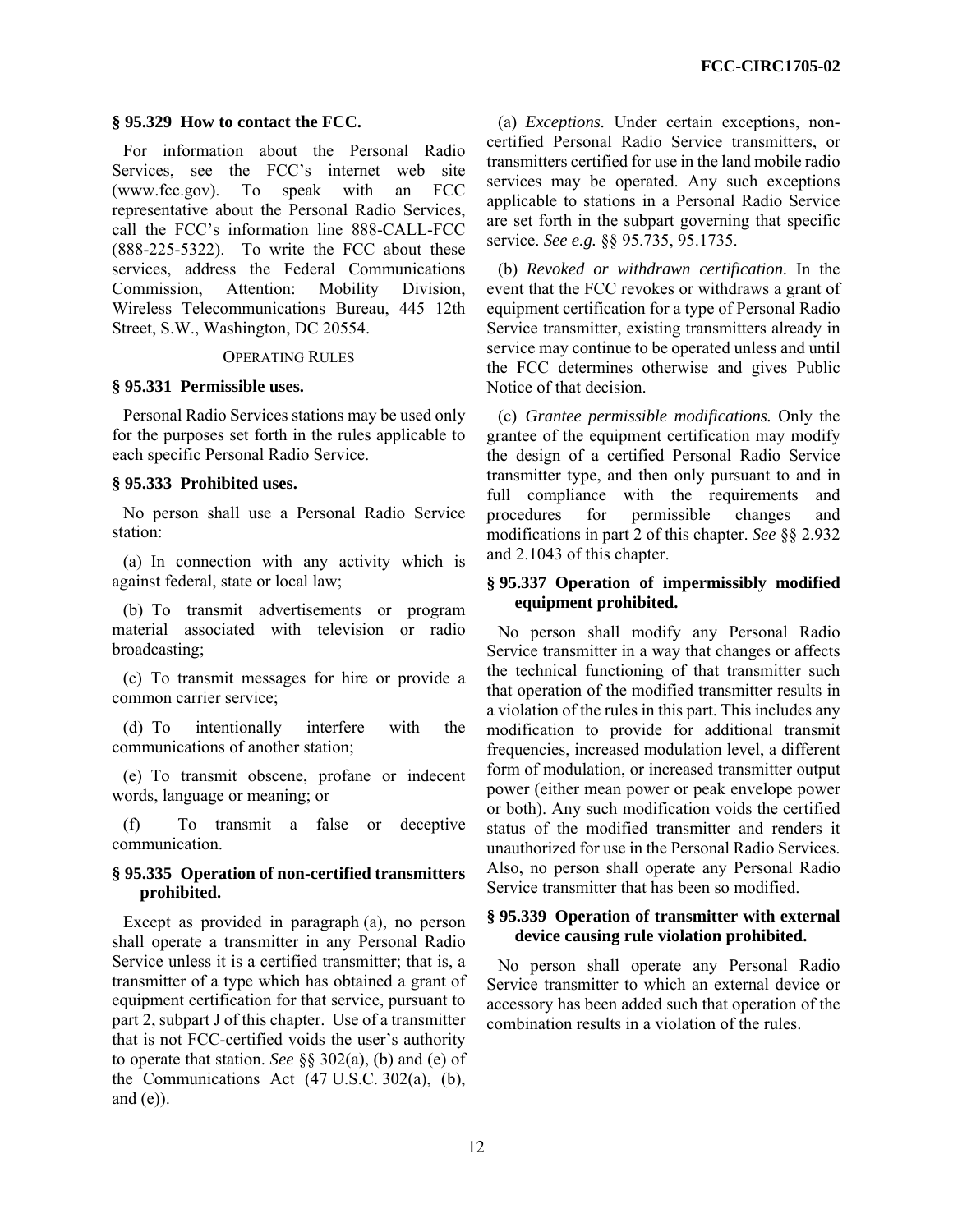# **§ 95.343 Station operator responsibility and requirements.**

Each Personal Radio Services station must have an operator whenever the station is transmitting. The operator of a Personal Radio Services station is responsible for proper operation of the station in compliance with all applicable rules in this part.

(a) Unless the station is operating under automatic control, the operator of a Personal Radio Services station must be located at a control point and monitoring communications while the station is transmitting.

(b) For Personal Radio Services stations operating under the authority of an individual license, the licensee is responsible for proper operation of the station in compliance with all applicable rules in this part, regardless of who is operating the station.

(c) For Personal Radio Services stations operating under the authority of an individual license, the licensee must maintain station records. If no individual license is required for a particular Personal Radio Service, the station operator must maintain the station records. Station records include copies of any FCC violation notices or other FCC letters received by the licensee or operator, any responses to such letters, each written permission received from the FCC, and other documents as the FCC may require be included.

# **§ 95.345 Remote control.**

Operation of Personal Radio Services stations by remote control is prohibited, unless otherwise allowed for a particular Personal Radio Service by rules in the subpart governing that specific service. *See e.g.* §§ 95.945, 95.1745.

# **§ 95.347 Automatic control.**

Operation of Personal Radio Services stations under automatic control is prohibited, unless otherwise allowed for a particular Personal Radio Service by rules in the subpart governing that specific service. *See e.g.* §§ 95.1747, 95.2347, 95.2547.

# **§ 95.349 Network connection.**

Operation of Personal Radio Services stations connected with the public switched network is prohibited, unless otherwise allowed for a particular Personal Radio Service by rules in the subpart governing that specific service. *See e.g.* § 95.949, § 95.2749.

# **§ 95.351 Station identification.**

Operators of Personal Radio Services stations are not required to transmit any form of station identification, unless otherwise required for a Personal Radio Service by rules in the subpart governing that specific service. *See e.g.* § 95.1751.

# **§ 95.353 False distress signals.**

No person shall transmit or cause to be transmitted by a Personal Radio Services station any false or fraudulent signals of distress, or communication relating thereto. *See* § 325(a) of the Communications Act (47 U.S.C. 325(a)).

# **§ 95.357 Duration of transmissions.**

Except as otherwise provided, the operator of a Personal Radio Services station must generally limit transmissions to the minimum duration necessary. *See e.g.* § 95.2357. Some Personal Radio Services have specific duration limits, which are set forth in the subparts governing those services. *See e.g.* § 95.957.

# **§ 95.359 Sharing of channels.**

Unless otherwise provided in the subparts governing the individual services, all channels designated for use in the Personal Radio Services are available for use on a shared basis, and are not assigned by the FCC for the exclusive use of any person or station. Operators of Personal Radio Service stations must cooperate in the selection and use of channels in order to avoid interference and make efficient use of these shared channels.

# TECHNICAL RULES

# **§ 95.361 Transmitter Certification.**

(a) Unless otherwise provided in the subpart governing that service or in other parts of this chapter, each transmitter that operates or is intended to operate in a service of the Personal Radio Service must be certified in accordance with the governing subpart and part 2 of this Chapter.

 (b) A copy of the instruction manual specified in § 95.393 must be forwarded to the FCC with each request for certification of the relevant transmitter. If a final copy of that manual is not available when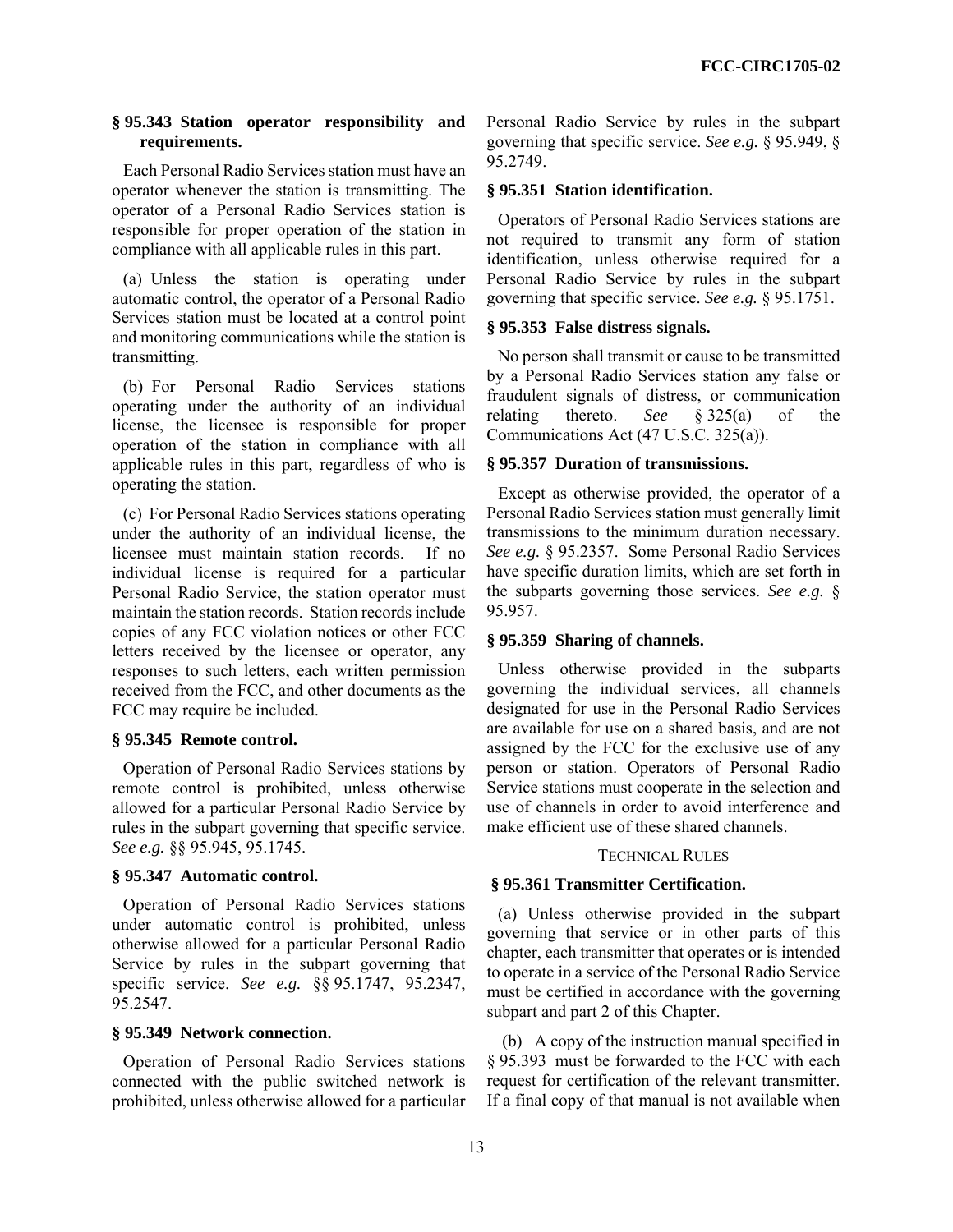the certification application is submitted, the applicant may include with its application a draft or preliminary copy provided it forwards a final copy to the FCC when such a copy becomes available.

(c) Equipment certification will not be issued for transmitter types where any control, switch or other type of adjustment – which, when manipulated, can result in a violation of the rules - is accessible to the user.

### **§ 95.363 Channels available for use.**

Operators of Personal Radio Stations may transmit only on the channels or frequency bands designated for the specific Personal Radio Service being used, as listed in the individual subpart governing that service. Transmissions on any channel or frequency not designated for the service being used constitutes a violation of Section 301 of the Communications Act (47 U.S.C. 301).

# **§ 95.367 Transmitting power.**

For transmission of emergency messages, where operators of Personal Radio Services stations have the ability to select transmitting power levels, the highest transmitting power available may be used. In all other circumstances, the minimum amount of transmitting power necessary to carry out the desired communications must be used. *See* § 324 of the Communications Act (47 U.S.C. 324).

# **§ 95.371 Emission types.**

In general, Personal Radio Services stations may transmit any emission type that is appropriate for the permissible uses of the specific service, provided that it does not exceed the authorized bandwidth for that service and is in full compliance with the modulation limits (if any) and unwanted emission limits for the specific service.

(a) *Exceptions.* In some of the Personal Radio Services, stations may transmit only certain specific emission types. Any such limits are set forth in the emission types rule in the subpart governing that service. *See e.g.* §§ 95.971, 95.2971.

(b) *Emission type designators.* Emission type designators are defined in § 2.201 of this chapter. Designators for emissions commonly used in the Personal Radio Services are as follows:

| Description | Designator |
|-------------|------------|
| Voice, $AM$ | A 3E       |

| Description         | Designator |
|---------------------|------------|
| Voice, SSB          | J3E        |
| Voice, FM           | F3E        |
| Voice, PM           | G3E        |
| Data, FSK           | F1D        |
| Data, AFSK          | F2D        |
| Data, PSK           | G1D        |
| Test, no modulation | N0N        |

### **§ 95.377 Tones and signals.**

Personal Radio Service stations that transmit voice emissions may also transmit audible or subaudible tones or other signals for the purpose of selective calling and/or receiver squelch activation. These tones and signals are ancillary to voice communications and are considered to be included within the voice emission types, *e.g.* A3E, F3E, G3E.

(a) Tones that are audible (having a frequency higher than 300 Hertz), must last no longer than 15 seconds at one time.

(b) Tones that are subaudible (having a frequency of 300 Hertz or less), may be transmitted continuously during a communication session.

# **§ 95.381 Voice obscuring features.**

A grant of equipment certification will not be issued for any transmitter type that incorporates one or more voice scrambling or other obscuring features for any of the Personal Radio Services that provide for voice (telephony) communications on shared channels (*see* § 95.359), if the application for such grant is filed on or after [INSERT DATE 90 DAYS AFTER EFFECTIVE DATE OF THE RULES ADOPTED IN THIS REPORT AND ORDER].

# **§ 95.385 RF exposure evaluation.**

(a) Personal Radio Services devices are subject to the radio frequency radiation exposure requirements specified in §§ 1.1307(b), 2.1091 and 2.1093 of this chapter, as appropriate.

(b) FCC certification (see § 95.335) of transmitter types that are "portable devices," as defined in § 2.1093(b) of this chapter, and are designed to operate in certain Personal Radio Services, is subject to rules requiring radiofrequency radiation exposure routine evaluation pursuant to §§ 1.1307(b) and 2.1093 of this chapter. *See* §§ 95.2385 and 95.2585.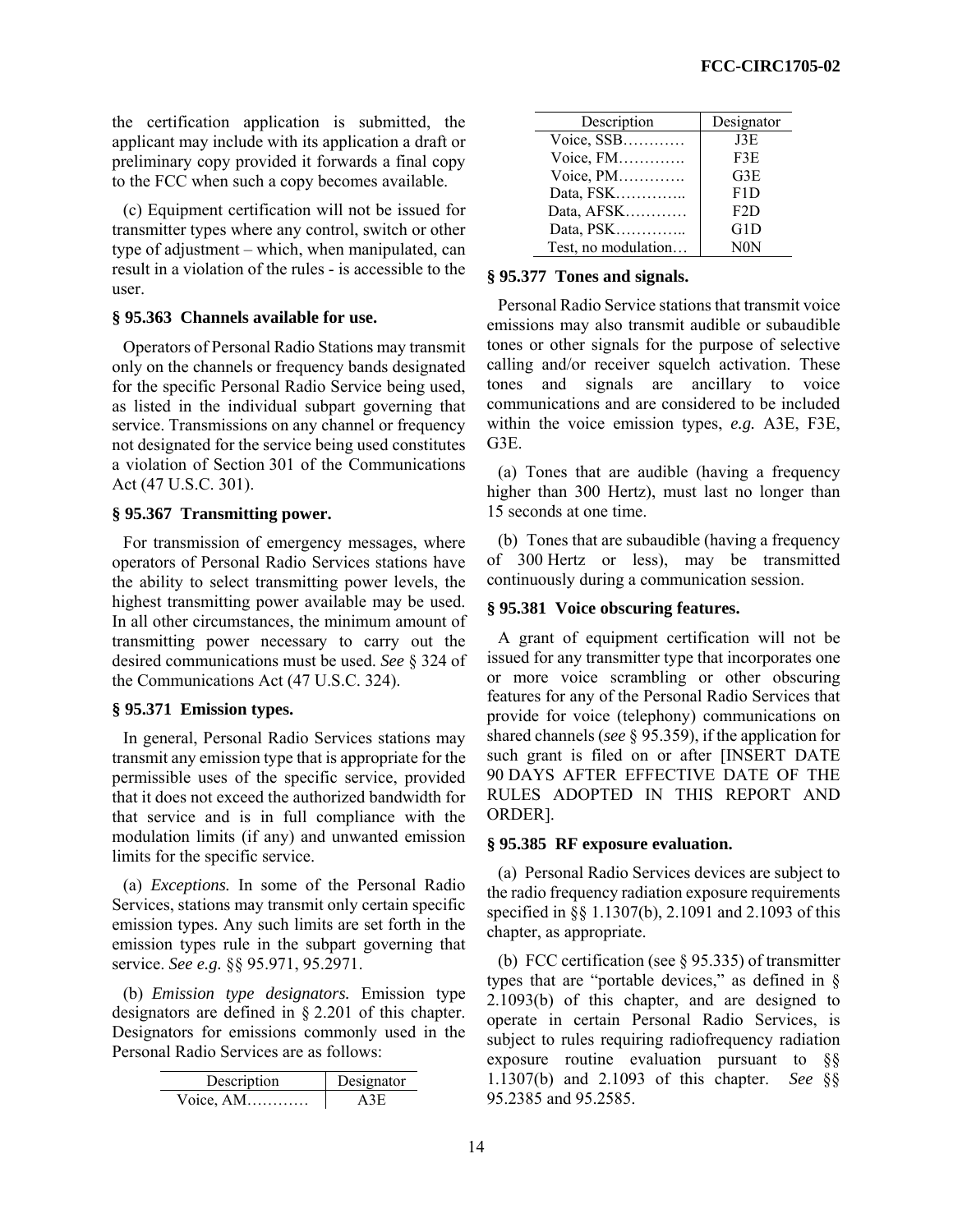# MARKETING RULES

# **§ 95.391 Manufacturing, importation and sales of non-certified equipment prohibited.**

No person shall manufacture, import, sell or offer for sale non-certified equipment for the Personal Radio Services. *See* § 302(b) of the Communications Act (47 U.S.C. 302a(b)). *See also* part 2, subpart I (§ 2.801 *et. seq.*) of this chapter for rules governing marketing of radiofrequency devices.

(a) *Revoked or withdrawn certification.* In the event that the FCC revokes or withdraws a grant of equipment certification for a type of Personal Radio Service transmitter, the FCC will provide specific instructions and dates for cessation of manufacturing, importation and sales of the affected equipment.

(b) *External radio frequency power amplifiers.*  No person shall manufacture, import, sell or offer for sale any external radio frequency power amplifier that is capable of operation on any frequency below 144 MHz and is intended for use in the Personal Radio Services. *See also* § 2.815 of this chapter.

(c) *Voice obscuring radios.* Effective [INSERT DATE 18 MONTHS AFTER THE EFFECTIVE DATE OF THE RULES ADOPTED IN THIS REPORT AND ORDER], no person shall manufacture, or import, sell or offer for sale any radio that incorporates one or more voice scrambling or other obscuring features where such radio is intended for use in any of the Personal Radio Services that provide for voice (telephony) communications on shared channels (*see* § 95.359) regardless of whether the Commission has previously certified that radio.

### **§ 95.393 Instructions and warnings.**

(a) A user's instruction manual must be supplied with each transmitter that can be used in a Personal Radio Service.

(b) The manual described in (a) must contain all information necessary for the proper installation and operation of the transmitter including:

 (1) Instructions concerning all controls, adjustments and switches that may be operated or adjusted without resulting in a violation of FCC

rules;

 (2) Warnings concerning any adjustment that could result in a violation of FCC rules or that is recommended to be performed only by or under the immediate supervision and responsibility of a person certified as technically qualified to perform transmitter maintenance and repair duties in the relevant radio service by an organization or committee representative of users of that service; (3) Warnings concerning the replacement of any transmitter component (crystal, semiconductor, etc.) that could result in a violation of FCC rules; and

 (4) For a transmitter that can only be operated with an FCC license, warnings concerning compliance with applicable licensing requirements and information concerning license application procedures.

# **Subpart B – Family Radio Service (FRS)**

### ADMINISTRATIVE RULES

#### **§ 95.501 Scope.**

This subpart contains rules that apply only to the Family Radio Service (FRS).

#### **§ 95.503 Definitions, FRS.**

*Family Radio Service (FRS).* A short-distance two-way voice communication service, with limited data applications, between low power hand-held radios, for facilitating individual, family, group, recreational and business activities.

*FRS unit.* A transceiver for use in the FRS.

#### **§ 95.519 FRS replacement parts.**

The operator of a FRS unit may replace the batteries in the FRS unit with batteries of a type specified by the manufacturer. All other internal maintenance and repairs must be carried out in accordance with § 95.319.

### OPERATING RULES

# **§ 95.531 Permissible FRS uses.**

FRS units are primarily used for short-distance two-way voice communications between individuals.

(a) *Digital data.* In addition to voice conversations, FRS units may transmit digital data containing location information, or requesting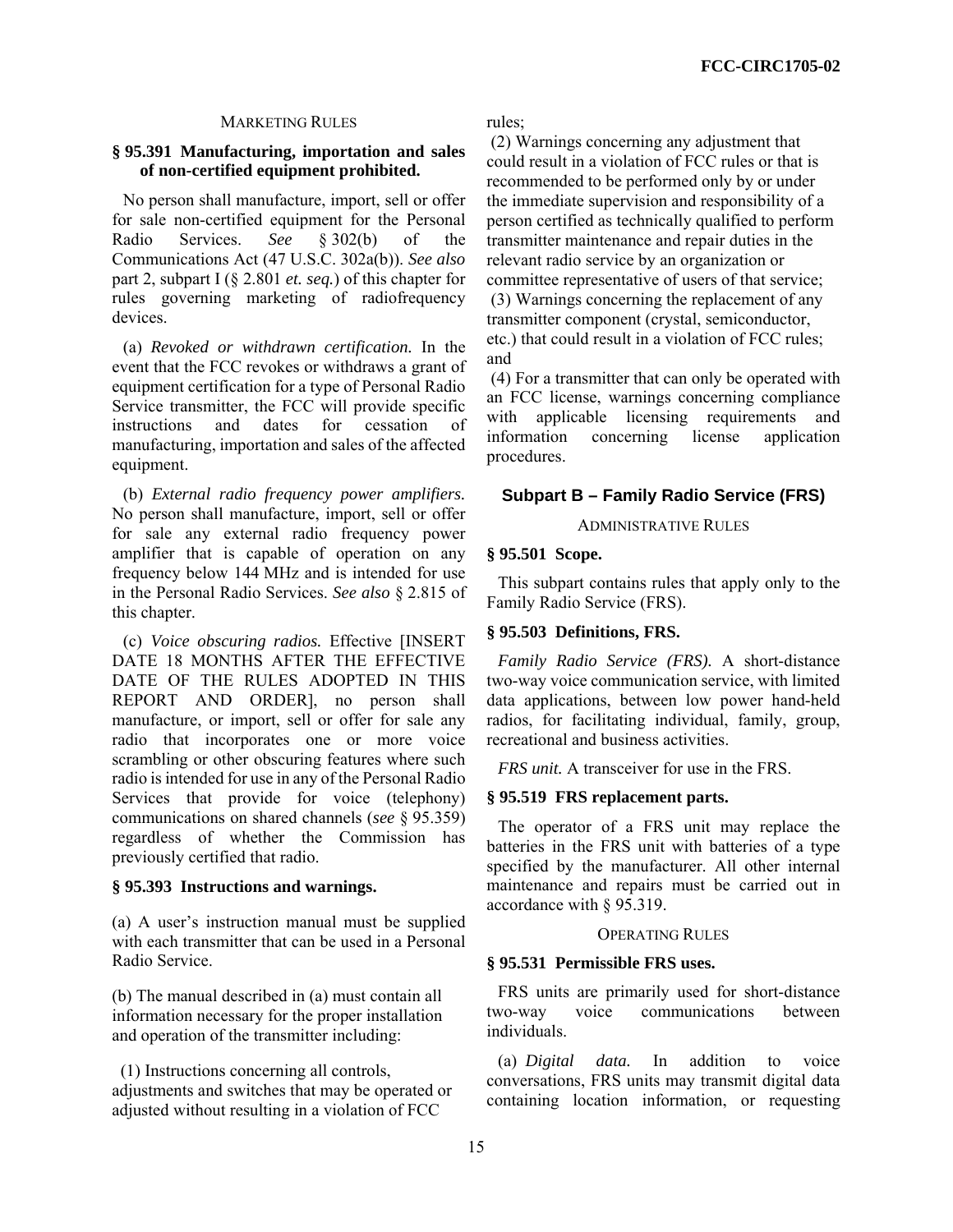location information from one or more other FRS or GMRS units, or containing a brief text message to another specific GMRS or FRS unit. Digital data transmissions must be initiated by a manual action of the operator, except that a FRS unit receiving an interrogation request may automatically respond with its location. *See also* § 95.587(c).

(b) *One-way communications.* FRS units may be used for one-way communications that are emergency messages, traveler assistance communications, voice pages or brief equipment tests.

(c) *GMRS stations.* FRS units normally communicate with other FRS units, but may also be used to communicate with General Mobile Radio Service (GMRS) stations.

### **§ 95.533 Prohibited FRS uses.**

FRS units must not be used for one-way communications other than those listed in § 95.531(b). Initial transmissions to establish twoway communications and data transmissions listed in  $\S 95.531(a)$  are not considered to be one-way communications for the purposes of this section.

### TECHNICAL RULES

### **§ 95.561 FRS transmitter certification.**

(a) Each FRS unit (a transmitter that operates or is intended to operate in the FRS) must be certficated for use in the FRS in accordance with this subpart and subpart J of part 2 of this chapter.

(b) A grant of equipment certification for the FRS will not be issued for any FRS transmitter type that fails to comply with all of the applicable rules in this subpart.

(c) A grant of equipment certification will not be issued for hand-held portable radio units capable of operating under both this subpart (FRS) and under any other subparts of this chapter (except Part 15) if the application for such grant is filed on or after [INSERT DATE 90 DAYS AFTER EFFECTIVE DATE OF THE RULES ADOPTED IN THIS REPORT AND ORDER].

#### **§ 95.563 FRS channels.**

The FRS is allotted 22 channels, each having a channel bandwidth of 12.5 kHz. All of the FRS channels are also allotted to the General Mobile Radio Service (GMRS) on a shared basis. The FRS

|                  | channel center frequencies are set forth in the |  |  |  |
|------------------|-------------------------------------------------|--|--|--|
| following table: |                                                 |  |  |  |

|             | Center    |
|-------------|-----------|
| Channel No. | frequency |
|             | (MHz)     |
|             | 462.5625  |
|             | 462.5875  |
|             | 462.6125  |
|             | 462.6375  |
|             | 462.6625  |
|             | 462.6875  |
|             | 462.7125  |
|             | 467.5625  |
|             | 467.5875  |
|             | 467.6125  |
|             | 467.6375  |
|             | 467.6625  |
|             | 467.6875  |
|             | 467.7125  |
|             | 462 5500  |
|             | 462.5750  |
|             | 462.6000  |
|             | 462.6250  |
|             | 462.6500  |
|             | 462.6750  |
| 21          | 462.7000  |
| 22          | 462.7250  |

#### **§ 95.565 FRS frequency accuracy.**

Each FRS transmitter type must be designed such that the carrier frequencies remain within  $\pm 2.5$ parts-per-million of the channel center frequencies specified in § 95.563 during normal operating conditions.

#### **§ 95.567 FRS transmit power.**

Each FRS transmitter type must be designed such that the effective radiated power (ERP) on channels 8 through 14 does not exceed 0.5 Watts and the ERP on channels 1 through 7 and 15 through 22 does not exceed 2.0 Watts.

#### **§ 95.571 FRS emission types.**

Each FRS transmitter type must be designed such that it can transmit only the following emission types: F3E, G3E, F2D, and G2D.

# **§ 95.573 FRS authorized bandwidth.**

Each FRS transmitter type must be designed such that the occupied bandwidth does not exceed 12.5 kHz.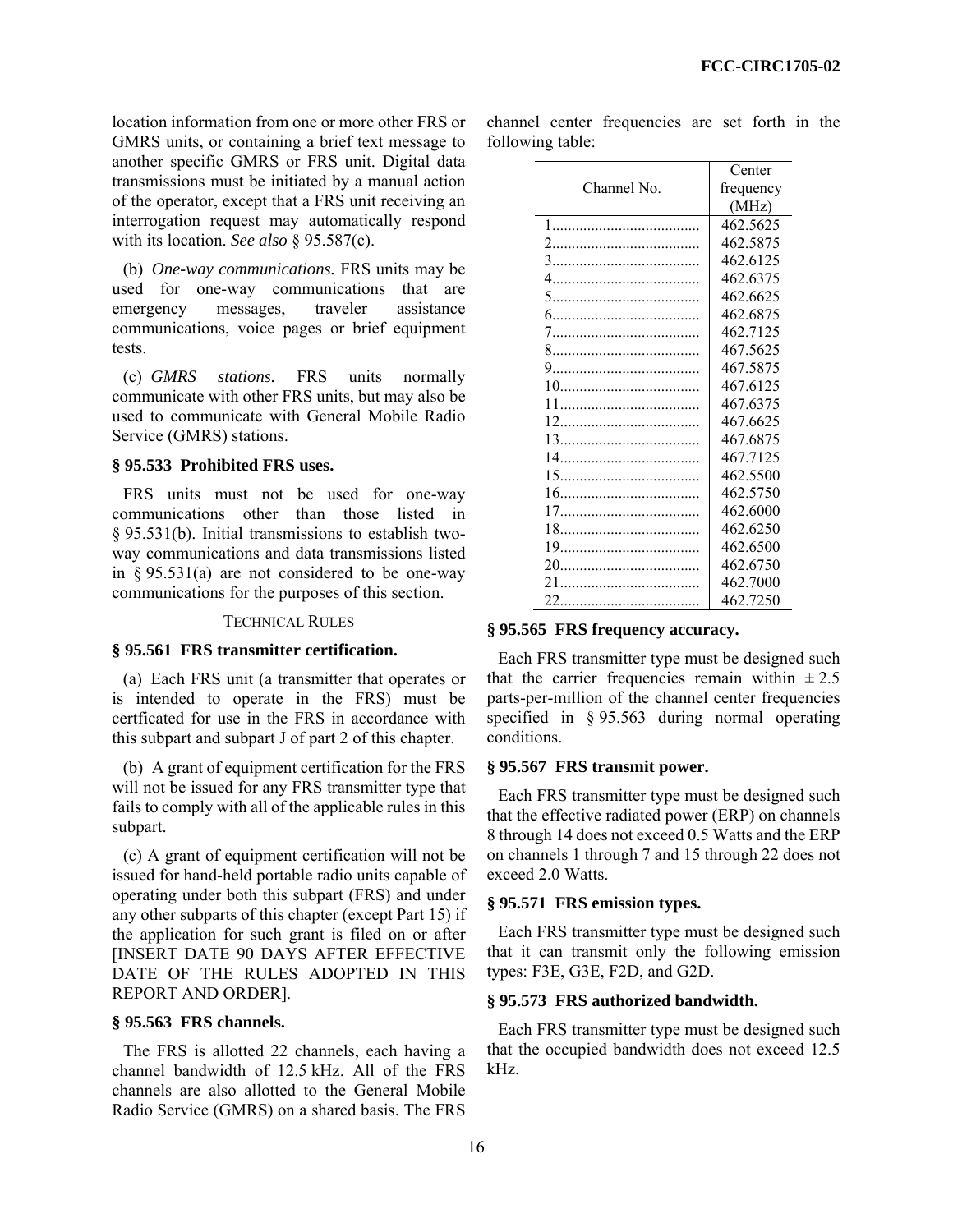# **§ 95.575 FRS modulation limits.**

Each FRS transmitter type must be designed such that the peak frequency deviation does not exceed 2.5 kHz, and the highest audio frequency contributing substantially to modulation must not exceed 3.125 kHz.

### **§ 95.577 FRS tone requirements.**

In addition to the tones permitted under § 95.377, FRS transmitter types may be designed to transmit brief tones to indicate the end of a transmission.

### **§ 95.579 FRS unwanted emissions limits.**

Each FRS transmitter type must be designed to satisfy the applicable unwanted emissions limits in this paragraph.

(a) *Attenuation requirements.* The power of unwanted emissions must be attenuated below the carrier power output in Watts (P) by at least:

(1) 25 dB (decibels) in the frequency band 6.25 kHz to 12.5 kHz removed from the channel center frequency.

(2) 35 dB in the frequency band 12.5 kHz to 31.25 kHz removed from the channel center frequency.

(3)  $43 + 10 \log(P)$  dB in any frequency band removed from the channel center frequency by more than 31.25 kHz.

(b) *Measurement bandwidths.* The power of unwanted emissions in the frequency bands specified in paragraphs  $(a)(1)$  and  $(a)(2)$  is measured with a reference bandwidth of 300 Hz. The power of unwanted emissions in the frequency range specified in paragraph (a)(3) is measured with a reference bandwidth of at least 30 kHz.

(c) *Measurement conditions.* The requirements in this section apply to each FRS transmitter type both with and without the connection of permitted attachments, such as an external speaker, microphone and/or power cord.

# **§ 95.587 FRS additional requirements.**

Each FRS transmitter type must be designed to meet the following additional requirements.

(a) *Transmit frequency capability.* FRS transmitter types must not be capable of transmitting on any frequency or channel other than those listed in § 95.563.

(b) *Antenna.* The antenna of each FRS transmitter type must meet the following requirements.

(1) The antenna must be a non-removable integral part of the FRS transmitter type.

(2) The gain of the antenna must not exceed that of a half-wave dipole antenna.

(3) The antenna must be designed such that the electric field of the emitted waves is vertically polarized when the unit is operated in the normal orientation.

(c) *Digital data transmissions.* FRS transmitter types having the capability to transmit digital data must be designed to meet the following requirements.

(1) FRS units may transmit digital data containing location information, or requesting location information from one or more other FRS or GMRS units, or containing a brief text message to another specific FRS or GMRS unit or units.

(2) Digital data transmissions must be initiated by a manual action or command of the operator, except that FRS units may be designed to automatically respond with location data upon receiving an interrogation request from another FRS unit or a GMRS unit.

(3) Digital data transmissions must not exceed one second in duration.

(4) Digital data transmissions must not be sent more frequently than one digital data transmission within a thirty-second period, except that an FRS unit may automatically respond to more than one interrogation request received within a thirtysecond period.

(d) *Packet mode.* FRS transmitter types must not be capable of transmitting data in the store-andforward packet operation mode.

(e) Effective [INSERT DATE 18 MONTHS AFTER THE EFFECTIVE DATE OF THE RULES ADOPTED IN THIS REPORT AND ORDER], no person shall manufacture or import hand-held portable radio equipment capable of operating under this subpart (FRS) and other licensed or licensedby-rule services in this chapter (Part 15 unlicensed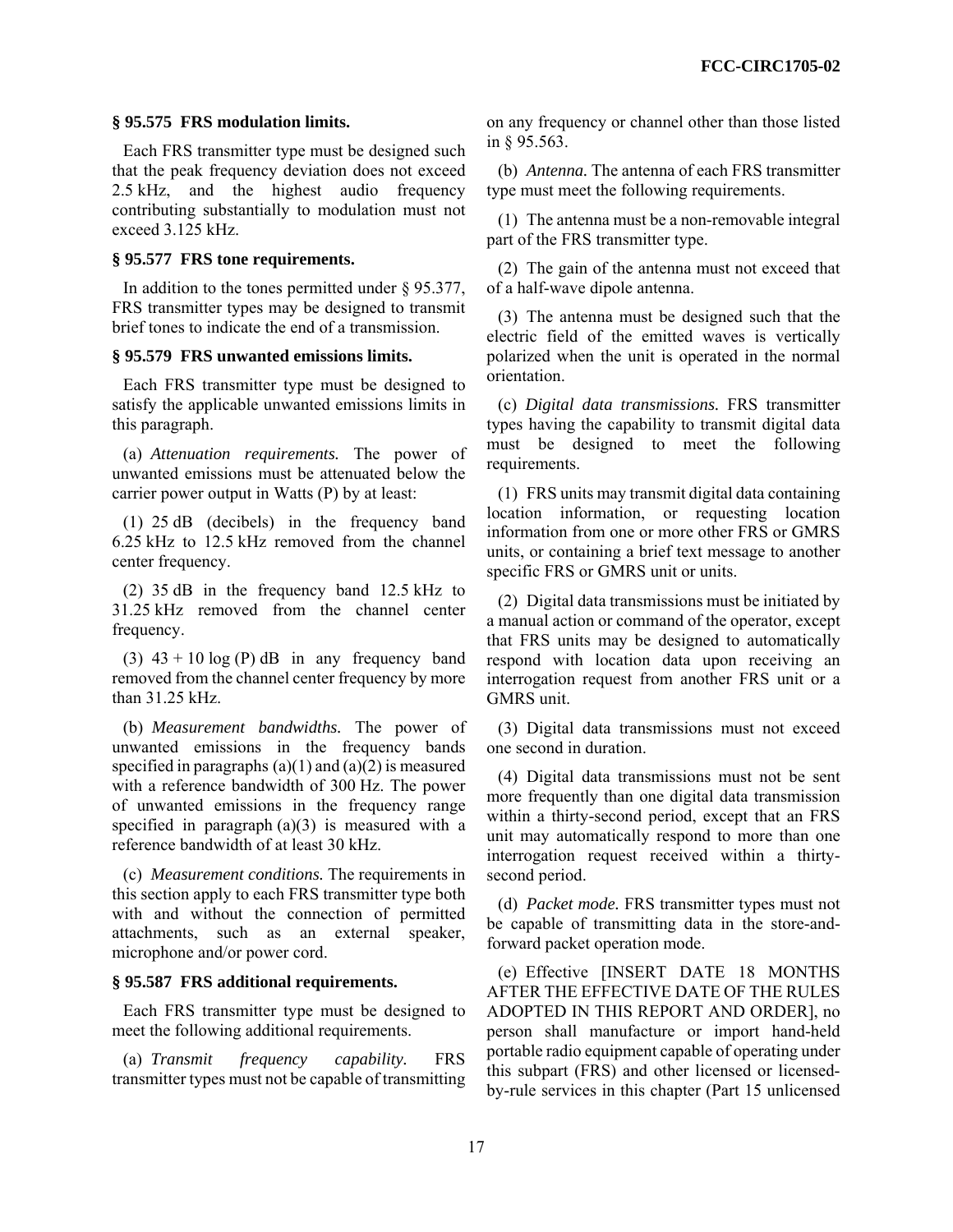equipment authorizations are permitted if consistent with Part 15 rules).

### MARKETING RULES

# **§ 95.591 Sales of FRS combination radios prohibited.**

Effective[INSERT DATE 18 MONTHS AFTER THE EFFECTIVE DATE OF RULES ADOPTED IN THIS REPORT AND ORDER], no person shall sell or offer for sale hand-held portable radio equipment capable of operating under this subpart (FRS) and under any other licensed or licensed-byrule radio services in this chapter (devices may be authorized under this subpart with Part 15 unlicensed equipment authorizations).

### **Subpart C – Radio Control Radio Service**

ADMINISTRATIVE RULES

# **§ 95.701 Scope.**

This subpart contains rules that apply only to the Radio Control Radio Service (RCRS).

# **§ 95.703 Definitions, RCRS.**

*Model aircraft*. A small imitation of an aircraft, such as an airplane or a helicopter.

*Model surface craft*. A small imitation of a boat, car, or other type of vehicle for carrying people or objects, other than an aircraft.

*Radio Control Radio Service (RCRS).* A noncommercial short-distance radio service for wirelessly controlling the operation of devices, including, but not limited to, model vehicles such as aircraft and surface craft.

*RCRS transmitter*. A transmitter that is used or intended to be used in the RCRS.

### **§ 95.719 RCRS replacement parts.**

The operator of an RCRS transmitter may replace parts of an RCRS transmitter as indicated in this section. All other internal maintenance and repairs must be carried out in accordance with § 95.319.

(a) A damaged antenna may be replaced by another antenna of the same or a compatible similar type.

(b) Batteries in the RCRS transmitter may be replaced with batteries of a type specified by the manufacturer.

(c) To change plug-in modules which were certified as part of the RCRS transmitter.

# **§ 95.725 Interference, RCRS.**

RCRS operations must not cause interference to, and must accept interference from, certain other radio service operations, as follows:

(a) RCRS stations must not cause interference to:

(1) Authorized radio operations in the 72–76 MHz band, including radio remote control of industrial equipment on the same or adjacent channels; or,

(2) Broadcast television reception on TV Channels 4 or 5.

(b) RCRS operations are not afforded protection from interference caused by the operation of:

(1) Industrial, scientific or medical devices (*see*  part 18 of this chapter) operating in the 26–28 MHz band; and,

(2) Fixed and mobile stations in other services operating on the same or adjacent channels.

### OPERATING RULES

# **§ 95.731 Permissible RCRS use.**

RCRS transmitters may only be used to transmit one-way communications and only for the purposes set forth in this section. (One-way communications are transmissions which are not intended to establish communications with another station.)

(a) *Control of model crafts and devices.* When an RCRS transmitter is used to control a model craft or device, the RCRS channels in specific frequency bands must be used, based on the type of model craft or device being controlled, as follows:

(1) RCRS channels in the 72 MHz frequency band may be used only to control and operate model aircraft.

(2) RCRS channels in the 75 MHz frequency band may be used only to control and operate model surface craft.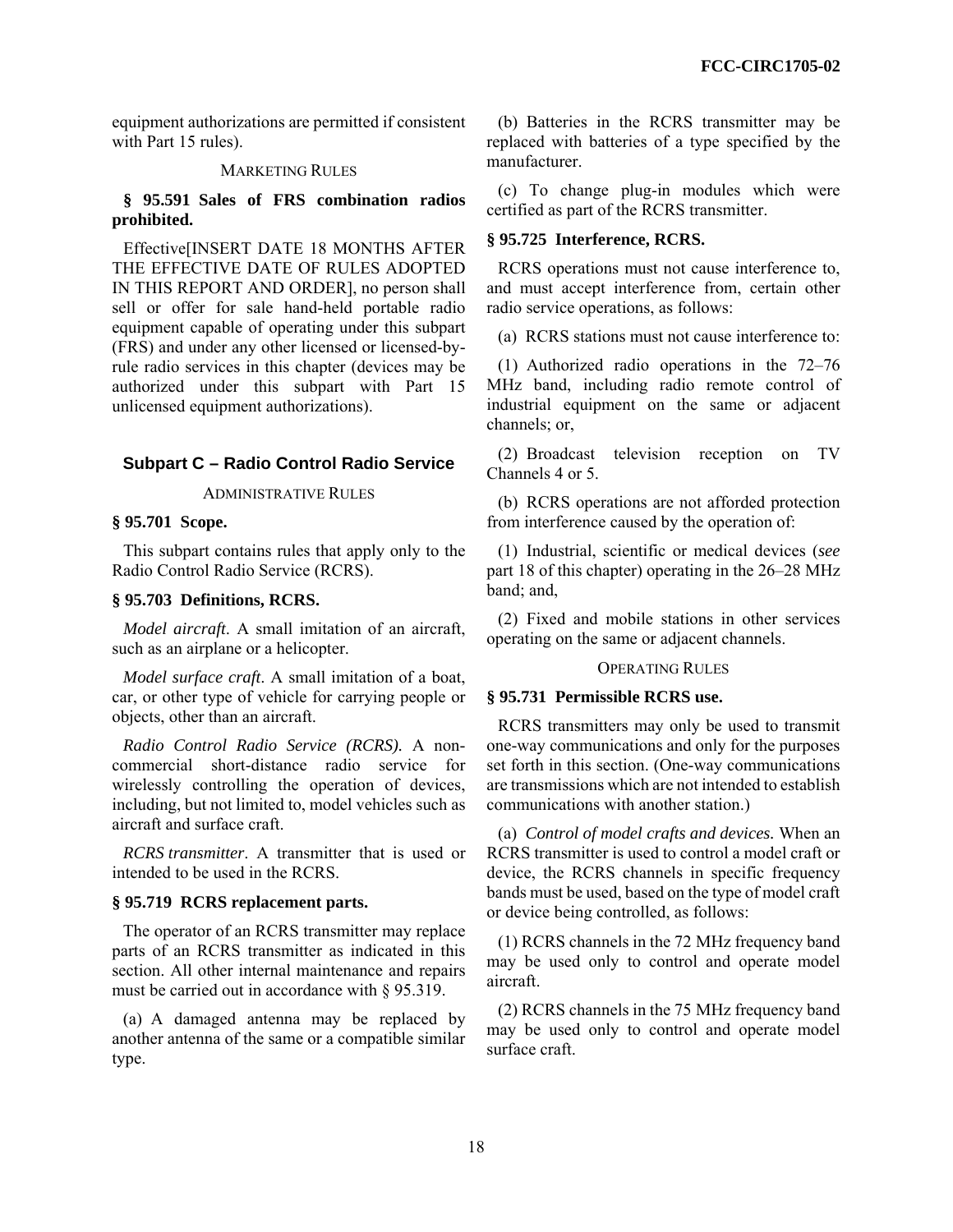(3) RCRS channels in the 26–28 MHz frequency band may be used to control or operate any kind of device.

(b) *Telecommand*. Any RCRS channel may be used by the operator to turn on and/or off a device at a remote location.

(c) *Telemetry.* Any RCRS channel in the 26– 28 MHz frequency band may be used to transmit a signal from a sensor at a remote location that turns on and/or off an indicating device for the operator.

### **§ 95.733 Prohibited RCRS use.**

The rules in this section restrict certain uses of RCRS transmitters.

(a) *Simultaneous use of multiple channels.* An RCRS station must not transmit simultaneously on more than one RCRS channel in the 72–76 MHz band when such operation would cause harmful interference to other RCRS operations.

(b) *Data transmission.* No person shall use a RCRS transmitter to transmit data. Tones or other types of signal encoding are not considered to be data for the purposes of this paragraph, when used only for the purpose of identifying the specific device among multiple devices that the operator intends to turn on/off or the specific sensor among multiple sensors intended to turn on/off an indicating device for the operator.

(c) *Pay for operation prohibited.* RCRS stations must not be used for commercial purposes. An RCRS operator must not accept direct or indirect payment for operating an RCRS transmitter. An RCRS operator may use an RCRS transmitter to help him or her provide a service and be paid for rendering that service, provided that the payment is only for the service and not for operation of the RCRS transmitter.

(d) *Limited transmission*. No person shall use an RCRS station to transmit any message other than for the operation of devices at remote locations. Accordingly, the transmission of other messages by an RCRS operator, such as voice, telegraphy, etc. is prohibited.

# **§ 95.735 RCRS equipment certification exception.**

Notwithstanding the general requirement of § 95.335, a non-certified RCRS transmitter that

transmits only in the 26–28 MHz band and complies with the applicable technical requirements in this subpart may be operated in the RCRS for the purpose of controlling a remote device.

### **§ 95.741 RCRS antenna height limit.**

If the antenna of a RCRS station operating on a channel in the 26–28 MHz frequency band (whether receiving, transmitting) is installed at a fixed location, the highest point of the antenna must not be more than 6.10 meters (20 feet) higher than the highest point of the building or tree on which it is mounted; or 18.3 meters (60 feet) above the ground. RCRS station antennas must also meet the requirements in § 95.317 regarding menaces to air navigation. *See* 47 C.F.R. § 95.317 and consult Part 17 of the FCC's Rules for more information.

# **§ 95.745 Operation of an RCRS transmitter by remote control.**

This section sets forth the conditions under which an RCRS station may be operated by remote control, pursuant to the exception in § 95.345.

(a) *Wireless remote control.* No person shall operate a RCRS station by wireless remote control.

(b) *Wired remote control*. Before operating an RCRS station by wired remote control, the operator must obtain specific approval from the FCC. To obtain FCC approval, the operator must explain why wired remote control is needed.

# **§ 95.757 Duration of RCRS Communications.**

Communications on RCRS channels shall be limited to the minimum practicable time that is necessary.

#### TECHNICAL RULES

### **§ 95.761 RCRS transmitter certification.**

(a) Except as provided in § 95.735, each RCRS transmitter (a transmitter that operates or is intended to operate as a station in the RCRS) must be certified in accordance with this subpart and part 2 of this chapter.

 (b) A grant of equipment certification for the RCRS will not be issued for any RCRS transmitter type that fails to comply with all of the applicable rules in this subpart.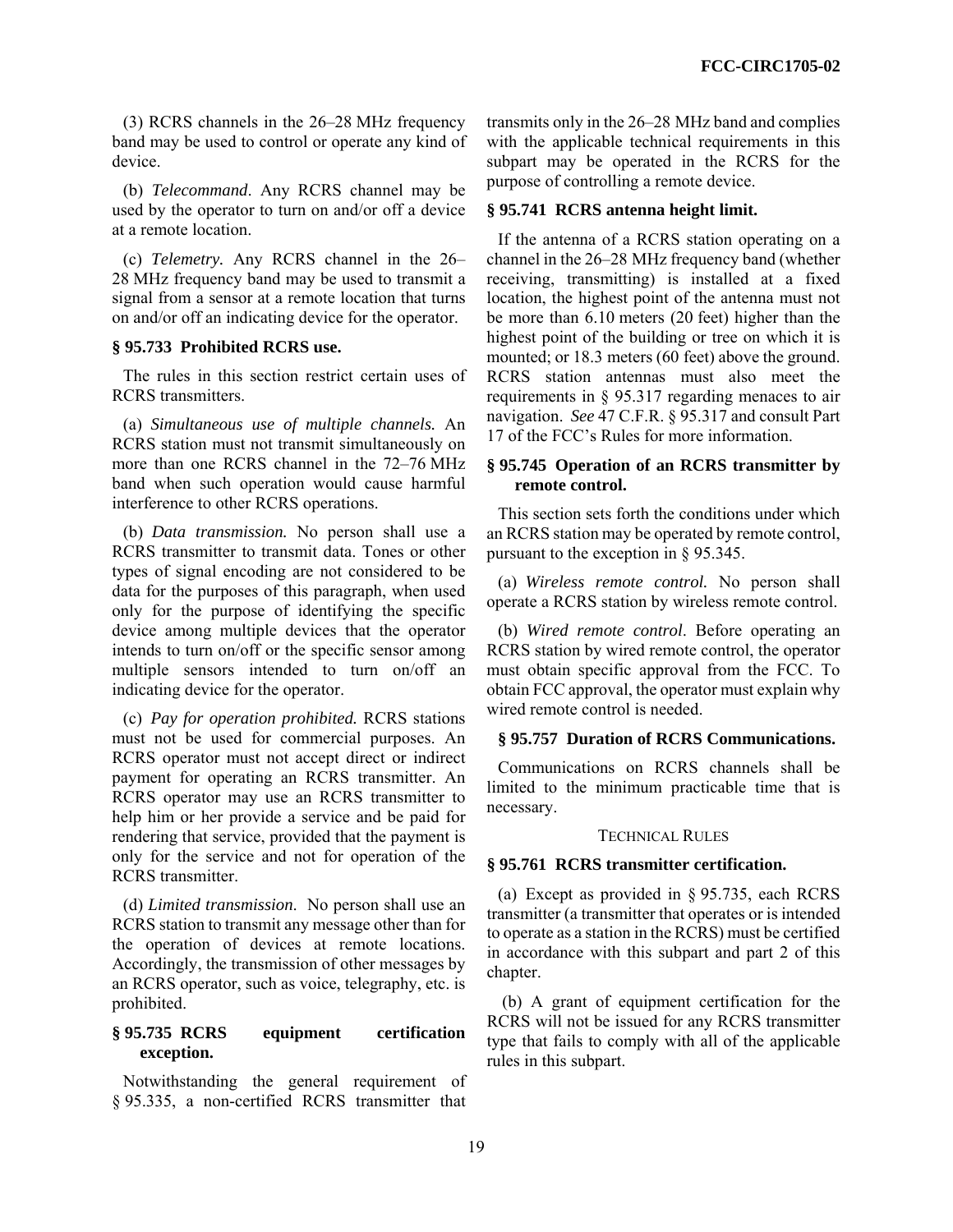### **§ 95.763 RCRS channel frequencies.**

The channels listed in this section are allotted for shared use in the RCRS. Each RCRS channel is designated by its center frequency in megahertz.

(a) *26–28 MHz frequency band.* The 26-28 MHz RCRS channel center frequencies are 26.995, 27.045, 27.095, 27.145, 27.195 and 27.255 MHz.

(b) *72 MHz frequency band.* The 72 MHz RCRS channel center frequencies are 72.01, 72.03, 72.05, 72.07, 72.09, 72.11, 72.13, 72.15, 72.17, 72.19, 72.21, 72.23, 72.25, 72.27, 72.29, 72.31, 72.33, 72.35, 72.37, 72.39, 72.41, 72.43, 72.45, 72.47, 72.49, 72.51, 72.53, 72.55, 72.57, 72.59, 72.61, 72.63, 72.65, 72.67, 72.69, 72.71, 72.73, 72.75, 72.77, 72.79, 72.81, 72.83, 72.85, 72.87, 72.89, 72.91, 72.93, 72.95, 72.97 and 72.99 MHz.

(c) *75 MHz frequency band.* The 75 MHz RCRS channel center frequencies are 75.41, 75.43, 75.45, 75.47, 75.49, 75.51, 75.53, 75.55, 75.57, 75.59, 75.61, 75.63, 75.65, 75.67, 75.69, 75.71, 75.73, 75.75, 75.77, 75.79, 75.81, 75.83, 75.85, 75.87, 75.89, 75.91, 75.93, 75.95, 75.97 and 75.99 MHz.

### **§ 95.765 RCRS frequency accuracy.**

Each RCRS transmitter type must be designed to satisfy the frequency accuracy requirements in this section.

(a) Each RCRS transmitter type capable of transmitting on channels in the 72 or 75 MHz frequency band must be designed such that the carrier frequencies remain within  $\pm 20$  parts-permillion (ppm) of the channel center frequencies listed in § 95.763(b) and (c) during normal operating conditions.

(b) Except as allowed under paragraph (c), each RCRS transmitter type capable of transmitting in the 26–28 MHz frequency band must be designed such that the carrier frequencies remain within  $\pm$  50 ppm of the channel center frequencies listed in § 95.763(a) during normal operating conditions.

 (c) Each RCRS transmitter type that transmits in the 26–28 MHz frequency band with a mean transmitter power of 2.5 W or less and is used solely by the operator to turn on and/or off a device at a remote location, other than a device used solely to attract attention, must be designed such that the carrier frequencies remain within  $\pm 100$  ppm of the channel center frequencies listed in § 95.763(a) during normal operating conditions.

# **§ 95.767 RCRS transmitter power.**

Each RCRS transmitter type must be designed such that the transmitter power does not exceed the limits in this section.

(a) *72 and 75 MHz frequency bands.* For an RCRS transmitter operating in the 72 and/or 75 MHz frequency bands, the mean transmitter output power must not exceed 0.75 Watts.

(b) *26–28 MHz frequency band.* For an RCRS transmitter operating on 27.255 MHz, the mean transmitter output power must not exceed 25 Watts. For an RCRS transmitter operating on 26.995, 27.045, 27.095, 27.145 or 27.195 MHz, the mean transmitter output power must not exceed 4 Watts.

# **§ 95.771 RCRS emission types.**

Each RCRS transmitter type must be designed to satisfy the emission limitations in this section.

(a) *Permitted emission types.* RCRS transmitter types may transmit any type of non-voice emission that is technically appropriate for radio control use.

(b) *Voice emissions prohibited.* RCRS transmitter types must be incapable of transmitting telephony (voice communications).

### **§ 95.773 RCRS authorized bandwidth.**

Each RCRS transmitter type must be designed such that the occupied bandwidth does not exceed 8 kHz for any emission type.

#### **§ 95.779 RCRS unwanted emissions.**

Each RCRS transmitter type must be designed to satisfy the applicable unwanted emissions limits in this paragraph.

(a) *26–28 MHz frequency band.* For an RCRS transmitter operating in the 26–28 MHz frequency band, the power of unwanted emissions must be attenuated below the transmitter output power in Watts (P) by at least:

(1) 25 dB (decibels) in the frequency band 4 kHz to 8 kHz removed from the channel center frequency;

(2) 35 dB in the frequency band 8 kHz to 20 kHz removed from the channel center frequency;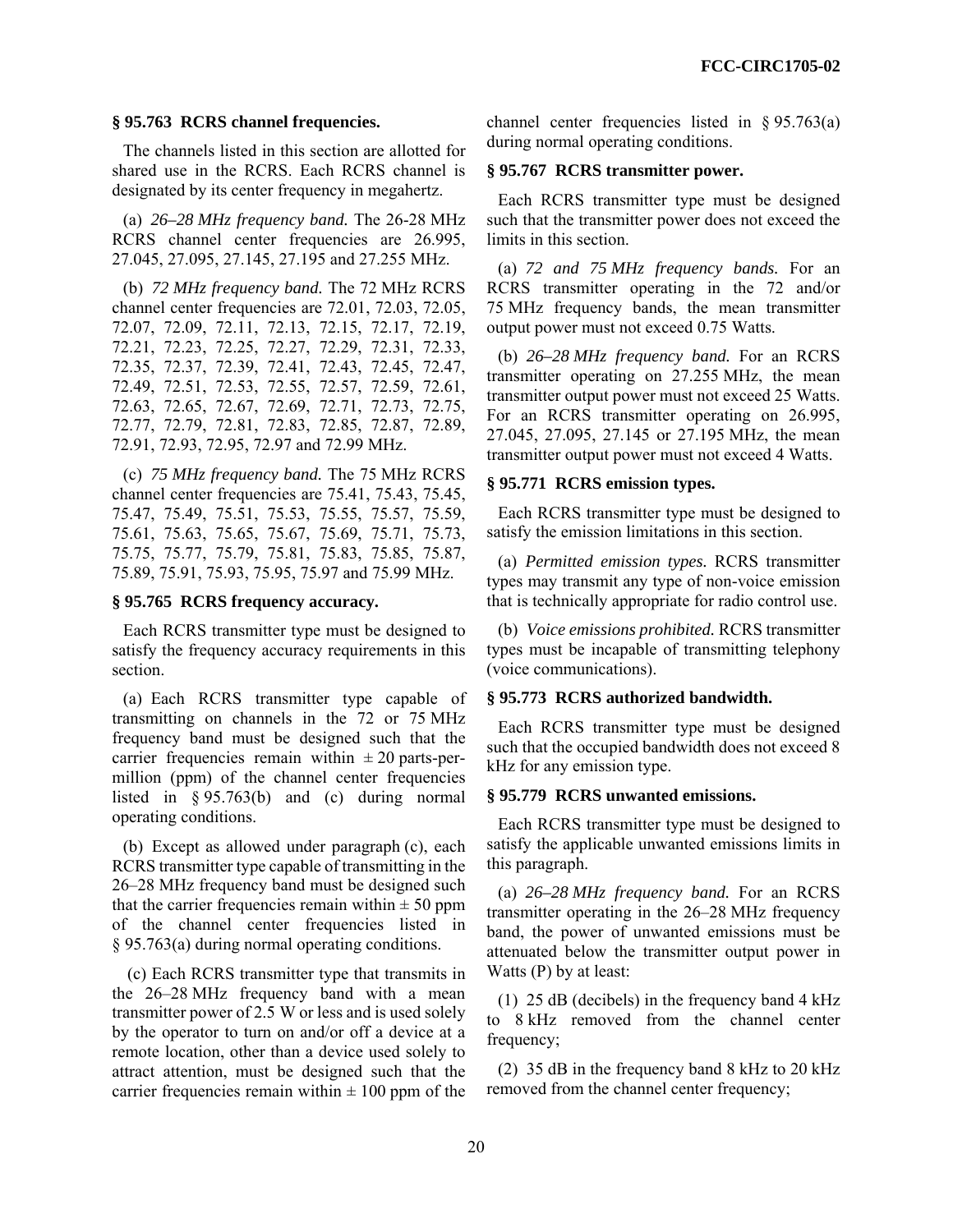(3)  $43 + 10 \log(P)$  dB in any frequency band removed from the channel center frequency by more than 20 kHz.

(b) *72 and 75 MHz frequency bands.* For an RCRS transmitter operating in the 72 and/or 75 MHz frequency bands, the power of unwanted emissions must be attenuated below the transmitter output power in Watts (P) by at least:

(1) 25 dB (decibels) in the frequency band 4 kHz to 8 kHz removed from the channel center frequency;

(2) 45 dB in the frequency band 8 kHz to 10 kHz removed from the channel center frequency;

(3) 55 dB in the frequency band 10 kHz to 20 kHz removed from the channel center frequency; and

(4)  $56 + 10 \log(P)$  dB in any frequency band removed from the channel center frequency by more than 20 kHz.

(c) *Measurement bandwidths.* The power of unwanted emissions in the frequency bands specified in paragraphs (a)(1), (a)(2), (b)(1), (b)(2) and (b)(3) is measured with a reference bandwidth of 300 Hz. The power of unwanted emissions in the frequency ranges specified in paragraph (a)(3) and (b)(4) is measured with a reference bandwidth of at least 30 kHz.

#### **§ 95.787 RCRS additional requirements.**

Each RCRS transmitter type must be designed to satisfy all of the following additional requirements:

(a) *Antenna.* The antenna of an RCRS station transmitting in the 72 and/or 75 MHz frequency bands must meet the following requirements:

(1) The antenna must be an integral part of the transmitter;

(2) The gain of the antenna must not exceed that of a half-wave dipole; and

(3) The antenna must be designed such that the electric field of the emitted radio waves is vertically polarized when the transmitter is held in the normal orientation.

(b) Each RCRS transmitter type must be designed to transmit only on one or more of the channels listed in § 95.763.

(c) For RCRS transmitter types incorporating plug-in frequency-determining modules that are intended to be changed by the operator, the modules must be submitted for certification together with the transmitter type. Each module must contain all of the frequency determining circuitry including the oscillator. Plug-in crystals are not considered modules and must not be accessible to the user.

# **Subpart D – CB Radio Service**

#### ADMINISTRATIVE RULES

### **§ 95.901 Scope.**

This subpart contains rules that apply only to the CB Radio Service.

# **§ 95.903 Definitions, CBRS.**

*CB Radio Service (CBRS).* A mobile and fixed two-way voice communication service for facilitating personal, business or voluntary public service activities, including communications to provide assistance to highway travelers.

*CBRS station*. Any transmitter, with or without an incorporated antenna or receiver, which is certified by the FCC to be operated in the CBRS.

*Conversation.* An exchange of transmissions between two CBRS stations.

*Wireless remote control*. Operation of a CBRS station from a remote location using a wireless link.

# **§ 95.905 Authority to operate CBRS stations voided by violation of operating rules.**

A person's authorization to operate a CBRS station without an individual license pursuant to § 95.305 is voided if that person violates any of the operating rules in this subpart, this part, or other parts of this chapter.

### **§ 95.919 CBRS replacement parts.**

The operator of a CBRS transmitter may replace parts of the CBRS transmitter as stated in this section. All other internal maintenance and repairs must be carried out in accordance with § 95.319.

(a) A damaged antenna on a hand-held portable CBRS transmitter may be replaced by another antenna of the same or a compatible similar type.

(b) Batteries in a hand-held portable CBRS transmitter may be replaced with batteries of a type specified by the manufacturer.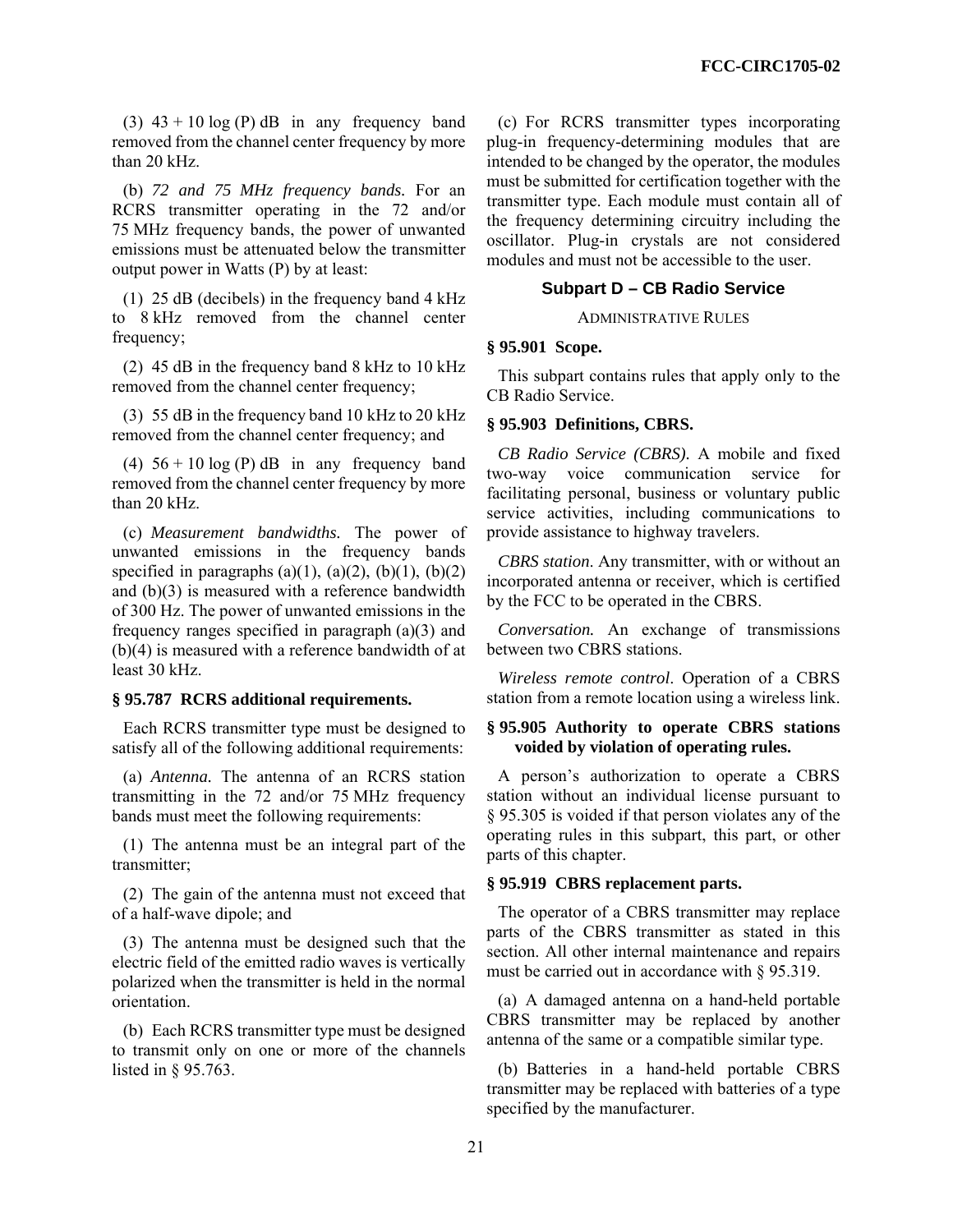(c) A detachable external microphone may be replaced with any external microphone that does not alter the modulation characteristics in a way that results in a violation of §§ 95.967, 95.973, 95.975 or 95.979.

(d) Changing plug-in modules which were certified as part of the CBRS transmitter.

### **§ 95.923 CBRS station inspection.**

If an authorized FCC representative requests to inspect a CBRS station, the operator must make the station and any station records available for inspection.

(a) A CBRS station includes all of the equipment used in connection with that station.

(b) Station records include the following documents, as applicable:

(1) A copy of each response to an FCC violation notice or an FCC letter.

(2) Each written permission received from the FCC.

# **§ 95.925 CBRS harmful interference.**

If harmonic or other spurious emissions result in harmful interference, the FCC may require appropriate technical changes in the CBRS station equipment to alleviate the interference, including the use of a low pass filter between the transmitter antenna terminals and the antenna feed line.

#### **§ 95.927 CBRS quiet hours.**

If a CBRS station causes harmful interference to broadcast or communications services received by the public, and such harmful interference can not be eliminated by technical means (*i.e.* filters), the FCC may, by written notice to the CBRS station operator, impose limits on the hours of operation of the CBRS station.

#### OPERATING RULES

#### **§ 95.931 Permissible CBRS uses.**

The operator of a CBRS station may use that station to transmit two-way plain language voice communications to other CBRS stations and to other stations that are authorized to transmit on CBRS frequencies.

(a) *Emergency communications.* Any CBRS channel may be used for emergency communications or for traveler assistance.

(1) Operators of CBRS stations must, at all times and on all channels, give priority to emergency communications.

(2) CBRS Channel 9 may be used only for emergency communications or traveler assistance. It must not be used for any other purpose.

(b) *One-way communications.* The operator of a CBRS station may use that station to transmit oneway communications for the following purposes:

(1) To call for help or transmit other emergency communications;

(2) To provide warnings of hazardous road conditions to travelers;

(3) To make brief test transmissions ("radio checks"); or,

(4) To transmit voice paging.

(c) *Travelers assistance communications.* The operator of a CBRS station may transmit communications necessary to assist a traveler to reach a destination or to receive necessary services.

#### **§ 95.933 Prohibited CBRS uses.**

In addition to the prohibited uses set forth in § 95.333, the operator of a CBRS station must not use a CBRS station:

(a) To transmit one-way communications other than those permitted in  $\S 95.931(b)$  (transmissions to seek to initiate two-way communications with another station are not considered to be one-way communications);

(b) To advertise or solicit the sale of any goods or services;

(c) To advertise a political candidate or political campaign (a CBRS station may be used for the business or organizational aspects of a campaign);

(d) To communicate with stations in other countries, except General Radio Service stations in Canada;

(e) To transmit communications for live or delayed broadcast on a radio or television broadcast station (a CBRS station may be used to gather news items or to prepare programs);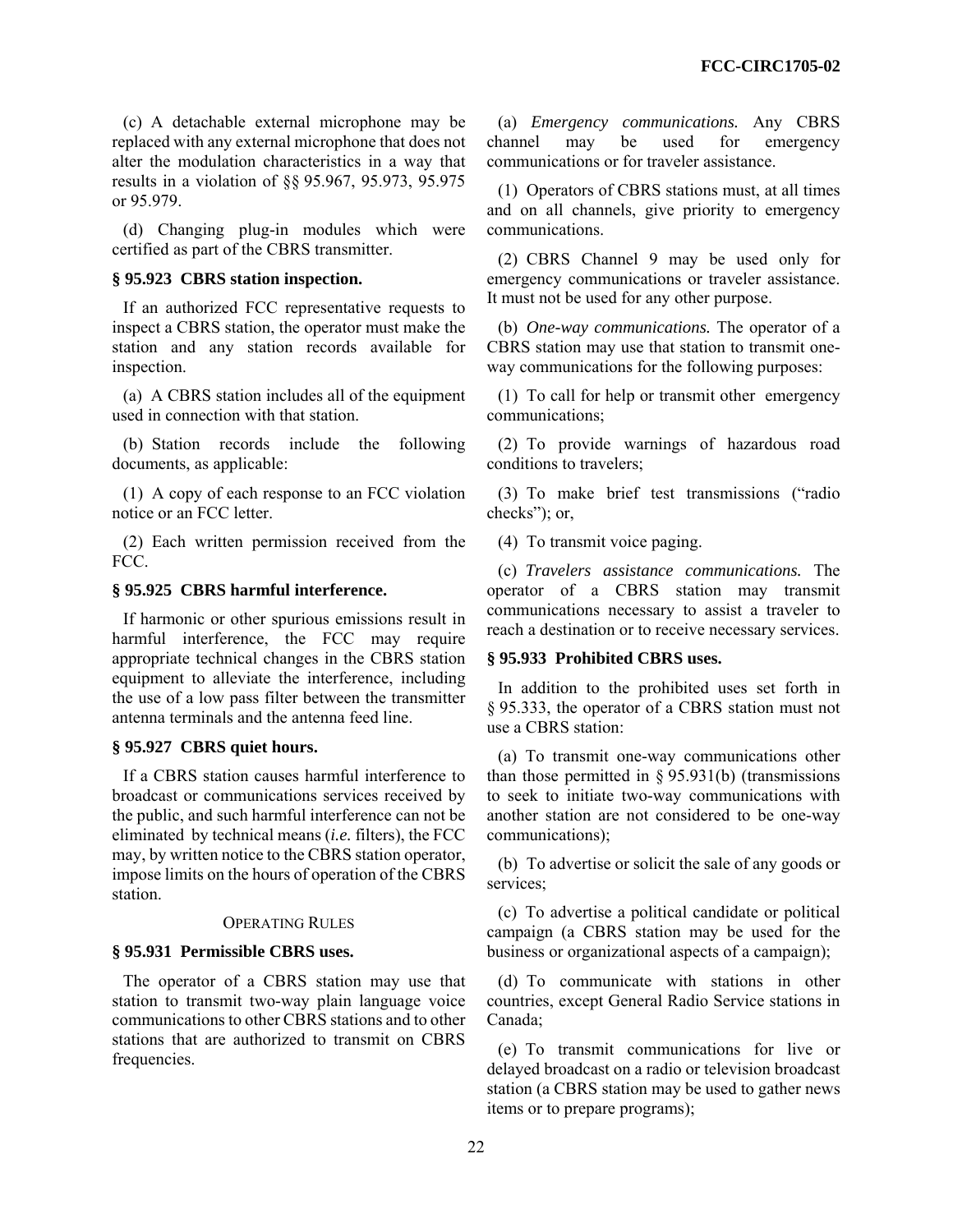(f) To transmit music, whistling, sound effects or any other audio material to amuse or entertain; or

(g) To transmit any sound effects solely to attract attention.

# **§ 95.935 Unauthorized use of non-CBRS transmitters.**

The operator of a CBRS station must not use a non-CBRS transmitter to communicate with or attempt to communicate with stations in the CBRS.

(a) *Non-CBRS transmitters.* For the purposes of this section, "non-CBRS transmitters" are transmitters that are technically capable of operation in the 26–30 MHz frequency range, but are intended for use in the Amateur Radio Service (*see* part 97 of this chapter) or other government or nongovernment radio services, and are not certified for use in the CBRS.

(b) *Unlicensed operation.* The operation of non-CBRS transmitters on the CBRS channels is not authorized by § 95.305 of this part. Accordingly, the FCC considers any such operation to be a violation of Section 301 of the Communications Act (47 U.S.C. 301).

# **§ 95.939 External radio frequency power amplifiers prohibited.**

The operator of a CBRS station must not use an external radio frequency power amplifier to increase the transmitting power of that CBRS station under any circumstances. There are no exceptions to this rule.

(a) The FCC will presume that the operator of a CBRS station has used an external radio frequency power amplifier in violation of this section if it is in the operator's possession or on the operator's premises and there is other evidence that the CBRS station has been operated with more transmitting power than allowed by § 95.967.

(b) The operator of a CBRS station must not attach an external radio frequency power amplifier to a certified CBRS transmitter.

# **§ 95.941 CBRS antenna height limits.**

 The operator of a CBRS station must ensure that the transmitting antenna for the station is not higher than 18.3 meters (60 feet) above the ground, or 6.1 meters (20 feet) higher than the highest point of the building or tree on which it is mounted,

whichever is higher. CBRS station antennas must also meet the requirements in § 95.317 regarding menaces to air navigation. *See* § 95.317 and consult Part 17 of the FCC's Rules for more information.

### **§ 95.945 Remote control of a CBRS station.**

This section sets forth the conditions under which a CBRS station may be operated by remote control, pursuant to the exception in § 95.345. Operation of a CBRS station using a hands-free or other type of cordless microphone or headset authorized under Part 15 is not considered to be remote control.

(a) *Wireless remote control.* No person shall operate a CBRS station by wireless remote control.

(b) *Wired remote control*. Before operating an CBRS station by wired remote control, the operator must obtain specific approval from the FCC. To obtain FCC approval, the operator must explain why wired remote control is needed. *See* § 95.329 regarding contacting the FCC.

# **§ 95.949 CBRS network connection.**

A CBRS station may be connected, acoustically or electrically, to the public switched network, subject to the rules in this section. The purpose of this is to allow operators of other CBRS stations to speak to and hear individuals on the telephone through the connected CBRS station.

(a) The operator of the connected CBRS station must:

(1) Manually make the connection;

(2) Continue to control the station while it is connected;

(3) Listen to each conversation during the connection; and

(4) Stop transmissions immediately if any violation of the CBRS rules occurs.

(b) If a CBRS station is directly (electrically) connected to the public switched network, the connection, including the interface device used, must be in full compliance with all applicable rules in part 68 of this chapter.

### **§ 95.957 Duration of CBRS Transmissions.**

(a) Except as specified in (b) and (c) of this section below, the operator of a CBRS station must limit each on-air conversation with the operators of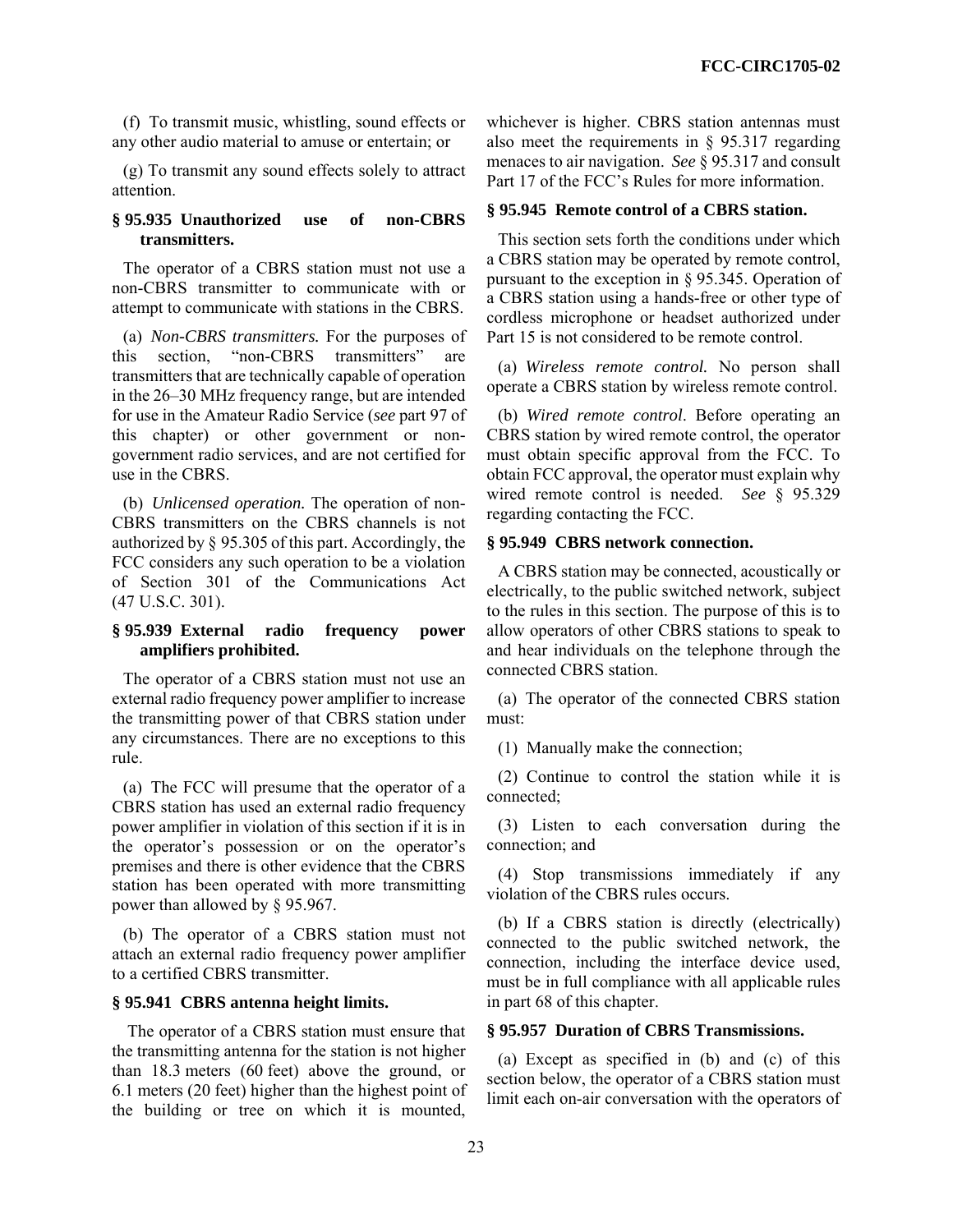other CBRS stations to no more than five minutes. After an on-air conversation has ended, the operator of a CBRS station must not transmit again on the same channel for at least one minute.

(b) When a CBRS operator is directly participating in emergency communications, it does not have to comply with subsection (a) regarding length of transmissions and pauses between transmissions. However, the operator must obey all other rules.

(c) When an operator is using its CBRS station to assist a traveler, it does not have to comply with subsection (a) regarding length of transmissions and pauses between transmissions. However, the operator must obey all other rules.

# TECHNICAL RULES

### **§ 95.961 CBRS transmitter certification.**

(a) Each CBRS transmitter (a transmitter that operates or is intended to operate at a station in the CBRS) must be certified in accordance with this subpart and part 2 of this chapter.

(b) A grant of equipment certification for the CBRS will not be issued for any CBRS transmitter type that fails to comply with all of the applicable rules in this subpart.

# **§ 95.963 CBRS channel frequencies.**

The channels listed in this section are allotted for shared use in the CBRS. Each CBRS channel is designated by its center frequency in Megahertz  $(MHz)$ .

|                  | Center    |
|------------------|-----------|
| CBRS Channel No. | frequency |
|                  | (MHz)     |
| $1 \quad$        | 26.965    |
|                  | 26.975    |
|                  | 26.985    |
| 4                | 27.005    |
|                  | 27.015    |
|                  | 27.025    |
|                  | 27.035    |
|                  | 27.055    |
|                  | 27.065    |
|                  | 27.075    |
|                  | 27.085    |
|                  | 27.105    |
|                  | 27.115    |
|                  | 27.125    |
|                  | 27.135    |

|                  | Center    |
|------------------|-----------|
| CBRS Channel No. | frequency |
|                  | (MHz)     |
|                  | 27.155    |
|                  | 27.165    |
|                  | 27.175    |
|                  | 27.185    |
|                  | 27.205    |
|                  | 27.215    |
|                  | 27.225    |
|                  | 27.255    |
|                  | 27.235    |
|                  | 27.245    |
|                  | 27.265    |
|                  | 27.275    |
|                  | 27.285    |
|                  | 27.295    |
|                  | 27.305    |
|                  | 27.315    |
|                  | 27.325    |
|                  | 27.335    |
|                  | 27.345    |
|                  | 27.355    |
|                  | 27.365    |
|                  | 27.375    |
|                  | 27.385    |
|                  | 27.395    |
|                  | 27.405    |

# **§ 95.965 CBRS transmit frequency accuracy.**

Each CBRS transmitter type must be designed such that the transmit carrier frequency (or in the case of SSB transmissions, the reference frequency) remains within 50 parts-per-million of the channel center frequencies specified in § 95.963 under all normal operating conditions.

### **§ 95.967 CBRS transmitter power limits.**

Each CBRS transmitter type must be designed such that the transmitter power can not exceed the following limits:

(a) When transmitting amplitude modulated (AM) voice signals, the mean carrier power must not exceed 4 Watts.

(b) When transmitting single sideband (SSB) voice signals, the peak envelope power must not exceed 12 Watts.

### **§ 95.971 CBRS emission types.**

Each CBRS transmitter type must be designed such that its capabilities are in compliance with the emission type rules in this section.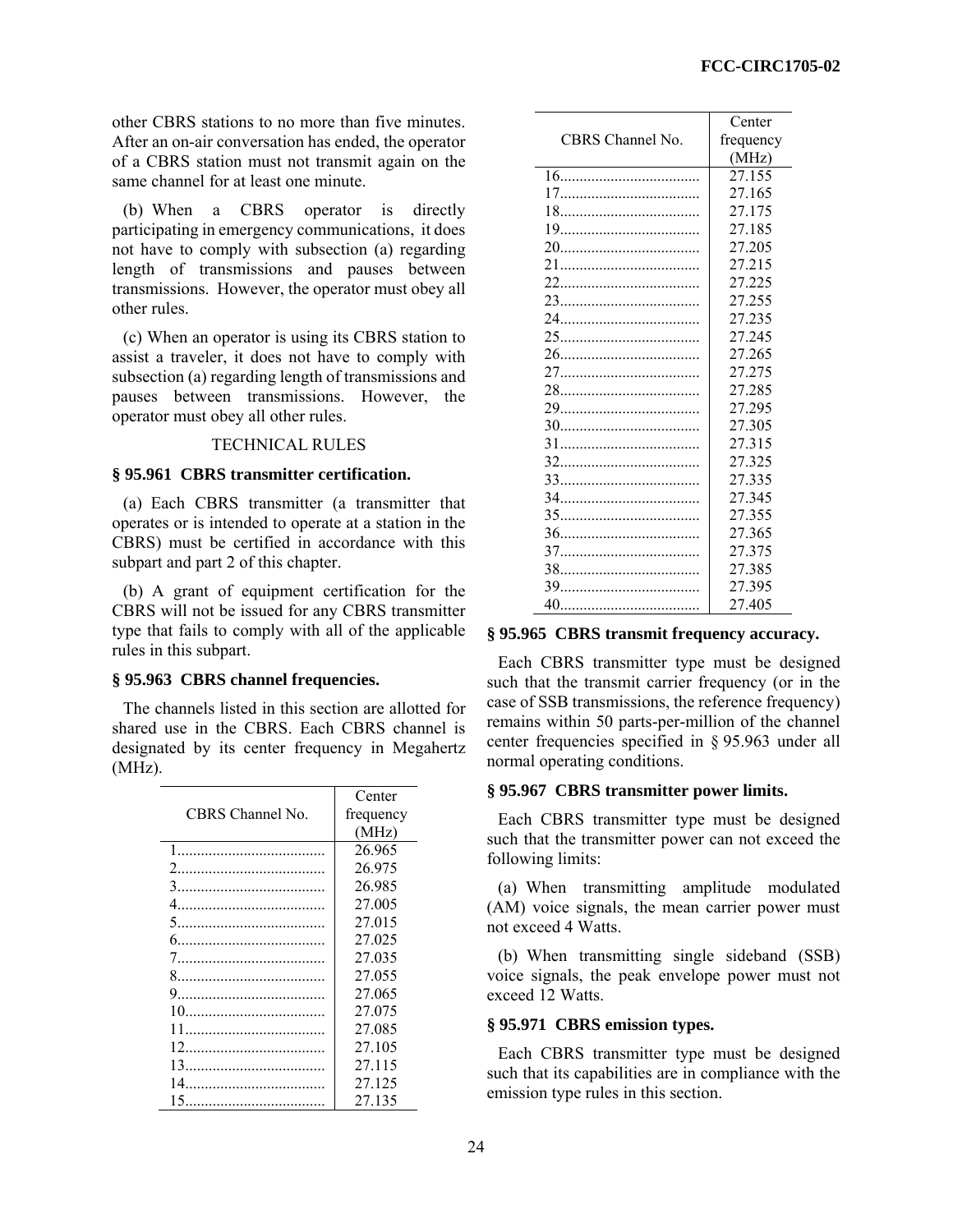(a) *Permitted emission types.* CBRS transmitter types may transmit only AM voice emission type A3E and SSB voice emission types J3E, R3E or H3E.

(b) *SSB requirements.* Each CBRS transmitter type that transmits emission type J3E, R3E or H3E must be capable of transmitting only the upper sideband with suppressed, reduced or full carrier, respectively, but may additionally be capable of transmitting only the lower sideband, with suppressed, reduced or full carrier, respectively.

### **§ 95.973 CBRS authorized bandwidth.**

Each CBRS transmitter type must be designed such that the occupied bandwidth does not exceed the authorized bandwidth for the emission type under test.

(a) *AM.* The authorized bandwidth for emission type A3E is 8 kHz.

(b) *SSB.* The authorized bandwidth for emission types J3E, R3E and H3E is 4 kHz.

#### **§ 95.975 CBRS modulation limits.**

Each CBRS transmitter type must be designed such that the modulation characteristics are in compliance with the rules in this section.

(a) When emission type A3E is transmitted with voice modulation, the modulation percentage must be at least 85%, but not more than 100%.

(b) When emission type A3E is transmitted by a CBRS transmitter having a transmitter output power of more than 2.5 W, the transmitter must contain a circuit that automatically prevents the modulation percentage from exceeding 100%.

# **§ 95.977 CBRS tone transmissions.**

In addition to the tones permitted under § 95.377, CBRS transmitter types may be designed to transmit brief tones to indicate the beginning or end of a transmission.

### **§ 95.979 CBRS unwanted emissions limits.**

Each CBRS transmitter type must be designed to comply with the applicable unwanted emissions limits in this section.

(a) *Attenuation requirements.* The power of unwanted emissions must be attenuated below the transmitter output power in Watts (P) as specified in the applicable paragraphs listed in the following table:

| <b>Emission Type</b> | Paragraph                       |
|----------------------|---------------------------------|
| A3E                  | (1), (3), (5), (6).             |
| H3E, J3E, R3E        | $(2)$ , $(4)$ , $(5)$ , $(6)$ . |

(1) 25 dB (decibels) in the frequency band 4 kHz to 8 kHz removed from the channel center frequency;

(2) 25 dB in the frequency band 2 kHz to 6 kHz removed from the channel center frequency;

(3) 35 dB in the frequency band 8 kHz to 20 kHz removed from the channel center frequency;

(4) 35 dB in the frequency band 6 kHz to 10 kHz removed from the channel center frequency;

(5)  $53 + 10 \log(P)$  dB in any frequency band removed from the channel center frequency by more than 250% of the authorized bandwidth.

(6) 60 dB in any frequency band centered on a harmonic (*i.e.* an integer multiple of two or more times) of the carrier frequency.

(b) *Measurement bandwidths.* The power of unwanted emissions in the frequency bands specified in paragraphs  $(a)(1)$  through  $(a)(4)$  is measured with a reference bandwidth of 300 Hz. The power of unwanted emissions in the frequency ranges specified in paragraphs  $(a)(5)$  and  $(a)(6)$  is measured with a reference bandwidth of at least 30 kHz.

(c) *Measurement conditions and procedures.*  Subject to additional measurement standards and procedures established pursuant to part 2, subpart J, the following conditions and procedures must be used.

(1) The unwanted emissions limits requirements in this section must be met both with and without the connection of permitted attachments, such as external speakers, microphones, power cords and/or antennas.

(2) Either mean power output or peak envelope power output may be used for measurements, as appropriate for the emission type under test,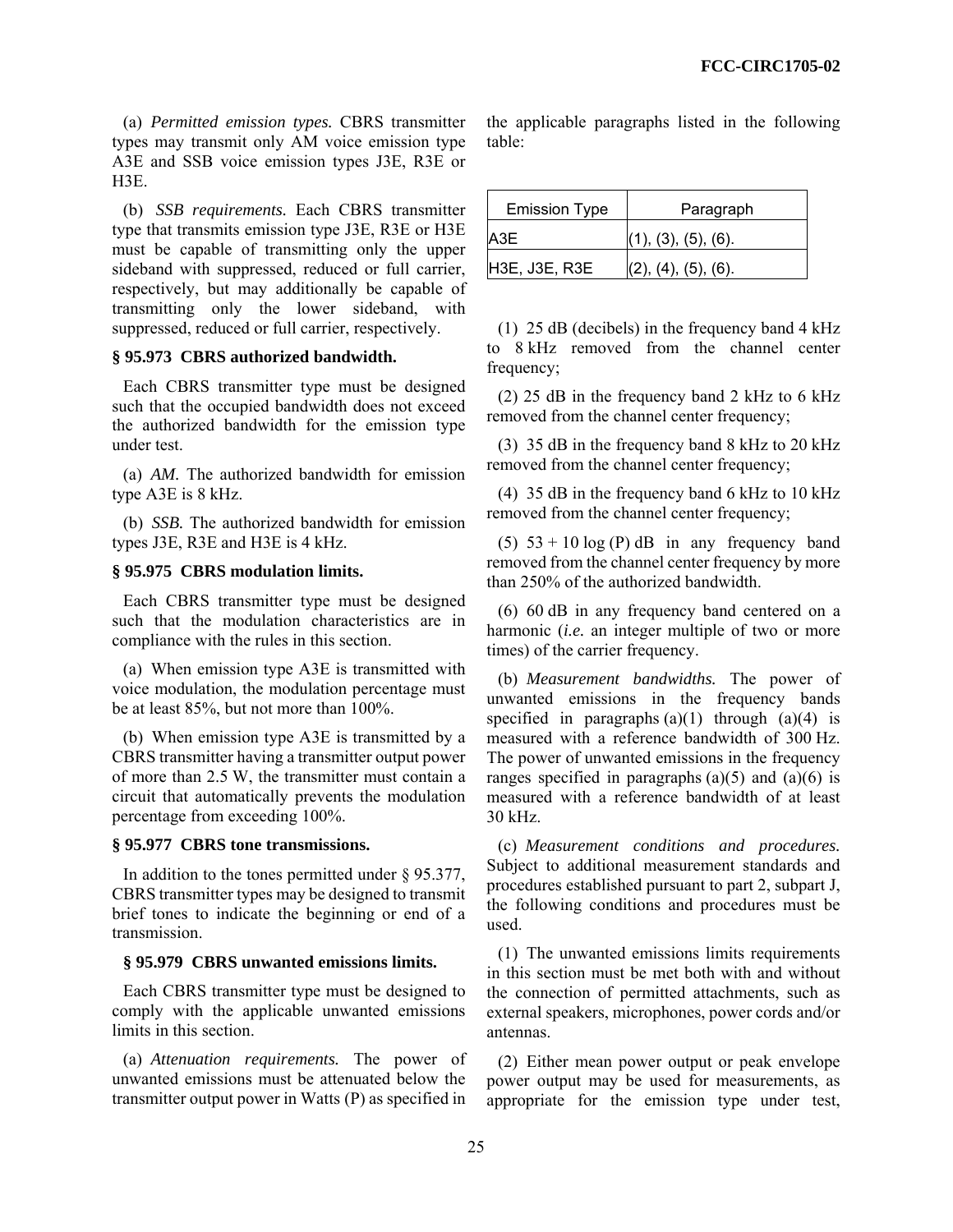provided that the same type of power measurement is used for both the transmitter output power and the power of the unwanted emissions.

### **§ 95.987 CBRS additional requirements.**

Each CBRS transmitter type must be designed to satisfy all of the additional requirements in this section.

(a) *Transmit frequency capability.* Each CBRS transmitter type must be designed to transmit only on one or more of the channels listed in § 95.963. No CBRS transmitter type will be certified for use in the CBRS service if it is capable of transmitting on any frequency or channel other than those listed in § 95.963, unless such transmitter type is also certified for use in another radio service for which the frequency capability is authorized and for which FCC certification is also required.

(b) *Frequency determining circuitry.* All frequency determining circuitry (including crystals) and programming controls in each CBRS transmitter type must be internal to the transmitter and must not be accessible from the operating panel or from the exterior of the transmitter enclosure.

(c) *Final amplifier component ratings.* The dissipation rating of all the semiconductors or electron tubes which supply RF power to the antenna terminals of each CB transmitter must not exceed 10 Watts. For semiconductors, the dissipation rating is the greater of the collector or device dissipation value established by the manufacturer of the semiconductor. These values may be temperature de-rated by no more than 50°C. For an electron tube, the dissipation rating is the Intermittent Commercial and Amateur Service plate dissipation value established by the manufacturer of the electron tube.

(d) *External controls.* Only the external transmitter controls, connections or devices listed in this paragraph are allowed to be incorporated in a CBRS transmitter type. The FCC, however, may authorize additional controls, connections or devices after considering the functions to be performed by such additions.

(1) Primary power connection. External power supplies may be used.

(2) Microphone connection.

(3) Antenna connection.

(4) Headphone and speaker output connections and related selector switch.

(5) On-off switch for primary power to the transmitter. This switch may be combined with receiver controls such as the receiver on-off switch and volume control.

(6) Upper / lower sideband selector switch (for a transmitter that is capable of transmitting SSB emissions).

(7) Carrier level selector control (for a transmitter that is capable of transmitting SSB emissions). This control may be combined with the sideband selector switch.

(8) Channel selector switch.

(9) Transmit / receive selector switch.

(10) Meter(s) and selector switch(es) for monitoring transmitter performance.

(11) Pilot lamp(s), meter(s), light emitting diodes, liquid crystal devices or other types of visual display devices to indicate the presence of RF output power or that the transmitter control circuits are activated to transmit.

#### MARKETING RULES

# **§ 95.991 CBRS marketing limitations.**

Marketing of devices that could be used with CBRS stations resulting in violation of the rules in this part is prohibited.

(a) *External radio frequency power amplifiers.*  No person shall manufacture, import, sell or offer for sale any external radio frequency power amplifier capable of operation below 144 MHz and intended for use in the CBRS. *See* § 2.815 of this chapter.

(b) *External frequency determining devices.* No person shall manufacture, import, sell or offer for sale, any add-on device, whether internal or external, the function of which is to extend the transmitting frequency capability of a CBRS transmitter beyond that allowed by §§ 95.963 and 95.965.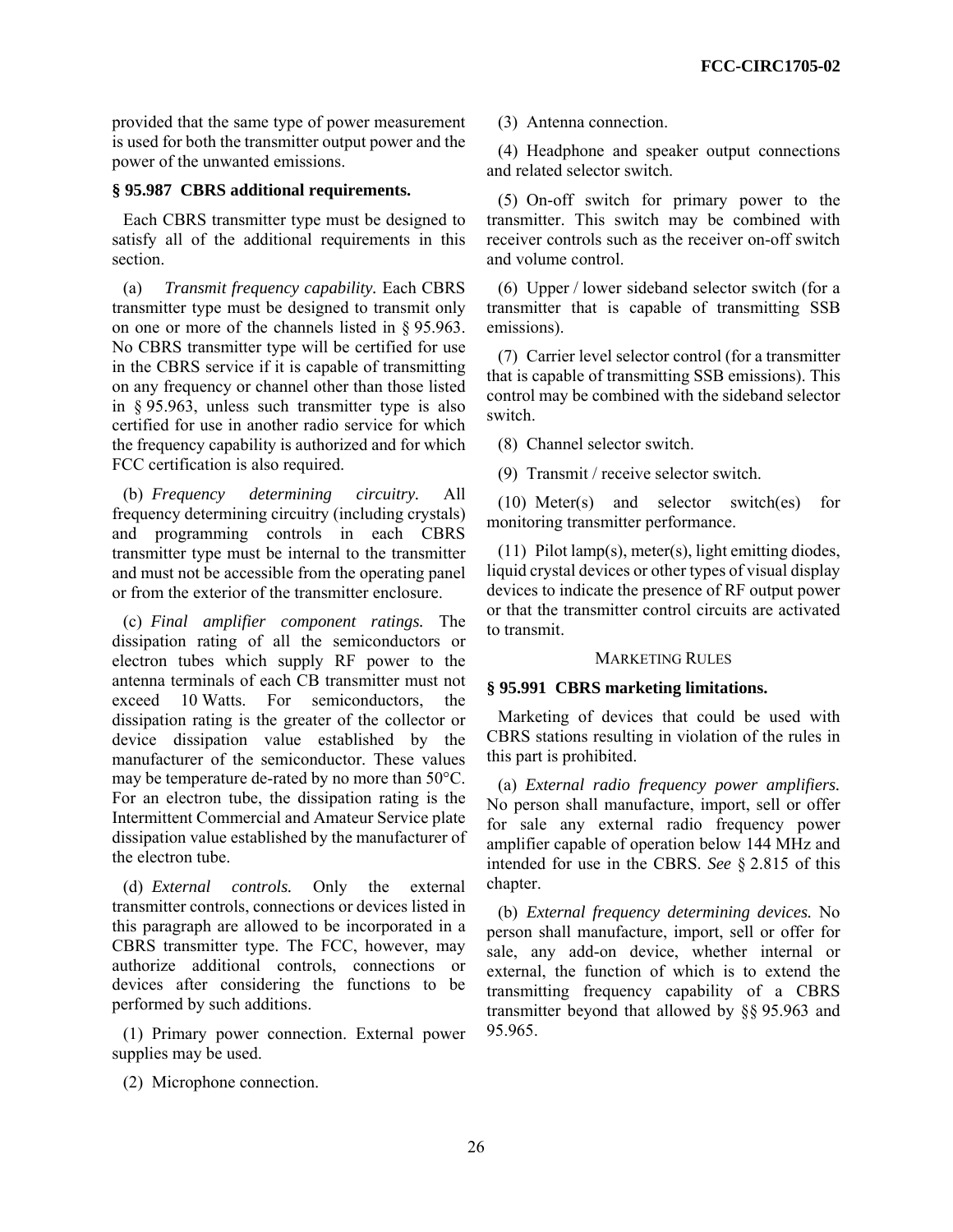# **Subpart E– General Mobile Radio Service**

ADMINISTRATIVE RULES

### **§ 95.1701 Scope.**

This subpart contains rules that apply only to the General Mobile Radio Service (GMRS).

# **§ 95.1703 Definitions, GMRS.**

*General Mobile Radio Service (GMRS).* A mobile two-way voice communication service, with limited data applications, for facilitating activities of individual licensees and their family members, including, but not limited to, voluntary provision of assistance to the public during emergencies and natural disasters.

*Grandfathered GMRS license.* A GMRS license held by a non-individual person (*i.e.* a partnership, corporation, association or governmental unit) as a result of renewals of a GMRS license issued prior to July 31, 1987.

# **§ 95.1705 Individual licenses required; eligibility; who may operate; cooperative use.**

A valid individual license is required to operate a GMRS station. To obtain an individual license, an applicant must be eligible and follow the applicable rules and procedures set forth in this subpart and in part 1 of this chapter, and must pay the required application and regulatory fees as set forth in part 1, subpart G of this chapter.

(a) *Eligibility.* This paragraph contains eligibility requirements for individual licenses in the GMRS.

(1) Only an individual who is at least 18 years old and who meets the requirements of § 95.305 is eligible to obtain a new individual GMRS license.

(2) Any person that holds a valid individual license is eligible to obtain a renewed license, or a modified license to reflect a change of name or address.

(b) *Individual licensee responsibility.* The holder of an individual license to operate GMRS stations is responsible at all times for the proper operation of the stations in compliance with all applicable rules in this part.

(c) *Individuals who may operate a GMRS station.*  This paragraph establishes who may operate a GMRS station under the authority of an individual license.

(1) Any individual who holds an individual license may operate his or her GMRS stations.

(2) Any individual who holds an individual license may allow his or her immediate family members to operate his or her GMRS station or stations. Immediate family members are the licensee's spouse, children, grandchildren, stepchildren, parents, grandparents, stepparents, brothers, sisters, aunts, uncles, nieces, nephews and in-laws.

(3) Any individual who holds an individual license may allow anyone to operate his or her GMRS station if necessary to communicate an emergency message.

(4) Any non-individual person that holds a grandfathered GMRS license may allow individuals to operate its grandfathered GMRS station(s) only in accordance with the following paragraphs:

(i) A partnership may allow its partners and employees to operate its GMRS station(s).

(ii) A corporation may allow its officers, directors, members and employees to operate its GMRS station(s).

(iii) An association may allow its members and employees to operate its GMRS station(s).

(iv) A governmental unit may allow its employees to operate its GMRS station(s).

 (d) *Individual licensee duties.* The holder of an individual license:

(1) Shall determine specifically which individuals, including family members, are allowed to operate (*i.e.* exercise operational control over) its GMRS station(s) (*see* paragraph (c);

(2) May allow any person to use (*i.e.* benefit from the operation of) its GMRS repeater, or alternatively, may limit the use of its GMRS repeater to specific persons;

(3) May disallow the use of its GMRS repeater by specific persons as may be necessary to carry out its responsibilities under this section.

(e) *Individual license term.* Each individual license in the GMRS will normally have a term of ten years from the date of grant or renewal, and may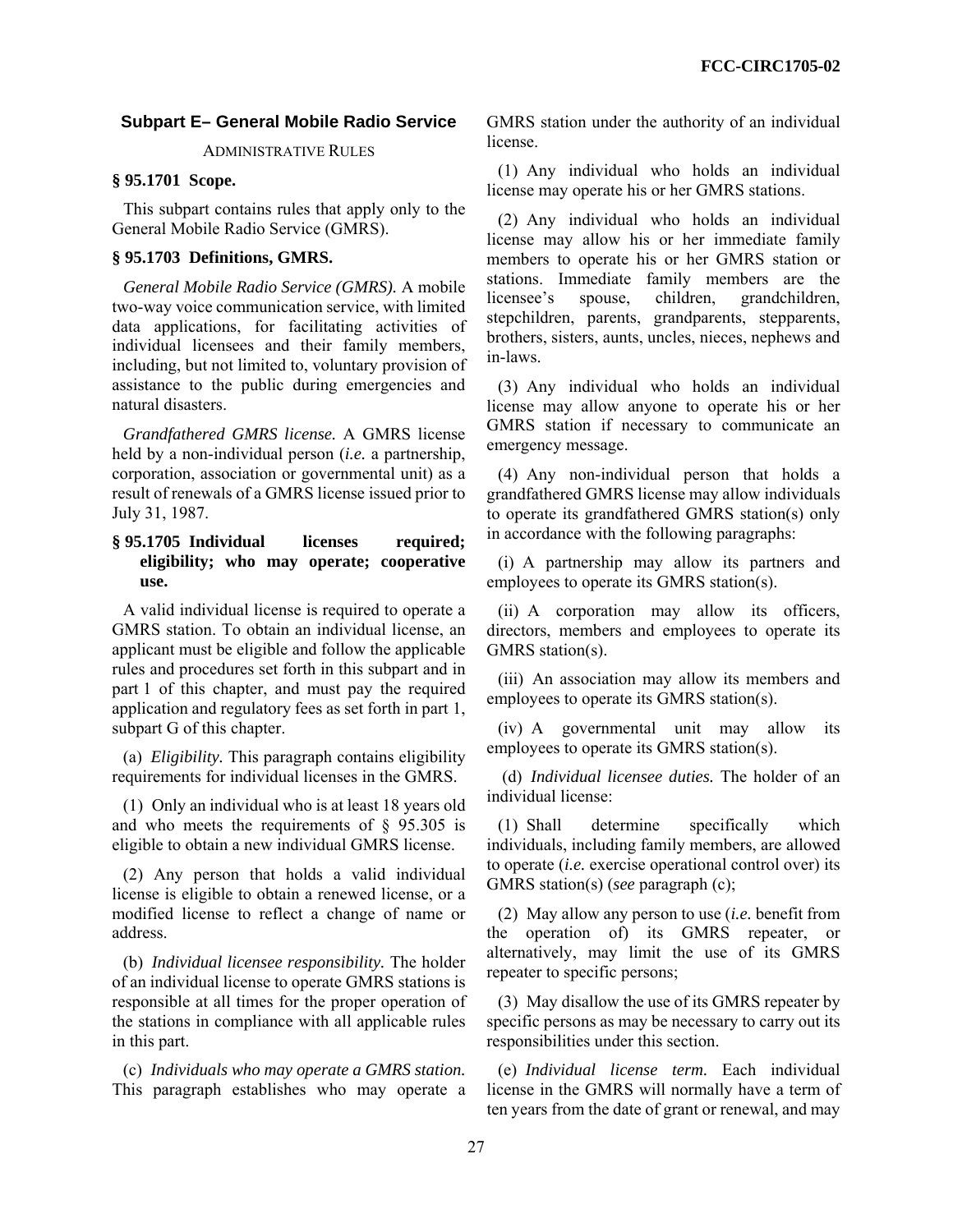be renewed pursuant to the procedures in part 1 of this chapter. The FCC may grant a shorter license term at renewal as a sanction for violation of the FCC rules.

 (f) *Cooperative use of GMRS stations*. GMRS licensees may share the use of their stations with other persons eligible in the GMRS, subject to the conditions and limitations in this paragraph.

(1) The GMRS station to be shared must be individually owned by the licensee, jointly owned by the participants and the licensee, leased individually by the licensee, or leased jointly by the participants and the licensee.

(2) The licensee must maintain access to and control over all stations authorized under its license.

(3) A station may be shared only:

(i) Without charge;

(ii) On a non-profit basis, with contributions to capital and operating expenses including the cost of mobile stations and paging receivers prorated equitably among all participants; or

(iii) On a reciprocal basis, *i.e.*, use of one licensee's stations for the use of another licensee's stations without charge for either capital or operating expenses.

(4) All sharing arrangements must be conducted in accordance with a written agreement to be kept as part of the station records.

(g) *Limitations on grandfathered GMRS licenses.*  GMRS licenses that were issued prior to July 31, 1987 authorized GMRS station operation at specified locations, on specified channels, and with specified antenna height and transmitter power. Grandfathered GMRS licenses authorize only continued operation of those specific stations by these licensees, at the specified locations, channels, antenna heights and transmitting power. The FCC does not accept applications to modify, assign or transfer grandfathered GMRS licenses (other than administrative updates to change contact information).

# **§ 95.1723 GMRS station inspection.**

If an authorized FCC representative requests to inspect a GMRS station, the operator must make the station and any station records available for inspection.

(a) A GMRS station includes all of the equipment used in connection with that station.

(b) Station records include the following documents, as applicable:

(1) A copy of each response to an FCC violation notice or an FCC letter.

(2) Each written permission received from the FCC.

(3) Any written agreement regarding sharing arrangements pursuant to  $\frac{6}{5}$  95.1705(f)(4) of this part.

### OPERATING RULES

# **§ 95.1731 Permissible GMRS uses.**

The operator of a GMRS station may use that station for two-way plain language voice communications with other GMRS stations and with FRS units concerning personal or business activities.

 (a) *Emergency communications.* Any GMRS channel may be used for emergency communications or for traveler assistance. Operators of GMRS stations must, at all times and on all channels, give priority to emergency communications.

(b) *One-way communications.* The operator of a GMRS station may use that station to transmit oneway communications:

(1) To call for help or transmit other emergency communications;

(2) To provide warnings of hazardous road conditions to travelers; or,

(3) To make brief test transmissions.

(c) *Travelers assistance.* The operator of a GMRS station may transmit communications necessary to assist a traveler to reach a destination or to receive necessary services.

(d) *Digital data.* GMRS hand-held portable units may transmit digital data containing location information, or requesting location information from one or more other GMRS or FRS units, or containing a brief text message to another specific GMRS or FRS unit.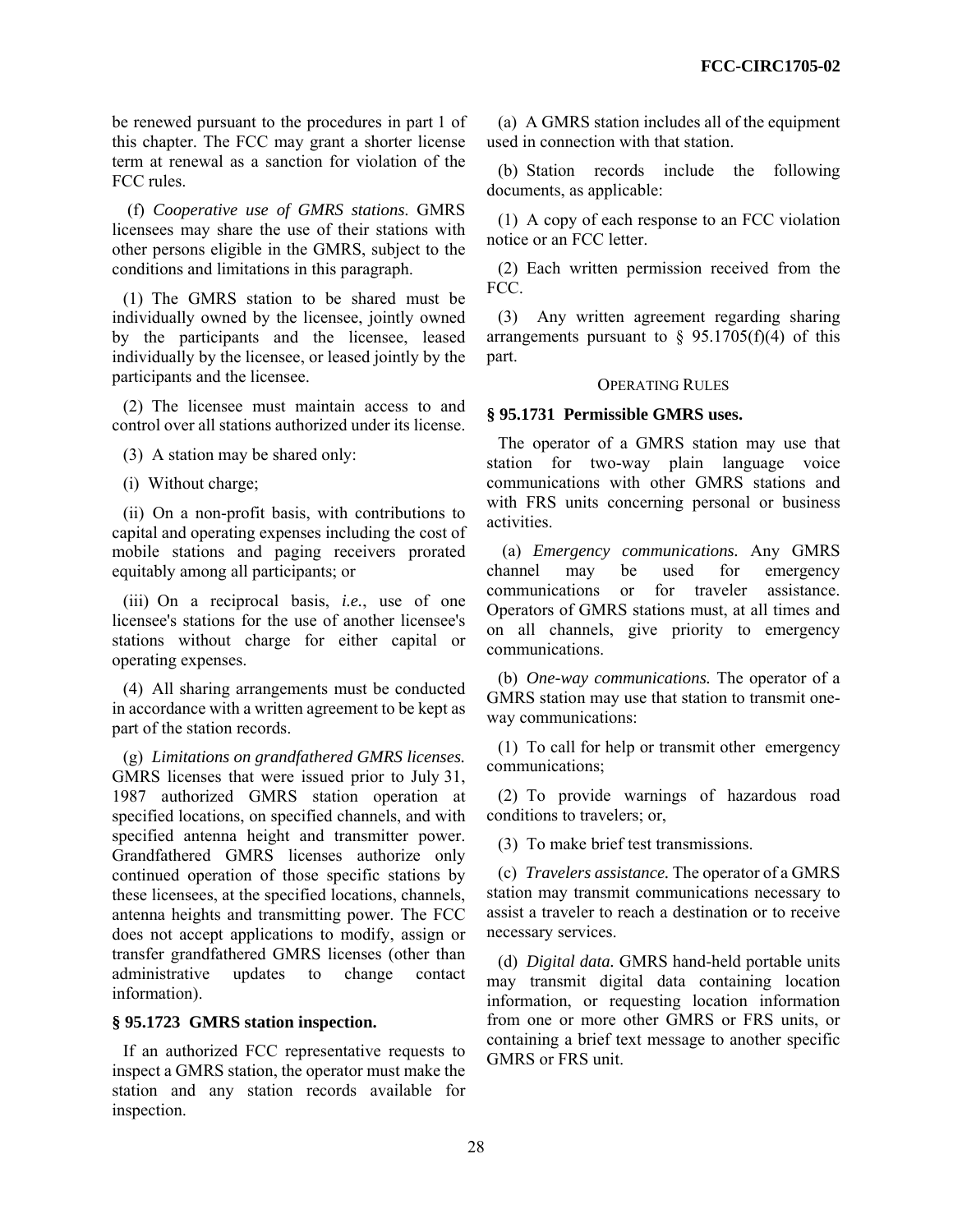# **§ 95.1733 Prohibited GMRS uses.**

 (a) In addition to the prohibited uses outlined in §95.333 of this chapter, GMRS stations must not communicate:

 (1) Messages in connection with any activity which is against Federal, State, or local law;

(2) False or deceptive messages;

(3) Coded messages or messages with hidden meanings ("10 codes" are permissible);

(4) Music, whistling, sound effects or material to amuse or entertain;

(5) Advertisements or offers for the sale of goods or services;

(6) Advertisements for a political candidate or political campaign (messages about the campaign business may be communicated);

(7) International distress signals, such as the word "Mayday" (except when on a ship, aircraft or other vehicle in immediate danger to ask for help);

(8) Messages which are both conveyed by a wireline control link and transmitted by a GMRS station;

(9) Messages (except emergency messages) to any station in the Amateur Radio Service, to any unauthorized station, or to any foreign station;

(10) Continuous or uninterrupted transmissions, except for communications involving the immediate safety of life or property; and

(11) Messages for public address systems.

(12) The provision of § 95.333 apply, however, if the licensee is a corporation and the license so indicates, it may use its GMRS system to furnish non-profit radio communication service to its parent corporation, to another subsidiary of the same parent, or to its own subsidiary.

(b) GMRS stations must not be used for one-way communications other than those listed in § 95.1731(b). Initial transmissions to establish twoway communications and data transmissions listed in  $§$  95.1731(d) are not considered to be one-way communications for the purposes of this section.

#### **§ 95.1741 GMRS antenna height limits.**

GMRS station antennas must meet the requirements in § 95.317 regarding menaces to air navigation. *See* § 95.317 and consult Part 17 of the FCC's Rules for more information.

# **§ 95.1743 Minor GMRS operators.**

Operators under the age of 18 will not be held personally responsible, pursuant to § 95.343, for improper operation of a GMRS repeater or base station. The holder of the individual license under which such repeater or base station operates is solely responsible for any improper operation that occurs while an individual under the age of 18 is operating the station.

### **§ 95.1745 GMRS remote control.**

Notwithstanding the prohibition in § 95.345, GMRS repeater, base and fixed stations may be operated by remote control.

## **§ 95.1747 GMRS automatic control.**

Notwithstanding the prohibition in § 95.347, GMRS repeater stations may be operated by automatic control.

#### **§ 95.1749 GMRS network connection.**

Operation of a GMRS station with a telephone connection is prohibited, as in § 95.349. GMRS repeater, base and fixed stations, however, may be connected to the public switched network or other networks for the sole purpose of operation by remote control pursuant to § 95.1745.

# **§ 95.1751 GMRS station identification.**

Each GMRS station must be identified by transmission of its FCC-assigned call sign at the end of transmissions and at periodic intervals during transmissions except as provided in paragraph (c) of this section. A unit number may be included after the call sign in the identification.

(a) The GMRS station call sign must be transmitted:

(1) Following a single transmission or a series of transmissions; and,

(2) After 15 minutes and at least once every 15 minutes thereafter during a series of transmissions lasting more than 15 minutes.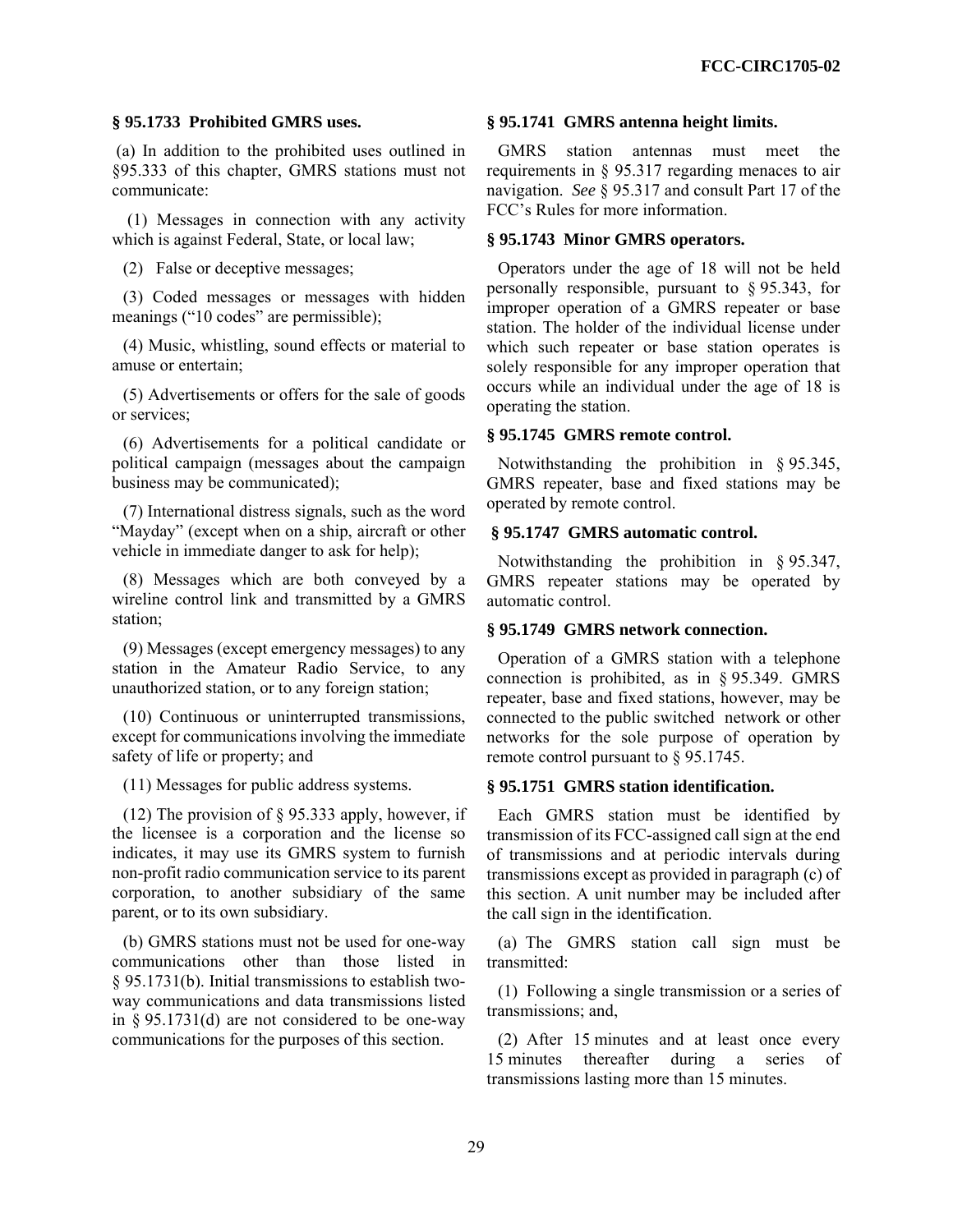(b) The call sign must be transmitted using voice in the English language or international Morse code telegraphy using an audible tone.

(c) Any GMRS repeater station is not required to transmit station identification if:

(1) It retransmits only communications from GMRS stations operating under authority of the individual license under which it operates; and,

(2) The GMRS stations whose communications are retransmitted are properly identified in accordance with this section.

# TECHNICAL RULES

### **§ 95.1761 GMRS transmitter certification.**

 (a) Each GMRS transmitter (a transmitter that operates or is intended to operate in the GMRS) must be certified in accordance with this subpart and part 2 of this chapter.

(b) A grant of equipment certification for the GMRS will not be issued for any GMRS transmitter type that fails to comply with the applicable rules in this subpart.

(c) No GMRS transmitter will be certified for use in the GMRS if it is equipped with a frequency capability not listed in § 95.1763, unless such transmitter is also certified for use in another radio service for which the frequency is authorized and for which certification is also required. No GMRS transmitter will be certified for use in the GMRS if it is equipped with the capabilities to operate in services that do not require equipment certification, such as the Amateur Radio Service. All frequency determining circuitry (including crystals) and programming controls in each GMRS transmitter must be internal to the transmitter and must not be accessible from the exterior of the transmitter operating panel or from the exterior of the transmitter enclosure.

 (d) Effective [INSERT DATE 90 DAYS AFTER THE EFFECTIVE DATE OF RULES ADOPTED IN THIS REPORT AND ORDER], the Commission will no longer issue a grant of equipment authorization for hand-held portable unit transmitter types under both this subpart (GMRS) and subpart B of this part (FRS).

(e) Effective [INSERT DATE 90 DAYS AFTER EFFECTIVE DATE OF RULES ADOPTED IN THIS REPORT AND ORDER], the Commission will no longer issue a grant of equipment authorization under this subpart (GMRS) for handheld portable units if such units meet the requirements to be certified under subpart B of this part (FRS).

# **§ 95.1763 GMRS channels.**

The GMRS is allotted 30 channels -- 16 main channels and 14 interstitial channels. GMRS stations may transmit on any of the channels as indicated below.

(a) *462 MHz main channels.* Only mobile, handheld portable, repeater, base and fixed stations may transmit on these 8 channels. The channel center frequencies are: 462.5500, 462.5750, 462.6000, 462.6250, 462.6500, 462.6750, 462.7000 and 462.7250 MHz.

(b) *462 MHz interstitial channels.* Only mobile, hand-held portable and base stations may transmit on these 7 channels. The channel center frequencies are: 462.5625, 462.5875, 462.6125, 462.6375, 462.6625, 462.6875, and 462.7125 MHz.

(c) *467 MHz main channels.* Only mobile, control and fixed stations may transmit on these 8 channels. Mobile and control stations may transmit on these channels only when communicating through a repeater station or making brief test transmissions in accordance with  $\S 95.319(c)$ . The channel center frequencies are: 467.5500, 467.5750, 467.6000, 467.6250, 467.6500, 467.6750, 467.7000 and 467.7250 MHz.

(d) *467 MHz interstitial channels.* Only handheld portable units may transmit on these 7 channels. The channel center frequencies are: 467.5675, 467.5875, 467.6125, 467.6375, 467.6625, 467.6875, and 467.7125 MHz.

#### **§ 95.1765 GMRS frequency accuracy.**

Each GMRS transmitter type must be designed to comply with the frequency accuracy requirements in this section under normal operating conditions. Operators of GMRS stations must also ensure compliance with these requirements.

(a) The carrier frequency of each GMRS transmitter transmitting an emission with an occupied bandwidth greater than 12.5 kHz must remain within 5 parts-per-million (ppm) of the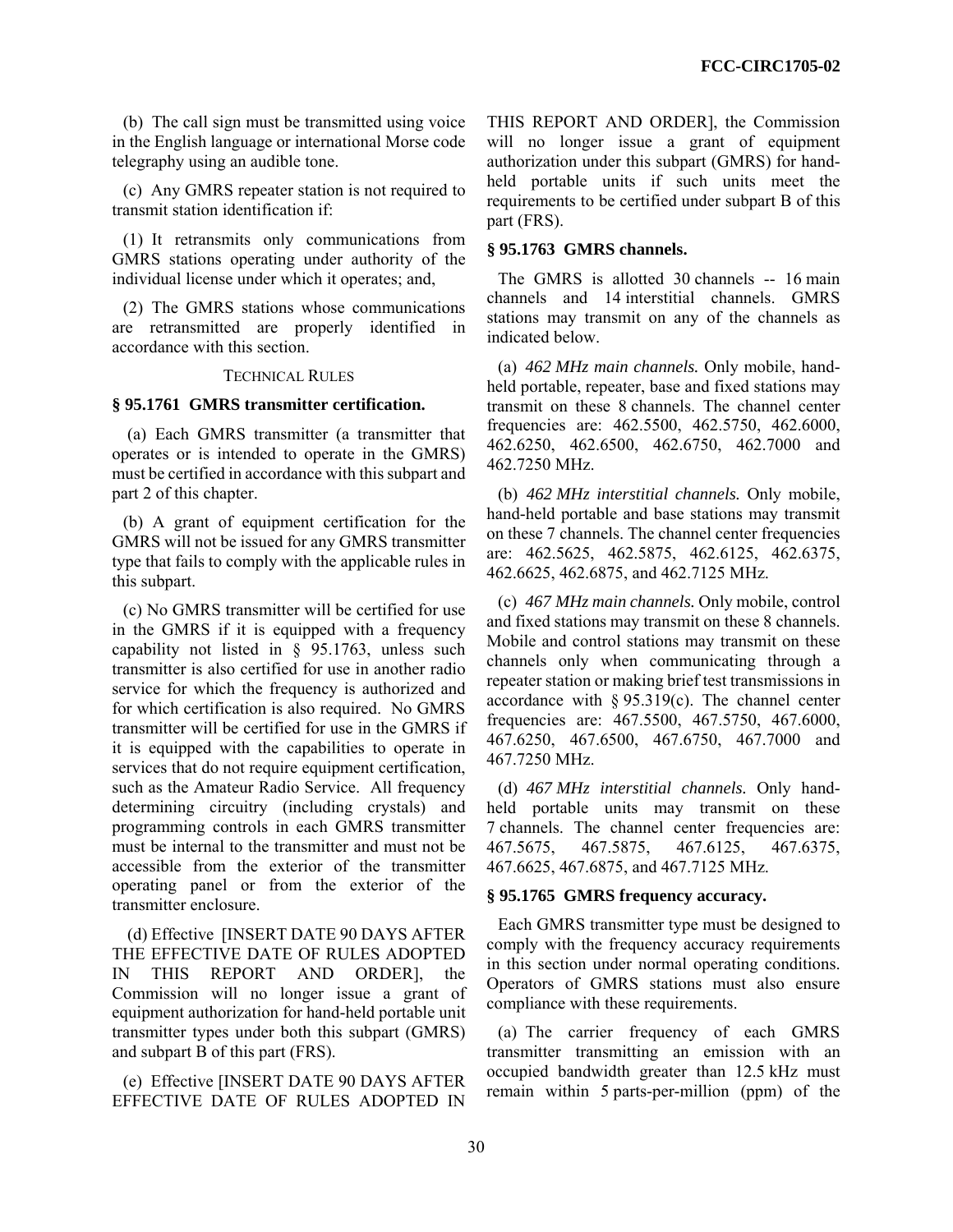channel center frequencies listed in § 95.1763 under normal operating conditions.

(b) The carrier frequency of each GMRS transmitter transmitting an emission with an occupied bandwidth of 12.5 kHz or less must remain within 2.5 ppm of the channel center frequencies listed in § 95.1763 under normal operating conditions.

# **§ 95.1767 GMRS transmitting power limits.**

This section contains transmitting power limits for GMRS stations. The maximum transmitting power depends on which channels are being used and the type of station.

(a) *462 / 467 MHz main channels.* The limits in this paragraph apply to stations transmitting on any of the 462 MHz main channels or any of the 467 MHz main channels. Each GMRS transmitter type must be capable of operating within the allowable power range. GMRS licensees are responsible for ensuring that their GMRS stations operate in compliance with these limits.

(1) The transmitter output power of mobile, repeater and base stations must not exceed 50 Watts.

(2) The transmitter output power of fixed stations must not exceed 15 Watts.

(b) *462 MHz interstitial channels.* The effective radiated power (ERP) of mobile, hand-held portable and base stations transmitting on the 462 MHz interstitial channels must not exceed 5 Watts.

(c) *467 MHz interstitial channels.* The effective radiated power (ERP) of hand-held portable units transmitting on the 467 MHz interstitial channels must not exceed 0.5 Watt. Each GMRS transmitter type capable of transmitting on these channels must be designed such that the ERP does not exceed 0.5 Watt.

# **§ 95.1771 GMRS emission types.**

Each GMRS transmitter type must be designed to satisfy the emission capability rules in this section. Operation of GMRS stations must also be in compliance with these rules.

(a) Each GMRS transmitter type must have the capability to transmit F3E or G3E emissions.

 (b) Only emission types A1D, F1D, G1D, H1D, J1D, R1D, A3E, F3E, G3E, H3E, J3E, R3E, F2D, and G2D are authorized for use in the GMRS. Equipment for which certification is sought under this subpart may have capabilities to transmit other emission types intended for use in other services, provided that these emission types can be deactivated when the equipment is used in the GMRS.

### **§ 95.1773 GMRS authorized bandwidths.**

Each GMRS transmitter type must be designed such that the occupied bandwidth does not exceed the authorized bandwidth for the channels used. Operation of GMRS stations must also be in compliance with these requirements.

(a) *Main channels.* The authorized bandwidth is 20 kHz for GMRS transmitters operating on any of the 462 MHz main channels (*see* § 95.1763(a)) or any of the 467 MHz main channels (*see*   $§ 95.1763(c)$ ).

(b) *Interstitial channels.* The authorized bandwidth is 12.5 kHz for GMRS transmitters operating on any of the 462 MHz interstitial channels (*see* § 95.1763(b)) or any of the 467 MHz interstitial channels (*see* § 95.1763(d)).

(c) *Digital data transmissions.* Digital data transmissions are limited to the 462 MHz main channels and interstitial channels in the 462 MHz and 467 MHz bands.

# **§ 95.1775 GMRS modulation requirements.**

Each GMRS transmitter type must be designed to satisfy the modulation requirements in this section. Operation of GMRS stations must also be in compliance with these requirements.

(a) *Main channels.* The peak frequency deviation for emissions to be transmitted on the main channels must not exceed  $\pm$  5 kHz.

(b) *462 MHz interstitial channels.* The peak frequency deviation for emissions to be transmitted on the 462 MHz interstitial channels must not exceed  $\pm$  2.5 kHz.

(c) *467 MHz interstitial channels.* The peak frequency deviation for emissions to be transmitted on the 467 MHz interstitial channels must not exceed  $\pm$  2.5 kHz, and the highest audio frequency contributing substantially to modulation must not exceed 3.125 kHz.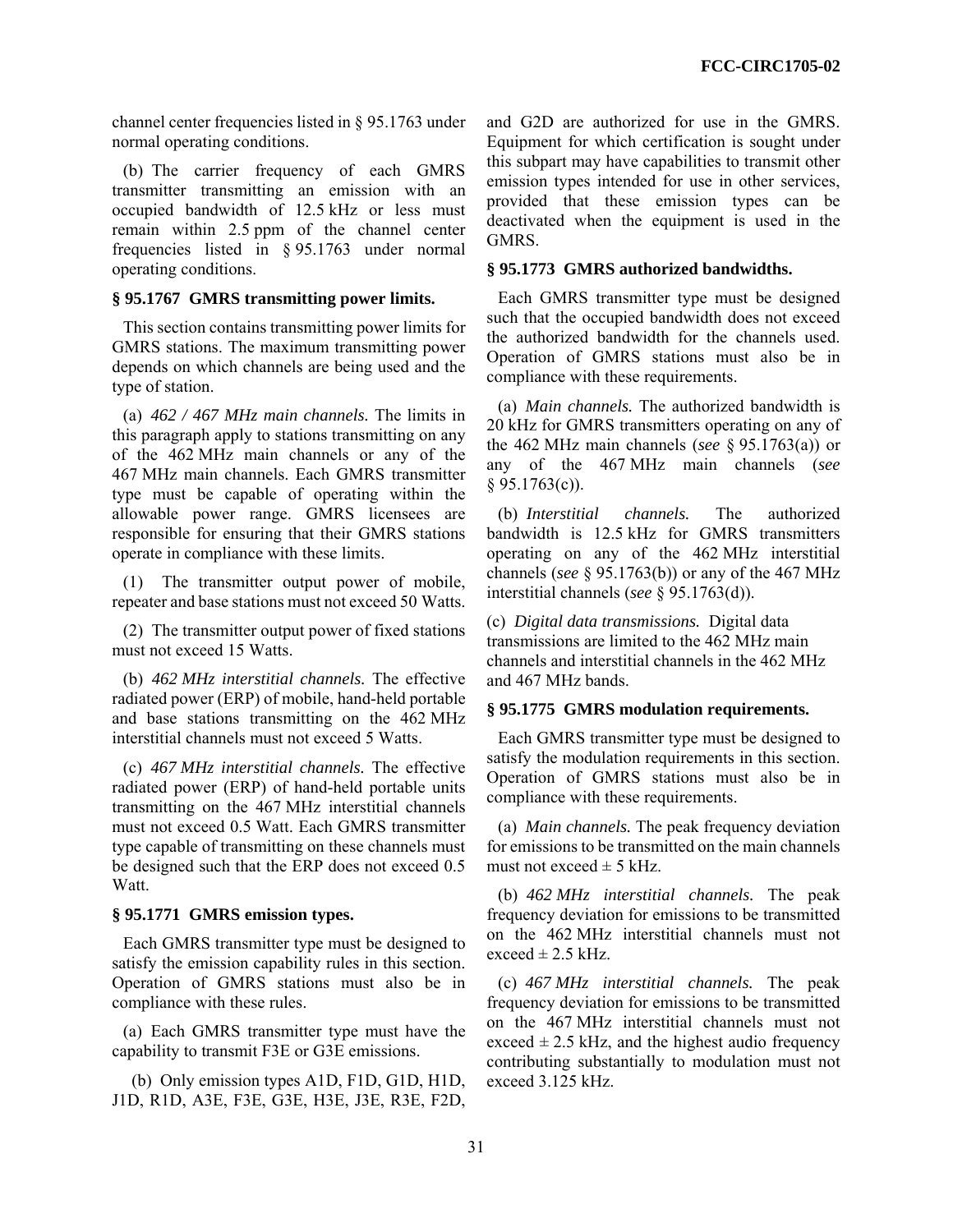(d) *Overmodulation.* Each GMRS transmitter type, except for a mobile station transmitter type with a transmitter power output of 2.5 W or less, must automatically prevent a higher than normal audio level from causing overmodulation.

(e) *Audio filter.* Each GMRS transmitter type must include audio frequency low pass filtering, unless it complies with the applicable paragraphs of § 95.1779 (without filtering).

(1) The filter must be between the modulation limiter and the modulated stage of the transmitter.

(2) At any frequency (f in kHz) between 3 and 20 kHz, the filter must have an attenuation of at least 60 log (f/3) dB more than the attenuation at 1 kHz. Above 20 kHz, it must have an attenuation of at least 50 dB more than the attenuation at 1 kHz.

# **§ 95.1777 GMRS tone transmissions.**

In addition to audible and subaudible tones used for receiver squelch activation and selective calling, to establish or maintain communications with specific stations or to access repeater stations (*see*  § 95.377), GMRS transmitters may also transmit audio tones for station identification (*see*  § 95.1751).

# **§ 95.1779 GMRS unwanted emissions limits.**

Each GMRS transmitter type must be designed to comply with the applicable unwanted emissions limits in this section.

(a) *Emission masks*. Emission masks applicable to transmitting equipment in the GMRS are defined by the requirements in the following table. The numbers in the attenuation requirements column refer to rule paragraph numbers under paragraph (b).

| Attenuation   |
|---------------|
| Requirements  |
|               |
| (1), (2), (7) |
|               |
|               |
|               |
| (3), (4), (7) |
|               |
|               |
| (5), (6), (7) |
|               |
|               |

(1) Filtering noted for GMRS transmitters refers to the requirement in  $\S$  95.1775(e).

(2) Unwanted emission power may be measured as either mean power or peak envelope power, provided that the transmitter output power is measured the same way.

(b) *Attenuation requirements.* The power of unwanted emissions must be attenuated below the transmitter output power in Watts (P) by at least:

(1) 25 dB (decibels) on any frequency removed from the center of the authorized bandwidth by more than 50% up to and including 100% of the authorized bandwidth.

(2) 35 dB on any frequency removed from the center of the authorized bandwidth by more than 100% up to and including 250% of the authorized bandwidth.

(3) 83 log  $(f_d \div 5)$  dB on any frequency removed from the center of the authorized bandwidth by a displacement frequency  $(f_d$  in kHz) of more than 5 kHz up to and including 10 kHz.

(4) 116  $\log(f_d \div 6.1)$  dB or  $50 + 10 \log(P)$  dB, whichever is the lesser attenuation, on any frequency removed from the center of the authorized bandwidth by a displacement frequency  $(f_d$  in kHz), of more than 10 kHz up to and including 250% of the authorized bandwidth.

(5) 25 dB on any frequency removed from the center of the authorized bandwidth by more than 50 % up to and including 150 % of the authorized bandwidth.

(6) 35 dB on any frequency removed from the center of the authorized bandwidth by more than 150 % up to and including 250 % of the authorized bandwidth.

(7)  $43 + 10 \log(P)$  dB on any frequency removed from the center of the authorized bandwidth by more than 250%.

(c) *Measurement bandwidths.* The power of unwanted emissions in the frequency bands specified in paragraphs  $(b)(1)$  through  $(b)(4)$  is measured with a reference bandwidth of 300 Hz. The power of unwanted emissions in the frequency range specified in paragraph (b)(5) is measured with a reference bandwidth of at least 30 kHz.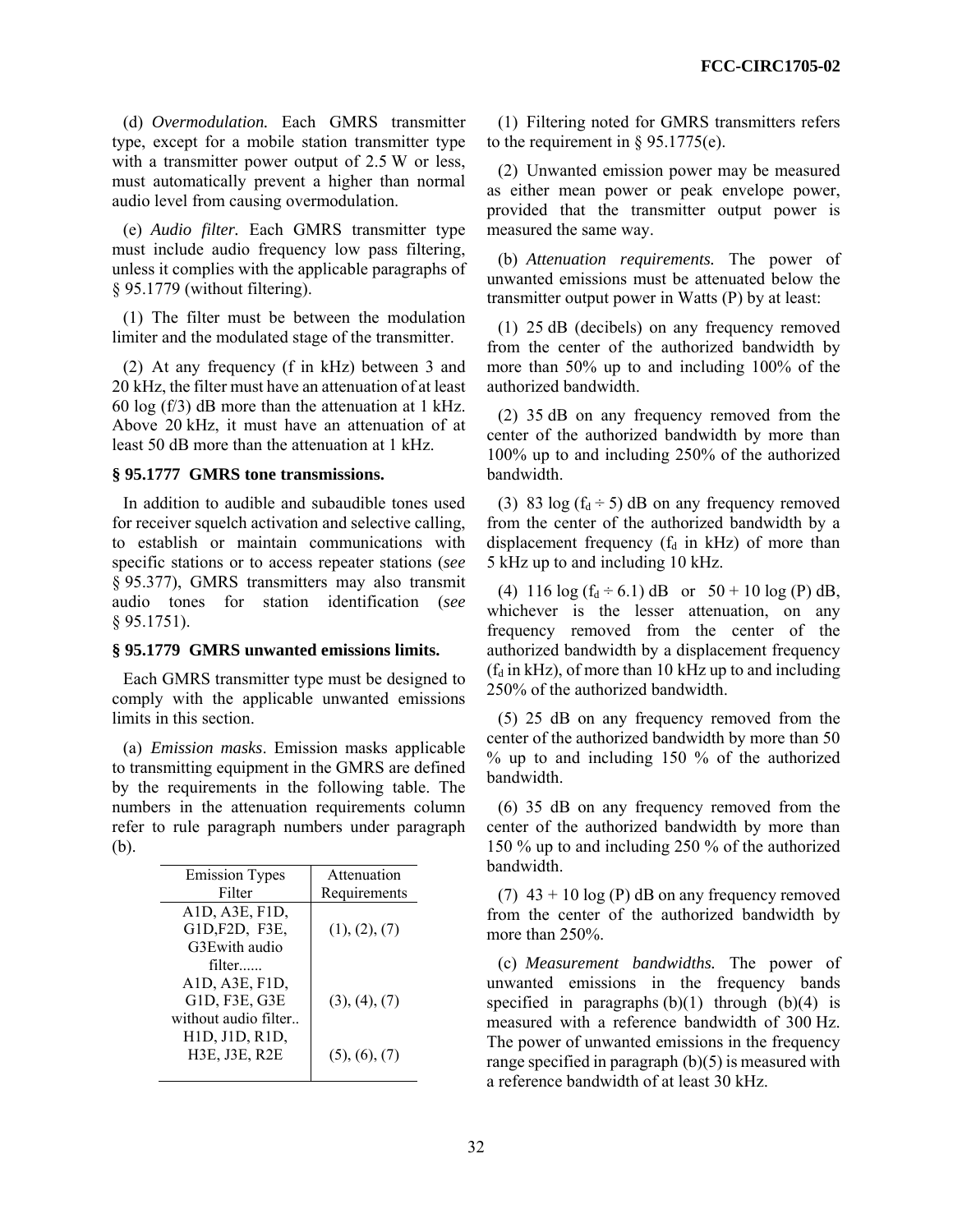(d) *Measurement conditions.* The requirements in this section apply to each GMRS transmitter type both with and without the connection of permitted attachments, such as an external speaker, microphone, power cord and/or antenna.

# **§ 95.1787 GMRS additional requirements.**

Each hand-held portable unit transmitter type submitted for certification under this subpart is subject to the rules in this section.

(a) *Digital data transmissions.* GMRS hand-held portable units that have the capability to transmit digital data must be designed to meet the following requirements.

(1) Digital data transmissions must only be initiated by a manual action by the operator, except that GMRS units may automatically respond with location data upon receiving an interrogation request from another GMRS or FRS unit.

(2) Digital data transmissions must not exceed one second in duration.

(3) Digital data transmissions must not be sent more frequently than one digital data transmission within a thirty-second period, except that a GMRS unit may automatically respond to more than one interrogation request received within a thirtysecond period.

(4) The antenna must be a non-removable integral part of the GMRS unit.

(5) GMRS units must not be capable of transmitting digital data on the 467 MHz main channels.

### MARKETING RULES

# **§ 95.1791 Sales of GMRS/FRS combination radios prohibited.**

 (a) Effective [INSERT DATE 18 MONTHS AFTER THE EFFECTIVE DATE OF THE RULES ADOPTED IN THIS REPORT AND ORDER], no person shall be permitted to manufacture or import, sell or offer for sale any radio equipment capable of operating under both this subpart (GMRS) and subpart B (FRS) of this chapter.

# **Subpart F – 218-219 MHz Service**

# **§ 95.1901 Scope.**

This subpart sets out the regulations governing the licensing and operation of a 218-219 MHz system. This subpart supplements part 1, subpart F of this chapter, which establishes the requirements and conditions under which commercial and private radio stations may be licensed and used in the Wireless Telecommunications Services. The provisions of this subpart contain additional pertinent information for current and prospective licensees specific to the 218-219 MHz Service.

# **§ 95.1903 218-219MHz Service description.**

(a) The 218-219 MHz Service is authorized for system licensees to provide communication service to subscribers in a specific service area.

(b) The components of each 218-219 MHz Service system are its administrative apparatus, its response transmitter units (RTUs), and one or more cell transmitter stations (CTSs). RTUs may be used in any location within the service area. CTSs provide service from a fixed point, and certain CTSs must be individually licensed as part of a 218-219 MHz Service system. See §95.1911.

(c) Each 218-219 MHz Service system service area is one of the cellular system service areas as defined by the Commission, unless modified pursuant to §95.1923.

### **§ 95.1905 Permissible communications.**

A 218-219 MHz Service system may provide any fixed or mobile communications service to subscribers within its service area on its assigned spectrum, consistent with the Commission's rules and the regulatory status of the system to provide services on a common carrier or private basis.

### **§ 95.1907 Requesting regulatory status.**

(a) Authorizations for systems in the 218-219 MHz Service will be granted to provide services on a common carrier basis or a private (non-common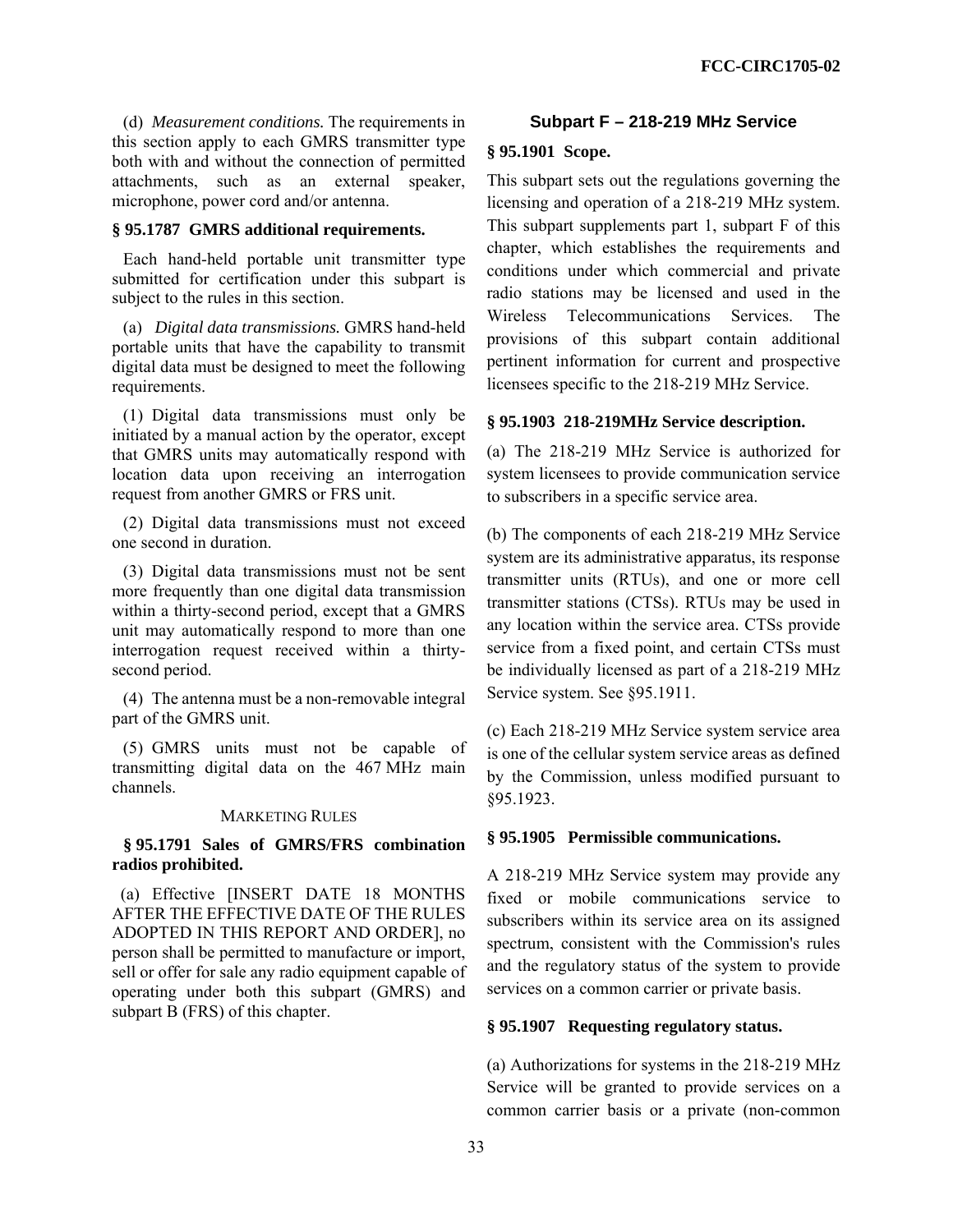carrier and/or private internal-use) basis.

(1) *Initial applications.* An applicant will specify on FCC Form 601 if it is requesting authorizations to provide services on a common carrier, non-common carrier or private internal-use basis, or a combination thereof.

(2) *Amendment of pending applications.* Any pending application may be amended to:

(i) Change the carrier status requested; or

(ii) Add to the pending request in order to obtain both common carrier and private status in a single license.

(3) *Modification of license.* A licensee may modify a license to:

(i) Change the carrier status authorized; or

(ii) Add to the status authorized in order to obtain both common carrier and private status in a single license. Applications to change, or add to, carrier status in a license must be submitted on FCC Form 601 in accordance with §1.1102 of this chapter.

(4) *Pre-existing licenses.* Licenses granted before April 9, 2001 are authorized to provide services on a private (non-common carrier) basis. Licensees may modify this initial status pursuant to paragraph (a)(3) of this section.

(b) An applicant or licensee may submit a petition at any time requesting clarification of the regulatory status required to provide a specific communications service.

# SYSTEM LICENSE REQUIREMENTS

### **§ 95.1911 License requirements.**

(a) Each 218-219 MHz Service system must be licensed in accordance with part 1, subpart F of this chapter.

(b) Each CTS where the antenna does not exceed 6.1

meters (20 feet) above ground or an existing structure (other than an antenna structure) and is outside the vicinity of certain receiving locations (see §1.924 of this chapter) is authorized under the 218-219 MHz System license. All other CTSs must be individually licensed.

(c) All CTSs not meeting the licensing criteria under paragraph (b) of this section are authorized under the 218-219 MHz Service system license.

(d) Each component RTU in a 218-219 MHz Service system is authorized under the system license or, if associated with an individually licensed CTS, under that CTS license.

(e) Each CTS (regardless of whether it is individually licensed) and each RTU must be in compliance with the Commission's environmental rules (see part 1, subpart I of this chapter) and the Commission's rules pertaining to the construction, marking and lighting of antenna structures (see part 17 of this chapter).

### **§ 95.1912 License term.**

(a) The term of each 218-219 MHz service system license is ten years from the date of original grant or renewal.

(b) Licenses for individually licensed CTSs will be issued for a period running concurrently with the license of the associated 218-219 MHz Service system with which it is licensed.

# **§ 95.1913 Eligibility.**

(a) An entity is eligible to hold a 218-219 MHz Service system license and its associated individual CTS licenses if:

(1) The entity is an individual who is not a representative of a foreign government; or

(2) The entity is a partnership and no partner is a representative of a foreign government; or

(3) The entity is a corporation organized under the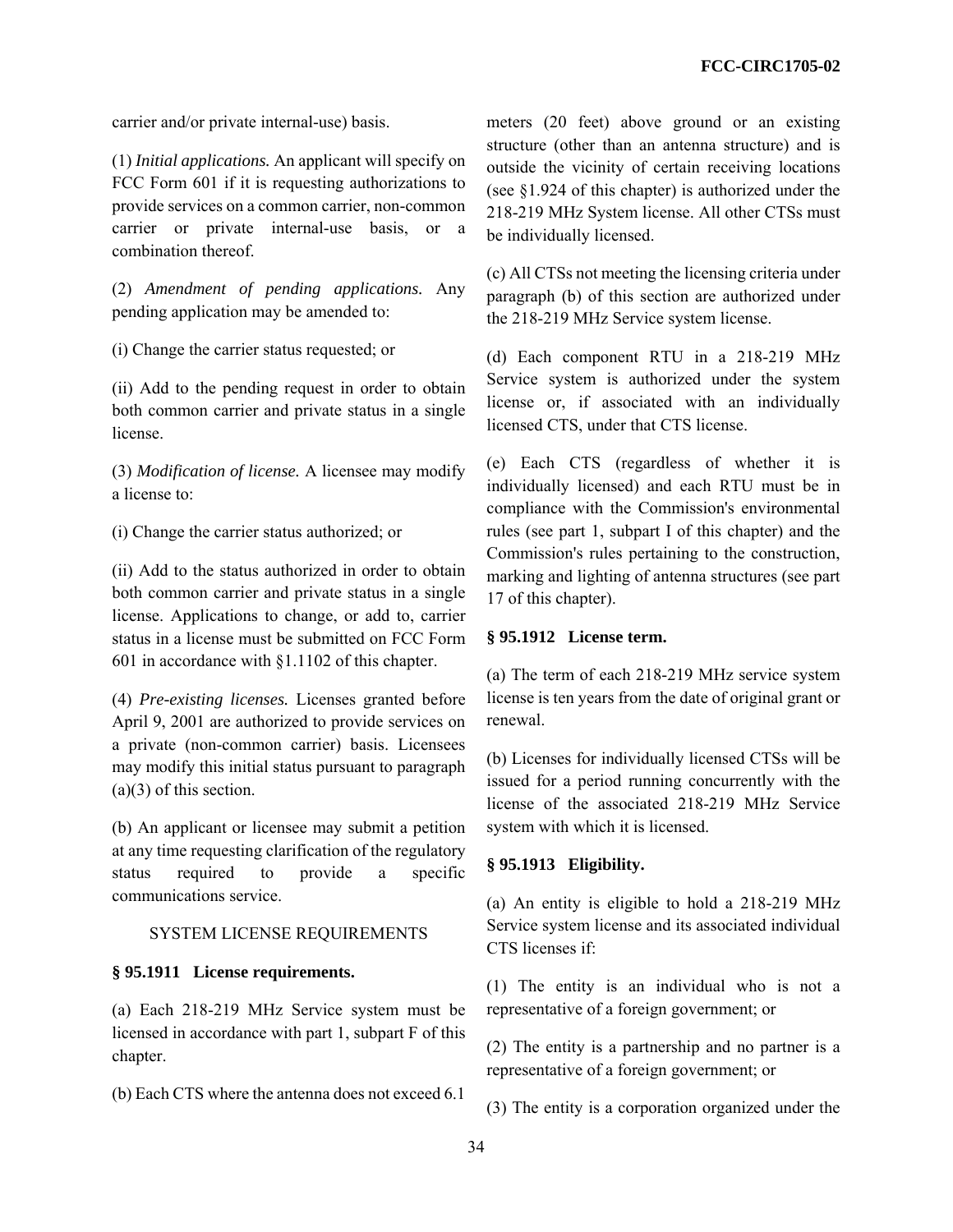laws of the United States of America; or

(4) The entity is a trust and no beneficiary is a representative of a foreign government.

(b) An entity that loses its 218-219 MHz Service authorization due to failure to meet the construction requirements specified in §95.1933 of this part may not apply for a 218-219 MHz Service system license for three years from the date the Commission takes final action affirming that the 218-219 MHz Service license has been canceled.

# **§ 95.1915 License application.**

(a) In addition to the requirements of part 1, subpart F of this chapter, each application for a 218-219 MHz Service system license must include a plan analyzing the co- and adjacent channel interference potential of the proposed system, identifying methods being used to minimize this interference, and showing how the proposed system will meet the service requirements set forth in §95.1931 of this part. This plan must be updated to reflect changes to the 218-219 MHz Service system design or construction.

(b) In addition to the requirements of part 1, subpart F of this chapter, each request by a 218-219 MHz Service system licensee to add, delete, or modify technical information of an individually licensed CTS (*see* §95.1911(b) of this part) must include a description of the system after the proposed addition, deletion, or modifications, including the population in the service area, the number of component CTSs, and an explanation of how the system will satisfy the service requirements specified in §95.1931 of this part.

# **§ 95.1916 Competitive bidding proceedings.**

(a) Mutually exclusive initial applications for 218- 219 MHz Service licenses are subject to competitive bidding. The general competitive bidding procedures set forth in part 1, subpart Q of this chapter will apply unless otherwise provided in this part.

(b) *Installment payments.* Eligible Licensees that elect resumption pursuant to Amendment of part 95 of the Commission's Rules to Provide Regulatory Flexibility in the 218-219 MHz Service, *Report and Order and Memorandum Opinion and Order,* FCC 99-239 (released September 10, 1999) may continue to participate in the installment payment program. Eligible Licensees are those that were current in installment payments (*i.e.* less than ninety days delinquent) as of March 16, 1998, or those that had properly filed grace period requests under the former installment payment rules. All unpaid interest from grant date through election date will be capitalized into the principal as of Election Day creating a new principal amount. Installment payments must be made on a quarterly basis. Installment payments will be calculated based on new principal amount as of Election Day and will fully amortize over the remaining term of the license. The interest rate will equal the rate for fiveyear U.S. Treasury obligations at the grant date.

(c) *Eligibility for small business provisions.* (1) A small business is an entity that, together with its affiliates and controlling interests, has average gross revenues not to exceed \$15 million for the preceding three years.

(2) A very small business is an entity that, together with its affiliates and controlling interests, has average gross revenues not to exceed \$3 million for the preceding three years.

(d) *Bidding credits.* A winning bidder that qualifies as a small business, as defined in this subsection, or a consortium of small businesses may use the bidding credit specified in  $\S1.2110(f)(2)(ii)$  of this chapter. A winning bidder that qualifies as a very small business, as defined in this section, or a consortium of very small businesses may use the bidding credit specified in accordance with  $$1.2110(f)(2)(i)$  of this chapter.

(e) Winning bidders in Auction No. 2, which took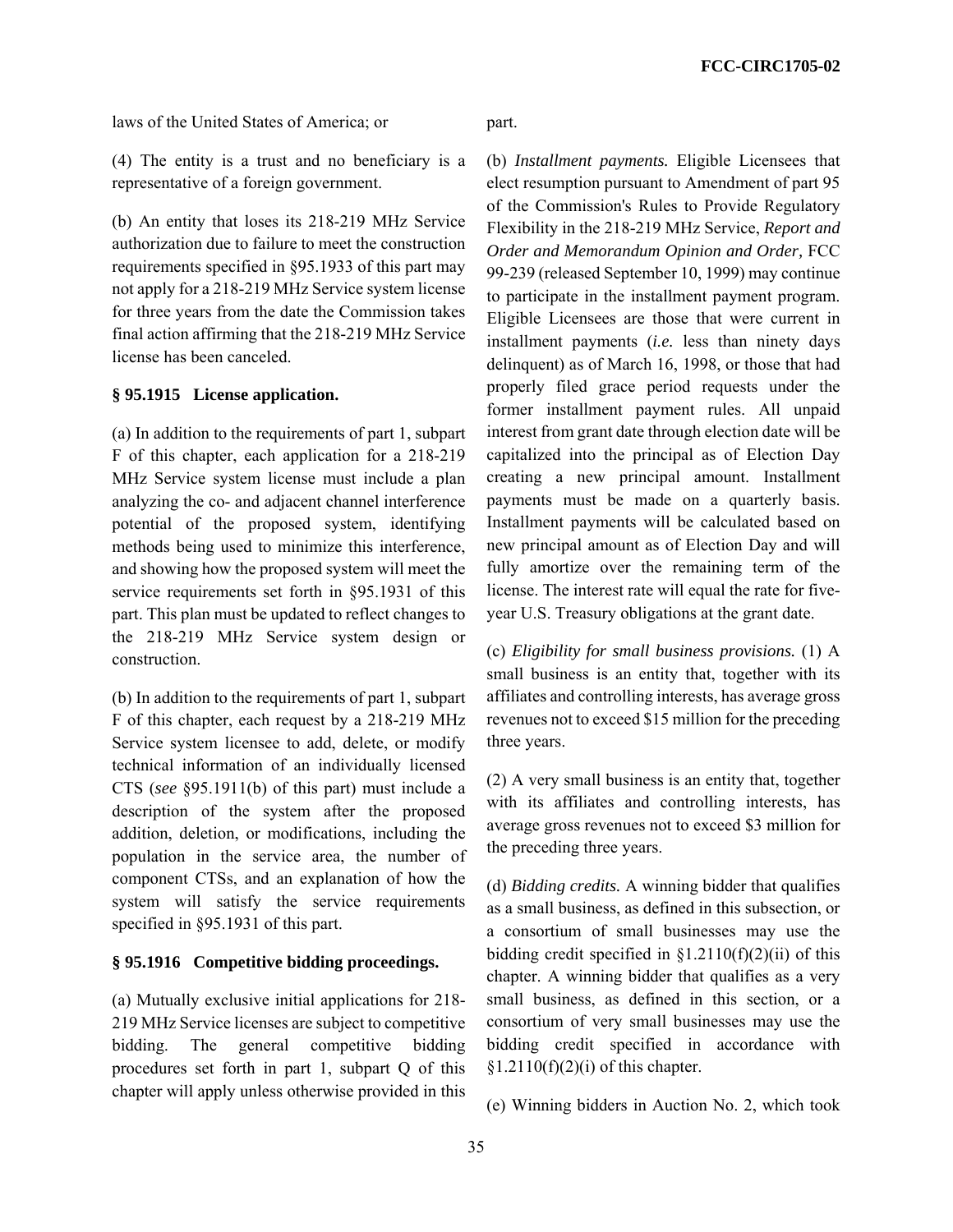place on July 28-29, 1994, that, at the time of auction, met the qualifications under the Commission's rules then in effect, for small business status will receive a twenty-five percent bidding credit pursuant to Amendment of part 95 of the Commission's Rules to Provide Regulatory Flexibility in the 218-219 MHz Service, Report and Order and Memorandum Opinion and Order, FCC 99-239 (released September 10, 1999).

# **§ 95.1919 License transferability.**

(a) A 218-219 MHz Service system license, together with all of its component CTS licenses, may be transferred, assigned, sold, or given away only in accordance with the provisions and procedures set forth in §1.948 of this chapter. For licenses acquired through competitive bidding procedures (including licenses obtained in cases of no mutual exclusivity), designated entities must comply with §§1.2110 and 1.2111 of this chapter (see  $$1.948(a)(3)$  of this chapter).

(b) If the transfer, assignment, sale, or gift of a license is approved, the new licensee is held to the construction requirements set forth in §95.1933.

# **§ 95.1923 Geographic partitioning and spectrum disaggregation.**

(a) *Eligibility.* Parties seeking Commission approval of geographic partitioning or spectrum disaggregation of 218-219 MHz Service system licenses shall request an authorization for partial assignment of license pursuant to §1.948 of this chapter.

(b) *Technical standards*—(1) *Partitioning.* In the case of partitioning, requests for authorization of partial assignment of a license must include, as attachments, a description of the partitioned service area and a calculation of the population of the partitioned service area and the licensed geographic service area. The partitioned service area shall be defined by coordinate points at every 3 seconds along the partitioned service area unless an FCC- recognized service area (*i.e.* Economic Areas) is utilized or county lines are followed. The geographic coordinates must be specified in degrees, minutes, and seconds, to the nearest second of latitude and longitude, and must be based upon the 1983 North American Datum (NAD83). In the case where an FCC-recognized service area or county lines are utilized, applicants need only list the specific area(s) (through use of FCC designations or county names) that constitute the partitioned area.

(2) *Disaggregation.* Spectrum maybe disaggregated in any amount.

(3) *Combined partitioning and disaggregation.* The Commission will consider requests for partial assignments of licenses that propose combinations of partitioning and disaggregation.

(c) *Provisions applicable to designated entities*— (1) *Parties not qualified for installment payment plans.* (i) When a winning bidder (partitionor or disaggregator) that elected to pay for its license through an installment payment plan partitions its license or disaggregates spectrum to another party (partitionee or disaggregatee) that would not qualify for an installment payment plan, or elects not to pay for its share of the license through installment payments, the outstanding principal balance owed by the partitionor or disaggregator shall be apportioned according to  $$1.2111(e)(3)$  of this chapter. The partitionor or disaggregator is responsible for accrued and unpaid interest through and including the consummation date.

(ii) The partitionee or disaggregatee shall, as a condition of the approval of the partial assignment application, pay its entire *pro rata* amount of the outstanding principal balance on or before the consummation date. Failure to meet this condition will result in cancellation of the grant of the partial assignment application.

(iii) The partitionor or disaggregator shall be permitted to continue to pay its pro rata share of the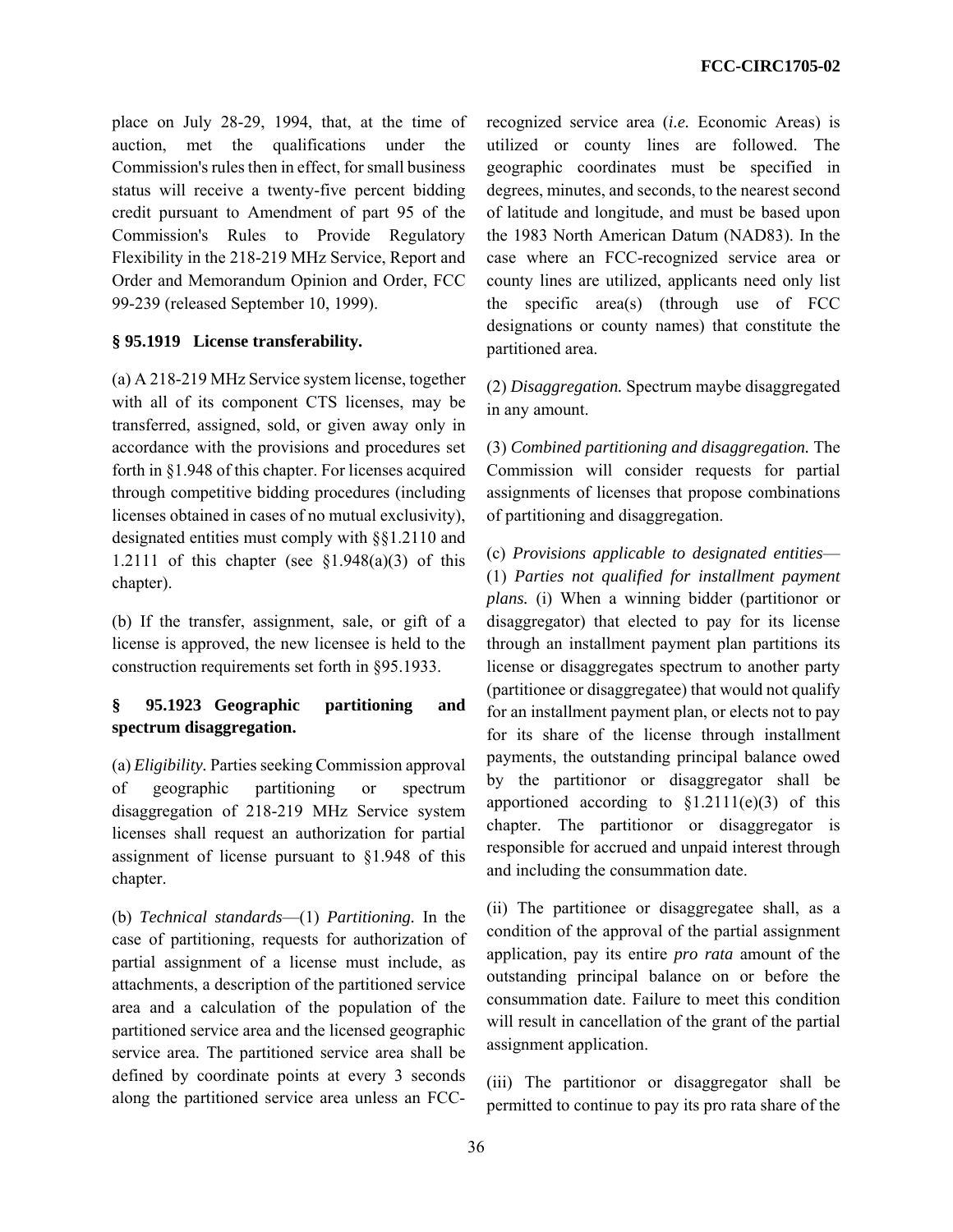outstanding balance and, if applicable, shall receive loan documents evidencing the partitioning and disaggregation. The original interest rate, established pursuant to  $\S1.2110(g)(3)(i)$  of this chapter at the time of the grant of the initial license in the market, shall continue to be applied to the partitionor's or disaggregator's portion of the remaining government obligation.

(iv) A default on the partitionor's or disaggregator's payment obligation will affect only the partitionor's or disaggregator's portion of the market.

(2) Parties qualified for installment payment plans.

(i) Where both parties to a partitioning or disaggregation agreement qualify for installment payments, the partitionee or disaggregatee will be permitted to make installment payments on its portion of the remaining government obligation.

(ii) Each party may be required, as a condition to approval of the partial assignment application, to execute loan documents agreeing to pay its *pro rata* portion of the outstanding principal balance due, as apportioned according to  $$1.2111(e)(3)$  of this chapter, based upon the installment payment terms for which it qualifies under the rules. Failure by either party to meet this condition will result in the automatic cancellation of the grant of the partial assignment application. The interest rate, established pursuant to  $\S1.2110(f)(3)(i)$  of this chapter at the time of the grant of the initial license in the market, shall continue to be applied to both parties' portion of the balance due. Each party will receive a license for its portion of the partitioned market.

(iii) A default on an obligation will affect only that portion of the market area held by the defaulting party.

(d) *Construction requirements*—(1) *Partitioning.* Partial assignors and assignees for license partitioning have two options to meet construction requirements. Under the first option, the partitionor and partitionee would each certify that they will independently satisfy the applicable construction requirements set forth in §95.1933 of this part for their respective partitioned areas. If either licensee failed to meet its requirement in §95.1933 of this part, only the non-performing licensee's renewal application would be subject to dismissal. Under the second option, the partitionor certifies that it has met or will meet the requirement in §95.1933 of this part for the entire market. If the partitionor fails to meet the requirement in §95.1933 of this part, however, only its renewal application would be subject to forfeiture at renewal.

(2) *Disaggregation.* Partial assignors and assignees for license disaggregation have two options to meet construction requirements. Under the first option, the disaggregator and disaggregatee would certify that they each will share responsibility for meeting the applicable construction requirements set forth in §95.1933 of this part for the geographic service area. If parties choose this option and either party fails to do so, both licenses would be subject to forfeiture at renewal. The second option would allow the parties to agree that either the disaggregator or the disaggregatee would be responsible for meeting the requirement in §95.1933 of this part for the geographic service area. If parties choose this option, and the party responsible for meeting the construction requirement fails to do so, only the license of the non-performing party would be subject to forfeiture at renewal.

(3) All applications requesting partial assignments of license for partitioning or disaggregation must include the above-referenced certification as to which of the construction options is selected.

(4) Responsible parties must submit supporting documents showing compliance with the respective construction requirements within the relevant time periods set forth in §95.1933 of this part.

# SYSTEM REQUIREMENTS

# **§ 95.1931 Service requirements.**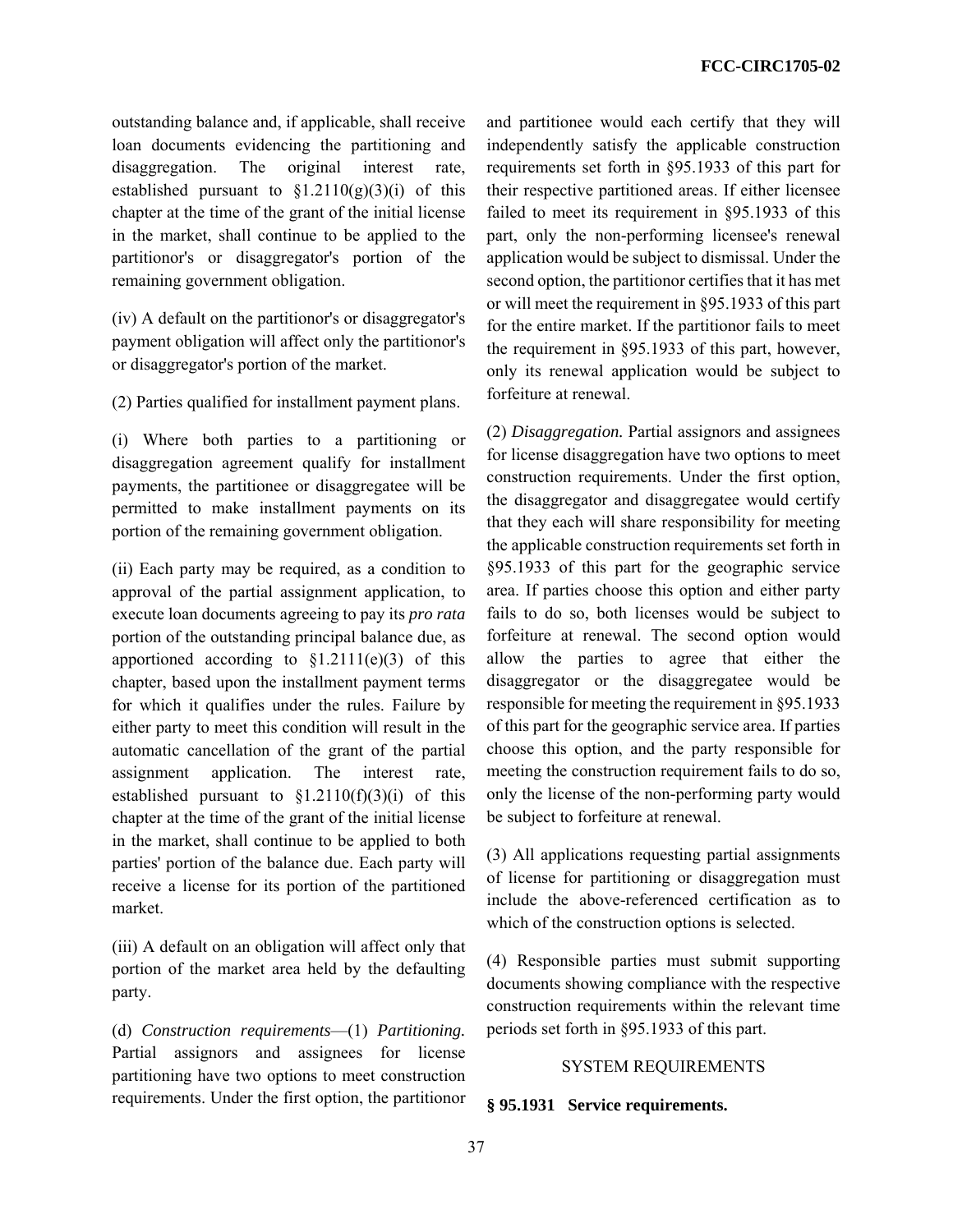Subject to the initial construction requirements of §95.1933 of this subpart, each 218-219 MHz Service system license must demonstrate that it provides substantial service within the service area. Substantial service is defined as a service that is sound, favorable, and substantially above a level of service which might minimally warrant renewal.

# **§ 95.1933 Construction requirements.**

(a) Each 218-219 MHz Service licensee must make a showing of "substantial service" within ten years of the license grant. A "substantial service" assessment will be made at renewal pursuant to the provisions and procedures contained in §1.949 of this chapter.

(b) Each 218-219 MHz Service licensee must file a report to inform the Commission of the service status of its system. The report must be labeled as an exhibit to the renewal application. At minimum, the report must include:

(1) A description of its current service in terms of geographic coverage and population served;

(2) An explanation of its record of expansion, including a timetable of new construction to meet changes in demand for service;

(3) A description of its investments in its 218-219 MHz Service systems;

(4) A list, including addresses, of all component CTSs constructed; and

(5) Copies of all FCC orders finding the licensee to have violated the Communications Act or any FCC rule or policy; and a list of any pending proceedings that relate to any matter described in this paragraph.

(c) Failure to demonstrate that substantial service is being provided in the service area will result in forfeiture of the license, and will result in the licensee's ineligibility to apply for 218-219 MHz Service licenses for three years from the date the Commission takes final action affirming that the 218-219 MHz Service license has been canceled pursuant to §95.1913 of this part.

# **§ 95.1935 Station identification.**

No RTU or CTS is required to transmit a station identification announcement.

# **§ 95.1937 Station inspection.**

Upon request by an authorized Commission representative, the 218-219 MHz Service system licensee must make any component CTS available for inspection.

# TEHCNICAL STANDARDS

### **§ 95.1951 Certification.**

Each CTS and RTU transmitter must be certified for use in the 218-219 MHz Service in accordance with subpart J of part 2 of this chapter.

# **§ 95.1953 Frequency segments.**

There are two frequency segments available for assignment to the 218-219 MHz Service in each service area. Frequency segment A is 218.000- 218.500 MHz. Frequency segment B is 218.501- 219.000 MHz.

# **§ 95.1955 Transmitter effective radiated power limitation.**

The effective radiated power (ERP) of each CTS and RTU shall be limited to the minimum necessary for successful communications. No CTS or fixed RTU may transmit with an ERP exceeding 20 Watts. No mobile RTU may transmit with an ERP exceeding 4 Watts.

# **§ 95.1957 Emission standards.**

(a) All transmissions by each CTS and by each RTU shall use an emission type that complies with the following standard for unnecessary radiation.

(b) All spurious and out-of-band emissions shall be attenuated: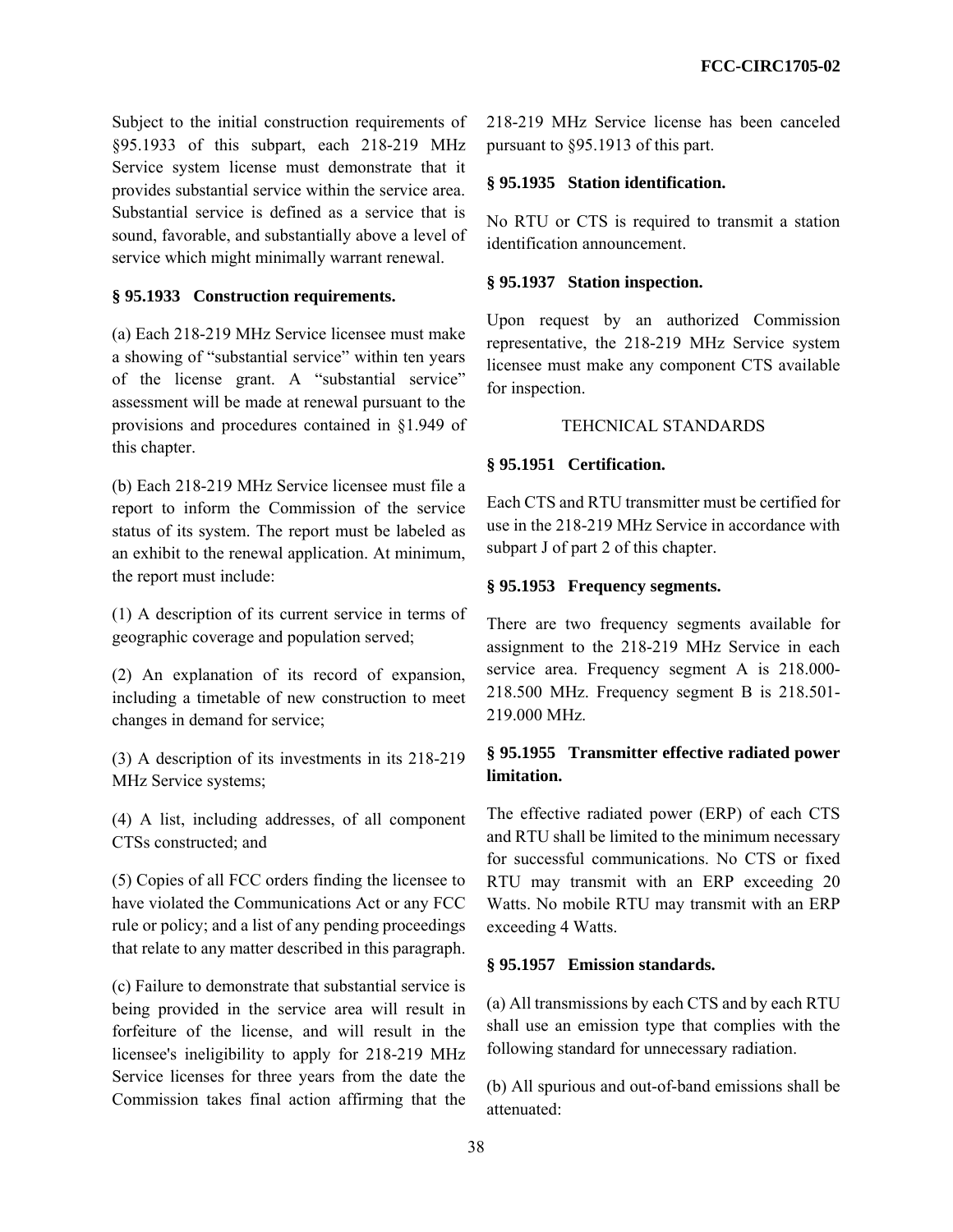(1) Zero dB on any frequency within the authorized frequency segment.

(2) At least 28 dB on any frequency removed from the midpoint of the assigned frequency segment by more than 250 kHz up to and including 750 kHz;

(3) At least 35 dB on any frequency removed from the midpoint of the assigned frequency segment by more than 750 kHz up to and including 1250 kHz;

(4) At least 43 plus 10 log (base 10) (mean power in Watts) dB on any frequency removed from the midpoint of the assigned frequency segment by more than 1250 kHz.

(c) When testing for certification, all measurements of unnecessary radiation are performed using a carrier frequency as close to the edge of the authorized frequency segment as the transmitter is designed to be capable of operating.

(d) The reference bandwidth of the instrumentation used to measure the emission power shall be 100 Hz for measuring emissions up to and including 250 kHz from the edge of the authorized frequency segment, and 10 kHz for measuring emissions more than 250 kHz from the edge of the authorized frequency segment. If a video filter is used, its bandwidth shall not be less than the reference bandwidth. The power level of the highest emission within the frequency segment, to which the attenuation is referenced, shall be remeasured for each change in reference bandwidth.

# **§ 95.1959 Antennas.**

(a) The overall height from ground to topmost tip of the CTS antenna shall not exceed the height necessary to assure adequate service. Certain CTS antennas must be individually licensed to the 218- 219 MHz System licensee (see §95.1911(b) of this part). CTS antennas must also meet the requirements in § 95.317 regarding menaces to air navigation. *See* 47 C.F.R. § 95.317 and consult Part 17 of the FCC's Rules for more information.

(b) [Reserved]

(c) The RTU may be connected to an external antenna not more than 6.1 m (20 feet) above ground or above an existing man-made structure (other than an antenna structure). Connectors that are used to connect RTUs to an external antenna shall not be of the types generally known as "F-type" or "BNC type." Use of an external antenna is subject to §95.1961.

### **§ 95.1961 Interference.**

(a) When a 218-219 MHz Service system suffers harmful interference within its service area or causes harmful interference to another 218-219 MHz Service system, the licensees of both systems must cooperate and resolve the problem by mutually satisfactory arrangements. If the licensees are unable to do so, the Commission may impose restrictions including, but not limited to, specifying the transmitter power, antenna height or area, duty cycle, or hours of operation for the stations concerned.

(b) The use of any frequency segment (or portion thereof) at a given geographical location may be denied when, in the judgment of the Commission, its use in that location is not in the public interest; the use of a frequency segment (or portion thereof) specified for the 218-219 MHz Service system may be restricted as to specified geographical areas, maximum power, or other operating conditions.

(c) A 218-219 MHz Service licensee must provide a copy of the plan required by §95.1915 (a) of this part to every TV Channel 13 station whose Grade B predicted contour overlaps the licensed service area for the 218-219 MHz Service system. The 218-219 MHz Service licensee must send the plan to the TV Channel 13 licensee(s) within 10 days from the date the 218-219 MHz Service licensee submits the plan to the Commission, and the 218-219 MHz Service licensee must send updates to this plan to the TV Channel 13 licensee(s) within 10 days from the date that such updates are filed with the Commission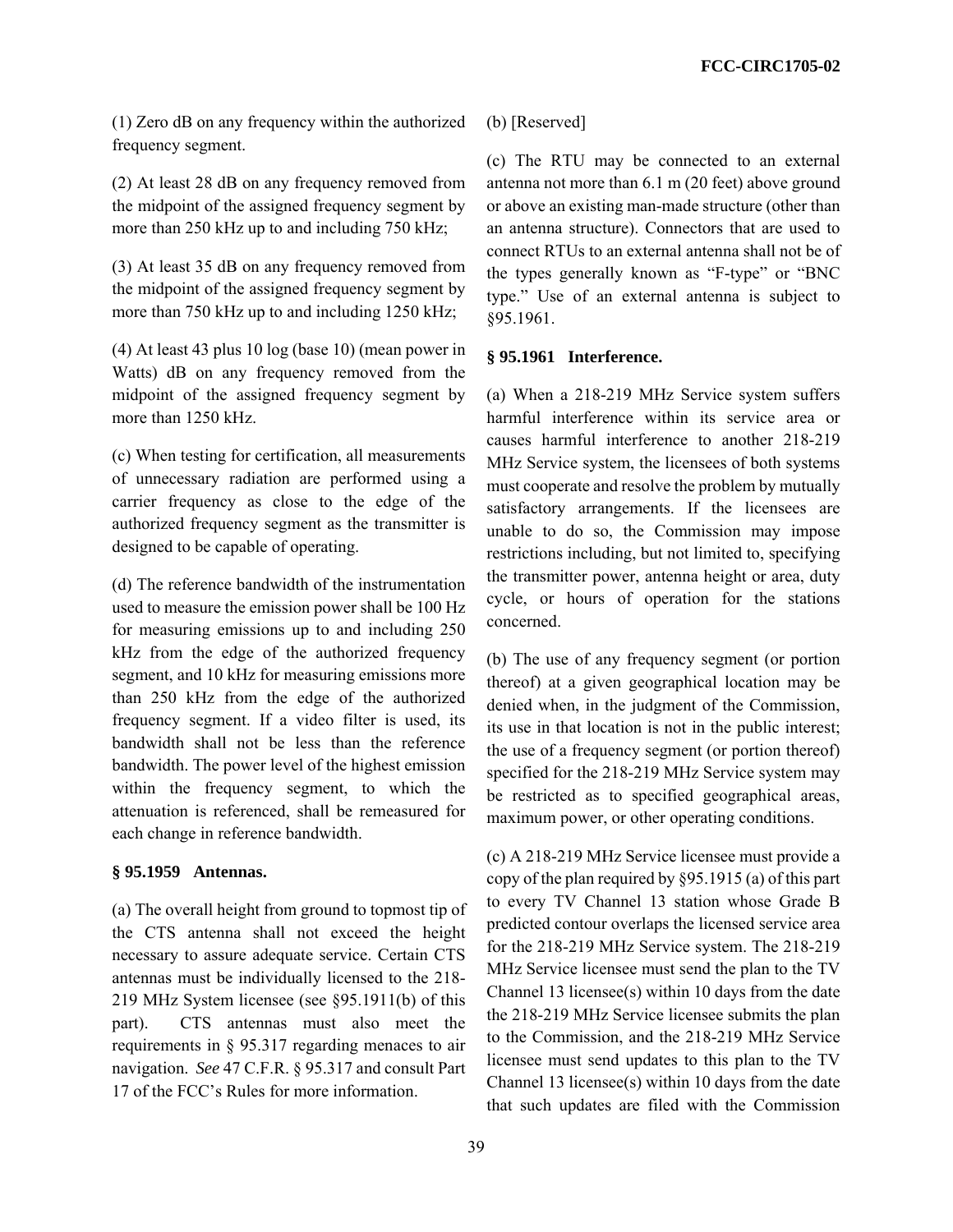pursuant to §95.1915.

(d) Each 218-219 MHz Service system licensee must provide upon request, and install free of charge, an interference reduction device to any household within a TV Channel 13 station Grade B predicted contour that experiences interference due to a component CTS or RTU.

(e) Each 218-219 MHz Service system licensee must investigate and eliminate harmful interference to television broadcasting and reception, from its component CTSs and RTSs, within 30 days of the time it is notified in writing, by either an affected television station, an affected viewer, or the Commission, of an interference complaint. Should the licensee fail to eliminate the interference within the 30-day period, the CTS(s) or RTU(s) causing the problem(s) must discontinue operation.

(f) The boundary of the 218-219 MHz Service system, as defined in its authorization, is the limit of interference protection for that 218-219 MHz Service system.

### **Subpart G – Low Power Radio Service**

ADMINISTRATIVE RULES

### **§ 95.2101 Scope.**

This subpart contains rules that apply only to the Low Power Radio Service (LPRS).

### **§ 95.2103 Definitions, LPRS.**

*Automated maritime telecommunications system (AMTS).* An automatic maritime communications system administered under part 80 of this chapter.

*Individuals with disabilities.* Individuals with a physical or mental impairment that substantially limits one or more of the major life activities of such individuals. *See* Section 3(2)(A) of the Americans with Disabilities Act of 1990 (42 U.S.C.  $$12102(2)(A)).$ 

*Low Power Radio Service (LPRS).* A shortdistance voice and data communication service for providing auditory assistance to persons with disabilities (and others), health care related communications, law enforcement tracking, and for certain other purposes.

### **§ 95.2105 LPRS operator eligibility.**

Subject to the requirements of §§ 95.305 and 95.307, any person is eligible to operate a station in the Low Power Radio Service, except that only a person that holds an AMTS license issued under part 80 of this chapter may operate an LPRS station for AMTS purposes (*see* § 95.2131(d)).

# **§ 95.2109 Notification to affected TV stations required for AMTS use.**

Prior to operating a LPRS transmitter with an AMTS, the AMTS licensee must notify, in writing, each television station that may be affected by such operations, as defined in § 80.215(h) of this chapter. The notification provided with the station's license application (under part 80 of this chapter) is sufficient to satisfy this requirement if no new television stations would be affected.

### **§ 95.2125 LPRS interference.**

Operation of LPRS stations must not cause harmful interference to the United States Air Force Space Surveillance system (operating in the 216.88– 217.08 MHz frequency band) or to reception within the service contour of any type of DTV or TV Broadcast station operating on Channel 13.

#### OPERATING RULES

### **§ 95.2131 Permissible LPRS uses.**

LPRS stations may be used to transmit voice, data, or tracking signals, as appropriate, to provide:

(a) Auditory assistance communications (including, but not limited to, applications such as assistive listening devices, audio description for the blind, and simultaneous language translation) for:

(1) Individuals with disabilities;

(2) Individuals who require language translation; or

(3) Individuals who may otherwise benefit from auditory assistance communications in educational settings.

(b) Health care related communications for the ill;

(c) Law enforcement tracking signals (for homing or interrogation) including the tracking of persons or stolen goods under authority or agreement with a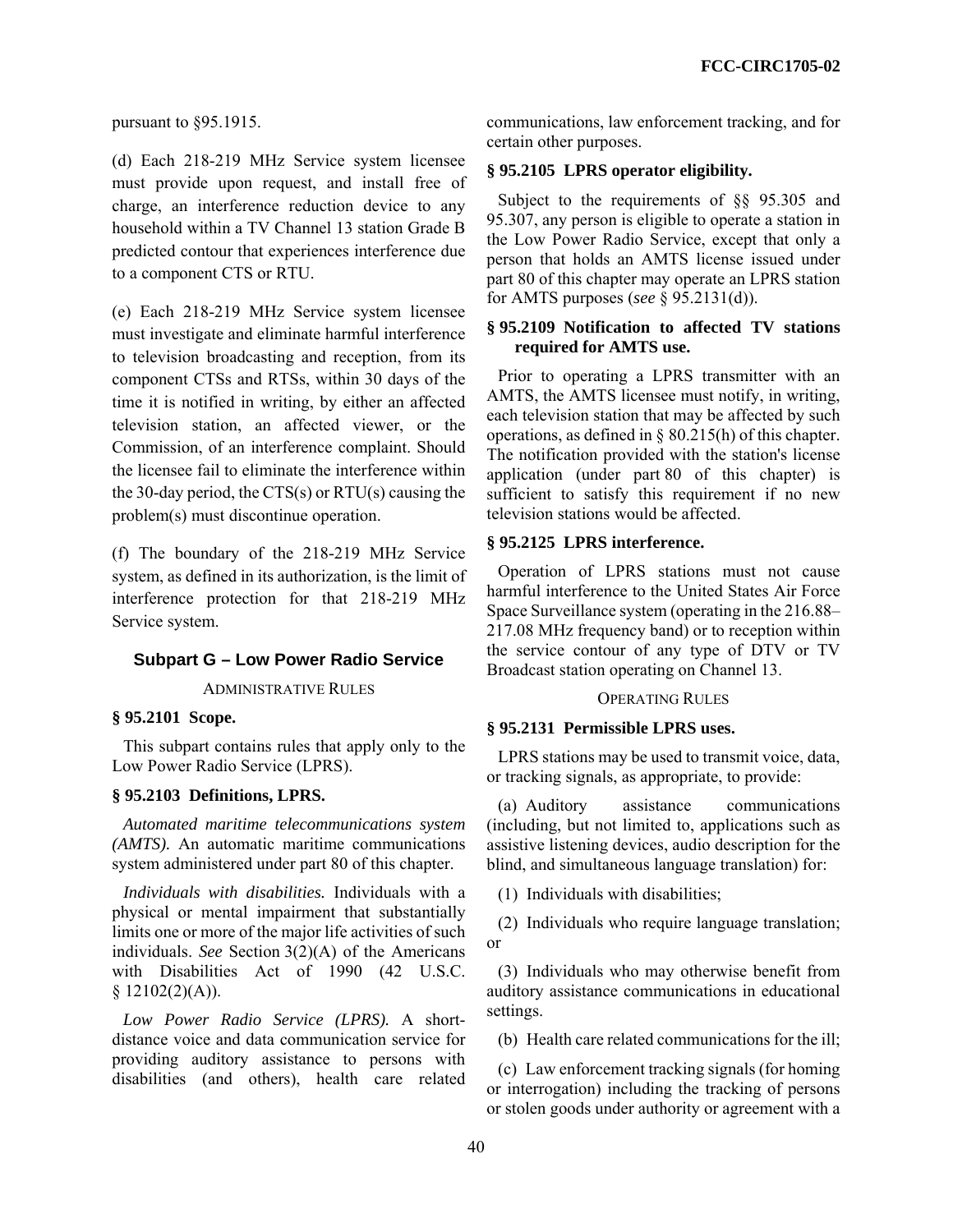law enforcement agency (federal, state, or local) having jurisdiction in the area where the transmitters are placed;

(d) Point-to-point network control communications for AMTS licensed under part 80 of this chapter.

#### **§ 95.2133 Prohibited LPRS uses.**

LPRS stations must not be used for two-way voice communications.

## **§ 95.2141 LPRS antenna height and directivity requirements.**

LPRS operators must ensure that their stations satisfy the antenna requirements in this section.

(a) For LPRS units where the antenna is an integral part of the unit, and for LPRS stations operating entirely within an enclosed structure, *e.g*., a building, there is no limit on antenna height.

(b) For all other LPRS units, the tip of the antenna must not exceed 30.5 meters (100 feet) above ground level. If harmful interference occurs, the FCC may require that the LPRS station antenna height be reduced.

(c) Directional transmit antennas must be used for LPRS stations used with AMTS.

(d) LPRS antennas must also meet the requirements in § 95.317 regarding menaces to air navigation. *See* 47 C.F.R. § 95.317 and consult Part 17 of the FCC's Rules for more information.

#### TECHNICAL RULES

#### **§ 95.2161 LPRS transmitter certification.**

(a) Each LPRS transmitter (a transmitter that operates or is intended to operate in the LPRS) must be certified in accordance with this subpart and part 2 of this chapter.

(b) A grant of equipment certification for the LPRS will not be issued for any LPRS transmitter type that fails to comply with all of the applicable rules in this subpart.

# **§ 95.2163 LPRS channels.**

LPRS transmitters may operate on any channel listed in paragraphs (a), (b), and (c) of this section. Channels 19, 20, 50, and 151–160 are available exclusively for law enforcement tracking purposes. AMTS transmissions are limited to the 216.750– 217.000 MHz frequency band for low power pointto-point network control communications by AMTS coast stations. Other AMTS transmissions in the 216–217 MHz frequency band are prohibited.

(a) *Standard band channels.* The following table lists the standard band channel numbers and corresponding center frequencies in Megahertz.

|             | Center               |
|-------------|----------------------|
| Channel No. | frequency            |
|             | (MHz)                |
|             | 216.0125             |
|             | 216.0375             |
|             | 216.0625             |
|             | 216.0875             |
|             | 216.1125             |
|             | 216.1375             |
|             | 216.1625             |
|             | 216.1875             |
|             | 216.2125             |
|             | 216.2375             |
|             | 216.2625             |
|             | 216.2875             |
|             | 216.3125             |
|             | 216.3375             |
|             | 216.3625             |
|             | 216.3875             |
|             | 216.4125             |
|             | 216.4375             |
|             | 216.4625             |
|             | 216.4875             |
|             | 216.5125             |
|             | 216.5375             |
|             | 216.5625             |
|             | 216.5875             |
|             | 216.6125             |
|             | 216.6375             |
|             | 216.6625             |
|             | 216.6875             |
|             | 216.7125             |
|             | 216.7375             |
|             | 216.7625             |
|             | 216.7875             |
|             | 216.8125             |
|             | 216.8375             |
|             | 216.8625             |
|             | 216.8875             |
|             | 216.9125             |
|             | 216.9375<br>216.9625 |
|             | 216.9875             |
|             |                      |

(b) *Extra band channels.* The following table lists the extra band channel numbers and corresponding center frequencies in Megahertz.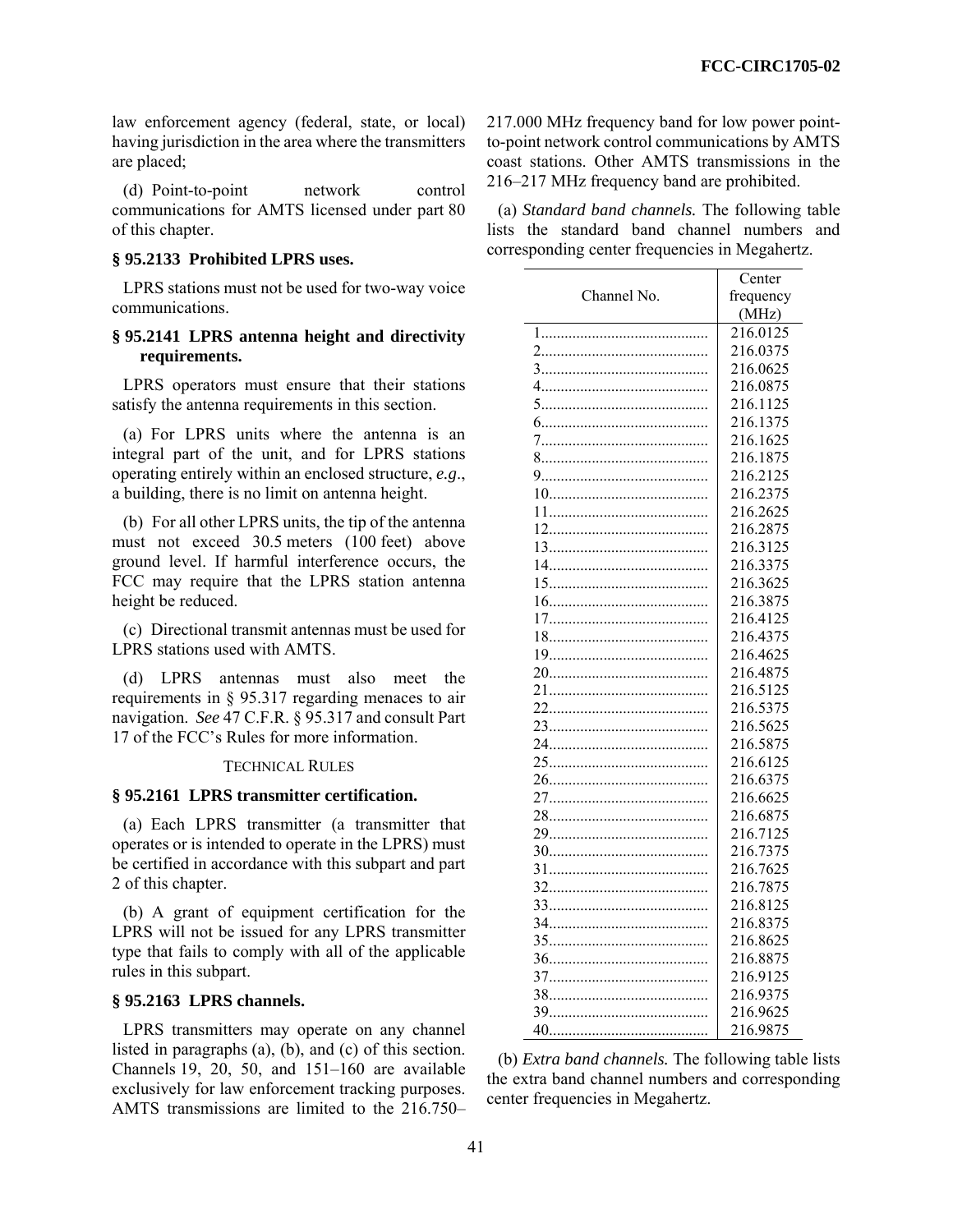|             | Center    |
|-------------|-----------|
| Channel No. | frequency |
|             | (MHz)     |
|             | 216.025   |
| 42          | 216.075   |
| 43          | 216.125   |
| 44          | 216.175   |
|             | 216.225   |
|             | 216.275   |
|             | 216.325   |
|             | 216.375   |
| 49          | 216.425   |
|             | 216.475   |
|             | 216.525   |
|             | 216.575   |
|             | 216.625   |
| 54          | 216.675   |
|             | 216.725   |
|             | 216.775   |
|             | 216.825   |
|             | 216.875   |
|             | 216.925   |
| 60          | 216.975   |

(c) *Narrowband channels.* The following table lists the narrowband channel numbers and corresponding center frequencies in Megahertz.

|             | Center    |
|-------------|-----------|
| Channel No. | frequency |
|             | (MHz)     |
|             | 216.0025  |
|             | 216.0075  |
|             | 216.0125  |
|             | 216.0175  |
|             | 216.0225  |
|             | 216.0275  |
|             | 216.0325  |
|             | 216.0375  |
|             | 216.0425  |
|             | 216.0475  |
|             | 216.0525  |
|             | 216.0575  |
|             | 216.0625  |
|             | 216.0675  |
|             | 216.0725  |
|             | 216.0775  |
|             | 216.0825  |
|             | 216.0875  |
|             | 216.0925  |
|             | 216.0975  |
| 81          | 216.1025  |
|             | 216.1075  |
|             | 216.1125  |
| 84.         | 216.1175  |
| 85          | 216.1225  |

|             | Center    |
|-------------|-----------|
| Channel No. | frequency |
|             | (MHz)     |
|             | 216.1275  |
|             | 216.1325  |
|             | 216.1375  |
|             | 216.1425  |
|             | 216.1475  |
|             | 216.1525  |
|             | 216.1575  |
|             | 216.1625  |
|             | 216.1675  |
|             | 216.1725  |
|             | 216.1775  |
|             | 216.1825  |
|             | 216.1875  |
|             | 216.1925  |
|             | 216.1975  |
| 101         | 216.2025  |
|             | 216.2075  |
|             | 216.2125  |
| 104         | 216.2175  |
|             | 216.2225  |
|             | 216.2275  |
| 107         | 216.2325  |
|             | 216.2375  |
|             | 216.2425  |
|             | 216.2475  |
| 111         | 216.2525  |
|             | 216.2575  |
|             | 216.2625  |
|             | 216.2675  |
|             | 216.2725  |
|             | 216.2775  |
|             | 216.2825  |
|             | 216.2875  |
|             | 216.2925  |
|             | 216.2975  |
|             | 216.3025  |
|             | 216.3075  |
|             | 216.3125  |
|             | 216.3175  |
|             | 216.3225  |
|             | 216.3275  |
|             | 216.3325  |
|             | 216.3375  |
|             | 216.3425  |
| 130         | 216.3475  |
| 131         | 216.3525  |
| 132         | 216.3575  |
| 133         | 216.3625  |
|             | 216.3675  |
|             | 216.3725  |
|             | 216.3775  |
|             | 216.3825  |
|             | 216.3875  |
| 138         |           |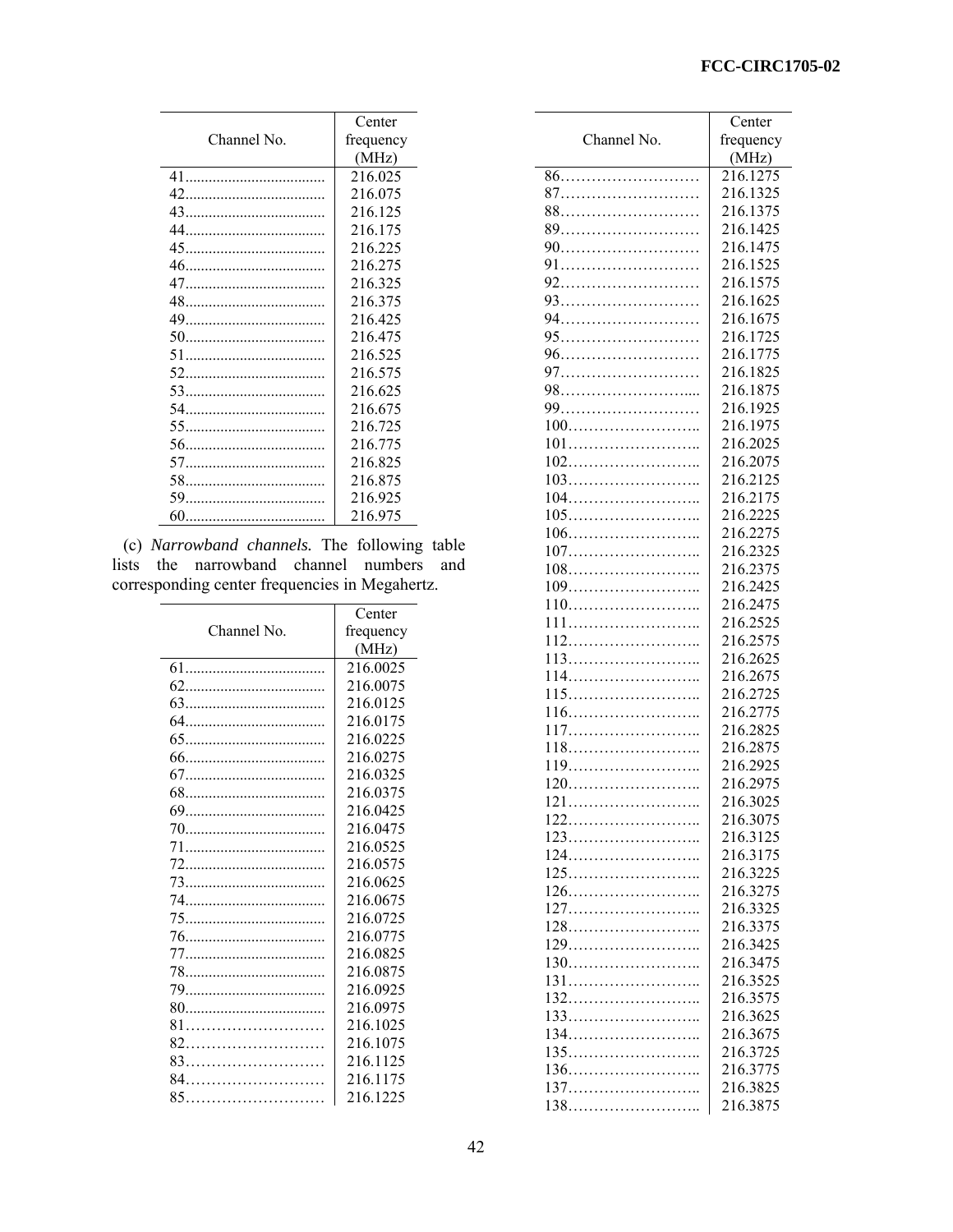# **FCC-CIRC1705-02**

|             | Center    |             | Center    |
|-------------|-----------|-------------|-----------|
| Channel No. | frequency | Channel No. | frequency |
|             | (MHz)     |             | (MHz)     |
|             | 216.3925  |             | 216.6575  |
|             | 216.3975  | 193         | 216.6625  |
| 141         | 216.4025  | 194         | 216.6675  |
|             | 216.4075  | 195         | 216.6725  |
| 143         | 216.4125  |             | 216.6775  |
|             | 216.4175  |             | 216.6825  |
|             | 216.4225  | 198         | 216.6875  |
|             | 216.4275  |             | 216.6925  |
|             | 216.4325  |             |           |
|             |           |             | 216.6975  |
| 148         | 216.4375  | 201         | 216.7025  |
|             | 216.4425  |             | 216.7075  |
|             | 216.4475  | 203         | 216.7125  |
| 151         | 216.4525  | 204         | 216.7175  |
|             | 216.4575  | 205         | 216.7225  |
| 153         | 216.4625  |             | 216.7275  |
|             | 216.4675  |             | 216.7325  |
|             | 216.4725  | 208         | 216.7375  |
|             | 216.4775  | 209         | 216.7425  |
|             | 216.4825  | 210         | 216.7475  |
| 158         | 216.4875  | 211         | 216.7525  |
|             | 216.4925  |             | 216.7575  |
|             | 216.4975  |             | 216.7625  |
| 161         | 216.5025  |             | 216.7675  |
|             | 216.5075  |             | 216.7725  |
|             | 216.5125  | 216         | 216.7775  |
|             | 216.5175  |             | 216.7825  |
|             | 216.5225  |             | 216.7875  |
|             | 216.5275  |             | 216.7925  |
|             | 216.5325  |             | 216.7975  |
|             | 216.5375  | 221         | 216.8025  |
|             | 216.5425  |             | 216.8075  |
|             | 216.5475  |             | 216.8125  |
|             | 216.5525  |             | 216.8175  |
|             | 216.5575  |             | 216.8225  |
|             | 216.5625  |             | 216.8275  |
|             | 216.5675  |             | 216.8325  |
|             | 216.5725  |             | 216.8375  |
|             | 216.5775  | 229         | 216.8425  |
|             | 216.5825  | 230         | 216.8475  |
|             | 216.5875  | 231         | 216.8525  |
|             | 216.5925  |             | 216.8575  |
|             |           |             |           |
|             | 216.5975  | 233         | 216.8625  |
| 181         | 216.6025  | 234         | 216.8675  |
| 182         | 216.6075  |             | 216.8725  |
|             | 216.6125  |             | 216.8775  |
|             | 216.6175  | 237         | 216.8825  |
| 185         | 216.6225  | 238         | 216.8875  |
|             | 216.6275  | 239         | 216.8925  |
|             | 216.6325  |             | 216.8975  |
| 188         | 216.6375  | 241         | 216.9025  |
|             | 216.6425  |             | 216.9075  |
|             | 216.6475  |             | 216.9125  |
| 191         | 216.6525  |             | 216.9175  |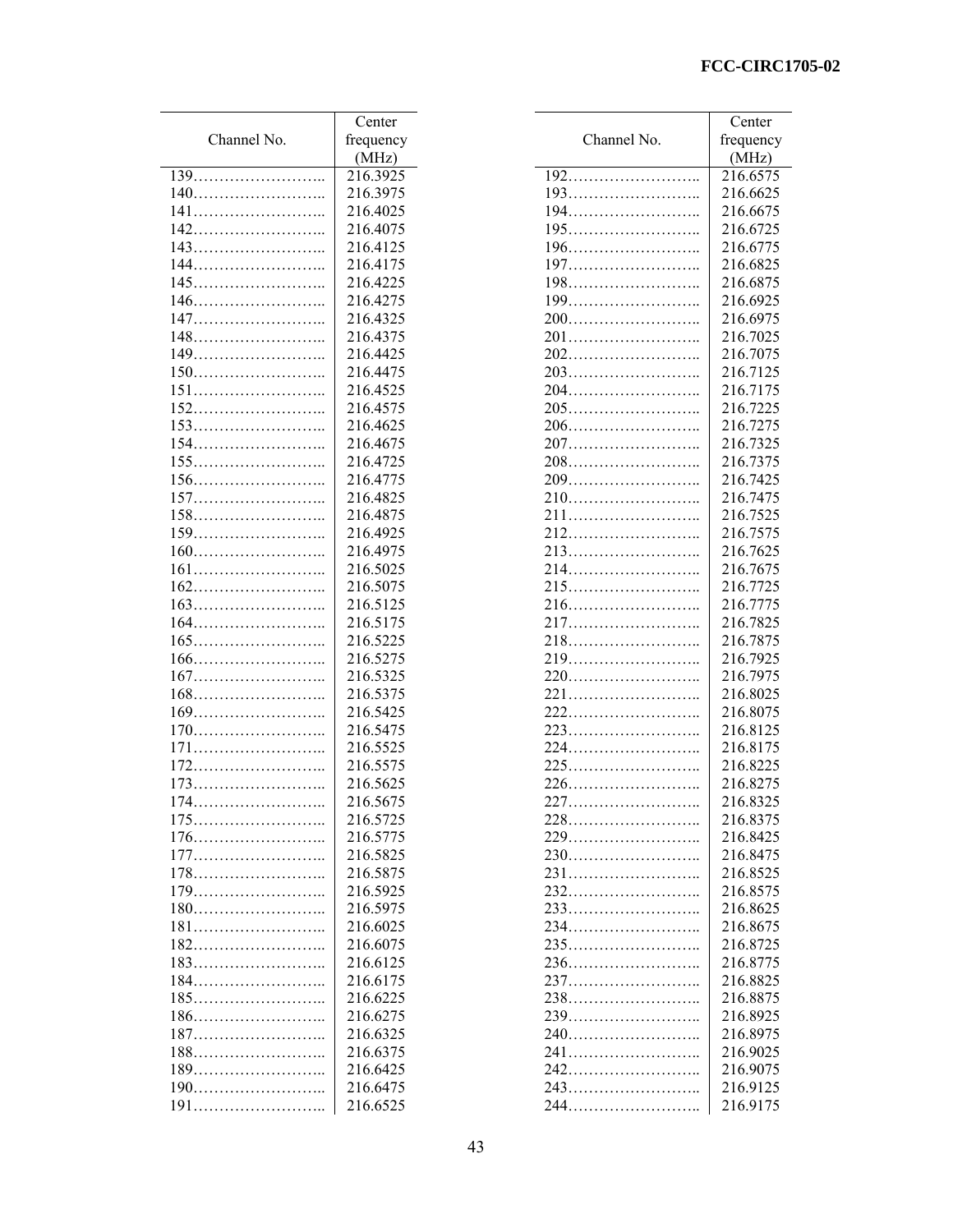|             | Center    |
|-------------|-----------|
| Channel No. | frequency |
|             | (MHz)     |
| 245         | 216.9225  |
|             | 216.9275  |
|             | 216.9325  |
|             | 216.9375  |
|             | 216.9425  |
|             | 216.9475  |
| 251         | 216.9525  |
|             | 216.9575  |
|             | 216.9625  |
|             | 216.9675  |
|             | 216.9725  |
|             | 216.9775  |
|             | 216.9825  |
|             | 216.9875  |
|             | 216.9925  |
| 260         | 216.9975  |

(d) LPRS stations operating as part of an AMTS may use the 216.750–217.000 MHz frequency range as a single 250 kHz bandwidth channel.

# **§ 95.2165 LPRS frequency accuracy.**

Each LPRS transmitter type must be designed to satisfy the frequency accuracy requirements in this section.

(a) LPRS transmitters operating on standard band (25 kHz) or extra band (50 kHz) channels must be designed such that the carrier frequencies remain within  $\pm 50$  ppm of the channel center frequencies specified in  $\S 95.2163(a)$  and (b), respectively, during normal operating conditions.

(b) LPRS transmitters operating on narrowband (5 kHz) channels must be designed such that the carrier frequencies remain within  $\pm$  1.5 ppm of the channel center frequencies specified in § 95.2163(c) during normal operating conditions.

# **§ 95.2167 LPRS transmitting power.**

Each LPRS transmitter type not intended for use with an AMTS station must be designed to satisfy the transmitting power limits in paragraph (a) of this section. The licensee of each AMTS station is responsible for compliance with paragraph (b) of this section.

(a) The ERP of an LPRS transmitter, other than an LPRS transmitter used with an AMTS station, must not exceed 100 mW.

(b) The ERP of an LPRS transmitter used with an AMTS station must not exceed 1 Watt.

# **§ 95.2173 LPRS authorized bandwidths.**

Each LPRS transmitter type must be designed such that the occupied bandwidth does not exceed the authorized bandwidth for the channel bandwidth used.

(a) The authorized bandwidth for emissions transmitted on the narrowband channels listed in § 95.2163(c) is 4 kHz.

(b) The occupied bandwidth for emissions transmitted on the standard band, extra band or AMTS channels listed in  $\S$  95.2163(a), (b), or (d), respectively, is limited through compliance with the unwanted emissions rule (§ 95.2179).

# **§ 95.2179 LPRS unwanted emission limits.**

The requirements in this section apply to each LPRS transmitter type both with and without the connection of attachments, such as an external microphone, power cord and/or antenna.

(a) *Emission masks*. Emission masks applicable to transmitting equipment in the LPRS are defined by the requirements in the following table. The numbers in the paragraphs column refer to attenuation requirement rule paragraph numbers under paragraph (b) of this section.

| Channels             | Paragraphs |
|----------------------|------------|
| narrowband 5 kHz     | (1), (2)   |
| standard band 25 kHz | (3), (4)   |
| extra band 50 kHz    | (5), (6)   |
| <b>AMTS 250 kHz</b>  |            |

(b) *Attenuation requirements.* The power of unwanted emissions must be attenuated below the transmitter output power in Watts (P) by at least:

(1)  $30 + 20(f_d - 2)$  dB,  $55 + 10 \log(P)$  dB, or 65 dB, whichever is the least attenuation, on any frequency removed from the center of the authorized bandwidth by a displacement frequency  $(f_d, in kHz)$  of more than 2 kHz, up to and including 3.75 kHz.

(2)  $55 + 10 \log(P)$  dB on any frequency removed from the center of the authorized bandwidth by more than 3.75 kHz.

(3) 30 dB on any frequency removed from the channel center frequency by 12.5 kHz to 22.5 kHz.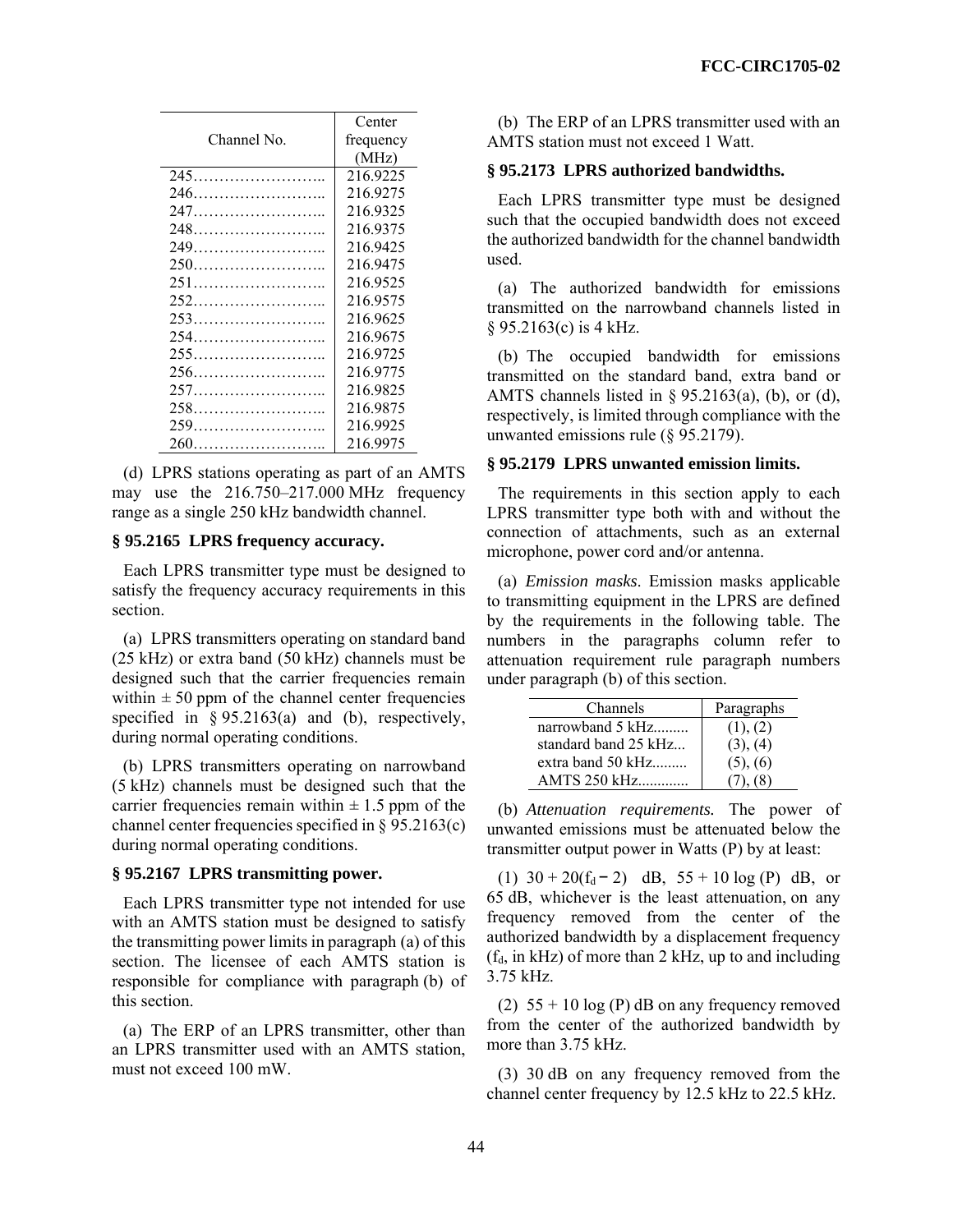(4)  $43 + 10 \log(P)$  dB on any frequency removed from the channel center frequency by more than 22.5 kHz.

(5) 30 dB on any frequency removed from the channel center frequency by 25 kHz to 35 kHz.

(6)  $43 + 10 \log(P)$  dB on any frequency removed from the channel center frequency by more than 35 kHz.

(7) 30 dB on any frequency removed from the channel center frequency by 125 kHz to 135 kHz.

(8)  $43 + 10 \log(P)$  dB on any frequency removed from the channel center frequency by more than 135 kHz.

(c) *Measurement conditions and procedures.* The power of unwanted emissions in the frequency bands specified in paragraphs  $(b)(1)$ ,  $(b)(3)$ ,  $(b)(5)$ and (b)(7) is measured with a reference bandwidth of 300 Hz. The power of unwanted emissions in the frequency ranges specified in paragraphs (b)(2),  $(b)(4)$ ,  $(b)(6)$  and  $(b)(8)$  is measured with a reference bandwidth of at least 30 kHz.

### MARKETING RULES

### **§ 95.2191 LPRS marketing limitations.**

Transmitters intended for operation in the LPRS may be marketed and sold only for those uses described in § 95.2131.

# **§ 95.2193 LPRS labeling requirements.**

Each LPRS transmitting device must be labeled with the following statement in a conspicuous location on the device:

"This device may not interfere with TV reception or Federal Government radar."

(a) Where the LPRS device is constructed in two or more sections connected by wire and marketed together, the statement specified in this section is required to be affixed only to the main control unit.

(b) When the LPRS device is so small or for such use that it is not practicable to place the statement specified in this section on it, the statement must be placed in a prominent location in the instruction manual or pamphlet supplied to the user or, alternatively, must be placed on the container in which the device is marketed.

#### **§ 95.2195 LPRS disclosures.**

Manufacturers of LPRS transmitters used for auditory assistance, health care assistance, and law enforcement tracking purposes must include with each transmitting device the following statement:

"This transmitter is authorized by rule under the Low Power Radio Service (47 C.F.R. Part 95) and must not cause harmful interference to TV reception or to the United States Air Force Space Surveillance System operating in the 216.88–217.08 MHz band. With the exception of automated maritime telecommunications system (AMTS) devices, you do not need an FCC license to operate this transmitter. This transmitter may only be used to provide: auditory assistance to persons with disabilities, persons who require language translation, or persons in educational settings; health care services to the ill; law enforcement tracking services under agreement with a law enforcement agency; or AMTS network control communications. Two-way voice communications and all other types of uses not mentioned above are expressly prohibited."

# **Subpart H – Wireless Medical Telemetry Service**

#### ADMINISTRATIVE RULES

### **§ 95.2301 Scope.**

This subpart contains rules that apply only to the Wireless Medical Telemetry Service (WMTS) operating in the 608–614 MHz, 1395–1400 MHz and 1427–1432 MHz frequency bands.

#### **§ 95.2303 Definitions, WMTS.**

*Authorized health care provider.* A physician or other individual authorized under state or federal law to provide health care services, or any other health care facility operated by or employing individuals authorized under state or federal law to provide health care services, or any trained technician operating under the supervision and control of an individual or health care facility authorized under state or federal law to provide health care services.

*Health care facility*. A health care facility includes hospitals and other establishments that offer services, facilities and beds for use beyond a 24 hour period in rendering medical treatment, and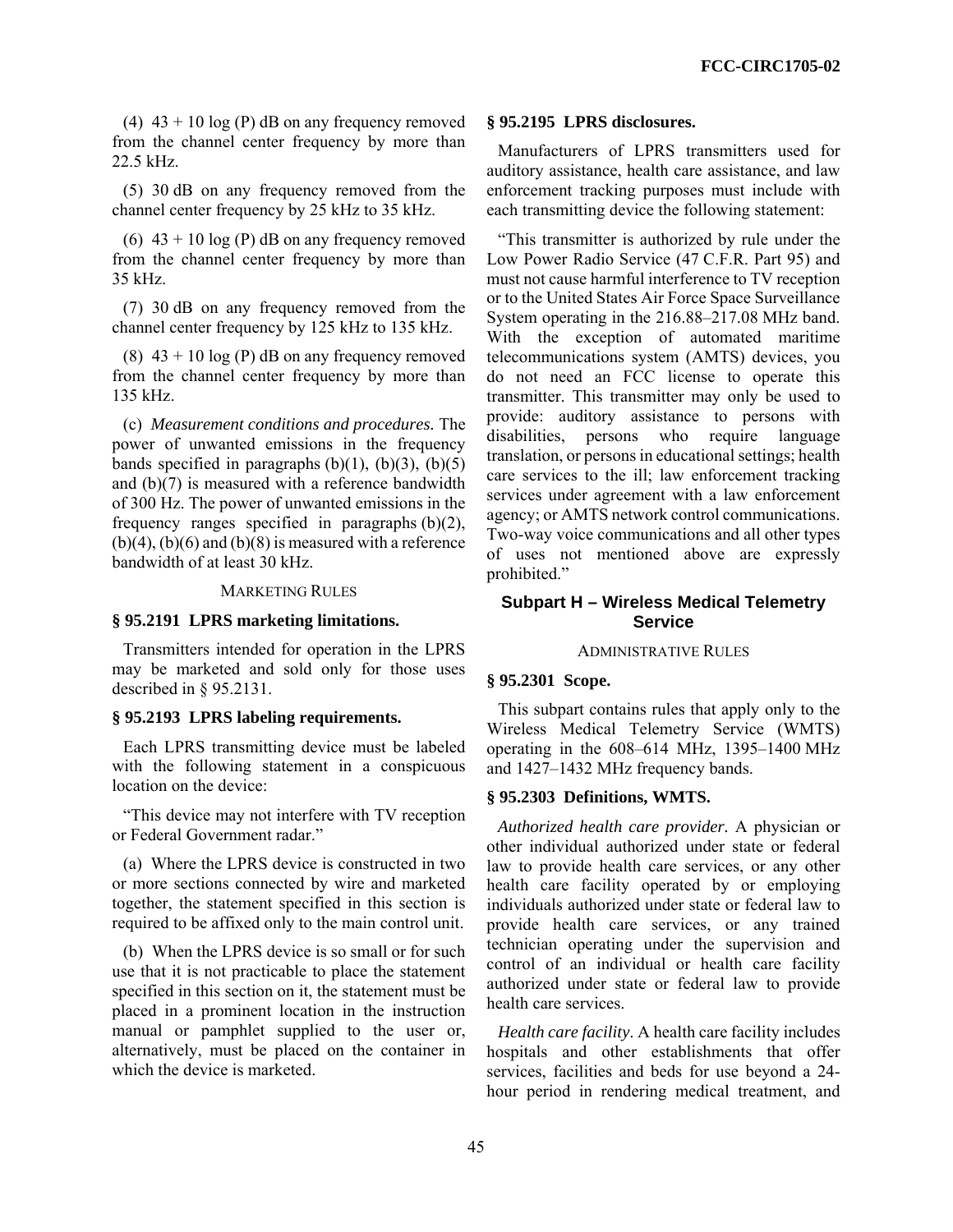institutions and organizations regularly engaged in providing medical services through clinics, public health facilities, and similar establishments, including government entities and agencies such as Veterans Administration hospitals; except the term health care facility does not include an ambulance or other moving vehicle.

*Wireless Medical Telemetry Service (WMTS)*. A short-distance data communication service for the transmission of physiological parameters and other patient medical information via radiated electromagnetic signals.

*Wireless medical telemetry.* The measurement and recording of physiological parameters and other patient-related information via radiated bi-or unidirectional electromagnetic signals in the 608- 614 MHz, 1395-1400 MHz and 1427-1432 MHz frequency bands.

# **§ 95.2305 WMTS operator eligibility.**

Only the following persons are eligible to operate transmitters in the Wireless Medical Telemetry Service:

(a) Authorized health care providers are eligible to operate transmitters in the WMTS without an individual license issued by the FCC provided the coordination requirements in § 95.2309 have been met.

(b) Manufacturers of wireless medical telemetry devices and their representatives are eligible to operate WMTS transmitters solely for the purpose of demonstrating such equipment to, or installing and maintaining such equipment for, authorized health care providers.

#### **§ 95.2309 WMTS frequency coordination.**

Operation of WMTS devices is subject to the frequency coordination procedures in this section.

(a) *Frequency coordinators.* The FCC designates one or more frequency coordinators to manage WMTS use of the frequency bands designated for the operation of WMTS devices.

(1) Contact information for the frequency coordinator can be obtained from the FCC's website at: https://www.fcc.gov/encyclopedia/wirelessmedical-telemetry-service-wmts or by calling the FCC at 1-888-CALL-FCC (1-888-225-5322).

(2) The duties of the frequency coordinators are to:

(i) Review and process coordination requests submitted by authorized health care providers as required by this section;

(ii) Maintain a database of WMTS use;

(iii) Notify users of potential conflicts;

(iv) Coordinate WMTS operation with radio astronomy observatories and Federal Government radar systems as specified in paragraphs (f) and (g).

(v) Notify licensees operating pursuant to § 90.259(b) of this chapter of the need to comply with the field strength limit of  $\S 90.259(b)(11)$  prior to initial activation of WMTS equipment in the 1427–1432 MHz band.

(vi) Notify licensees operating in the 1392–1395 MHz band (pursuant to subpart I of part 27 of this chapter) of the need to comply with the field strength limit of § 27.804 prior to initial activation of WMTS equipment in the 1395–1400 MHz band.

(b) *Initial registration.* Prior to first use of a WMTS device for wireless medical telemetry in a health care facility, the authorized health care provider shall register the device with a designated frequency coordinator. After April 14, 2010, no registrations may be accepted for frequencies where WMTS does not have primary status. Previously registered secondary facilities may continue to operate as registered.

(c) *Maintaining current information.* The authorized health care provider shall maintain the information contained in each registration current in all material respects, and shall notify the frequency coordinator when any material change is made in the location or operating parameters previously reported.

(d) *Discontinuation.* The authorized health care provider shall notify the frequency coordinator whenever a medical telemetry device is permanently taken out of service, unless the device is replaced with another transmitter utilizing the same technical characteristics as those reported on the effective registration.

(e) *Registration information.* Each registration includes the following information:

(1) The specific frequency range(s);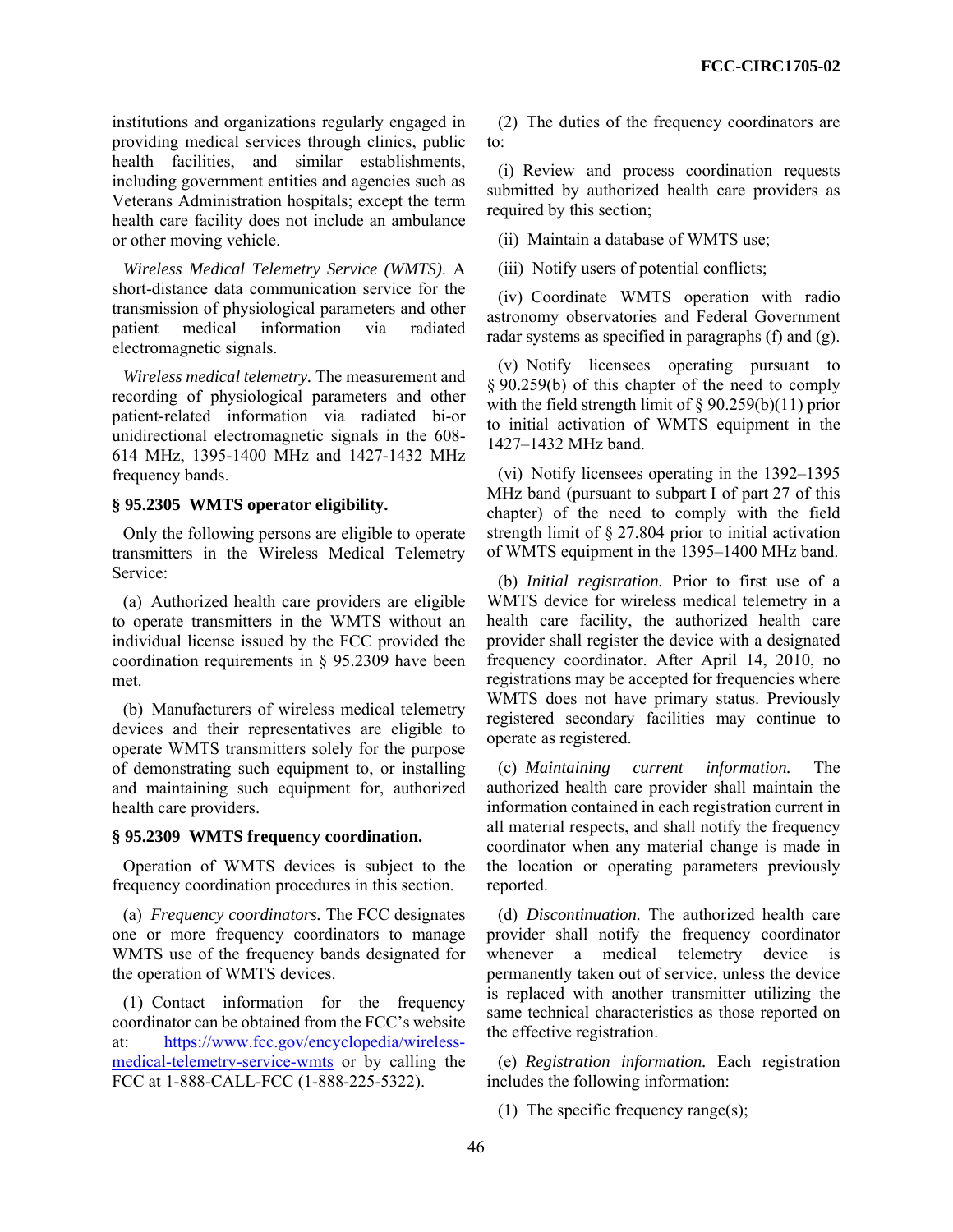(2) The modulation scheme and/or emission type (including bandwidth);

(3) The effective radiated power;

(4) The number of WMTS devices in use at the health care facility as of the date of registration, including manufacturer name(s) and model numbers;

(5) The legal name of the authorized health care provider;

(6) The location of the WMTS device (*e.g.*  coordinates, street address, building, as appropriate); and,

(7) Contact information for the authorized health care provider (*e.g.* name, title, office address, telephone number, fax number, e-mail address).

(f) *Specific requirements for WMTS devices in the 608–614 MHz frequency band.* For a wireless medical telemetry device operating within the frequency range 608–614 MHz that will be located near the radio astronomy observatories listed below, operation is not permitted until a WMTS frequency coordinator referenced in § 95.2309 has coordinated with, and obtained the written concurrence of, the director of the affected radio astronomy observatory before the equipment can be installed or operated--

(1) Within 80 kilometers of:

(i) National Astronomy and Ionosphere Center, Arecibo, Puerto Rico: 18º-20'-38.28'' North Latitude, 66º-45'-09.42'' West Longitude;

(ii) National Radio Astronomy Observatory, Socorro, New Mexico: 34º-04'-43'' North Latitude, 107º-37'-04'' West Longitude; or

(iii) National Radio Astronomy Observatory, Green Bank, West Virginia: 38º-26'-08'' North Latitude, 79º-49'-42'' West Longitude.

(2) Within 32 kilometers of any of the National Radio Astronomy Observatory (NRAO) facilities (Very Long Baseline Array Stations) centered on the following geographical coordinates:

| <b>NRAO</b> Facilities | N. Lat.            | W. Long.            |
|------------------------|--------------------|---------------------|
| Pie Town, $NM$         | $34^{\circ} - 18'$ | $108^{\circ} - 07'$ |
| Kitt Peak, AZ          | $31^{\circ} - 57'$ | $111^{\circ} - 37'$ |
| Los Alamos, NM         | $35^{\circ} - 47'$ | $106^{\circ} - 15'$ |
| Fort Davis, TX         | $30^{\circ} - 38'$ | $103^{\circ} - 57'$ |
| North Liberty, IA      | $41^{\circ} - 46'$ | $91^{\circ} - 34'$  |
| Brewster, WA           | $48^{\circ} - 08'$ | $119°-41'$          |

| <b>NRAO</b> Facilities | N. Lat.            | W. Long.            |
|------------------------|--------------------|---------------------|
| Owens Valley, CA       | $37^{\circ} - 14'$ | $118^{\circ} - 17'$ |
| Saint Croix, VI        | $17^{\circ} - 46'$ | $64^{\circ} - 35'$  |
| Mauna Kea, HI          | $19^{\circ} - 49'$ | $155^{\circ} - 28'$ |
| $Hancock, NH$          | $42^{\circ} - 56'$ | $71^{\circ} - 59'$  |

(3) The National Science Foundation point of contact for coordination is:

Spectrum Manager Division of Astronomical Sciences NSF Room 1045 4201 Wilson Blvd. Arlington, VA 22230 telephone: 703-292-8820.

(g) *Specific requirements for WMTS devices in the 1395–1400 and 1427–1429.5 MHz bands*. Due to the critical nature of communications transmitted under this part, the frequency coordinator in consultation with the National Telecommunications and Information Administration will determine whether there are any Federal Government systems whose operations could affect, or could be affected by, proposed WMTS operations in the 1395– 1400 MHz and 1427–1432 MHz bands. The locations of government systems in these bands are specified in footnotes US351 and US352 of § 2.106 of this chapter.

#### **§ 95.2325 WMTS interference.**

Authorized health care providers, in conjunction with the equipment manufacturers, must cooperate in the selection and use of frequencies in order to reduce the potential for interference with other wireless medical telemetry devices, or other coprimary users. However, WMTS operations in the 608–614 MHz band are not entitled to protection from adjacent band interference from broadcast television stations transmitting on TV Channels 36 and 38.

#### OPERATING RULES

#### **§ 95.2331 Permissible WMTS uses.**

WMTS transmitters are used to transmit wireless medical telemetry, on a unidirectional or bidirectional basis. All transmissions must be related to the provision of medical care.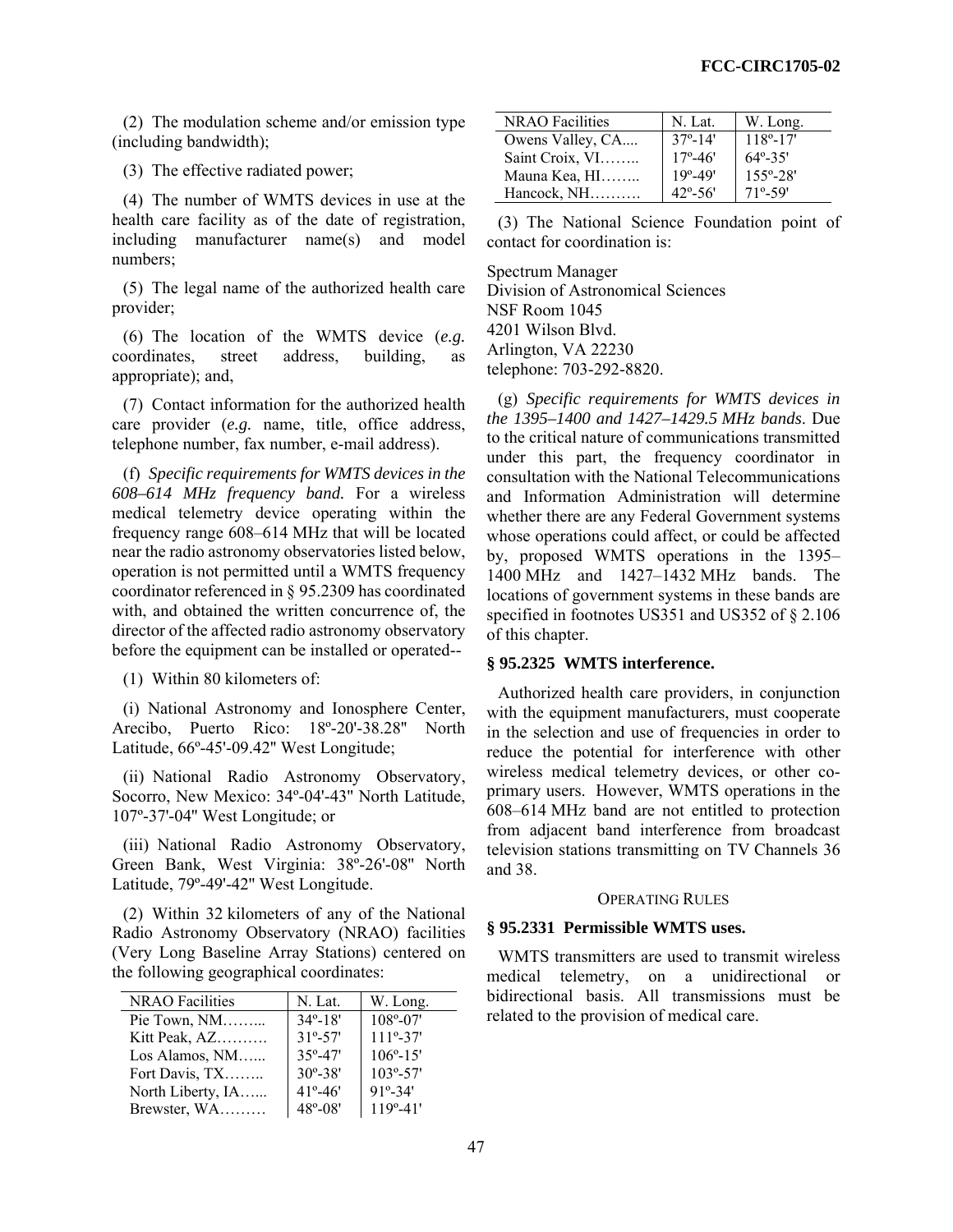### **§ 95.2333 Prohibited WMTS uses.**

Operators of WMTS transmitters must not use them for any purpose not set forth in § 95.2331 or in a manner prohibited in this section.

(a) WMTS transmitters must not be operated in moving vehicles, such as ambulances, even if the vehicles are associated with a health care facility.

(b) The operation of a wireless medical telemetry transmitter under this part is authorized anywhere within a health care facility provided the facility is located anywhere Personal Radio Service station operation is permitted under §95.307 and §95.309. Operation in any other area outside of such health care facilities is prohibited.

(c) WMTS transmitters must not be used to transmit voice or video communications. Medical waveforms, such as electrocardiograms, are not considered to be video for the purpose of this section.

#### **§ 95.2347 WMTS automatic control.**

Notwithstanding the provisions of §95.347, WMTS operations may be conducted under manual or automatic control.

### **§ 95.2357 WMTS duration of transmissions.**

WMTS operations may be conducted on a continuous basis, notwithstanding the provisions of § 95.357.

### TECHNICAL RULES

#### **§ 95.2361 WMTS transmitter certification.**

(a) WMTS transmitters (transmitters that operate or are intended to operate in the WTMS) must be certified in accordance with this subpart and the provisions of part 2, subpart J of this chapter.

(b) A grant of equipment certification for the WMTS will not be issued for any WMTS transmitter type that fails to comply with the applicable rules in this subpart.

### **§ 95.2363 WMTS frequency bands and channels.**

The channels listed in this section are allotted for shared use in the WMTS and channels will not be assigned for exclusive use of any entity.

(a) WMTS transmitter types must operate in one or more of these frequency bands:

- (1) 608–614 MHz (co-primary);
- (2) 1395–1400 MHz (co-primary); or,

(3) 1427–1429.5 MHz (co-primary) and 1429.5- 1432 MHz (secondary), except at the locations listed in  $§ 90.259(b)(4)$  of this chapter where WMTS transmitters may operate in the 1429– 1431.5 MHz frequency band on a primary basis and in the 1427-1429 MHz and 1431.5-1432 MHz bands on a secondary basis. *See* note US350 to the Table of Frequency Allocations in § 2.106 of this chapter for additional details.

(b) WMTS transmitter types utilizing broadband technologies (such as spread spectrum modulation) in the 608–614 MHz frequency band must be capable of using one or more of the following 1.5 MHz bandwidth channels (a maximum of 6 MHz bandwidth). Such transmitter types must be designed to use the minimum number of channels necessary to avoid harmful interference to other WMTS devices.

| $608.0 - 609.5$ MHz         |
|-----------------------------|
| $609.5 - 611.0 \text{ MHz}$ |
| $611.0 - 612.5 \text{ MHz}$ |
| $612.5 - 614.0 \text{ MHz}$ |

(c) In the 1395-1400 MHz and 1427-1432 MHz bands, no specific channels are specified. Wireless medical telemetry devices may operate on any channel within the bands authorized for wireless medical telemetry use in this part.

#### **§ 95.2365 WMTS frequency accuracy.**

Manufacturers of wireless medical telemetry devices are responsible for ensuring frequency accuracy such that all emissions are maintained within the designated bands of operation under all of the manufacturer's specified conditions.

### **§ 95.2369 WMTS field strength limits.**

Each WMTS transmitter type must satisfy the field strength limits in this section.

(a) For WMTS transmitter types operating in the 608–614 MHz band, the field strength of the transmitted signal must not exceed 200 mV/m, measured at a distance of 3 meters, using instrumentation with a CISPR quasi-peak detector.

(b) For WMTS transmitter types operating in the 1395–1400 MHz and 1427–1432 MHz bands, the field strength of the transmitted signal must not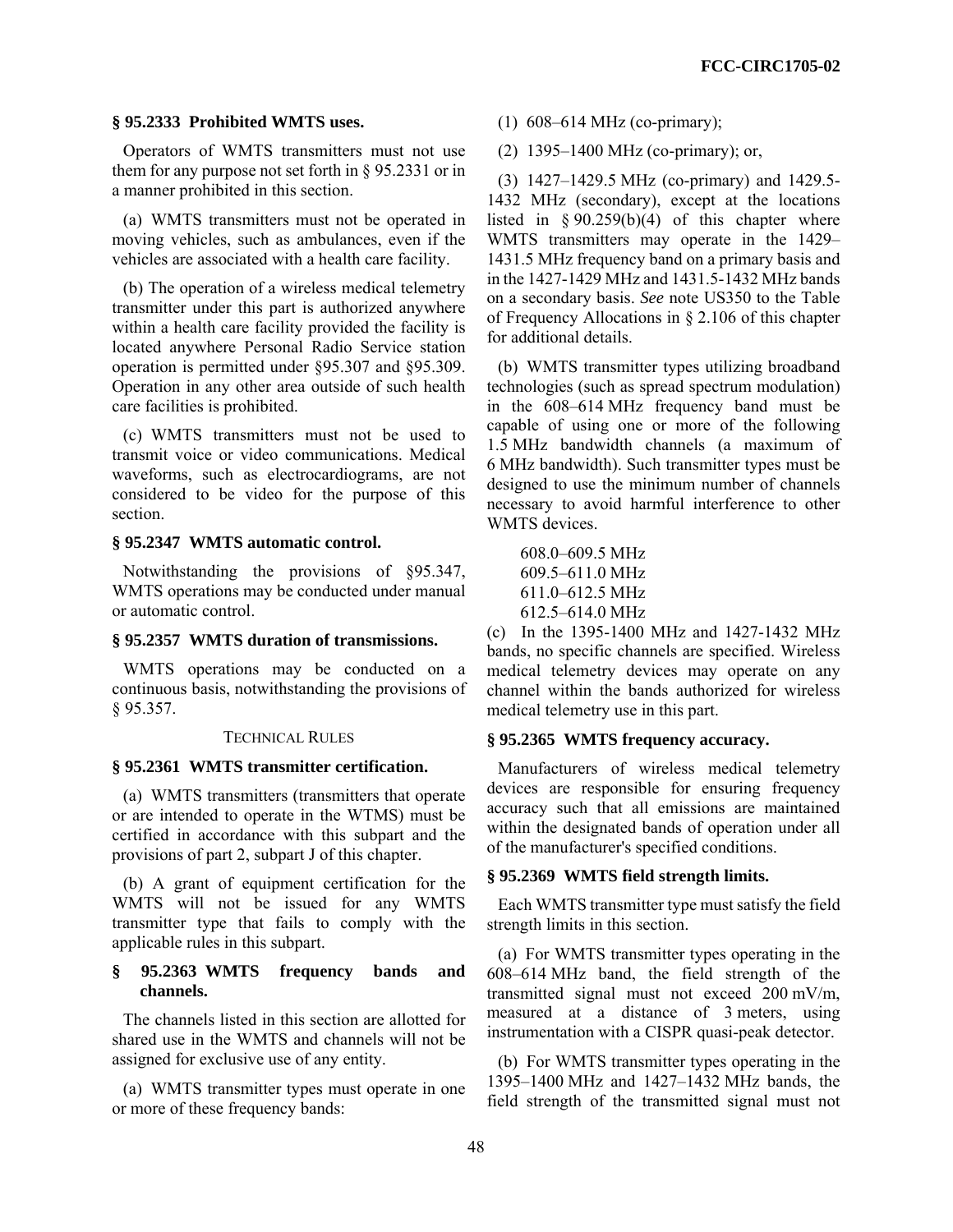exceed 740 mV/m, measured at 3 meters, using instrumentation with an averaging detector and a 1 MHz reference bandwidth.

# **§ 95.2379 WMTS unwanted emissions limits.**

Each WMTS transmitter type must be designed to comply with the requirements in this paragraph.

(a) Unwanted emissions on frequencies below 960 MHz must not exceed 200 µV/m, measured at a distance of 3 meters using measuring instrumentation with a CISPR quasi-peak detector.

(b) Unwanted emissions on frequencies above 960 MHz must not exceed 500 µV/m, measured at a distance of 3 meters using measuring equipment with an averaging detector and a 1 MHz measurement bandwidth.

### **§ 95.2385 WMTS RF exposure evaluation.**

Portable devices as defined in § 2.1093(b) of this chapter operating in the WMTS are subject to radio frequency radiation exposure requirements as specified in §§ 1.1307(b) and 2.1093 of this chapter. Applications for equipment authorization of WMTS devices must contain a statement confirming compliance with these requirements. Technical information showing the basis for this statement must be submitted to the Commission upon request.

### MARKETING RULES

#### **§ 95.2393 WMTS labeling requirements.**

Each WMTS device must be labeled with the following statement: "Operation of this equipment requires the prior coordination with a frequency coordinator designated by the FCC for the Wireless Medical Telemetry Service."

## **§ 95.2395 WMTS disclosure.**

Manufacturers, installers and users of WMTS equipment are cautioned that the operation of this equipment could result in harmful interference to other nearby medical devices.

# **Subpart I – Medical Device Radio Communications Service**

#### ADMINISTRATIVE RULES

# **§ 95.2501 Scope.**

This subpart contains rules that apply only to the Medical Device Radio Communications (MedRadio) Service.

#### **§ 95.2503 Definitions, MedRadio.**

*Duly authorized health care professional.* A physician or other individual authorized under state or federal law to provide health care services.

*Medical Body Area Network (MBAN).* An MBAN is a low power network consisting of a MedRadio programmer/control transmitter and one or more medical body-worn devices all of which transmit or receive non-voice data or related device control commands for the purpose of measuring and recording physiological parameters and other patient information or performing diagnostic or therapeutic functions via radiated bi-directional or uni-directional electromagnetic signals

*Medical body-worn device.* Apparatus that is placed on or in close proximity to the human body (*e.g.*, within a few centimeters) for the purpose of performing diagnostic or therapeutic functions.

*Medical body-worn transmitter*. A MedRadio transmitter intended to be placed on or in close proximity to the human body (*e.g*., within a few centimeters) used to facilitate communications with other medical communications devices for purposes of delivering medical therapy to a patient or collecting medical diagnostic information from a patient.

*Medical Device Radio Communications (Med-Radio) Service.* An ultra-low power radio service for the transmission of non-voice data for the purpose of facilitating diagnostic and/or therapeutic functions involving implanted and body-worn medical devices.

*Medical implant device.* Apparatus that is placed inside the human body for the purpose of performing diagnostic or therapeutic functions.

*Medical implant event.* An occurrence or the lack of an occurrence recognized by a medical implant device, or a duly authorized health care professional, that requires the transmission of data from a medical implant transmitter in order to protect the safety or well-being of the person in whom the medical implant transmitter has been implanted.

*Medical implant transmitter*. A MedRadio transmitter in which both the antenna and transmitter device are designed to operate within a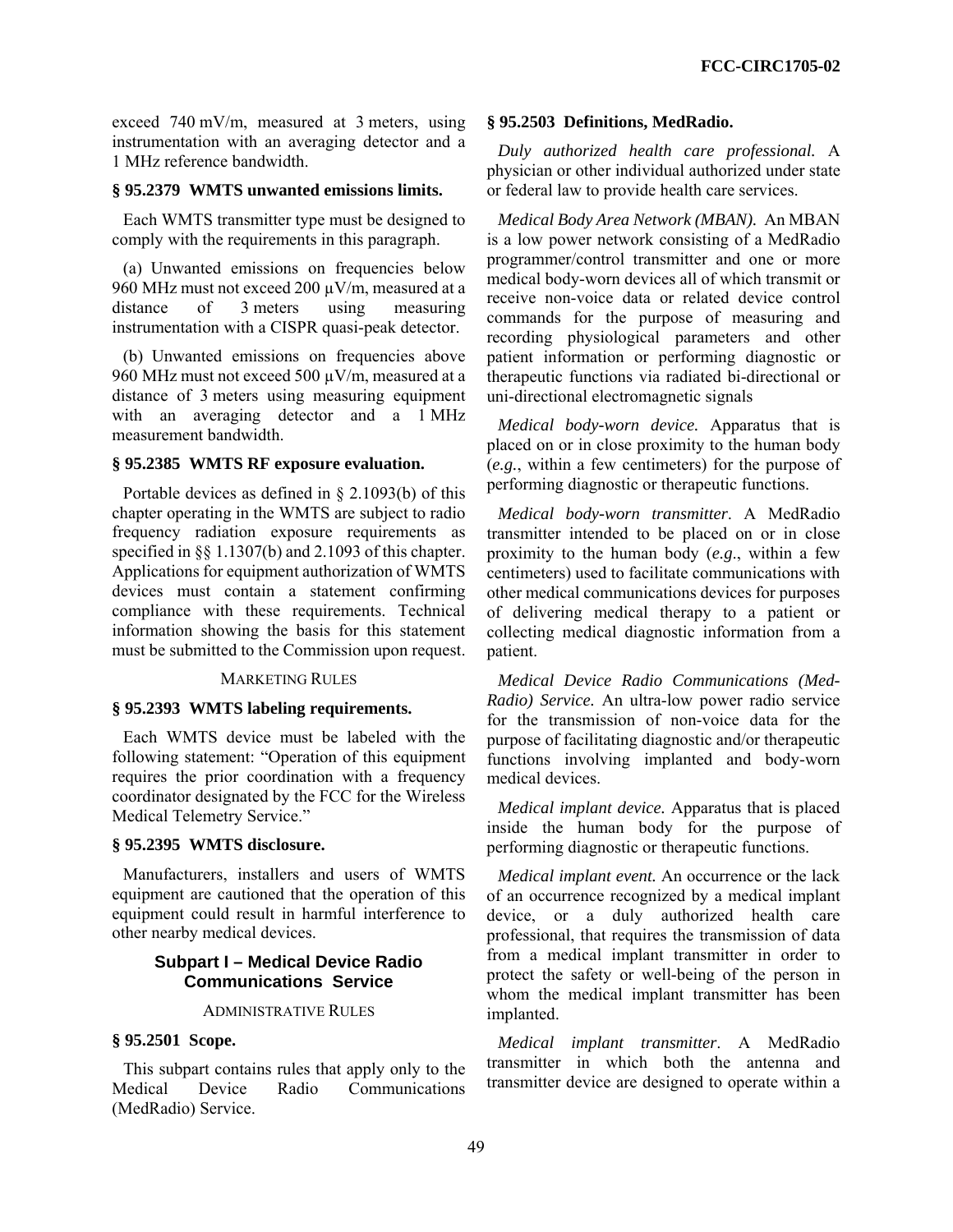human body for the purpose if facilitating communications from a medical implant device.

*Medical Micropower Network (MMN)*. An ultralow power wideband network consisting of a MedRadio programmer/control transmitter and medical implant transmitters, all of which transmit or receive non-voice data or related device control commands for the purpose of facilitating functional electric stimulation, a technique using electric currents to activate and monitor nerves and muscles.

*MedRadio channel*. Any continuous segment of spectrum that is equal to the MedRadio emission bandwidth of the device with the largest bandwidth that is to participate in a MedRadio communications session.

*MedRadio communications session*. A collection of transmissions, that may or may not be continuous, between MedRadio system devices.

*MedRadio emission bandwidth*. The difference in frequency between the nearest points on either side of the carrier center frequency where the emission power is at least 20 dB below the maximum level of the modulated carrier power, measured using instrumentation employing a peak detector function and a resolution bandwidth approximately equal to 1% of the emission bandwidth.

*MedRadio equivalent isotropically radiated power (M-EIRP)*. Antenna input power times gain for free-space or in-tissue measurement configurations required for MedRadio equipment, expressed in Watts, where the gain is referenced to an isotropic radiator.

*MedRadio programmer/control transmitter*. A MedRadio transmitter that operates or is designed to operate outside of a human body for the purpose of communicating with a receiver, or for triggering a transmitter, connected to a medical implant device or to a medical body-worn device used in the MedRadio Service; and which also typically includes a frequency monitoring system that initiates a MedRadio communications session.

#### **§ 95.2505 MedRadio operator eligibility.**

Only the following persons are eligible to operate transmitters in the MedRadio Service:

(a) Duly authorized health care professionals are permitted to operate MedRadio transmitters.

(b) Individuals may also operate MedRadio transmitters that they use at the direction of a duly authorized health care professional. This includes medical devices that have been implanted in or placed on the body of the individual by, or under the direction of, a duly authorized health care professional.

(c) Manufacturers of medical devices that include MedRadio transmitters, and their representatives, are eligible to operate MedRadio transmitters for the purpose of demonstrating such equipment to duly authorized health care professionals.

# **§ 95.2507 MBAN devices restricted to indoor operation within a health care facility.**

 Use of Medical Body Area Network (MBAN) devices in the 2360–2390 MHz band is restricted to indoor operation within a health care facility registered with the MBAN frequency coordinator under § 95.2509. For the purposes of this subpart, health care facilities are limited to hospitals and other establishments, both Federal and non-Federal, that offer services, facilities and beds for use beyond a 24 hour period in rendering medical treatment.

### **§ 95.2509 MBAN registration and frequency coordination.**

Operation of Medical Body Area Network (MBAN) devices is subject to the frequency coordination procedures in this section.

(a) The FCC will designate a frequency coordinator(s) to manage the operation of medical body area networks by eligible health care facilities.

(b) The frequency coordinator shall perform the following functions:

(1) Register health care facilities that operate MBAN transmitters, maintain a database of these MBAN transmitter locations and operational parameters, and provide the FCC with information contained in the database upon request;

(2) Determine if an MBAN is within line-of-sight of an Aeronautical Mobile Telemetry (AMT) receive facility in the 2360–2390 MHz band and coordinate MBAN operations with the designated AMT frequency coordinator, as specified in § 87.305 of this chapter;

(3) Notify a registered health care facility when an MBAN has to change frequency within the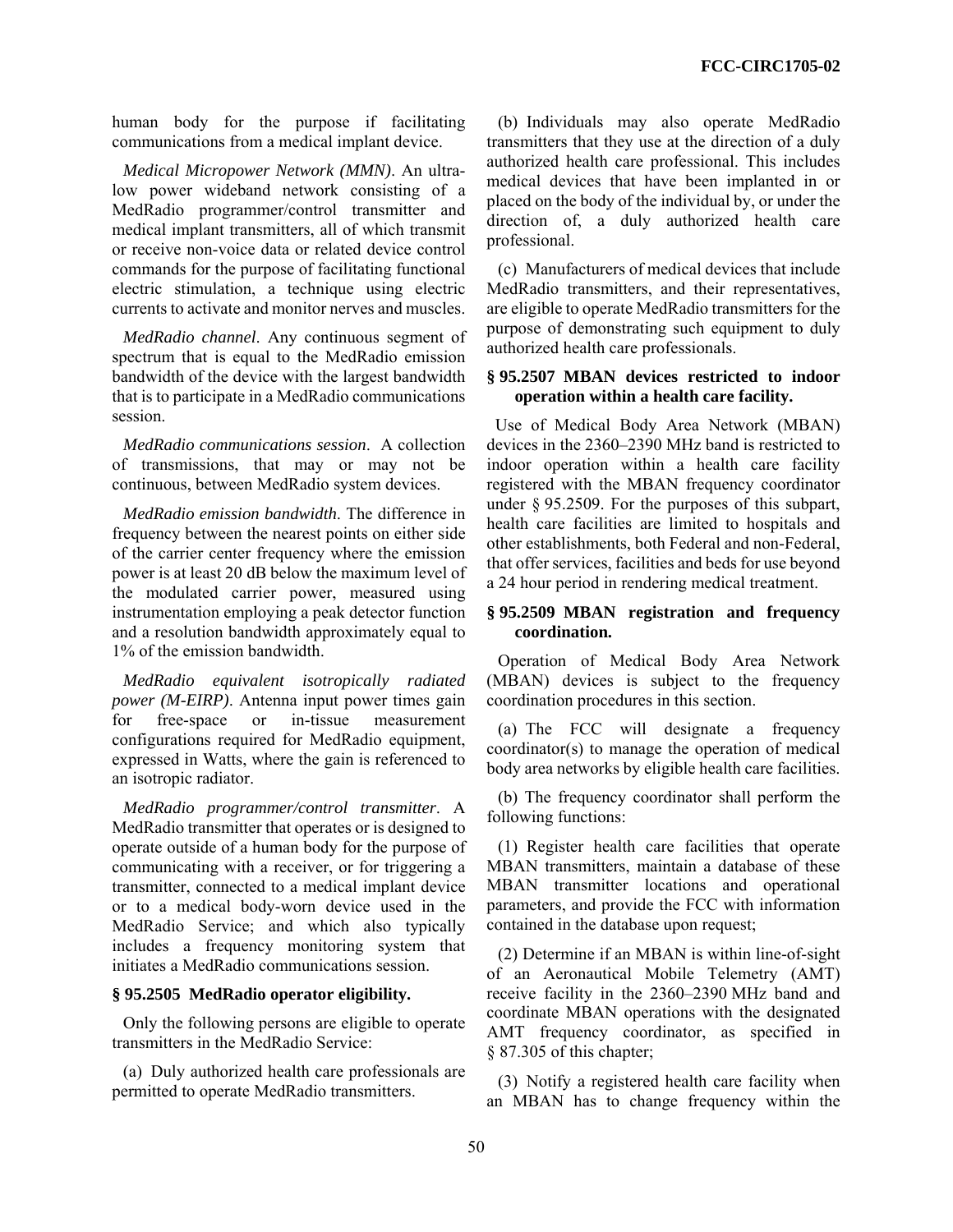2360–2390 MHz band or to cease operating in the band, consistent with a coordination agreement between the MBAN and AMT frequency coordinators;

(4) Develop procedures to ensure that registered health care facilities operate an MBAN consistent with the coordination requirements under this section; and,

(5) Identify the MBAN that is the source of interference in response to a complaint from the AMT coordinator and notify the health care facility of alternative frequencies available for MBAN use or to cease operation consistent with the rules.

(c) *Registration.* Prior to operating MBAN devices that are capable of operation in the 2360- 2390 MHz band, a health care facility must register with a frequency coordinator designated under § 95.2509. Operation of MBAN devices in the 2360–2390 MHz band is prohibited prior to the MBAN coordinator notifying the health care facility that registration and coordination (to the extent coordination is required under paragraph (e)) is complete. The registration must include the following information:

(1) Specific frequencies or frequency range(s) within the 2360–2390 MHz band to be used, and the capabilities of the MBAN equipment to use the 2390–2400 MHz band;

(2) Equivalent isotropically radiated power;

(3) Number of MedRadio programmer/control transmitters in use at the health care facility as of the date of registration, including manufacturer name(s) and model number(s) and FCC identification number(s);

(4) Legal name of the health care facility;

(5) Location of MedRadio programmer/control transmitters (*e.g*., geographic coordinates, street address, building);

(6) Point of contact for the health care facility (*e.g*., name, title, office address, phone number, fax number, e-mail address); and,

(7) In the event that an MBAN has to cease operating in all or a portion of the 2360–2390 MHz band due to interference under § 95.2525 or changes in coordination under paragraph (e) of this section, a point of contact (including contractors) for the health care facility that is responsible for ensuring that this change is effected whenever it is required (*e.g*., name, title, office address, phone number, fax number, e-mail address). The health care facility also must state whether, in such cases, its MBAN operation is capable of defaulting to the 2390– 2400 MHz band and that it is responsible for ceasing MBAN operations in the 2360–2390 MHz band or defaulting traffic to other hospital systems.

(d) *Notification.* A health care facility shall notify the MBAN frequency coordinator whenever an MBAN programmer/control transmitter in the 2360–2390 MHz band is permanently taken out of service, unless it is replaced with transmitter(s) using the same technical characteristics as those reported on the health care facility's registration, which will cover the replacement transmitter(s). A health care facility shall keep the information contained in each registration current and shall notify the MBAN frequency coordinator of any material change to the MBAN's location or operating parameters. In the event that the health care facility proposes to change the MBAN's location or operating parameters, the MBAN coordinator must first evaluate the proposed changes and comply with paragraph (e) of this section as appropriate before the health care facility may operate the MBAN in the 2360-2390 MHz band under changed operating parameters.

(e) *Coordination procedures*. The MBAN coordinator will determine if an MBAN is within the line-of-sight of an AMT receive facility in the 2360-2390 MHz band and notify the health care facility when it may begin MBAN operations under the applicable procedures below.

(1) If the MBAN is beyond the line-of-sight of an AMT receive facility, it may operate without prior coordination with the AMT coordinator, provided that the MBAN coordinator provides the AMT coordinator with the MBAN registration information and the AMT frequency coordinator concurs that the MBAN is beyond the line-of-sight prior to the MBAN beginning operations in the band.

(2) If the MBAN is within line-of-sight of an AMT receive facility, the MBAN coordinator shall achieve a mutually satisfactory coordination agreement with the AMT coordinator prior to the MBAN beginning operations in the band. Such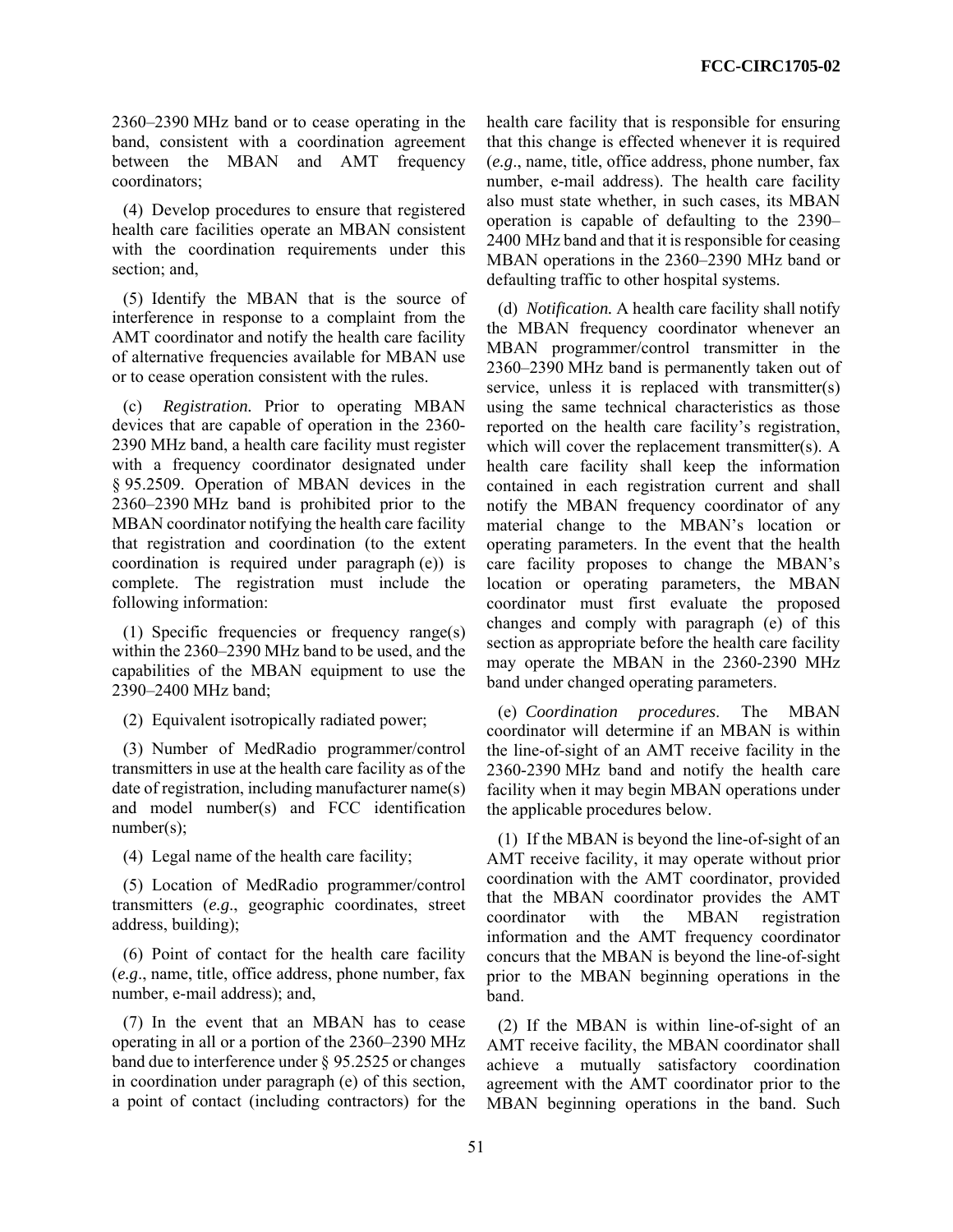coordination agreement shall provide protection to AMT receive stations consistent with International Telecommunication Union (ITU) Recommendation ITU-R M.1459, "Protection criteria for telemetry systems in the aeronautical mobile service and mitigation techniques to facilitate sharing with geostationary broadcasting-satellite and mobilesatellite services in the bands 1452 – 1525 and 2310 – 2360 MHz," adopted May 2000, as adjusted using generally accepted engineering practices and standards that are mutually agreeable to both coordinators to take into account the local conditions and operating characteristics of the applicable AMT and MBAN facilities, and shall specify when the device shall limit its transmissions to segments of the 2360–2390 MHz band or must cease operation in the band. This ITU document is incorporated by reference in accordance with 5 U.S.C. § 552(a) and 1 CFR part 51 and approved by the Director of Federal Register. Copies of the recommendation may be obtained from ITU, Place des Nations, 1211 Geneva 20, Switzerland, or online at a state of  $\alpha$  at a state of  $\alpha$  at a state of  $\alpha$  at a state of  $\alpha$  at a state of  $\alpha$  at a state of  $\alpha$  at a state of  $\alpha$  at a state of  $\alpha$  at a state of  $\alpha$  at a state of  $\alpha$  at a state of  $\alpha$  at a s

http://www.itu.int/en/publications/Pages/default.as px. You may inspect a copy at the Federal Communications Commission, 445 12th Street, SW, Washington, DC 20554, or at the National Archives and Records Administration (NARA). For information on the availability of this material at NARA call 202-741-6030 or go to http://www.archives.gov/federal\_register/code\_of federal regulations/ibr locations.html. "Generally accepted engineering practices and standards" include, but are not limited to, engineering analyses and measurement data as well as limiting MBAN operations in the band by time or frequency.

(3) If an AMT operator plans to operate a receive site not previously analyzed by the MBAN coordinator to determine line-of-sight to an MBAN facility, the AMT operator shall consider using locations that are beyond the line-of-sight of a registered health care facility. If the AMT operator determines that non-line-of-sight locations are not practical for its purposes, the AMT coordinator shall notify the MBAN coordinator upon no less than 7 days notice that the registered health care facility must cease MBAN operations in the 2360– 2390 MHz band, unless the parties can achieve a mutually satisfactory coordination agreement under paragraph (e)(2) of this section.

(f) Coordinator Functions. The MBAN frequency coordinator shall:

(1) Provide registration and coordination of MBAN operations to all eligible health care facilities on a non-discriminatory basis;

(2) Provide MBAN registration and coordination services on a not-for-profit basis;

(3) Notify the FCC of its intent to no longer serve as frequency coordinator at least six months prior to ceasing to perform these functions; and

(4) Transfer the MBAN registration data in usable form to a frequency coordinator designated by the FCC if it ceases to be the coordinator.

### **§ 95.2523 MedRadio transmitter inspection.**

Any non-implanted MedRadio transmitter must be made available for inspection upon request by an authorized FCC representative. Persons operating implanted or body-worn MedRadio transmitters shall cooperate reasonably with duly authorized FCC representatives in the resolution of interference.

### **§ 95.2525 MedRadio interference.**

(a) To reduce interference and make the most efficient use of the authorized facilities, MedRadio transmitters must share the spectrum in accordance with § 95.2559.

(b) MedRadio operations must not cause harmful interference to, and must accept any interference from, stations operating in the 400.150– 406.000 MHz band in the Meteorological Aids, Meteorological Satellite or Earth Exploration Satellite Services, and other authorized stations operating in the 413–419 MHz, 426–432 MHz, 438–444 MHz, 451–457 MHz and 2360– 2400 MHz bands. MedRadio programmer/control transmitters must have the ability to operate in the presence of primary and secondary users in the 413– 419 MHz, 426–432 MHz, 438–444 MHz, 451– 457 MHz and 2360-2400 MHz bands.

#### OPERATING RULES

### **§ 95.2531 Permissible MedRadio uses.**

MedRadio programmer/control transmitters may be operated only for the uses set forth in this section.

(a) MedRadio programmer/control transmitters may transmit only non-voice data containing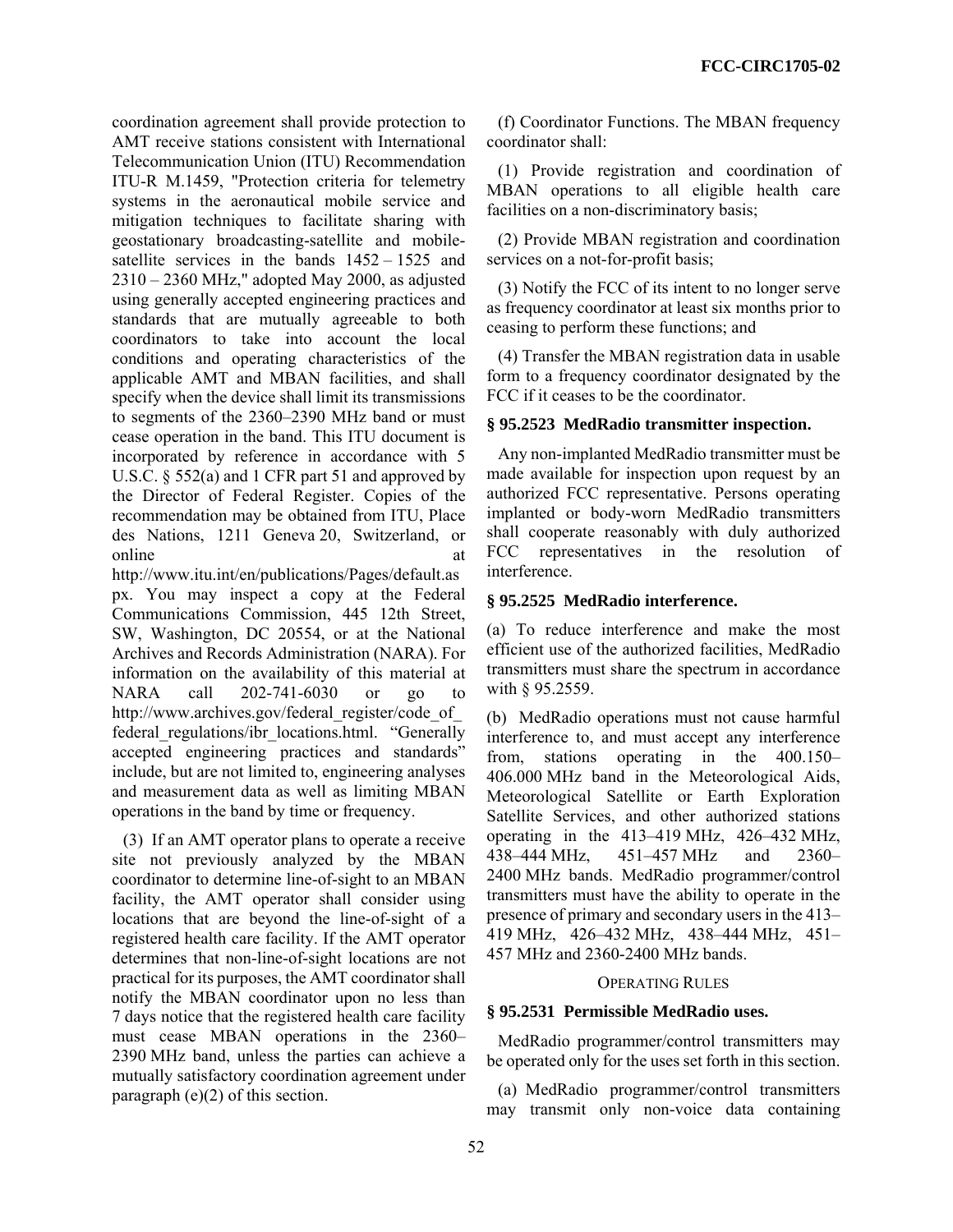operational, diagnostic and therapeutic information associated with a medical implant device or medical body-worn device that has been implanted or placed on the person by or under the direction of a duly authorized health care professional.

(b) MedRadio programmer/control transmitters may be operated for the purposes of testing and demonstrating MedRadio operation to health care professionals.

# **§ 95.2533 Prohibited MedRadio uses.**

MedRadio Service transmitters must not be operated for uses other than those set forth in § 95.2531.

(a) Voice communications are prohibited in the MedRadio Service.

(b) MedRadio programmer/control transmitters may not be used to relay information in the 401– 406 MHz band to a receiver that is not included with a medical implant or medical body-worn device. Wireless retransmission of information intended to be transmitted by a MedRadio programmer/control transmitter or information received from a medical implant or medical body-worn transmitter shall be performed using other radio services that operate in spectrum outside of the 401-406 MHz band.

(c) MedRadio programmer/control transmitters and medical implant transmitters may not be used to relay information in the 413–419 MHz, 426–432 MHz, 438–444 MHz, and 451–457 MHz bands to a receiver that is not a part of the same Medical Micropower Network (MMN). Wireless retransmission of information to a receiver that is not part of the same MMN must be performed using other radio services that operate in spectrum outside of the 413–419 MHz, 426–432 MHz, 438– 444 MHz, and 451–457 MHz bands. Notwithstanding the above restrictions, a MedRadio programmer/control transmitter of an MMN may communicate with a MedRadio programmer/control transmitter of another MMN to coordinate transmissions, so as to avoid interference between the two MMNs.

(d) Medical body-worn transmitters may relay only information in the 2360–2400 MHz band to a MedRadio programmer/control transmitter or another medical body-worn transmitter device that is part of the same Medical Body Area Network

(MBAN). A MedRadio programmer/control transmitter must not be used to relay information in the 2360–2400 MHz band to other MedRadio programmer/control transmitters. Wireless retransmission of all other information from an MBAN transmitter to a receiver that is not a part of the same MBAN shall be performed using other radio services that operate in spectrum outside of the 2360–2400 MHz band. Notwithstanding the above restriction, a MedRadio programmer/control transmitter in the 2360-2400 MHz band may communicate with another MedRadio programmer/control transmitter in the 2360-2400 MHz band to coordinate transmissions so as to avoid interference between the two MBANs.

(e) Except as provided in § 95.2559(b), no MedRadio implant or body-worn transmitter shall transmit except in response to (i) a transmission from a MedRadio programmer/control transmitter or (ii) a non-radio frequency actuation signal generated by a device external to the body with respect to which device the MedRadio implant or body-worn transmitter is used.

### **§ 95.2535 MedRadio equipment certification exception.**

Non-certified medical implant or medical bodyworn transmitters that are not marketed for use in the United States, but which otherwise comply with the technical requirements in this subpart, may be used by individuals who travel to the United States.

### **§ 95.2541 MedRadio outdoor antenna restrictions.**

The antenna for a MedRadio transmitter, other than a MedRadio transmitter operating in the 2390– 2400 MHz band, must not be configured for permanent outdoor use. Furthermore, except for MedRadio operations in the 2390-2400 MHz band, any MedRadio antenna used outdoors must not be affixed to any structure for which the height to the tip of the antenna would exceed three meters (9.8 feet) above ground level.

### **§ 95.2547 MedRadio automatic control.**

Notwithstanding the provisions of § 95.347, MedRadio transmitters may be operated under automatic control or manual control.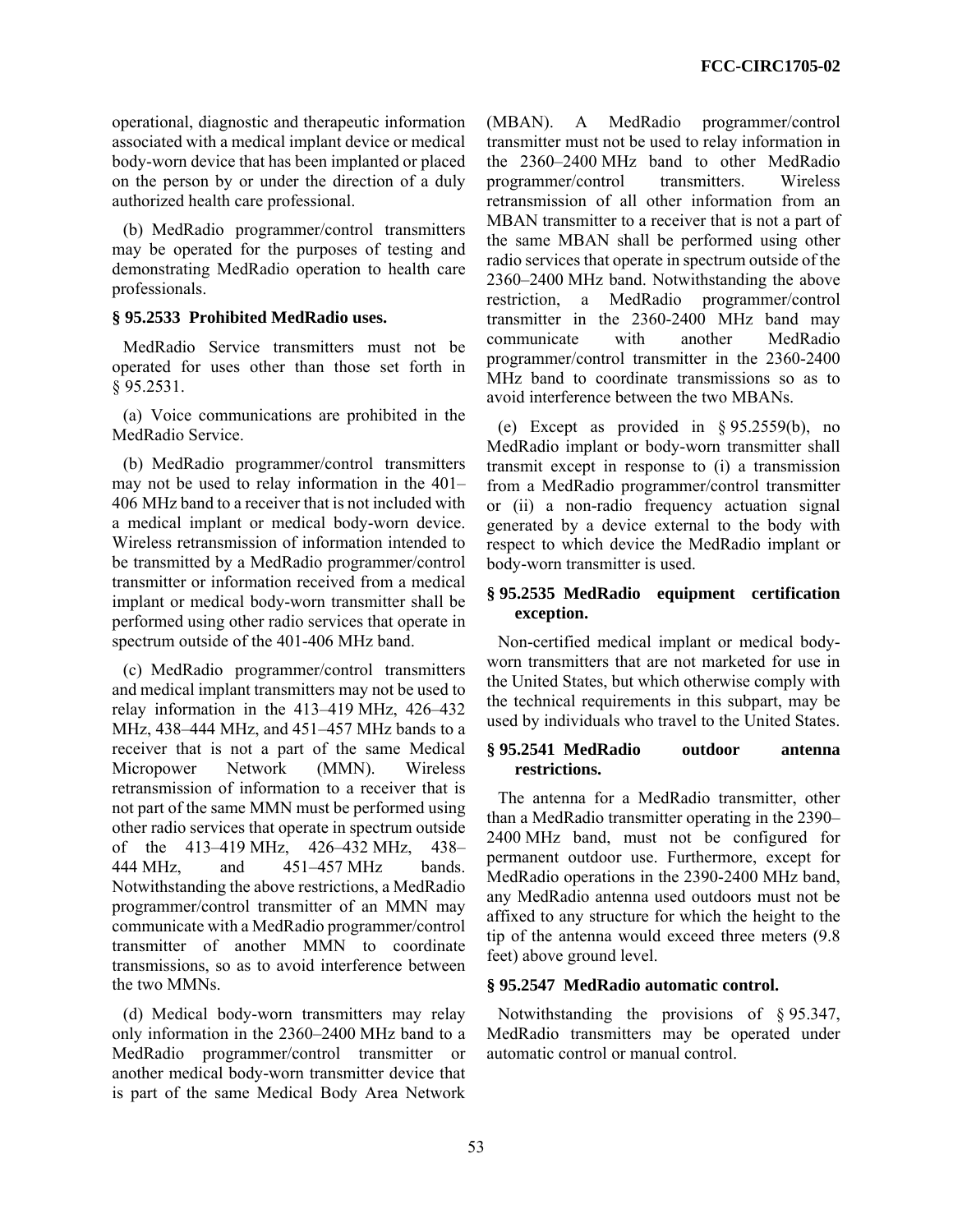### **§ 95.2549 MedRadio network connection.**

MedRadio programmer/control transmitters may be interconnected with other telecommunications systems including the public switched network.

### **§ 95.2557 MedRadio duration of transmissions.**

For the purpose of facilitating MedRadio system operation during a MedRadio communications session, the duration of transmissions is to be limited in accordance with this section.

(a) MedRadio transmitters may transmit in the 401–406 MHz band in accordance with the provisions of  $\S 95.2559(a)$  for no more than 5 seconds without the communications of data.

(b) MedRadio transmitters may transmit in the 401–406 MHz band in accordance with the provisions of § 95.2559(b)(2) and § 95.2559(b)(3) for no more than 3.6 seconds in total within a one hour time period without the communications of data.

(c) MedRadio transmitters may transmit in the 401–406 MHz band in accordance with the provisions of  $\S 95.2559(b)(4)$  for no more than 360 milliseconds in total within a one hour time period without the communications of data.

(d) MedRadio programmer/control transmitters operating in the 413-419 MHz, 426-432 MHz, 438- 444 MHz, and 451-457 MHz bands shall not transmit with a duty cycle greater than 3 percent.

### **§ 95.2559 MedRadio channel access requirements.**

To reduce interference and make the most effective use of the MedRadio frequency bands, MedRadio transmitter types must be designed to operate in accordance with the rules in this section.

(a) *Frequency monitoring in the 401–406 MHz band*. Except as provided in paragraph (b) below, all MedRadio programmer/control transmitters operating in the 401–406 MHz band must operate under the control of a monitoring system that incorporates a mechanism for monitoring the channel or channels that the MedRadio system devices intend to occupy. The monitoring system antenna shall be the antenna normally used by the programmer/control transmitter for a MedRadio communications session. Before the monitoring system of a programmer/control transmitter initiates a MedRadio communications session, the following access criteria must be met:

(1) The monitoring system bandwidth, measured at its 20 dB down points, must be equal to or greater than the MedRadio emission bandwidth of the intended transmission.

(2) Within 5 seconds prior to initiating a MedRadio communications session, circuitry associated with a MedRadio programmer/control transmitter must monitor the channel or channels the system devices intend to occupy for a minimum of 10 milliseconds per channel.

(3) The monitoring threshold power level,  $P_{MT}$  in dBm, is calculated using the following formula.

$$
P_{MT} = 10 \log B - 150 \text{ (dBm/Hz)} + G
$$

where:

(i) B is the MedRadio emission bandwidth in Hertz of the MedRadio communications session transmitter having the widest emission; and,

(ii) G is the MedRadio programmer/control transmitter monitoring system antenna gain, in decibels, relative to the gain of an isotropic antenna  $(dBi)$ .

 (4) For the purposes of showing compliance with the above provisions, the above calculated threshold power level must be increased or decreased by an amount equal to the monitoring system antenna gain above or below the gain of an isotropic antenna, respectively.

(5) If no signal above the monitoring threshold power level is detected in a MedRadio channel, the MedRadio programmer/control transmitter may initiate on that channel a MedRadio communications session involving transmissions to and from a medical implant or medical body-worn device. The MedRadio communications session may continue as long as any silent period between consecutive data transmission bursts does not exceed 5 seconds. If no channel meeting the requirements in paragraphs  $(a)(3)$  and  $(a)(4)$  of this section is available, MedRadio transmitters that are capable of operating on multiple channels may transmit on the alternate channel accessible by the device with the lowest monitored ambient power level.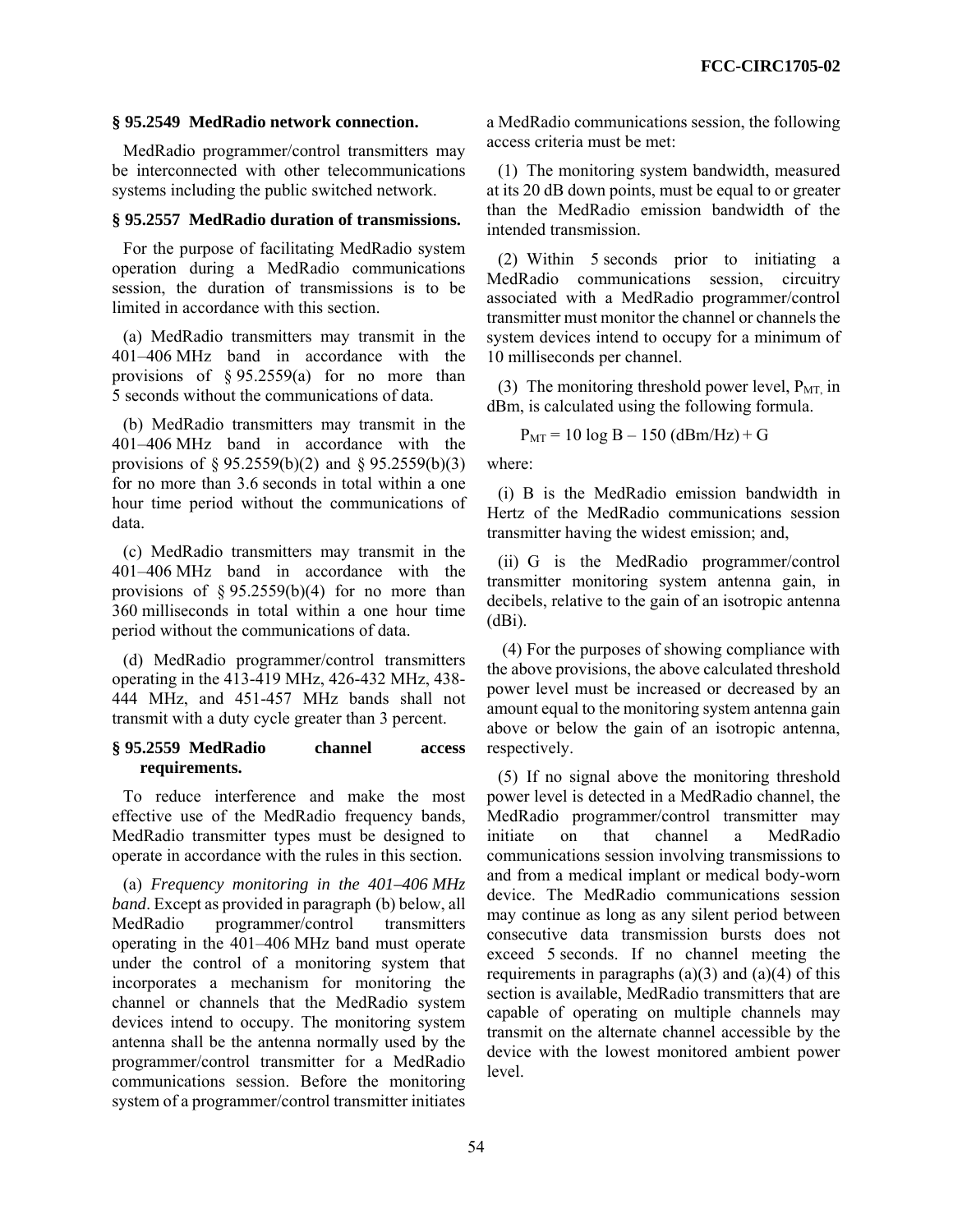(6) When a channel is selected prior to a Med-Radio communications session, it is permissible to select an alternate authorized channel for use if communications are interrupted, provided that the alternate channel selected is the next best choice using the above criteria. The alternate channel may be accessed in the event a communications session is interrupted by interference. The following criteria must be met:

(i) Before transmitting on the alternate channel, the channel must be monitored for a period of at least 10 milliseconds.

(ii) The detected power level during this 10 millisecond or greater monitoring period must be no higher than 6 dB above the power level detected when the channel was chosen as the alternate channel.

(iii) In the event that this alternate channel provision is not used by the MedRadio system, or if the criteria in sub-paragraphs (i) and (ii) above are not met, any alternate authorized channel must be selected using the access criteria specified in paragraphs  $(a)(1)$  through  $(a)(5)$  of this section.

(7) Except as provided in paragraph (b) of this section, MedRadio transmitters that operate on a single channel and thus do not have the capability of operating on alternate channels may not transmit unless no signal on the single channel of operation exceeds the monitoring threshold power level.

(b) *Exceptions to frequency monitoring in the 401–406 MHz band.* MedRadio devices or communications sessions that meet any one of the following criteria are not required to be operated in accordance with the access rules set forth in paragraph (a) of this section:

(1) MedRadio communications sessions that are initiated by a medical implant event.

(2) MedRadio devices operating in either the 401–401.85 MHz or 405–406 MHz bands, provided that the transmit power is not greater than 250 nanowatts EIRP and the duty cycle for such transmissions does not exceed 0.1 %, based on the total transmission time during a one-hour interval, and a maximum of 100 transmissions per hour.

(3) MedRadio devices operating in the 401.85– 402 MHz band, provided that the transmit power is not greater than 25 microwatts EIRP and the duty cycle for such transmissions does not exceed 0.1%, based on the total transmission time during a onehour interval, and a maximum of 100 transmissions per hour.

(4) MedRadio devices operating with a total emission bandwidth not exceeding 300 kHz, centered at 403.65 MHz, provided that the transmit power is not greater than 100 nanowatts EIRP and the duty cycle for such transmissions does not exceed 0.01 %, based on the total transmission time during a one-hour interval and a maximum of 10 transmissions per hour.

(c) *Shared access*. The provisions of this section shall not be used to extend the range of spectrum occupied over space or time for the purpose of denying fair access to spectrum for other MedRadio systems.

(d) *Frequency monitoring in the 413–419 MHz, 426–432 MHz, 438–444 MHz, and 451–457 MHz bands.* MedRadio programmer/control transmitters must incorporate a mechanism for monitoring the authorized bandwidth of the frequency band that the MedRadio transmitters intend to occupy. The monitoring system antenna shall be the same antenna used by the programmer/control transmitter for a communications session.

(1) The MedRadio programmer/control transmitter shall be capable of monitoring any occupied frequency band at least once every second and monitoring alternate frequency bands within two seconds prior to executing a change to an alternate frequency band.

(2) The MedRadio programmer/control transmitter shall move to another authorized frequency band within one second of detecting a persistent (*i.e.*, lasting more than 50 milliseconds) signal level greater than −60 dBm as received by a 0 dBi gain antenna in any 12.5 kHz bandwidth within the authorized bandwidth.

(3) The MedRadio programmer/control transmitter shall be capable of monitoring the authorized bandwidth of the occupied frequency band to determine whether either direction of the communications link is becoming degraded to the extent that communications is likely to be lost for more than 45 milliseconds. Upon making such a determination the MedRadio programmer/control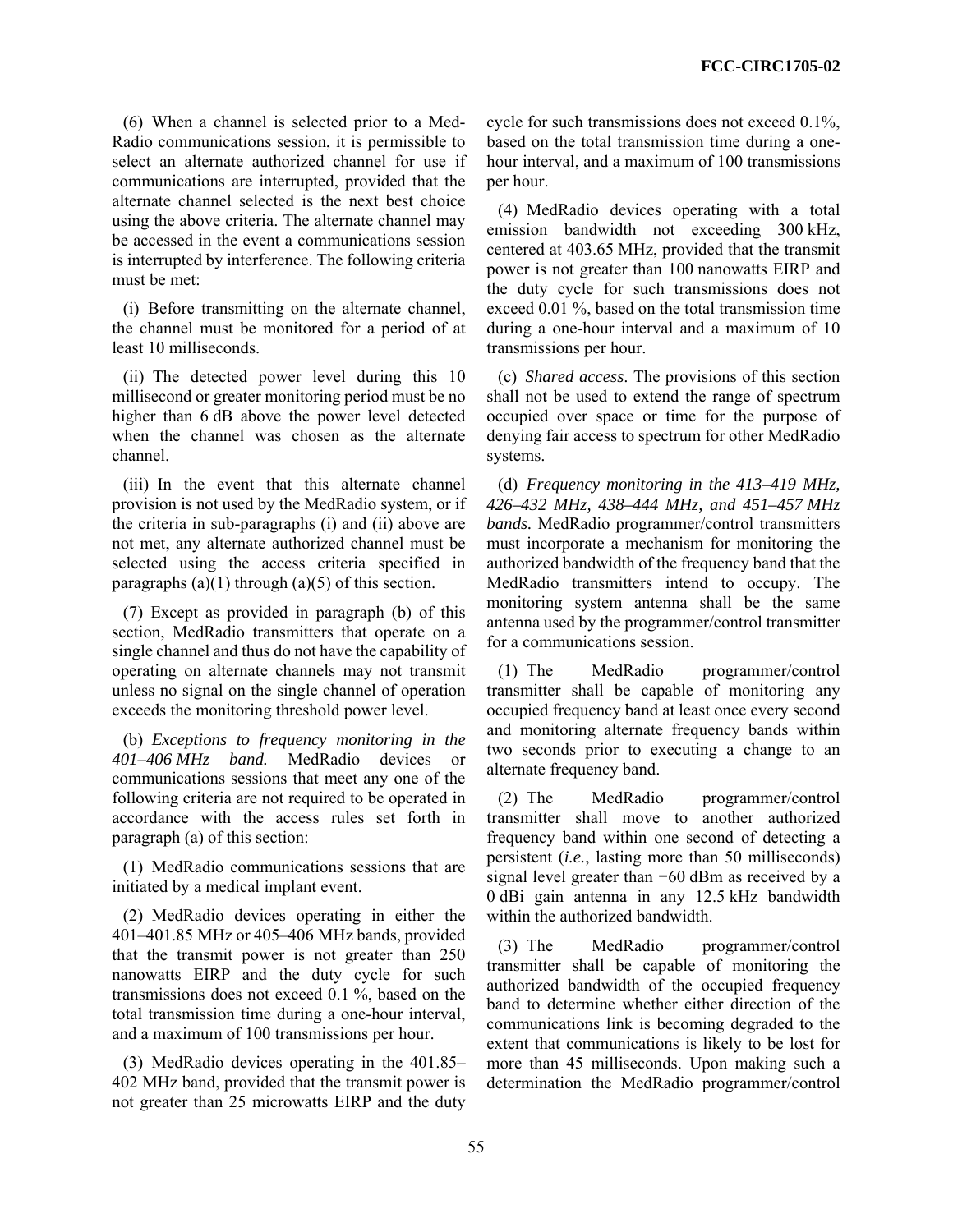transmitter shall move to another authorized frequency band.

(e) *System shutdown.* MedRadio transmitters shall incorporate a programmable means to implement a system shutdown process in the event of communication failure, on command from the MedRadio programmer/control transmitter, or when no authorized alternate frequency band is available. The shutdown process shall commence within 45 milliseconds after loss of the communication link or receipt of the shutdown command from the MedRadio programmer/control transmitter. This requirement does not apply to MedRadio operations in the 401-406 MHz band.

(f) *Requirements for MBAN Networks*. A MedRadio programmer/control transmitter and its associated medical body-worn transmitters shall not commence operating in, and shall automatically cease operating in, the 2360–2390 MHz band if the programmer/control transmitter does not receive, in accordance with the protocols specified by the manufacturer, a control message permitting such operation. Medical body-worn transmitters shall cease operating in 2360–2390 MHz if they lose communication with their associated programmer/control transmitter. Additionally, a MedRadio programmer/control transmitter and its associated medical body-worn transmitters operating in the 2360–2390 MHz band shall comply with a control message that notifies the devices to limit transmissions to segments of the 2360–2390 MHz band or to cease operation in the band.

#### TECHNICAL RULES

### **§ 95.2561 MedRadio transmitter certification.**

(a) Except as provided § 95.2535, each MedRadio transmitter (a transmitter that operates or is intended to operate as a station in the MedRadio Service) must be certified in accordance with this subpart and part 2 of this chapter.

(b) A grant of equipment certification for the MedRadio Service will not be issued for any MedRadio transmitter type that fails to comply with all of the applicable rules in this subpart.

#### **§ 95.2563 MedRadio frequency bands.**

MedRadio transmitters operate in the 401– 406 MHz, 413–419 MHz, 426–432 MHz, 438– 444 MHz, 451–457 MHz and 2360–2400 MHz bands. The FCC does not specify a channeling scheme for MedRadio systems.

(a) MedRadio transmitters associated with medical implant devices, which incorporate a frequency monitoring system as set forth in § 95.2559(a), may transmit on any frequency in the 401–406 MHz band.

(b) MedRadio transmitters associated with medical implant devices, which do not incorporate a frequency monitoring system as set forth in § 95.2559(a), may transmit on any frequency in the 401–402 MHz or 405–406 MHz bands, or on the frequency 403.65 MHz in the 402–405 MHz band.

(c) MedRadio transmitters associated with medical body-worn devices, regardless of whether a frequency monitoring system as set forth in § 95.2559(a) is employed, may transmit on any frequency in the 401–402 MHz or 405–406 MHz bands.

(d) MedRadio transmitters that are used externally to evaluate the efficacy of a more permanent medical implant device, regardless of whether a frequency monitoring system as set forth in  $\S 95.2559(a)$  is employed, may operate on any frequency in the 402–405 MHz band, provided that:

(1) Such external body-worn operation is limited solely to evaluating with a patient the efficacy of a fully implanted permanent medical device that is intended to replace the temporary body-worn device;

(2) RF transmissions from the external device must cease following the patient evaluation period, which may not exceed 30 days, except where a health care practitioner determines that additional time is necessary due to unforeseen circumstances;

(3) The maximum output power of the temporary body-worn device must not exceed 200 nW EIRP; and

(4) The temporary body-worn device must comply fully with all other MedRadio rules applicable to medical implant device operation in the 402–405 MHz band.

(e) Only MedRadio transmitters that are part of a Medical Micropower Network (MMN) may operate in the 413–419 MHz, 426–432 MHz, 438– 444 MHz, and 451–457 MHz bands. Each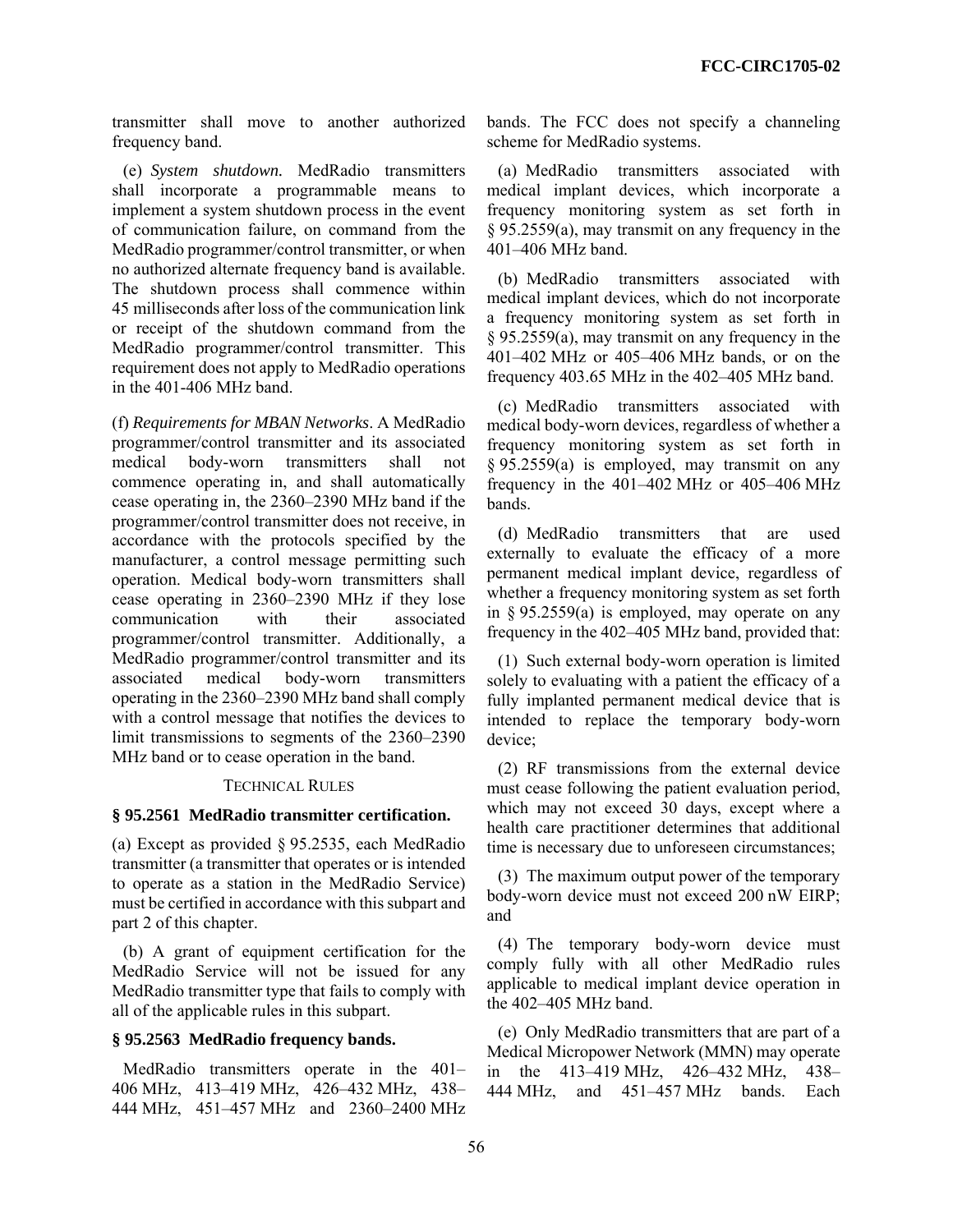MedRadio transmitter that is part of an MMN must be capable of operating in each of the following bands: 413–419 MHz, 426–432 MHz, 438– 444 MHz and 451–457 MHz. All MedRadio transmitters that are part of a single MMN must operate in the same band.

(f) Only MedRadio transmitters that are part of a Medical Body Area Network (MBAN) may operate in the 2360–2400 MHz band.

# **§ 95.2565 MedRadio frequency accuracy.**

Each MedRadio transmitter type must be designed to maintain a frequency stability of  $\pm 100$  ppm of the operating frequency over the applicable temperature range set forth in this section. Frequency stability testing shall be performed over the appropriate temperature range.

(a) 25°C to 45°C in the case of medical implant transmitters; and

(b) 0°C to 55°C in the case of MedRadio programmer/control transmitters and medical bodyworn transmitters.

# **§ 95.2567 MedRadio radiated power limits.**

Each MedRadio transmitter type must be designed such that the MedRadio equivalent isotropically radiated power (M-EIRP) does not exceed the limits in this section. Compliance with these limits must be determined as set forth in § 95.2569.

(a) *Transmitters subject to frequency monitoring – 401–406 MHz.* For MedRadio transmitters that are not excepted under § 95.2559(b) from the frequency monitoring requirements of  $\S$  95.2559(a):

(1) The M-EIRP within any 300 kHz bandwidth within the 402–405 MHz band must not exceed 25 microwatts.

(2) The M-EIRP within any 100 kHz bandwidth within the 401–402 MHz or 405–406 MHz bands must not exceed 25 microwatts.

(b) *Transmitters excepted from frequency monitoring – 401–402 MHz and 405–406 MHz.* For MedRadio transmitters that are excepted under § 95.2559(b)(2) or § 95.2559(b)(3) from the frequency monitoring requirements of § 95.2559(a):

(1) The M-EIRP of any transmitter operating in the 401–401.85 MHz or 405–406 MHz bands must not exceed 250 nanowatts in any 100 kHz bandwidth.

(2) The M-EIRP of any transmitter operating in the 401.85–402 MHz band must not exceed 25 microwatts in any 150 kHz bandwidth.

(c) *Transmitters excepted from frequency monitoring – 403.65 MHz.* For MedRadio transmitters that are excepted under  $\S 95.2559(b)(4)$ from the frequency monitoring requirements of § 95.2559(a), the M-EIRP must not exceed 100 nanowatts in the 300 kHz bandwidth centered at 403.65 MHz.

(d) *Transmitters – other frequency bands.* For MedRadio transmitters operating in the 413– 419 MHz, 426–432 MHz, 438–444 MHz, or 451– 457 MHz bands:

(1) The peak M-EIRP over the frequency bands of operation must not exceed the lesser of zero dBm  $(1 \text{ mW})$  or  $10 \log(B) - 7.782$  dBm, where B is the MedRadio 20 dB emission bandwidth in megahertz.

(2) The peak power spectral density must not exceed 800 microwatts per megahertz in any one megahertz band.

(e) *Transmitters – 2360–2390 MHz band.* For MedRadio transmitters operating in the 2360– 2390 MHz band, the M-EIRP over the bands of operation must not exceed the lesser of zero dBm (1 mW) or 10 log (B) dBm, where B is the MedRadio 20 dB emission bandwidth in megahertz.

(f) *Transmitters – 2390–2400 MHz band.* For MedRadio transmitters operating in the 2390– 2400 MHz band, the M-EIRP over the bands of operation must not exceed the lesser of 13 dBm  $(20 \text{ mW})$  or  $16 + 10 \log(B)$  dBm, where B is the MedRadio 20 dB emission bandwidth in megahertz.

## **§ 95.2569 MedRadio field strength measurements.**

Compliance with MedRadio equivalent isotropic radiated power (M-EIRP) limits can be determined by measuring the radiated field strength from the transmitter type, in accordance with the rules in this section.

(a) Radiated field strength values corresponding to the M-EIRP limits in § 95.2567 are given in the table in this paragraph, for an open area test site, and for a test site equivalent to free space, such as a fully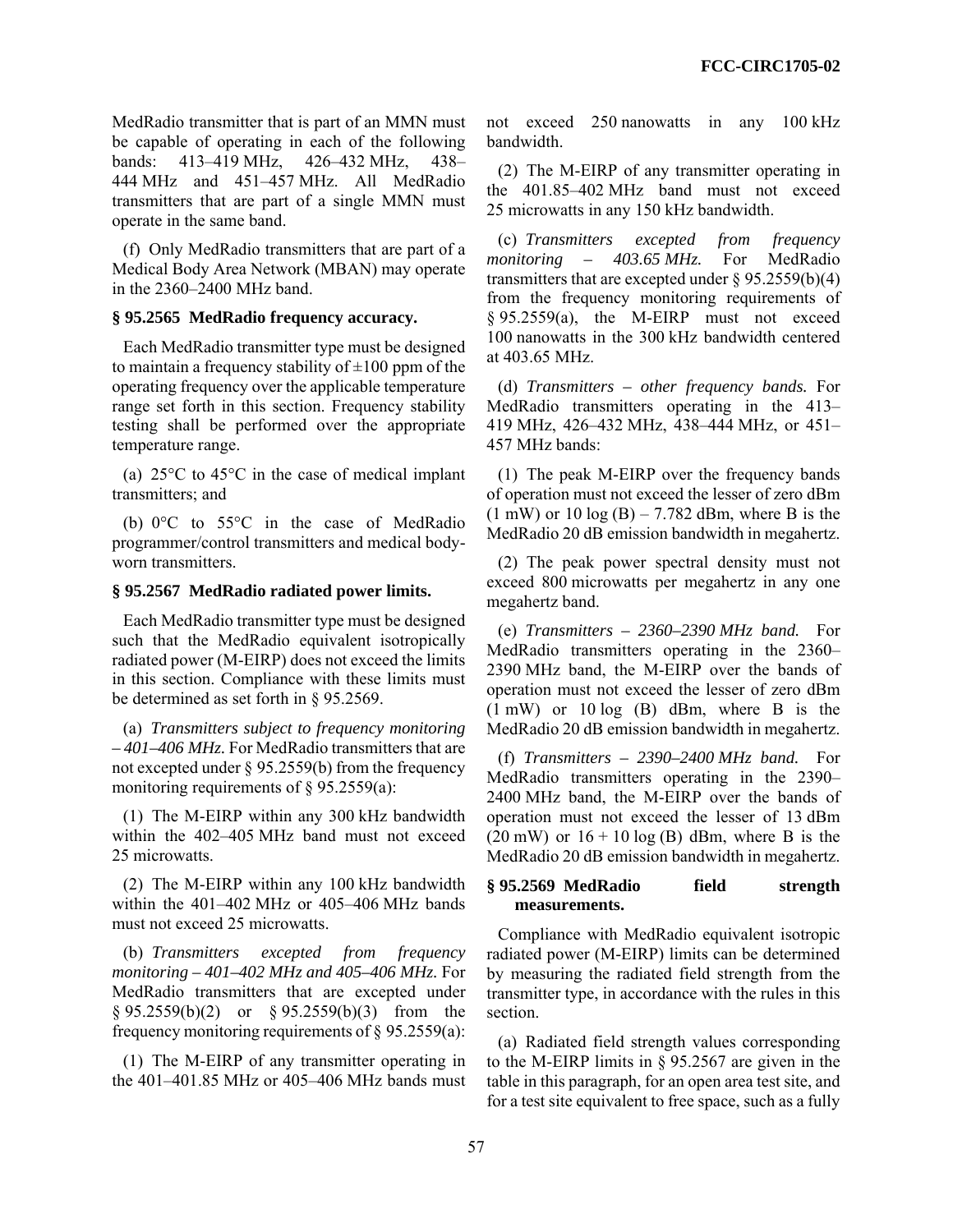anechoic test chamber. Field strength is measured at a distance of 3 meters from the equipment under test.

| M-EIRP             | Open Area | Free Space |
|--------------------|-----------|------------|
| Limit              | (mV/m)    | (mV/m)     |
| $1 \text{ mW}$     | 115.1     | 57.55      |
| $25 \mu W \dots$   | 18.2      | 91         |
| 250 nW             | 18        | 09         |
| $100 \text{ nW}$ . | 12        | 06         |

(b) Compliance with the maximum transmitter power requirements in § 95.2567 is based on measurements using a peak detector function and measured over an interval of time when transmission is continuous and at its maximum power level. In lieu of using a peak detector function, measurement procedures that have been found to be acceptable to the FCC in accordance with § 2.947 of this chapter may be used to demonstrate compliance.

(c) For a MedRadio transmitter intended to be implanted in a human body, radiated emissions and M-EIRP measurements for transmissions by stations authorized under this section may be made in accordance with an FCC-approved human body simulator and test technique. Guidance regarding SAR measurement techniques dielectric parameters for the tissue-equivalent material can be found in the Office of Engineering and Technology (OET) Laboratory Division Knowledge Database (KDB).

### **§ 95.2571 MedRadio emission types.**

 A MedRadio station may transmit any emission type appropriate for communications in this service. Voice communications, however, are prohibited

### **§ 95.2573 MedRadio authorized bandwidths.**

Each MedRadio transmitter type must be designed such that the MedRadio emission bandwidth does not exceed the applicable authorized bandwidth set forth in this section.

(a) For MedRadio transmitters operating in the 402–405 MHz band, the maximum authorized bandwidth is 300 kHz. Such transmitters must not use more than 300 kHz of bandwidth (total) during a MedRadio communications session. This provision does not preclude full duplex or half duplex communications provided that the total bandwidth of all of the channels employed in a

MedRadio communications session does not exceed 300 kHz.

(b) For MedRadio transmitters operating in the 401–401.85 MHz band or the 405–406 MHz band, the maximum authorized bandwidth is 100 kHz. Such transmitters must not use more than 100 kHz of bandwidth (total) during a MedRadio communications session. This provision does not preclude full duplex or half duplex communications provided that the total bandwidth of all of the channels employed in a MedRadio communications session does not exceed 100 kHz.

(c) For MedRadio transmitters operating in the 401.85–402 MHz band, the maximum authorized bandwidth is 150 kHz. Such transmitters must not use more than 150 kHz of bandwidth (total) during a MedRadio communications session. This provision does not preclude full duplex or half duplex communications, provided that the total bandwidth of all of the channels employed in a MedRadio communications session does not exceed 150 kHz.

 (d) For MedRadio transmitters operating in the 413–419 MHz, 426–432 MHz, 438–444 MHz or 451–457 MHz bands, the maximum 20 dB authorized bandwidth is 6 MHz.

(e) For MedRadio transmitters operating in the 2360–2400 MHz band, the maximum authorized bandwidth is 5 MHz.

(f) Lesser emission bandwidths may be employed, provided that the unwanted emissions are attenuated as provided in § 95.2579. See also § 95.2567 regarding maximum radiated power limits, § 95.2565 on frequency accuracy, § 95.2569 on field strength measurements, and § 95.2585 on RF exposure.

### **§ 95.2579 MedRadio unwanted emissions limits.**

Unwanted emission field strength limits and attenuation requirements apply to each MedRadio transmitter type, as set forth in this section and part 2.

(a) *Field strength limits.* The field strengths of unwanted emissions from each MedRadio transmitter type, measured at a distance of 3 meters, must not exceed the field strength limits shown in the table in this paragraph for the indicated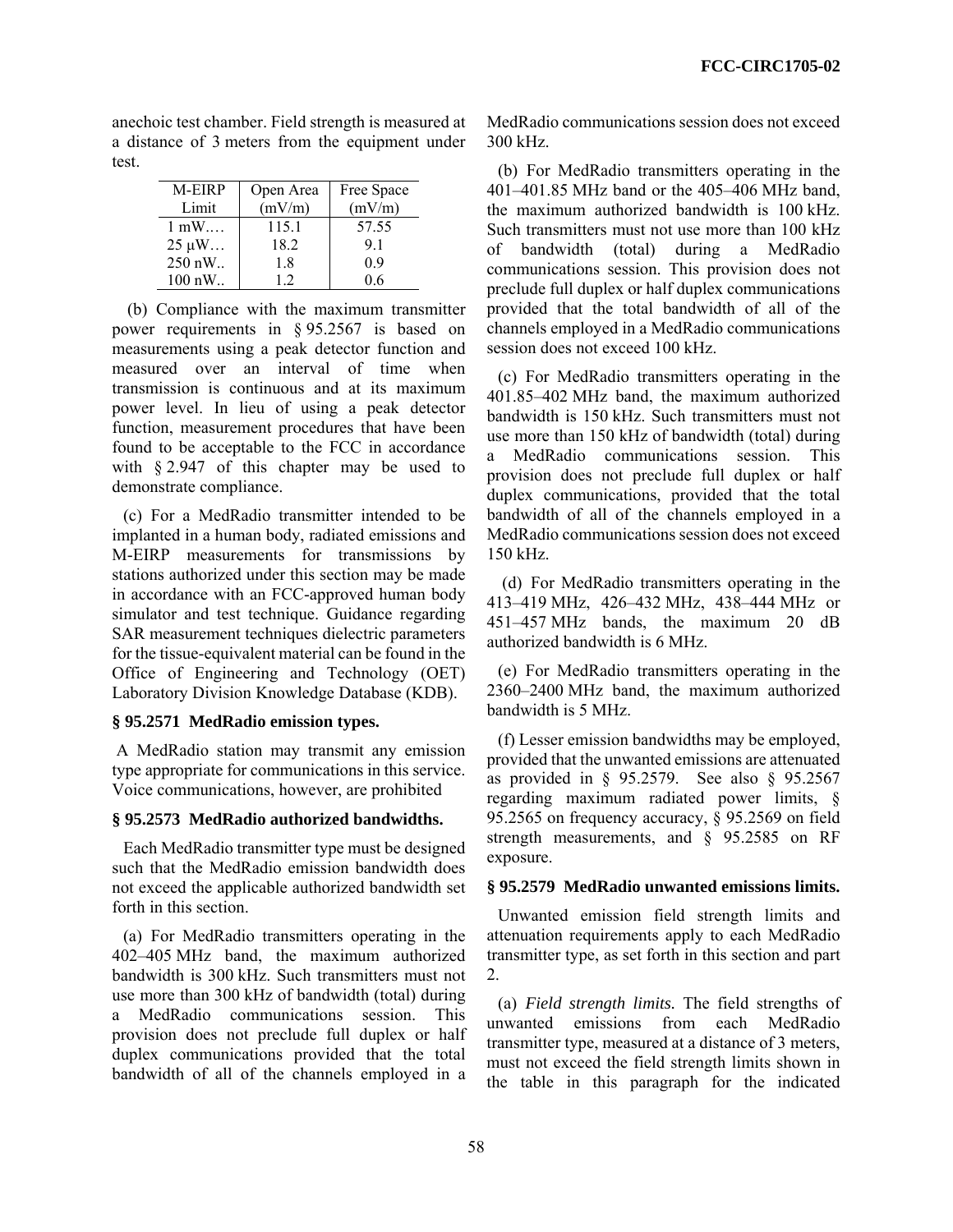frequency ranges, if the frequencies of these emissions are:

(1) More than 250 kHz outside of the 402– 405 MHz band (for devices designed to operate in the 402–405 MHz band);

(2) More than 100 kHz outside of either the 401– 402 MHz or 405–406 MHz bands (for devices designed to operate in the 401–402 MHz or 405– 406 MHz bands);

(3) In the 406.000–406.100 MHz band (for devices designed to operate in the 401–402 MHz or 405–406 MHz bands); or

(4) More than 2.5 MHz outside of the 413– 419 MHz, 426–432 MHz, 438–444 MHz or 451– 457 MHz bands (for devices designed to operate in these four bands).

(5) More than 2.5 MHz outside of the 2360– 2400 MHz band (for devices designed to operate in the 2360–2400 MHz band).

| <b>Frequency Range</b> | Field strength |
|------------------------|----------------|
| (MHz)                  | $(\mu V/m)$    |
| $30 - 88$              | 100            |
| $88-216$               | 150            |
| $216 - 960$            | 200            |
| $960$ and above        | 500            |

Note to Table: At the boundaries between frequency ranges, the tighter limit (lower field strength) applies. Below 1 GHz, field strength is measured using a CISPR quasi-peak detector. Above 1 GHz, field strength is measured using an average detector with a minimum reference bandwidth of 1 MHz. *See also* part 2, subpart J of this chapter.

(b) *Harmonic emissions.* Radiated unwanted emissions from a MedRadio transmitter type must be measured to at least the tenth harmonic of the highest fundamental frequency emitted.

(c) *Attenuation requirements, 402–405 MHz.* For MedRadio transmitter types designed to operate in the 402-405 MHz band, unwanted emissions must be attenuated below the maximum permitted transmitter output power by at least:

(1) 20 dB, on any frequency within the 402– 405 MHz band that is more than 150 kHz away from the center frequency of the occupied bandwidth;

(2) 20 dB, on any frequency between 401.750 MHz and 402.000 MHz, and on any frequency between 405 MHz and 405.250 MHz.

(d) *Attenuation requirements, 401–402 MHz, 405–406 MHz.* For MedRadio transmitter types designed to operate in the 401–402 MHz band or 405–406 MHz band, the power of unwanted emissions must be attenuated below the transmitter output power by at least:

(1) 20 dB, on any frequency within the 401– 401.85 MHz or 405–406 MHz bands that is:

(i) More than 75 kHz away from the center frequency of the occupied bandwidth if the MedRadio transmitter type is operating on a frequency between 401.85 and 402 MHz; or,

(ii) More than 50 kHz away from the center frequency of the occupied bandwidth and 100 kHz or less below 401 MHz or above 406 MHz.

 (2) 20 dB, on any frequency between 400.900 MHz and 401.000 MHz, and on any frequency between 406.000 MHz and 406.100 MHz.

(e) *Attenuation requirements, 413–419 MHz, 426–432 MHz, 438–444 MHz, and 451–457 MHz.* For MedRadio transmitter types designed to operate in the 413–419 MHz, 426–432 MHz, 438– 444 MHz and 451–457 MHz bands: In the first 2.5 megahertz above or below any of the frequency bands authorized for Medical Micropower Network operation, the EIRP of any unwanted emission must be attenuated within a 1 megahertz bandwidth by at least 20 dB relative to the maximum EIRP within any 1 megahertz bandwidth of the fundamental emission.

(f) *Attenuation requirements, 2360–2400 MHz.* For MedRadio transmitter types designed to operate in the 2360–2400 MHz band: In the first 2.5 megahertz above or below any of the frequency bands authorized for MBAN operation, the EIRP of any unwanted emission must be attenuated within a 1 megahertz bandwidth by at least 20 dB relative to the maximum EIRP within any 1 megahertz bandwidth of the fundamental emission.

(g) *Measurements.* Compliance with the limits in paragraphs (c), (d) and (e) of this section is based on the use of measurement instrumentation using a peak detector function with an instrument reference bandwidth approximately equal to 1.0 percent of the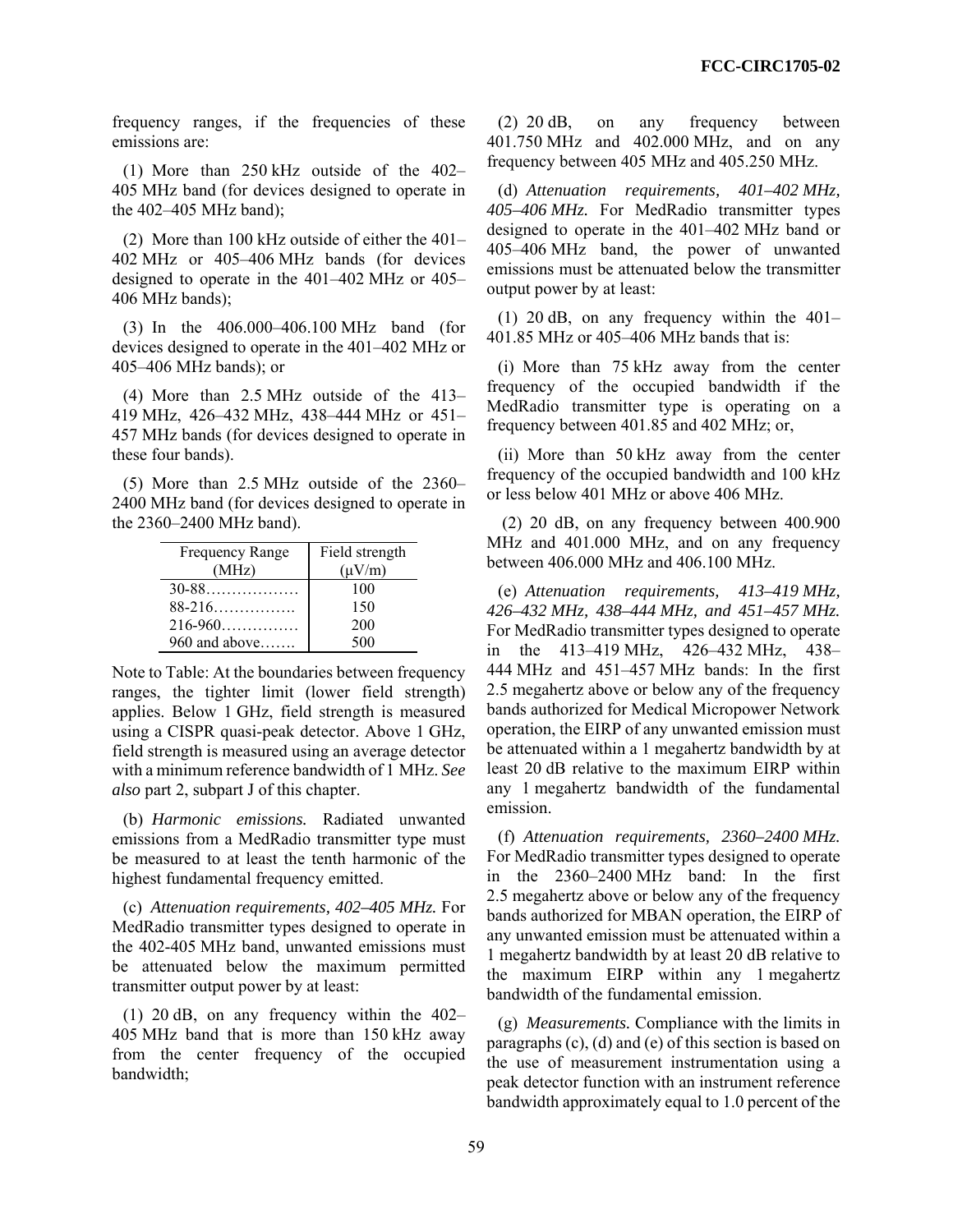emission bandwidth of the device under measurement.

# **§ 95.2585 MedRadio RF exposure evaluation.**

A MedRadio medical implant device or medical body-worn transmitter is subject to the radiofrequency radiation exposure requirements specified in  $\S$  1.1307(b) and 2.1093 of this chapter, as appropriate. Applications for equipment authorization of devices operating under this section must demonstrate compliance with these requirements using either finite difference time domain (FDTD) computational modeling or laboratory measurement techniques. Where a showing is based on computational modeling, the Commission retains the discretion to request that supporting documentation and/or specific absorption rate (SAR) measurement data be submitted.

# **§ 95.2587 MedRadio additional requirements.**

(a) The antenna associated with any MedRadio transmitter must be supplied with the transmitter and is considered part of the transmitter subject to equipment authorization.

(b) MedRadio transmitters shall be tested for frequency stability, radiated emissions and EIRP limit compliance in accordance with applicable rules.

#### MARKETING RULES

#### **§ 95.2591 MedRadio marketing limitations.**

Transmitters intended for operation in the MedRadio Service may be marketed and sold only for the use in accordance with § 95.2531.

### **§ 95.2593 MedRadio labeling requirements.**

MedRadio transmitters must be labeled in accordance with the requirements in this section.

(a) MedRadio programmer/control transmitters operating in the 401–406 MHz band shall be labeled as provided in part 2 of this chapter and shall bear the following statement in a conspicuous location on the device:

"This device may not interfere with stations operating in the 400.150–406.000 MHz band in the Meteorological Aids, Meteorological Satellite, and Earth Exploration Satellite Services and must accept any interference received, including interference that may cause undesired operation."

(b) MedRadio programmer/control transmitters operating in the 413–419 MHz, 426–432 MHz, 438–444 MHz, and 451–457 MHz bands shall be labeled as provided in part 2 of this chapter and shall bear the following statement in a conspicuous location on the device:

 "This device may not interfere with stations authorized to operate on a primary basis in the 413– 419 MHz, 426–432 MHz, 438–444 MHz, and 451– 457 MHz bands, and must accept any interference received, including interference that may cause undesired operation."

(c) MedRadio programmer/control transmitters operating in the 2360–2400 MHz band shall be labeled as provided in part 2 of this chapter and shall bear the following statement in a conspicuous location on the device:

"This device may not interfere with stations authorized to operate on a primary basis in the 2360–2400 MHz band, and must accept any interference received, including interference that may cause undesired operation."

(d) If it is not feasible to place the statement specified by paragraphs (a), (b), or (c) of this section on the device, it may be placed in the instruction manual for the transmitter instead.

(e) If a MedRadio programmer/control transmitter is constructed in two or more sections connected by wire and marketed together, the statement specified in this section is required to be affixed only to the main control unit.

(f) MedRadio transmitters shall be identified with a serial number on each device, except as noted below.

(1) For MedRadio transmitters that operate in the 2360–2400 MHz band, only the programmer/control transmitter shall be identified with a serial number

(2) The FCC ID number associated with a medical implant transmitter and the information required by § 2.925 of this chapter may be placed in the instruction manual for the transmitter and on the shipping container for the transmitter, in lieu of being placed directly on the transmitter.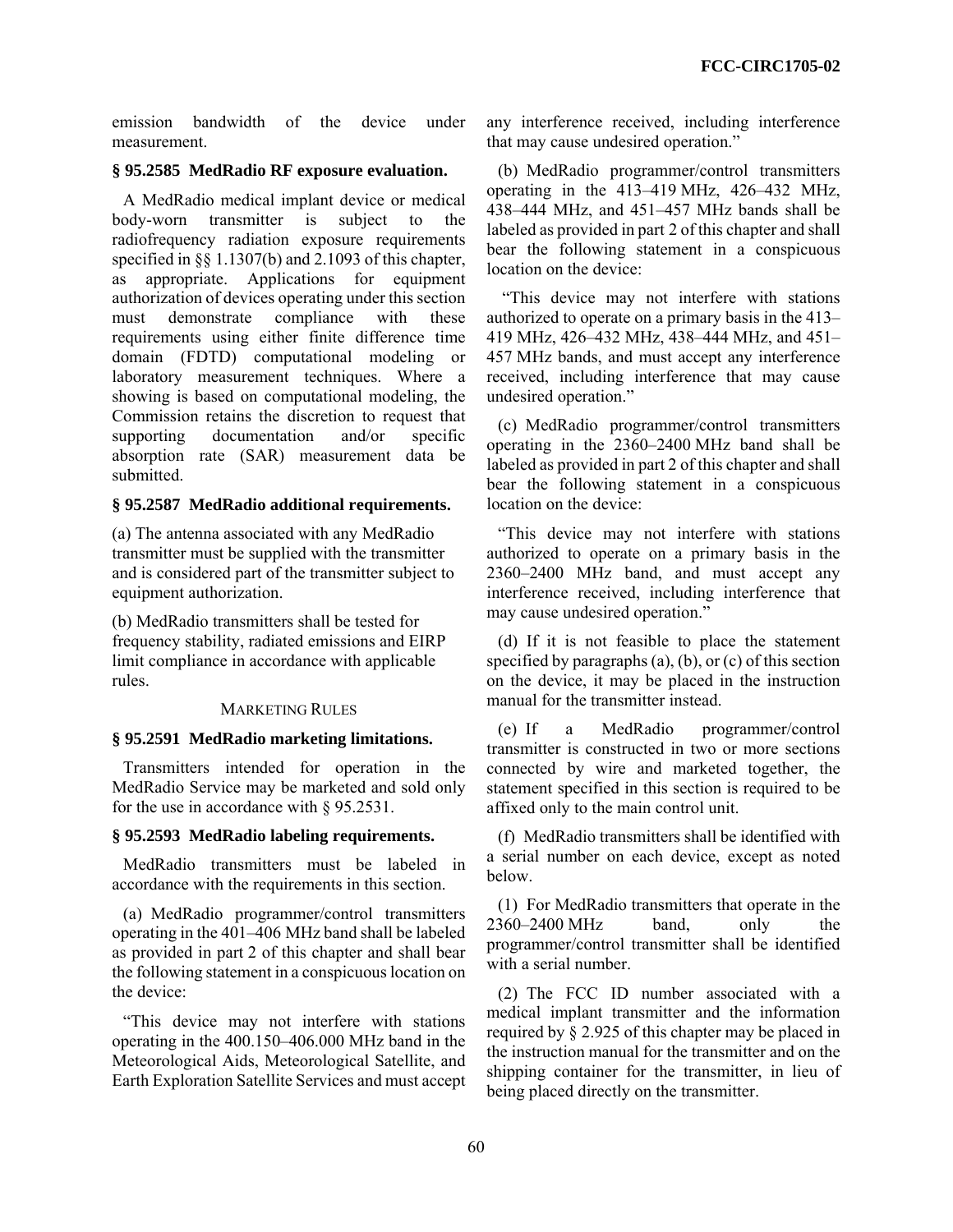### **§ 95.2595 MedRadio disclosures.**

Manufacturers of MedRadio transmitters must include with each transmitting device the statement set forth in this section that applies to the frequency bands in use.

(a) For MedRadio transmitters operating in the 401–406 MHz band, the following statement applies:

"This transmitter is authorized by rule under the Medical Device Radiocommunication Service (in part 95 of the FCC Rules) and must not cause harmful interference to stations operating in the 400.150–406.000 MHz band in the Meteorological Aids (*i.e.* transmitters and receivers used to communicate weather data), the Meteorological Satellite, or the Earth Exploration Satellite Services and must accept interference that may be caused by such stations, including interference that may cause undesired operation. This transmitter shall be used only in accordance with the FCC Rules governing the Medical Device Radiocommunication Service. Analog and digital voice communications are prohibited. Although this transmitter has been approved by the Federal Communications Commission, there is no guarantee that it will not receive interference or that any particular transmission from this transmitter will be free from interference."

(b) For MedRadio transmitters operating in the 413–419 MHz, 426–432 MHz, 438–444 MHz and 451–457 MHz bands, the following statement applies:

"This transmitter is authorized by rule under the MedRadio Service (47 C.F.R. Part 95). This transmitter must not cause harmful interference to stations authorized to operate on a primary basis in the 413–419 MHz, 426–432 MHz, 438–444 MHz, and 451–457 MHz bands, and must accept interference that may be caused by such stations, including interference that may cause undesired operation. This transmitter shall be used only in accordance with the FCC Rules governing the MedRadio Service. Analog and digital voice communications are prohibited. Although this transmitter has been approved by the Federal Communications Commission, there is no guarantee that it will not receive interference or that any particular transmission from this transmitter will be free from interference."

(c) For MedRadio transmitters operating in the 2360–2400 MHz band, the following statement applies:

 "This transmitter is authorized by rule under the MedRadio Service (47 C.F.R. Part 95). This transmitter must not cause harmful interference to stations authorized to operate on a primary basis in the 2360–2400 MHz band, and must accept interference that may be caused by such stations, including interference that may cause undesired operation. This transmitter shall be used only in accordance with the FCC Rules governing the MedRadio Service. Analog and digital voice communications are prohibited. Although this transmitter has been approved by the Federal Communications Commission, there is no guarantee that it will not receive interference or that any particular transmission from this transmitter will be free from interference."

### **Subpart J – Multi-Use Radio Service**

ADMINISTRATIVE RULES

# **§ 95.2701 Scope.**

This subpart contains rules that apply only to the Multi-Use Radio Service (MURS).

#### **§ 95.2703 Definitions, MURS.**

*MURS.* A two-way, short distance voice or data communication service for facilitating personal or business activities of the general public.

#### **§ 95.2705 Grandfathered MURS stations.**

MURS stations that were licensed under part 90 of this chapter to operate on MURS frequencies as of November 13, 2000, are authorized by this rule to continue to operate under terms identical to those of such nullified part 90 authorizations, including any associated rule waivers.

### **§ 95.2707 Airborne use of MURS not authorized.**

Notwithstanding the provisions of § 95.307, MURS operation is not authorized aboard aircraft in flight.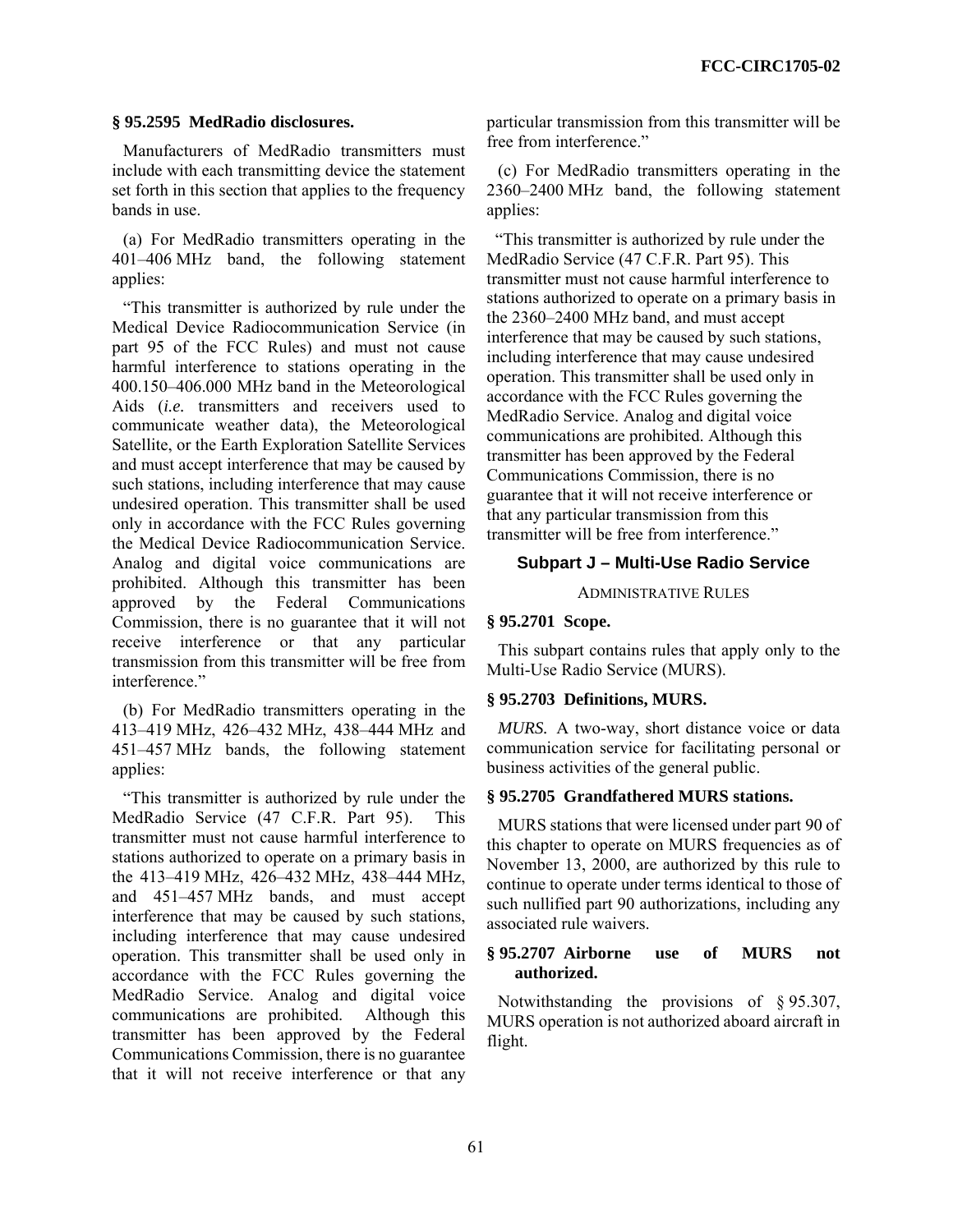### **§ 95.2719 MURS replacement parts.**

The operator of an MURS transmitter may replace parts of an MURS transmitter as indicated in this section. All other internal maintenance and repairs must be carried out in accordance with § 95.319.

(a) A damaged antenna may be replaced by another antenna of the same or a compatible similar type.

(b) Batteries in the MURS transmitter may be replaced with batteries of a type specified by the manufacturer.

# **§ 95.2725 MURS interference.**

MURS station operators must take reasonable precautions to avoid causing harmful interference. This includes monitoring the transmitting frequency for communications in progress before transmitting, and other measures as may be necessary to minimize the potential for causing interference.

### OPERATING RULES

### **§ 95.2731 Permissible MURS uses.**

The operator of a MURS station may use it for the purposes listed in this section.

(a) MURS stations may be used to transmit voice, data or image signals.

(b) MURS stations may be used for telecommand and telemetry functions.

### **§ 95.2733 Prohibited MURS uses.**

MURS stations must not be operated as repeater stations or signal boosters. This prohibition includes store-and-forward packet operation.

#### **§ 95.2741 MURS antenna height limit.**

The highest point of any MURS station antenna must not be more than 18.3 meters (60 feet) above the ground or 6.10 meters (20 feet) above the highest point of the structure on which it is mounted. MURS station antennas must also meet the requirements in § 95.317 regarding menaces to air navigation. *See* 47 C.F.R. § 95.317 and consult Part 17 of the FCC's Rules for more information.

# **§ 95.2749 MURS network connection.**

MURS stations are prohibited from interconnection with the public switched network. *Interconnection Defined*. Connection through automatic or manual means of multi-use radio stations with the facilities of the public switched telephone network to permit the transmission of messages or signals between points in the wireline or radio network of a public telephone company and persons served by multi-use radio stations. Wireline or radio circuits or links furnished by common carriers, which are used by licensees or other authorized persons for transmitter control (including dial-up transmitter control circuits) or as an integral part of an authorized, private, internal system of communication or as an integral part of dispatch point circuits in a multi-use radio station are not considered to be interconnection for purposes of this rule part.

### **§ 95.2757 MURS duration of transmissions.**

MURS stations may not be operated in the continuous carrier transmit mode.

### TECHNICAL RULES

#### **§ 95.2761 MURS transmitter certification.**

(a) Each MURS transmitter (a transmitter that operates or is intended to operate in MURS) must be certified in accordance with this subpart and part 2 of this chapter.

(b) A grant of equipment certification will not be issued for any MURS transmitter type that fails to comply with all of the applicable rules in this subpart.

(c) A grant of equipment certification will not be issued for MURS transmitters capable of operating under both this subpart (MURS) and under any other subparts of this chapter (except Part 15).

### **§ 95.2763 MURS channels.**

Five VHF channels are allotted for shared use in the MURS. These channels, designated by their center frequencies in megahertz, are as follows: 151.820, 151.880, 151.940, 154.570 and 154.600 MHz. Each MURS transmitter type must be designed to transmit on one or more of these channels.

### **§ 95.2765 MURS frequency accuracy.**

Each MURS transmitter type must be designed to meet the applicable frequency tolerance and stability requirements of this section.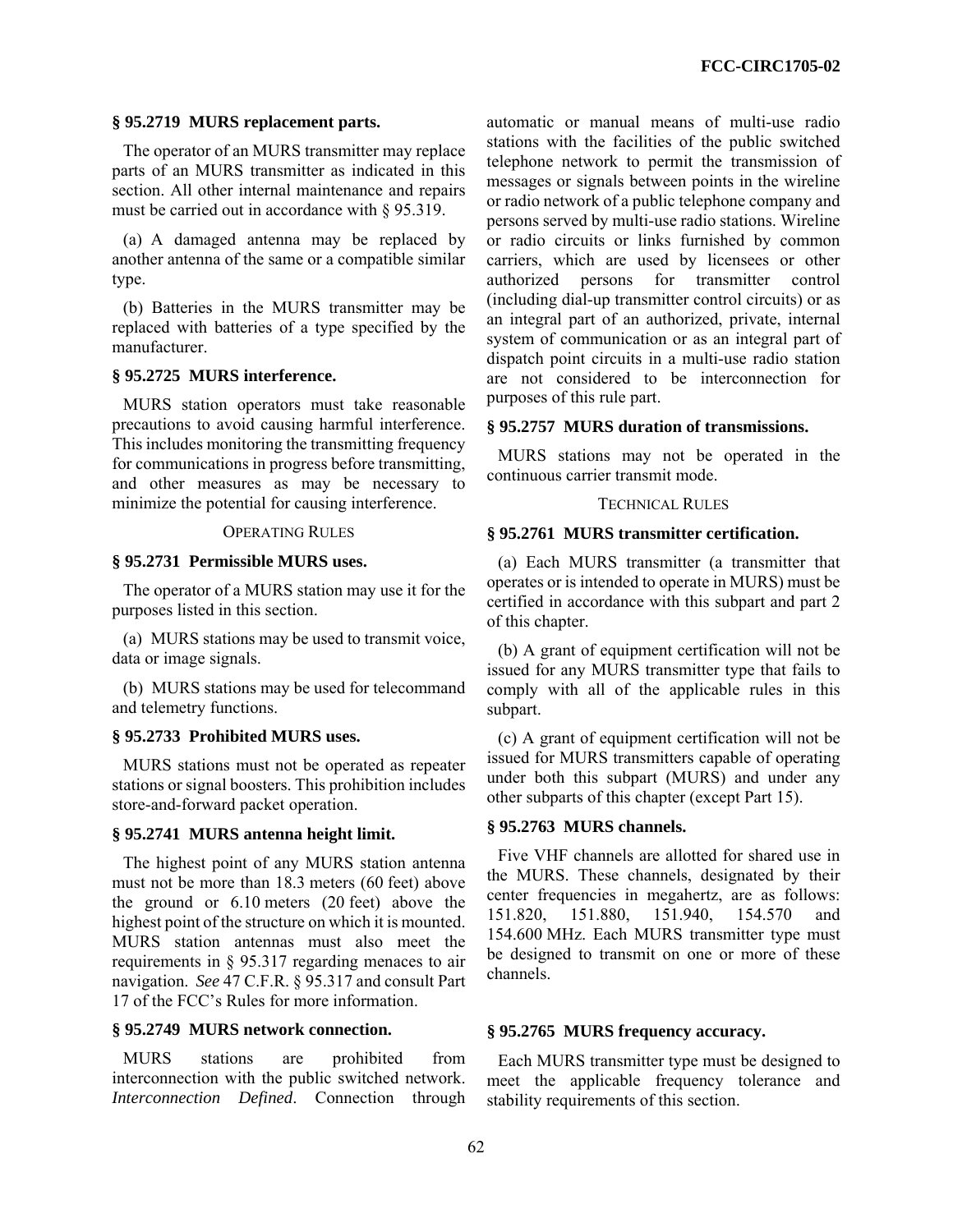(a) MURS transmitters that operate with an emission bandwidth of 6.25 kHz or less must be designed such that the carrier frequencies remain within  $\pm 2.0$  parts-per-million (ppm) of the channel center frequencies specified in § 95.2763 during normal operating conditions.

(b) MURS transmitters that operate with an emission bandwidth greater than 6.25 kHz must be designed such that the carrier frequencies remain within  $\pm$  5.0 ppm of the channel center frequencies specified in § 95.2763 during normal operating conditions.

# **§ 95.2767 MURS transmitting power limit.**

Each MURS transmitter type must be designed such that the transmitter power output does not exceed 2 Watts under normal operating conditions.

### **§ 95.2771 MURS emission types.**

A MURS transmitter must transmit only emission types A1D, A2B, A2D, A3E, F2B, F1D, F2D, F3E, and G3E. Emission types A3E, F3E and G3E may include selective calling or tone-operated squelch tones to establish or continue voice communications. MURS transmitters are prohibited from transmitting in the continuous carrier mode.

# **§ 95.2773 MURS authorized bandwidths.**

Each MURS transmitter type must be designed to meet the emission bandwidth limitations in this section.

(a) The occupied bandwidth of emissions transmitted on the center frequencies 151.820 MHz, 151.880 MHz and 151.940 MHz must not exceed 11.25 kHz.

(b) The occupied bandwidth of emissions transmitted on the center frequencies 154.570 MHz and 154.600 MHz must not exceed 20.0 kHz.

(c) The occupied bandwidth of type A3E emissions must not exceed 8.0 kHz.

### **§ 95.2775 MURS audio filter.**

The audio filter referenced in § 95.2779 must satisfy the requirements in this section.

(a) The audio filter must be between the modulation limiter and the modulated stage of the transmitter.

(b) At any frequency (f in kHz) between 3 and 15 kHz, the filter must have an attenuation of at least 40 log (f/3) dB more than the attenuation at 1 kHz. Above 15 kHz, it must have an attenuation of at least 28 dB more than the attenuation at 1 kHz.

# **§ 95.2779 MURS unwanted emissions limits.**

The requirements in this section apply to each MURS transmitter type both with and without the connection of attachments, such as an external microphone, power cord and/or antenna.

(a) *Emission masks*. Emission masks applicable to transmitting equipment in the MURS are defined by the requirements in the following table. The numbers in the paragraphs column refer to attenuation requirement rule paragraph numbers under paragraph (b) of this section. The words "audio filter" refer to the audio filter described in § 95.2775.

| <b>Channel Center</b> |                    |
|-----------------------|--------------------|
| Frequencies (MHz)     | Paragraphs         |
| 151.820, 151.880 and  |                    |
| 151.940               | (1), (2)           |
| 154.570 & 154.600,    |                    |
| with audio filter     | (3), (4), (7)      |
| 154.570 & 154.600,    |                    |
| without audio filter  | $(5)$ .<br>$(6)$ . |

(1) Each MURS transmitter type that transmits F3E or G3E emissions on 154.570 MHz or 154.600 MHz and incorporates an audio filter satisfying the requirements of § 95.2775 in its design may comply with the less stringent unwanted emissions attenuation requirements set forth in paragraphs  $(b)(3)$ ,  $(b)(4)$  and  $(b)(7)$  of this section.

(2) Each MURS transmitter type that transmits on 154.570 MHz or 154.600 MHz, but does not incorporate an audio filter satisfying the requirements of § 95.2775 in its design, must comply with the unwanted emissions attenuation requirements set forth in paragraphs  $(b)(5)$ ,  $(b)(6)$ and (b)(7) of this section.

(b) *Attenuation requirements.* The power of unwanted emissions must be attenuated below the transmitter output power in Watts (P) by at least:

(1)  $7.27(f_d - 2.88 \text{ kHz})$  dB on any frequency removed from the channel center frequency by a displacement frequency  $(f_d$  in kHz) that is more than 5.625 kHz, but not more than 12.5 kHz.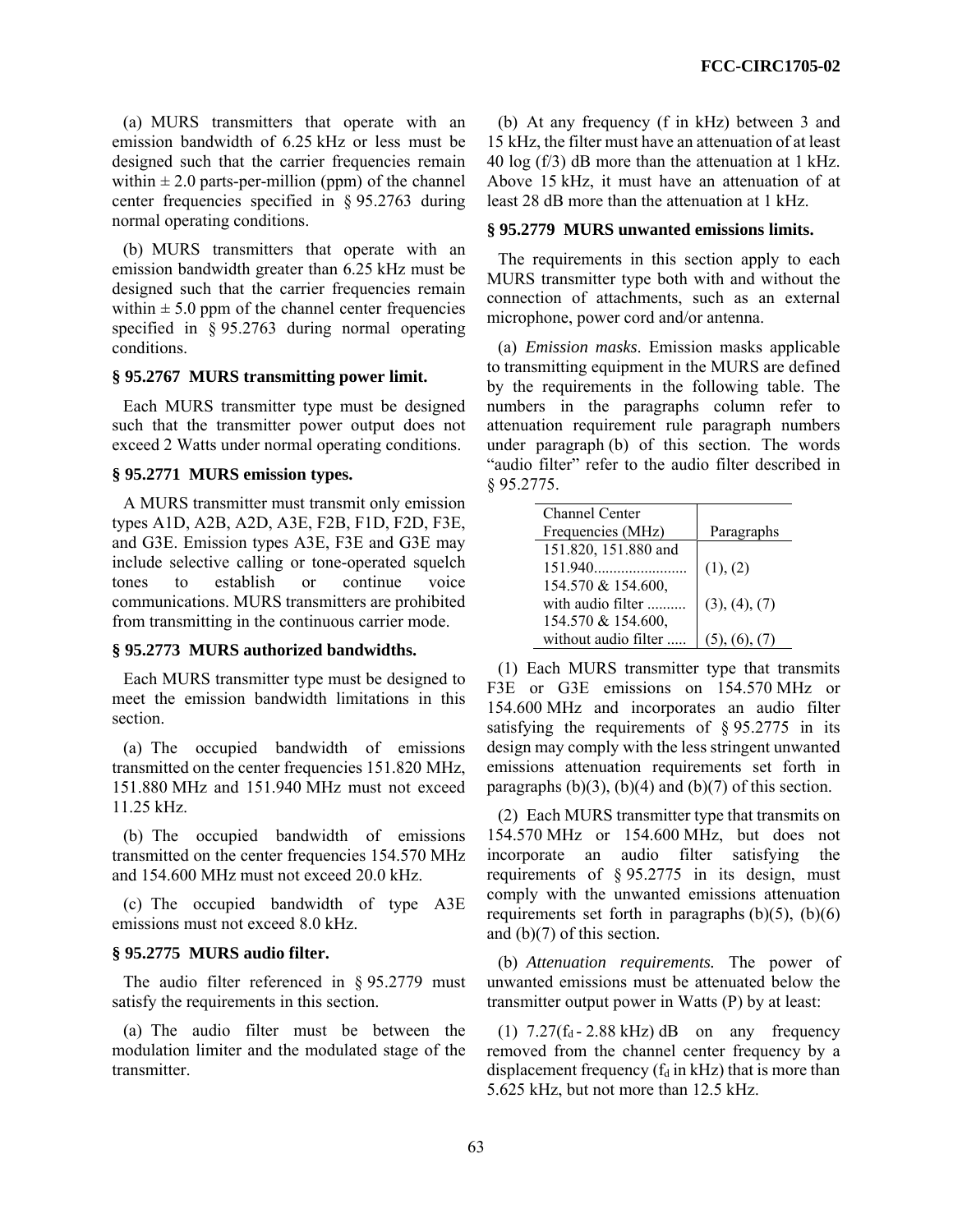(2)  $50 + 10 \log(P)$  dB or 70 dB, whichever is the lesser attenuation, on any frequency removed from the channel center frequency by more than 12.5 kHz.

(3) 25 dB on any frequency removed from the channel center frequency by more than 10 kHz, but not more than 20 kHz.

(4) 35 dB on any frequency removed from the channel center frequency by more than 20 kHz, but not more than 50 kHz.

(5) 83 log  $(f_d \div 5)$  dB on any frequency removed from the center of the authorized bandwidth by a displacement frequency  $(f_d$  in kHz) that is more than 5 kHz, but not more than 10 kHz.

(6) 29 log  $(f_d^2 \div 11)$  dB or 50 dB, whichever is the lesser attenuation on any frequency removed from the channel center frequency by a displacement frequency ( $f_d$  in kHz) that is more than 10 kHz, but not more than 50 kHz.

(7)  $43 + 10 \log(P)$  dB on any frequency removed from the channel center frequency by more than 50 kHz.

(c) *Measurement bandwidths.* The power of unwanted emissions in the frequency bands specified in paragraphs  $(b)(1)$ ,  $(b)(3)$ ,  $(b)(4)$ ,  $(b)(5)$ and (b)(6) of this section is measured with a reference bandwidth of 300 Hz. The power of unwanted emissions in the frequency ranges specified in paragraphs  $(b)(2)$  and  $(b)(7)$  of this section is measured with a reference bandwidth of at least 30 kHz.

### **Subpart K – Personal Locator Beacons and Maritime Survivor Locating Devices**

ADMINISTRATIVE RULES

#### **§ 95.2901 Scope.**

This subpart contains rules that apply only to Personal Locator Beacons (PLBs) and Maritime Survivor Locating Devices (MSLDs).

# **§ 95.2903 Definitions, PLBs and MSLDs.**

*Identification code.* An identification code issued by the National Oceanic and Atmospheric Administration (NOAA) to establish a unique identification for each PLB.

*National Oceanic and Atmospheric Administration (NOAA).* The U.S. Government Agency that is the United States Program Manager for the 406 MHz COSPAS / SARSAT satellite system.

*Maritime Survivor Locating Device (MSLD).* A device intended to aid in the location of persons in the water.

*Personal Locator Beacon (PLB).* A small portable transmitter, compliant with all of the rules in this subpart, that is intended to provide individuals in remote areas a means to alert others of an emergency situation and to aid search and rescue personnel to locate those in distress.

### **§ 95.2905 PLB registration.**

Each PLB owner must initially register their PLB with National Oceanic and Atmospheric Administration (NOAA) and must advise NOAA of any subsequent change of ownership or other change in the registration information. Each PLB is registered by its identification code (*see*  § 95.2987(b)).

(a) PLB owners are encouraged to register their PLBs through the internet using the following web site:

http://www.beaconregistration.noaa.gov

(b) PLB owners may also register their PLBs by mailing a completed registration card to the following address:

NOAA SARSAT Beacon Registration NSOF, E/SPO53 1315 East West Hwy, Silver Spring, MD 20910-9684

#### OPERATING RULES

#### **§ 95.2931 Permissible use of PLBs and MSLDs.**

(a) PLBs may be used only for transmission of distress and safety of life communications.

(b) MSLDs may be used only to aid in the location of persons in the water.

#### **§ 95.2933 Prohibited use of PLBs and MSLDs.**

 (a) PLBs must not be used for any purpose other than transmission of distress and safety of life communications.

(b) Use of MSLDs on land is not authorized.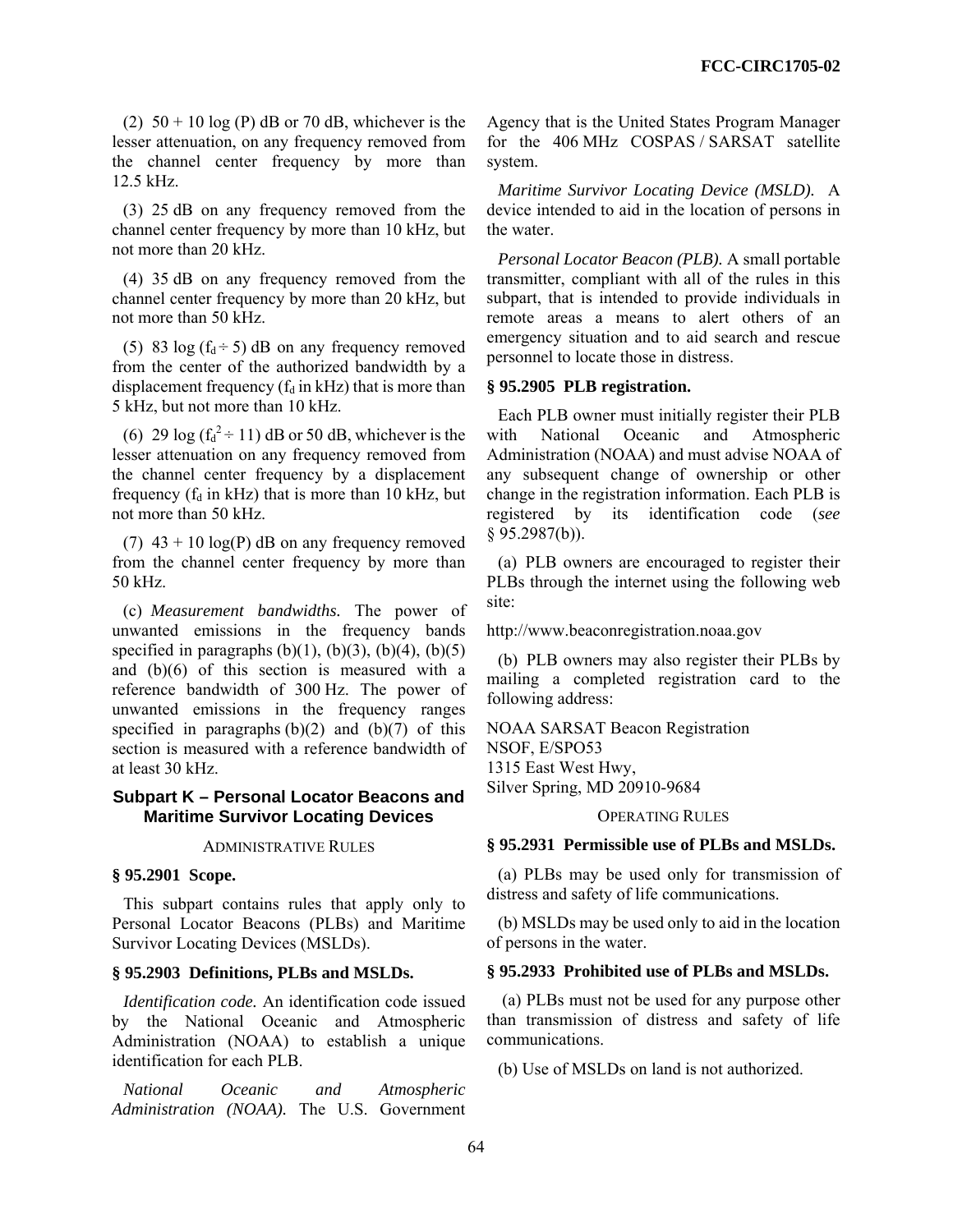#### TECHNICAL RULES

### **§ 95.2961 PLB and MSLD transmitter certification.**

(a) Each PLB and MSLD transmitter must be certified in accordance with this subpart and part 2 of this chapter.

(b) A grant of equipment certification will not be issued for any PLB or MSLD transmitter type that fails to comply with all of the applicable rules in this subpart.

# **§ 95.2963 PLB and MSLD frequency bands.**

 (a) The frequency band 406.0-406.1 MHz is an emergency and distress frequency band available for use by Personal Locator Beacons (PLBs). Use of these frequencies must be limited to transmission of distress and safety of life communications.

(b) MSLDs must:

(1) Transmit on at least one of the following frequencies: 121.5 MHz, 156.525 MHz, 156.750 MHz, 156.800 MHz, 156.850 MHz, 161.975 MHz, or 162.025 MHz; or

(2) Include a function intended to send a distress message directly to the U.S. Coast Guard or any other search and rescue organization.

# **§ 95.2971 PLB emission type.**

PLB transmitter types must be designed to use emission type G1D on the frequency band 406.0- 406.1 MHz.

# **§ 95.2987 Additional PLB and MSLD certification requirements.**

(a) To be certified for use under this subpart, 406 MHz PLB transmitter types must be designed to satisfy the following additional requirements.

(1) *Certifications.* Beginning January 17, 2018, before submitting an application for FCC certification of a 406 MHz PLB transmitter type, the applicant must obtain:

(i) Certification from a test facility recognized by one of the COSPAS / SARSAT Partners that the PLB transmitter type satisfies the standards in RTCM 11010; and,

(ii) Certification from an independent test facility that the PLB transmitter type complies with the electrical and environmental standards associated with RTCM 11010.

(2) *Identification code.* An identification code, recognized by the National Oceanic and Atmospheric Administration (NOAA), the United States Program Manager for the 406 MHz COSPAS/SARSAT satellite system, must be programmed into each PLB to establish a unique identification for that PLB.

(b) To be certified for use under this subpart, MSLD transmitter types must be designed to satisfy the following additional requirements.

(1) A test report from a test laboratory which shows that the MSLD complies with the electrical and environmental standards associated with RTCM 11901. The test laboratory must be accredited to ISO-IEC 17025 with a scope covering the applicable requirements and test procedures.

(2) After the MSLD has been certified by a test laboratory, the following information must be submitted in duplicate to the U.S. Coast Guard, 2703 Martin Luther King Jr. Ave., SE, Stop 7126, Washington, DC 20593-7126:

(i) The name of the manufacturer or grantee and model number of the MSLD;

(ii) Copies of the test report and test data showing that the MSLD complies with the electrical and environmental standards associated with RTCM 11901; and

(iii) Instruction manuals associated with the MSLD, description of the test characteristics of the MSLD including assembly drawings, electrical schematics, description of parts list, specifications of materials and the manufacturer's quality assurance program.

(3) After reviewing the information described in paragraph (b)(2) of this section, the U.S. Coast Guard will issue a letter stating whether the MSLD satisfies all RTCM Recommended Standards. In the case of an MSLD that includes a function intended to send a distress message directly to the U.S. Coast Guard or any other search and rescue organization, the letter will also state whether the U.S. Coast Guard endorses that function.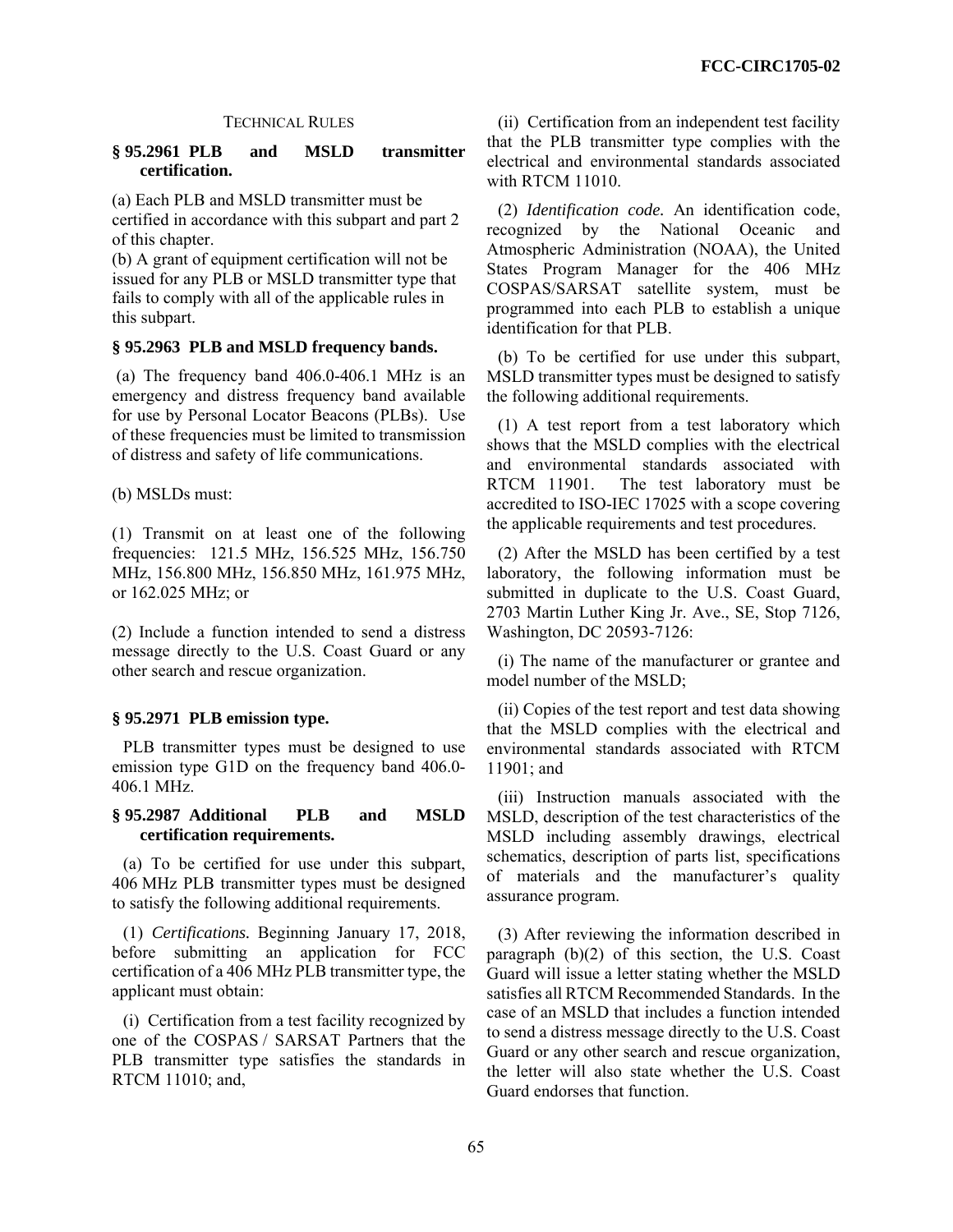(4) A certification application for an MSLD must contain a copy of the U.S. Coast Guard letter stating that the device satisfies all RTCM Recommended Standards, a copy of the technical test data, and the instruction manual(s).

# **§ 95.2989 PLB and MSLD technical standards.**

(a) PLB transmitter types must be designed to comply with the technical standard identified in paragraph (b) of this section. MSLD transmitter types must be designed to comply with the technical standard identified in paragraph (c) of this section. These technical standards are incorporated by reference in accordance with 5 U.S.C. 552(a) and 1 CFR part 51.

(b) The technical standard governing PLBs is the Radio Technical Commission for Maritime (RTCM) Service document "RTCM Standard 11010.2 for 406 MHz Satellite Personal Locator Beacons (PLBs)," dated July 10, 2008, with Amendment 1, dated August 23, 2010, and with Amendment 2, dated June 8, 2012 (RTCM 11010).

(c) The technical standard governing MSLDs is the RTCM document "RTCM Standard 11901.1 for Maritime Survivor Locating Devices (MSLD), dated June 4, 2012" (RTCM 11901).

 (d) A printed copy of RTCM 11010 or RTCM 11901 may be viewed at FCC headquarters at 445 12<sup>th</sup> Street SW, Washington, DC 20554, or at the National Archives and Records Administration (NARA). For information on the availability of this material at NARA call 202-741-6030 or go to *http://www.archives.gov/federal\_register/code\_of\_ federal\_regulations/ibr\_locations.html.*

(e) A printed copy of RTCM 11010 or RTCM 11901 may be obtained from the Radio Technical Commission for Maritime Services, 1611 N. Kent St., Suite 605, Arlington, Virginia 22209-2128.

#### MARKETING RULES

# **§ 95.2991 PLB and MSLD marketing limitations.**

(a) No device may be marketed or sold in the United States as a "PLB" or "Personal Locator Beacon" unless it is compliant with all of the rules in this subpart. Previously approved PLBs that do not meet the requirements of RTCM 11010 shall not be manufactured, imported, or sold in the United States beginning January 17, 2020.

(b) No device may be marketed or sold in the United States as a "MSLD" or "Maritime Survivor Locating Device" unless it complies with the requirements of RTCM 11901. Previously approved devices intended to aid in the location of persons in the water that do not meet the requirements of this subpart shall not be manufactured, imported, or sold in the United States beginning January 17, 2018.

### **§ 95.2993 PLB identification plate or label and registration card.**

To enhance protection of life and property, it is mandatory that each 406 MHz PLB be registered with NOAA and that information be kept up-todate.

(a) *Identification plate or label.* In addition to the identification plate or label requirements contained in §§ 2.925 and 2.926 of this chapter, each 406 MHz PLB must be provided on the outside with a clearly discernable permanent plate or label.

(1) The plate or label must contain the following statement:

"The owner of this 406 MHz PLB must register the identification code on this label with the National Oceanic and Atmospheric Administration (NOAA) whose address is: NOAA/SARSAT Beacon Registration, NSOF, E/SPO53, 1315 East West Hwy, Silver Spring, MD20910-9684."

(2) For PLBs with identification codes that can be changed after manufacture, the identification code shown on the plate or label must be easily replaceable using commonly available tools.

(b) *Registration card.* With each marketable PLB unit, the manufacturer or equipment certification grantee must include a postage pre-paid registration card.

(1) The identification code of the PLB (*see*  § 95.2987(c)) must be printed on the registration card.

(2) The registration card must be addressed to:

NOAA SARSAT Beacon Registration NSOF, E/SPO53,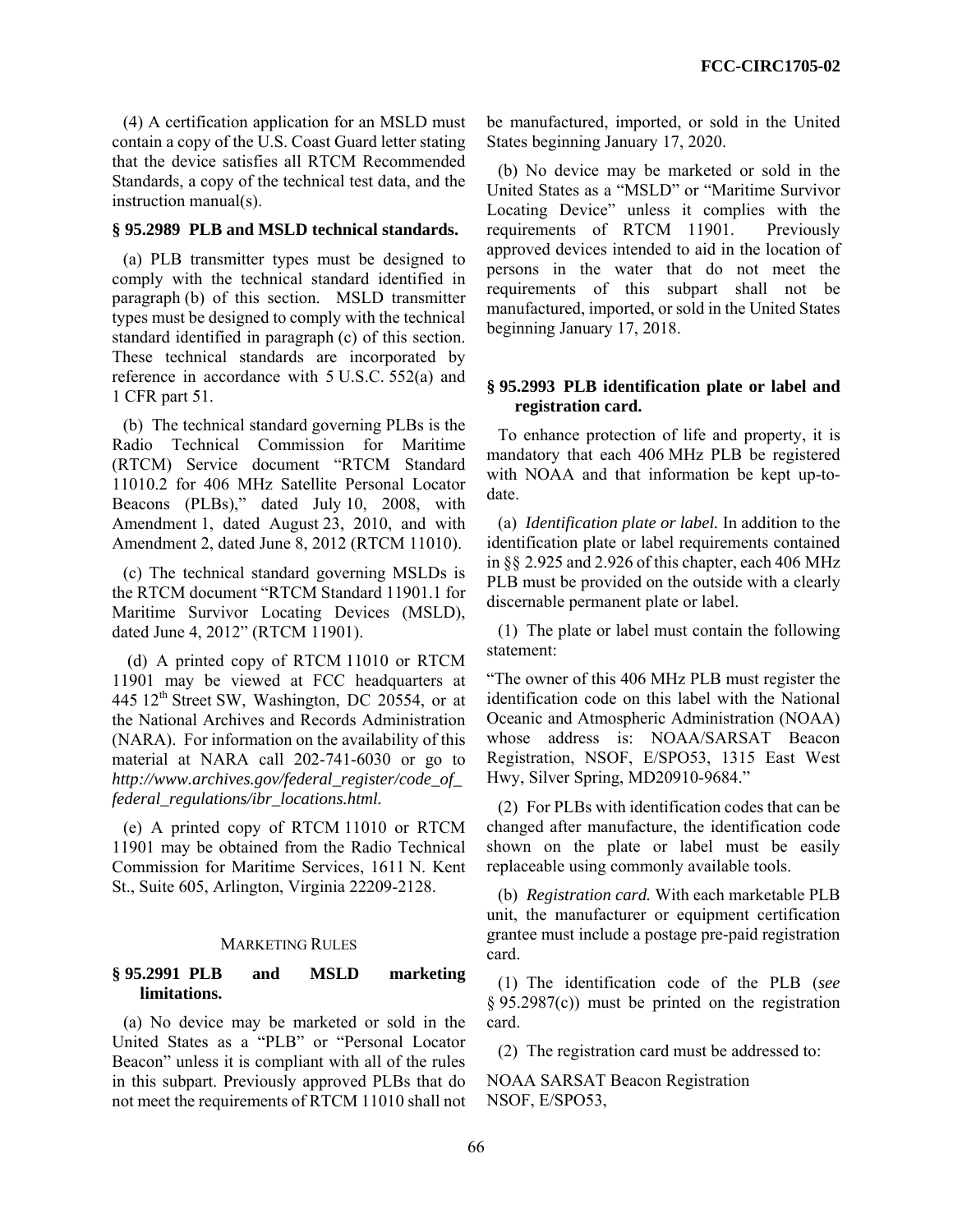1315 East West Hwy, Silver Spring, MD 20910-9684.

(3) The registration card must request the owner's name, address, telephone number and alternate emergency contact.

(4) The registration card must include the following statement:

"WARNING—failure to register this PLB with NOAA could result in a monetary forfeiture order being issued to the owner."

# **Subpart L – DSRCS On-Board Units**

ADMINISTRATIVE RULES

#### **§ 95.3101 Scope.**

This subpart contains rules that apply only to On-Board Units (OBUs) transmitting in the 5850– 5925 MHz frequency band in the Dedicated Short-Range Communications Services (DSRCS)(*see*  § 90.371 of this chapter).

### **§ 95.3103 Definitions, OBUs.**

*Dedicated Short-range Communications Services (DSRCS).* A service providing for data transfer between various mobile and roadside transmitting units for the purposes of improving traffic flow, highway safety and performing other intelligent transportation functions. *See* § 90.7 of this chapter for a more detailed definition.

*On-Board Unit (OBU).* OBUs are low-power devices on vehicles that transfer data to roadside units in the Dedicated Short-Range Communications Service (*see* §§ 90.371 – 90.383 of this chapter), to improve traffic flow and safety, and for other intelligent transportation system purposes. *See* § 90.7 of this chapter.

*Roadside Unit (RSU). See* § 90.7 of this chapter.

#### OPERATING RULES

#### **§ 95.3131 Permissible uses, OBUs.**

On-Board Units (OBUs) may transmit signals to other OBUs and to Roadside Units (RSUs), which are authorized under part 90 of this chapter.

## **§ 95.3159 OBU channel sharing and priority of use.**

In general, the provisions of §§ 95.359, 95.325 and 95.327 apply to OBU operation, subject to the rules in this section governing access priority.

(a) *Priority communications*. OBU communications described in this paragraph are priority communications.

(1) OBU communications involving the safety of life have access priority over all other OBU communications.

(2) Subject to a Control Channel priority system management strategy (*see* ASTM E2213-03 DSRC Standard at  $\S$  4.1.1.2(4)), OBU communications involving public safety have access priority over all other OBU communications except those involving safety of life. OBUs operated by state or local governmental entities are presumed to be engaged in public safety (priority) communications.

(b) *Non-priority communications.* All OBU communications other than those described in paragraph (a) are non-priority communications. Disputes concerning non-priority OBU communications associated with Roadside Units (RSUs) are governed by the provisions of § 90.377(e) and (f) of this chapter. Disputes concerning non-priority OBU communications not associated with RSUs are governed by §§ 95.325, 95.327 and 95.359.

#### TECHNICAL RULES

### **§ 95.3161 OBU transmitter certification.**

(a) Each Dedicated Short Range Communications On-Board Unit IDSRCS-OBU) that operates or is intended to operate in the DSRCS must be certified in accordance with this subpart and subpart J of part 2 of this Chapter.

(b) A grant of equipment certification for this subpart will not be issued for any OBU transmitter type that fails to comply with all of the applicable rules in this subpart.

### **§ 95.3163 OBU channels.**

The following table lists the channels allotted for use by On-Board Units (OBUs):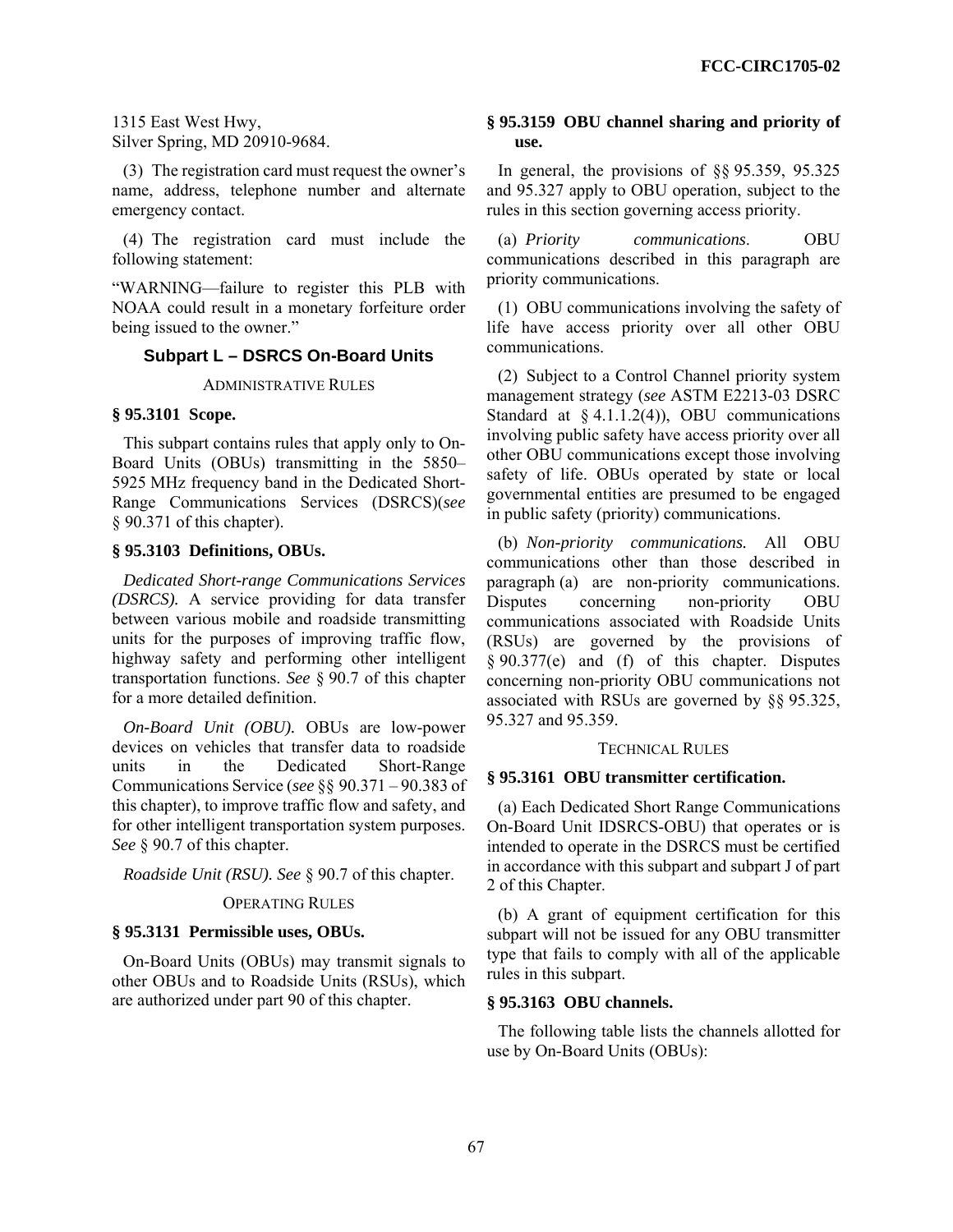| Channel | Channel   | Frequency   |
|---------|-----------|-------------|
| number  | use       | range (MHz) |
| $170$   | Reserved  | 5850-5855   |
| $172$   | Service   | 5855-5865   |
| $174$   | Service   | 5865-5875   |
| $175$   | Service   | 5865–5885   |
| $176$   | Service   | 5875-5885   |
| $178$   | $Control$ | 5885-5895   |
| $180$   | Service   | 5895-5905   |
| $181$   | Service   | 5895-5915   |
| 182     | Service   | 5905-5915   |
| $184$   | Service   | 5915-5925   |

(a) Channels 174 and 176 may be combined to create a 20 MHz bandwidth channel designated as Channel 175.

(b) Channels 180 and 182 may be combined to create a 20 MHz bandwidth channel designated as Channel 181.

(c) Channels 172 and 184 are designated for public safety applications involving safety of life and property.

## **§ 95.3167 OBU transmit power limit.**

The maximum output power for portable On-Board Unit transmitter types is 1.0 mW. For purposes of this paragraph, a portable is a transmitting device designed to be used so that the radiating structure(s) of the device is/are within 20 centimeters of the body of the user.

## **§ 95.3189 OBU technical standard.**

On-Board Unit transmitter types operating in the 5850–5925 MHz band must be designed to comply with the technical standard identified in paragraph (a) of this section.

(a) The technical standard governing OBUs is: American Society for Testing and Materials (ASTM) E2213-03, Standard Specification for Telecommunications and Information Exchange Between Roadside and Vehicle Systems—5 GHz Band Dedicated Short-range Communications (DSRC) Medium Access Control (MAC) and Physical Layer (PHY) Specifications published September 2003 (ASTM E2213-03). The Director of the Federal Register approves this incorporation by reference in accordance with 5 U.S.C. 552(a) and 1 C.F.R. Part 51.

(b) A printed copy of ASTM E2213-03 may be viewed at the National Archives and Records Administration (NARA) or the Federal Communications Commission, 445 12th Street, S.W., Washington, DC 20554. For information on the availability of this material at the NARA, call 202-741-6030.

(c) A printed copy of ASTM E2213-03 can be purchased from ASTM International, 100 Barr Harbor Drive, P.O. Box C700, West Conshohocken, PA 19428-2959.

(d) An electronic copy of ASTM E2213-03 may be purchased and downloaded from the ASTM web site: http://www.astm.org

> APPENDIX TO PART 95 -- CROSS REFERENCE TO PREVIOUS RULES

This table in this appendix to Part 95 shows the current subpart or section number(s) (or "removed" if the section was eliminated) of the CFR unit containing the corresponding subject material, for each of the Part 95 subparts, rules and appendices that, in general, were in effect prior to **[ Insert date 30 days after date of publication in Federal Register ]**.

| <b>Previous CFR Unit</b>                                                                                                           | <b>Current CFR Unit</b>                     |
|------------------------------------------------------------------------------------------------------------------------------------|---------------------------------------------|
| Subpart A - General Mobile<br>Radio Service (GMRS)                                                                                 | Part 95, Subpart E                          |
| 95.1 The General Mobile<br>Radio Service (GMRS)                                                                                    | 95.1703                                     |
| 95.3 License required                                                                                                              | 95.1705                                     |
| 95.5 Licensee eligibility                                                                                                          | 95.1705                                     |
| 95.7 Channel sharing<br>95.21 GMRS system                                                                                          | 95.325, 95.327, 95.359                      |
| description<br>95.23 Mobile station                                                                                                | Removed                                     |
| description<br>95.25 Land station                                                                                                  | Removed                                     |
| description                                                                                                                        | Removed                                     |
| 95.27 Paging receiver<br>description                                                                                               | Removed                                     |
| 95.29 Channels available                                                                                                           | 95.1763                                     |
| 95.33 Cooperative use<br>of radio stations in<br>the GMRS<br>95.45 Considerations on<br>Department of Defense<br>land and in other | 95.1705(f)                                  |
| circumstances                                                                                                                      | 95.309                                      |
| 95.51 Antenna height                                                                                                               | 95.317                                      |
| 95.101 What the license<br>authorizes                                                                                              | 95.307, 95.331, 95.333,<br>95.1705, 95.1731 |
| 95.103 Licensee duties                                                                                                             | 95.1705                                     |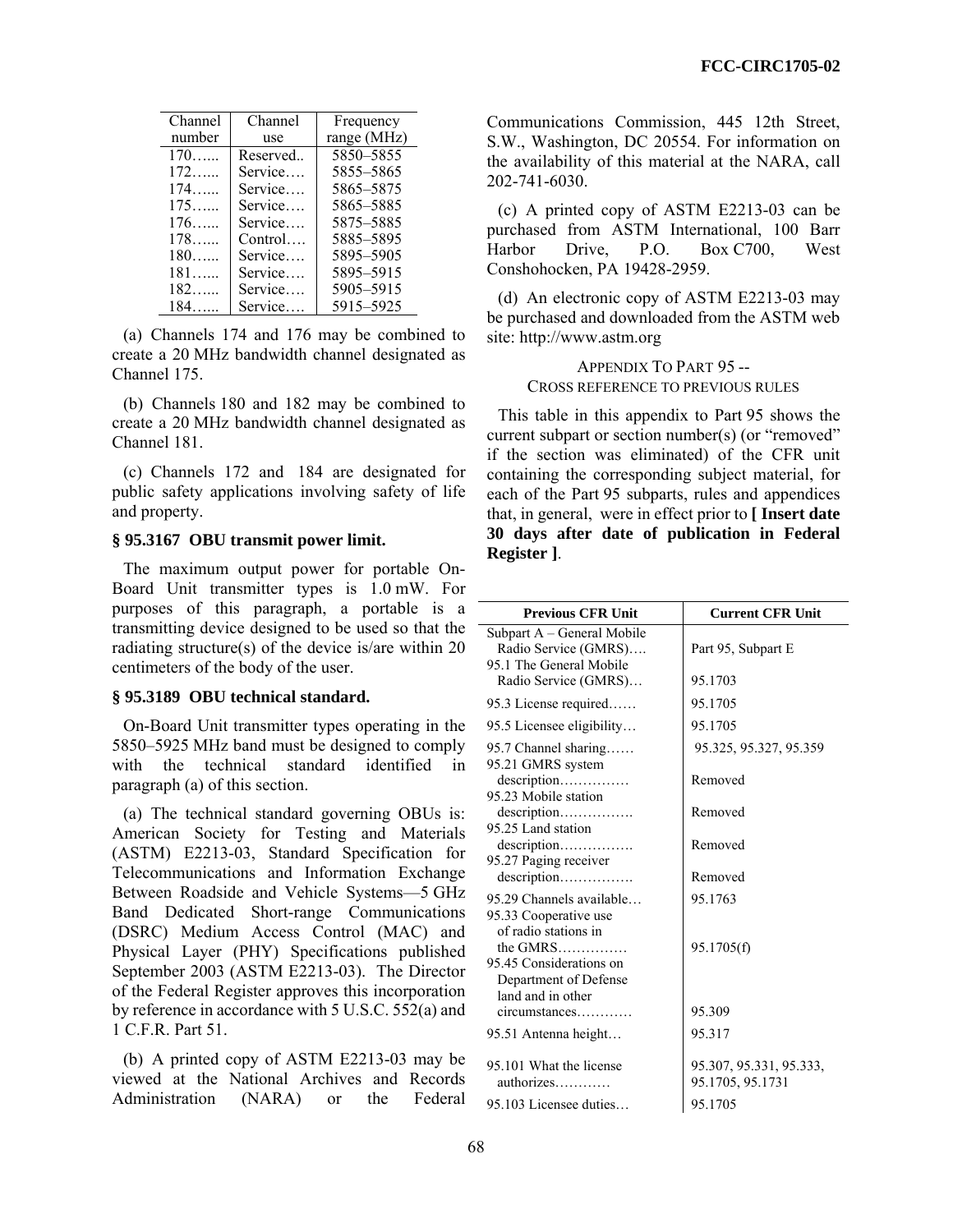| <b>Previous CFR Unit</b>                  | <b>Current CFR Unit</b> | <b>Previous CFR Unit</b>                      | <b>Current CFR Unit</b> |
|-------------------------------------------|-------------------------|-----------------------------------------------|-------------------------|
| 95.105 License term                       | 95.1705(e)              | 95.204 (R/C Rule 4)                           |                         |
| 95.115 Station                            |                         | Do I need                                     |                         |
|                                           | 95.323                  |                                               | 95.305                  |
| 95.117 Where to contact                   |                         | 95.205 (R/C Rule 5)                           |                         |
|                                           | 95.329                  | Where may I operate                           |                         |
| 95.119 Station                            |                         | my R/C station?                               | 95.307                  |
| identification                            | 95.1751                 | 95.206 (R/C Rule 6)                           |                         |
| 95.129 Station                            |                         | Are there any special                         |                         |
| equipment                                 | 95.335, 95.1761         | restrictions on the                           |                         |
| 95.135 Maximum                            |                         | location of my                                |                         |
| authorized transmitting                   |                         |                                               | 95.309                  |
| power                                     | 95.367, 95.1767         | 95.207 (R/C Rule 7)                           |                         |
| 95.139 Adding a small base                |                         | On what channels                              | 95.359, 95.725, 95.733, |
| station or a small control                |                         | may I operate?                                | 95.763                  |
| station                                   | Removed                 | 95.208 (R/C Rule 8)                           |                         |
| 95.141 Interconnection                    |                         | How high may I put<br>my antenna?             | 95.317, 95.741          |
| prohibited                                | 95.349, 95.1749         | 95.209 (R/C Rule 9)                           |                         |
| 95.143 Managing a                         |                         | What equipment may                            |                         |
| GMRS system in                            |                         | I use at my R/C                               | 95.335, 95.337, 95.361, |
| an emergency                              | 95.1705(c), 95.1731     |                                               | 95.735, 95.761          |
| 95.171 Station operator                   |                         | 95.210 (R/C Rule 10)                          |                         |
|                                           | 95.305, 95.1705         | How much power                                |                         |
| 95.179 Individuals who                    |                         | may I use?                                    | 95.337, 95.767          |
| may be station                            |                         | 95.211 (R/C Rule 11)                          |                         |
| operators                                 | 95.305, 95.1705         | What communications                           |                         |
| 95.181 Permissible                        | 95.331, 95.377, 95.381, | may be transmitted?                           | 95.731, 95.771          |
| communications                            | 95.1731                 | 95.212 (R/C Rule 12)                          |                         |
| 95.183 Prohibited                         | 95.333, 95.377, 95.381, | What communications                           |                         |
| communications                            | 95.1733                 | are prohibited?                               | 95.333, 95.733, 95.745  |
| <b>APPENDIX A TO SUBPART A</b>            |                         | 95.213 (R/C Rule 13)                          |                         |
| OF PART 95-LOCATIONS                      |                         | May I be paid to use my                       |                         |
| <b>WHERE GMRS IS</b>                      |                         | R/C station?                                  | 95.333, 95.733(c)       |
| <b>REGULATED BY THE</b>                   |                         | 95.214 (R/C Rule 14)                          |                         |
|                                           | 95.307                  | Who is responsible for                        |                         |
| Subpart B - Family Radio<br>Service (FRS) | Part 95, Subpart B      | R/C communications I                          |                         |
| 95.191 (FRS Rule 1)                       |                         |                                               | 95.343                  |
| Eligibility and                           |                         | 95.215 (R/C Rule 15)                          |                         |
| responsibility                            | 95.305, 95.359          | Do I have to limit                            |                         |
| 95.192 (FRS Rule 2)                       |                         | the length of my                              |                         |
| Authorized locations                      | 95.307, 95.309          | communications?                               | 95.357, 95.757          |
|                                           |                         | 95.216 (R/C Rule 16)                          |                         |
| 95.193 (FRS Rule 3)                       | 95.331, 95.333, 95.349, | Do I identify my R/C                          |                         |
| Types of communications.                  | 95.377, 95.531, 95.533, | communications?                               | 95.351                  |
|                                           | 95.577, 95.587          | 95.217 (R/C Rule 17)                          |                         |
|                                           |                         | May I operate my R/C                          |                         |
| 95.194 (FRS Rule 4)                       | 95.335, 95.337, 95.339, | station transmitter by                        |                         |
| FRS units                                 | 95.519, 95.561, 95.587  | remote control?                               | 95.345, 95.745          |
| Subpart C - Radio Control                 |                         | 95.218 (R/C Rule 18)                          |                         |
| $(R/C)$ Radio Service                     | Part 95, Subpart C      | What are the penalties for                    |                         |
| 95.201 (R/C Rule 1)                       |                         | violating these rules?                        | 95.313                  |
| What is the Radio Control                 |                         | 95.219 (R/C Rule 19)                          |                         |
| (R/C) Radio Service?                      | 95.703                  | How do I answer                               |                         |
| 95.202 (R/C Rule 2)                       |                         | correspondence from                           |                         |
| How do I use these                        |                         |                                               | 95.311                  |
|                                           | Removed                 | 95.220 (R/C Rule 20)<br>What must I do if the |                         |
| 95.203 (R/C Rule 3)                       |                         | FCC tells me that my                          |                         |
| Am I eligible to                          |                         | R/C station is causing                        |                         |
| operate an                                |                         | interference?                                 | 95.311, 95.319          |
|                                           | 95.305                  |                                               |                         |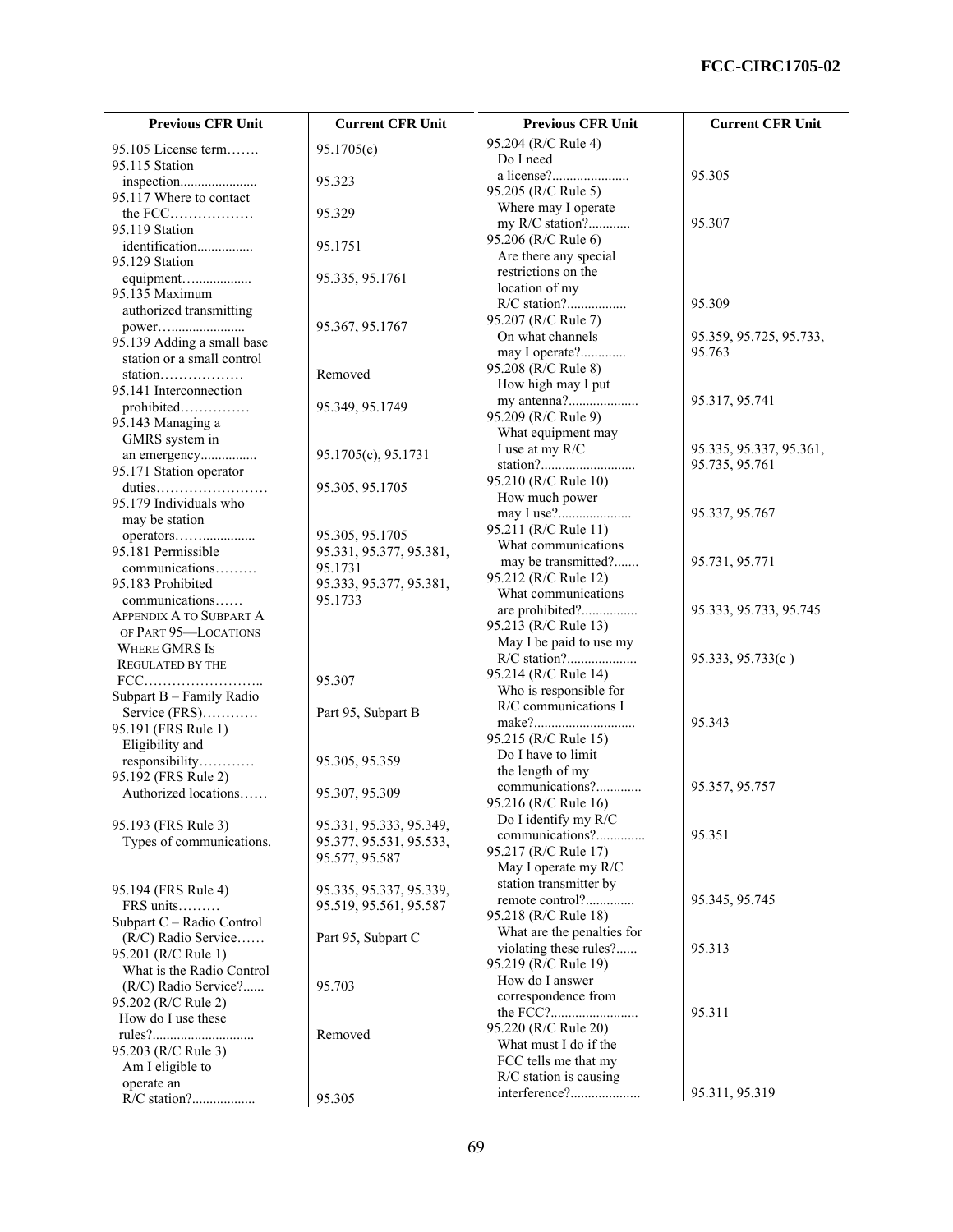| 95.221 (R/C Rule 21)<br>95.413 (CB Rule 13)<br>How do I have<br>What communications<br>my R/C transmitter<br>are prohibited?<br>95.333, 95.933<br>95.414 (CB Rule 14)<br>95.319, 95.719<br>May I be paid to use my<br>95.222 (R/C Rule 22)<br>95.333, 95.933<br>95.415 (CB Rule 15)<br>May I make any<br>changes to my<br>Who is responsible for<br>R/C transmitter?<br>95.319, 95.337<br>communications<br>95.223 (R/C Rule 23)<br>95.343<br>95.416 (CB Rule 16)<br>Do I have to make<br>my R/C station available<br>Do I have to limit the<br>length of my<br>for inspection?<br>95.323<br>communications?<br>95.224 (R/C Rule 24)<br>95.357, 95.359, 95.957<br>What are my station<br>95.417 (CB Rule 17)<br>95.311<br>Do I identify my CB<br>95.225 (R/C Rule 25)<br>communications?<br>95.351<br>How do I contact the<br>95.418 (CB Rule 18)<br>95.329<br>$\text{FCC?}.$<br>How do I use my CB<br>Subpart D - Citizens Band<br>Part 95, Subpart D<br>station in an emergency<br>(CB) Radio Service<br>or to assist a traveler?<br>95.357, 95.931, 95.957<br>95.419 (CB Rule 19)<br>95.401 (CB Rule 1)<br>95.303, 95.503, 95.903,<br>What are the Citizens<br>95.2103, 95.2503,<br>May I operate my CB<br>Band Radio Services?<br>station transmitter by<br>95.2303, 95.2703,<br>95.3103<br>remote control?<br>95.303, 95.345, 95.945<br>95.402 (CB Rule 2)<br>95.420 (CB Rule 20)<br>How do I use these<br>May I connect my CB<br>95.305, 95.307<br>station transmitter to<br>95.949<br>95.403 (CB Rule 3)<br>Am I eligible to operate<br>95.421 (CB Rule 21)<br>a CB station?<br>What are the penalties for<br>95.305, 95.905 | <b>Previous CFR Unit</b> | <b>Current CFR Unit</b> | <b>Previous CFR Unit</b> | <b>Current CFR Unit</b> |
|-------------------------------------------------------------------------------------------------------------------------------------------------------------------------------------------------------------------------------------------------------------------------------------------------------------------------------------------------------------------------------------------------------------------------------------------------------------------------------------------------------------------------------------------------------------------------------------------------------------------------------------------------------------------------------------------------------------------------------------------------------------------------------------------------------------------------------------------------------------------------------------------------------------------------------------------------------------------------------------------------------------------------------------------------------------------------------------------------------------------------------------------------------------------------------------------------------------------------------------------------------------------------------------------------------------------------------------------------------------------------------------------------------------------------------------------------------------------------------------------------------------------------------------------------------------------------------------------------------------------------------------|--------------------------|-------------------------|--------------------------|-------------------------|
|                                                                                                                                                                                                                                                                                                                                                                                                                                                                                                                                                                                                                                                                                                                                                                                                                                                                                                                                                                                                                                                                                                                                                                                                                                                                                                                                                                                                                                                                                                                                                                                                                                     |                          |                         |                          |                         |
|                                                                                                                                                                                                                                                                                                                                                                                                                                                                                                                                                                                                                                                                                                                                                                                                                                                                                                                                                                                                                                                                                                                                                                                                                                                                                                                                                                                                                                                                                                                                                                                                                                     |                          |                         |                          |                         |
|                                                                                                                                                                                                                                                                                                                                                                                                                                                                                                                                                                                                                                                                                                                                                                                                                                                                                                                                                                                                                                                                                                                                                                                                                                                                                                                                                                                                                                                                                                                                                                                                                                     |                          |                         |                          |                         |
|                                                                                                                                                                                                                                                                                                                                                                                                                                                                                                                                                                                                                                                                                                                                                                                                                                                                                                                                                                                                                                                                                                                                                                                                                                                                                                                                                                                                                                                                                                                                                                                                                                     |                          |                         |                          |                         |
|                                                                                                                                                                                                                                                                                                                                                                                                                                                                                                                                                                                                                                                                                                                                                                                                                                                                                                                                                                                                                                                                                                                                                                                                                                                                                                                                                                                                                                                                                                                                                                                                                                     |                          |                         |                          |                         |
|                                                                                                                                                                                                                                                                                                                                                                                                                                                                                                                                                                                                                                                                                                                                                                                                                                                                                                                                                                                                                                                                                                                                                                                                                                                                                                                                                                                                                                                                                                                                                                                                                                     |                          |                         |                          |                         |
|                                                                                                                                                                                                                                                                                                                                                                                                                                                                                                                                                                                                                                                                                                                                                                                                                                                                                                                                                                                                                                                                                                                                                                                                                                                                                                                                                                                                                                                                                                                                                                                                                                     |                          |                         |                          |                         |
|                                                                                                                                                                                                                                                                                                                                                                                                                                                                                                                                                                                                                                                                                                                                                                                                                                                                                                                                                                                                                                                                                                                                                                                                                                                                                                                                                                                                                                                                                                                                                                                                                                     |                          |                         |                          |                         |
|                                                                                                                                                                                                                                                                                                                                                                                                                                                                                                                                                                                                                                                                                                                                                                                                                                                                                                                                                                                                                                                                                                                                                                                                                                                                                                                                                                                                                                                                                                                                                                                                                                     |                          |                         |                          |                         |
|                                                                                                                                                                                                                                                                                                                                                                                                                                                                                                                                                                                                                                                                                                                                                                                                                                                                                                                                                                                                                                                                                                                                                                                                                                                                                                                                                                                                                                                                                                                                                                                                                                     |                          |                         |                          |                         |
|                                                                                                                                                                                                                                                                                                                                                                                                                                                                                                                                                                                                                                                                                                                                                                                                                                                                                                                                                                                                                                                                                                                                                                                                                                                                                                                                                                                                                                                                                                                                                                                                                                     |                          |                         |                          |                         |
|                                                                                                                                                                                                                                                                                                                                                                                                                                                                                                                                                                                                                                                                                                                                                                                                                                                                                                                                                                                                                                                                                                                                                                                                                                                                                                                                                                                                                                                                                                                                                                                                                                     |                          |                         |                          |                         |
|                                                                                                                                                                                                                                                                                                                                                                                                                                                                                                                                                                                                                                                                                                                                                                                                                                                                                                                                                                                                                                                                                                                                                                                                                                                                                                                                                                                                                                                                                                                                                                                                                                     |                          |                         |                          |                         |
|                                                                                                                                                                                                                                                                                                                                                                                                                                                                                                                                                                                                                                                                                                                                                                                                                                                                                                                                                                                                                                                                                                                                                                                                                                                                                                                                                                                                                                                                                                                                                                                                                                     |                          |                         |                          |                         |
|                                                                                                                                                                                                                                                                                                                                                                                                                                                                                                                                                                                                                                                                                                                                                                                                                                                                                                                                                                                                                                                                                                                                                                                                                                                                                                                                                                                                                                                                                                                                                                                                                                     |                          |                         |                          |                         |
|                                                                                                                                                                                                                                                                                                                                                                                                                                                                                                                                                                                                                                                                                                                                                                                                                                                                                                                                                                                                                                                                                                                                                                                                                                                                                                                                                                                                                                                                                                                                                                                                                                     |                          |                         |                          |                         |
|                                                                                                                                                                                                                                                                                                                                                                                                                                                                                                                                                                                                                                                                                                                                                                                                                                                                                                                                                                                                                                                                                                                                                                                                                                                                                                                                                                                                                                                                                                                                                                                                                                     |                          |                         |                          |                         |
|                                                                                                                                                                                                                                                                                                                                                                                                                                                                                                                                                                                                                                                                                                                                                                                                                                                                                                                                                                                                                                                                                                                                                                                                                                                                                                                                                                                                                                                                                                                                                                                                                                     |                          |                         |                          |                         |
|                                                                                                                                                                                                                                                                                                                                                                                                                                                                                                                                                                                                                                                                                                                                                                                                                                                                                                                                                                                                                                                                                                                                                                                                                                                                                                                                                                                                                                                                                                                                                                                                                                     |                          |                         |                          |                         |
|                                                                                                                                                                                                                                                                                                                                                                                                                                                                                                                                                                                                                                                                                                                                                                                                                                                                                                                                                                                                                                                                                                                                                                                                                                                                                                                                                                                                                                                                                                                                                                                                                                     |                          |                         |                          |                         |
|                                                                                                                                                                                                                                                                                                                                                                                                                                                                                                                                                                                                                                                                                                                                                                                                                                                                                                                                                                                                                                                                                                                                                                                                                                                                                                                                                                                                                                                                                                                                                                                                                                     |                          |                         |                          |                         |
|                                                                                                                                                                                                                                                                                                                                                                                                                                                                                                                                                                                                                                                                                                                                                                                                                                                                                                                                                                                                                                                                                                                                                                                                                                                                                                                                                                                                                                                                                                                                                                                                                                     |                          |                         |                          |                         |
|                                                                                                                                                                                                                                                                                                                                                                                                                                                                                                                                                                                                                                                                                                                                                                                                                                                                                                                                                                                                                                                                                                                                                                                                                                                                                                                                                                                                                                                                                                                                                                                                                                     |                          |                         |                          |                         |
|                                                                                                                                                                                                                                                                                                                                                                                                                                                                                                                                                                                                                                                                                                                                                                                                                                                                                                                                                                                                                                                                                                                                                                                                                                                                                                                                                                                                                                                                                                                                                                                                                                     |                          |                         |                          |                         |
|                                                                                                                                                                                                                                                                                                                                                                                                                                                                                                                                                                                                                                                                                                                                                                                                                                                                                                                                                                                                                                                                                                                                                                                                                                                                                                                                                                                                                                                                                                                                                                                                                                     |                          |                         |                          |                         |
|                                                                                                                                                                                                                                                                                                                                                                                                                                                                                                                                                                                                                                                                                                                                                                                                                                                                                                                                                                                                                                                                                                                                                                                                                                                                                                                                                                                                                                                                                                                                                                                                                                     |                          |                         |                          |                         |
|                                                                                                                                                                                                                                                                                                                                                                                                                                                                                                                                                                                                                                                                                                                                                                                                                                                                                                                                                                                                                                                                                                                                                                                                                                                                                                                                                                                                                                                                                                                                                                                                                                     |                          |                         |                          |                         |
|                                                                                                                                                                                                                                                                                                                                                                                                                                                                                                                                                                                                                                                                                                                                                                                                                                                                                                                                                                                                                                                                                                                                                                                                                                                                                                                                                                                                                                                                                                                                                                                                                                     |                          |                         |                          |                         |
|                                                                                                                                                                                                                                                                                                                                                                                                                                                                                                                                                                                                                                                                                                                                                                                                                                                                                                                                                                                                                                                                                                                                                                                                                                                                                                                                                                                                                                                                                                                                                                                                                                     |                          |                         |                          |                         |
|                                                                                                                                                                                                                                                                                                                                                                                                                                                                                                                                                                                                                                                                                                                                                                                                                                                                                                                                                                                                                                                                                                                                                                                                                                                                                                                                                                                                                                                                                                                                                                                                                                     |                          |                         |                          |                         |
| violating these rules?<br>95.404 (CB Rule 4)<br>95.313                                                                                                                                                                                                                                                                                                                                                                                                                                                                                                                                                                                                                                                                                                                                                                                                                                                                                                                                                                                                                                                                                                                                                                                                                                                                                                                                                                                                                                                                                                                                                                              |                          |                         |                          |                         |
| 95.422 (CB Rule 22)<br>Do I need a license?<br>95.305                                                                                                                                                                                                                                                                                                                                                                                                                                                                                                                                                                                                                                                                                                                                                                                                                                                                                                                                                                                                                                                                                                                                                                                                                                                                                                                                                                                                                                                                                                                                                                               |                          |                         |                          |                         |
| How do I answer<br>95.405 (CB Rule 5)                                                                                                                                                                                                                                                                                                                                                                                                                                                                                                                                                                                                                                                                                                                                                                                                                                                                                                                                                                                                                                                                                                                                                                                                                                                                                                                                                                                                                                                                                                                                                                                               |                          |                         |                          |                         |
| Where may I operate my<br>correspondence from                                                                                                                                                                                                                                                                                                                                                                                                                                                                                                                                                                                                                                                                                                                                                                                                                                                                                                                                                                                                                                                                                                                                                                                                                                                                                                                                                                                                                                                                                                                                                                                       |                          |                         |                          |                         |
| 95.307, 95.309<br>95.311                                                                                                                                                                                                                                                                                                                                                                                                                                                                                                                                                                                                                                                                                                                                                                                                                                                                                                                                                                                                                                                                                                                                                                                                                                                                                                                                                                                                                                                                                                                                                                                                            |                          |                         |                          |                         |
| 95.423 (CB Rule 23)<br>95.406 (CB Rule 6)                                                                                                                                                                                                                                                                                                                                                                                                                                                                                                                                                                                                                                                                                                                                                                                                                                                                                                                                                                                                                                                                                                                                                                                                                                                                                                                                                                                                                                                                                                                                                                                           |                          |                         |                          |                         |
| Are there any special<br>What must I do if the                                                                                                                                                                                                                                                                                                                                                                                                                                                                                                                                                                                                                                                                                                                                                                                                                                                                                                                                                                                                                                                                                                                                                                                                                                                                                                                                                                                                                                                                                                                                                                                      |                          |                         |                          |                         |
| restrictions on the location<br>FCC tells me that my                                                                                                                                                                                                                                                                                                                                                                                                                                                                                                                                                                                                                                                                                                                                                                                                                                                                                                                                                                                                                                                                                                                                                                                                                                                                                                                                                                                                                                                                                                                                                                                |                          |                         |                          |                         |
| of my CB station?<br>95.309<br>CB station is causing                                                                                                                                                                                                                                                                                                                                                                                                                                                                                                                                                                                                                                                                                                                                                                                                                                                                                                                                                                                                                                                                                                                                                                                                                                                                                                                                                                                                                                                                                                                                                                                |                          |                         |                          |                         |
| 95.407 (CB Rule 7)<br>interference?<br>95.311, 95.319                                                                                                                                                                                                                                                                                                                                                                                                                                                                                                                                                                                                                                                                                                                                                                                                                                                                                                                                                                                                                                                                                                                                                                                                                                                                                                                                                                                                                                                                                                                                                                               |                          |                         |                          |                         |
| On what channels may I<br>95.359, 95.363, 95.931,<br>95.424 (CB Rule 24)                                                                                                                                                                                                                                                                                                                                                                                                                                                                                                                                                                                                                                                                                                                                                                                                                                                                                                                                                                                                                                                                                                                                                                                                                                                                                                                                                                                                                                                                                                                                                            |                          |                         |                          |                         |
| 95.963<br>How do I have my CB                                                                                                                                                                                                                                                                                                                                                                                                                                                                                                                                                                                                                                                                                                                                                                                                                                                                                                                                                                                                                                                                                                                                                                                                                                                                                                                                                                                                                                                                                                                                                                                                       |                          |                         |                          |                         |
| 95.408 (CB Rule 8)<br>transmitter serviced?<br>95.319, 95.919                                                                                                                                                                                                                                                                                                                                                                                                                                                                                                                                                                                                                                                                                                                                                                                                                                                                                                                                                                                                                                                                                                                                                                                                                                                                                                                                                                                                                                                                                                                                                                       |                          |                         |                          |                         |
| How high may I put<br>95.425 (CB Rule 25)                                                                                                                                                                                                                                                                                                                                                                                                                                                                                                                                                                                                                                                                                                                                                                                                                                                                                                                                                                                                                                                                                                                                                                                                                                                                                                                                                                                                                                                                                                                                                                                           |                          |                         |                          |                         |
| my antenna?<br>95.317, 95.941<br>May I make any                                                                                                                                                                                                                                                                                                                                                                                                                                                                                                                                                                                                                                                                                                                                                                                                                                                                                                                                                                                                                                                                                                                                                                                                                                                                                                                                                                                                                                                                                                                                                                                     |                          |                         |                          |                         |
| 95.409 (CB Rule 9)<br>changes to my                                                                                                                                                                                                                                                                                                                                                                                                                                                                                                                                                                                                                                                                                                                                                                                                                                                                                                                                                                                                                                                                                                                                                                                                                                                                                                                                                                                                                                                                                                                                                                                                 |                          |                         |                          |                         |
| CB transmitter?<br>95.337, 95.919<br>What equipment                                                                                                                                                                                                                                                                                                                                                                                                                                                                                                                                                                                                                                                                                                                                                                                                                                                                                                                                                                                                                                                                                                                                                                                                                                                                                                                                                                                                                                                                                                                                                                                 |                          |                         |                          |                         |
| 95.426 (CB Rule 26)<br>may I use at my<br>95.337, 95.361, 95.935,                                                                                                                                                                                                                                                                                                                                                                                                                                                                                                                                                                                                                                                                                                                                                                                                                                                                                                                                                                                                                                                                                                                                                                                                                                                                                                                                                                                                                                                                                                                                                                   |                          |                         |                          |                         |
| 95.939, 95.961<br>Do I have to make my                                                                                                                                                                                                                                                                                                                                                                                                                                                                                                                                                                                                                                                                                                                                                                                                                                                                                                                                                                                                                                                                                                                                                                                                                                                                                                                                                                                                                                                                                                                                                                                              |                          |                         |                          |                         |
| 95.410 (CB Rule 10)<br>CB station available for                                                                                                                                                                                                                                                                                                                                                                                                                                                                                                                                                                                                                                                                                                                                                                                                                                                                                                                                                                                                                                                                                                                                                                                                                                                                                                                                                                                                                                                                                                                                                                                     |                          |                         |                          |                         |
| How much power<br>95.323                                                                                                                                                                                                                                                                                                                                                                                                                                                                                                                                                                                                                                                                                                                                                                                                                                                                                                                                                                                                                                                                                                                                                                                                                                                                                                                                                                                                                                                                                                                                                                                                            |                          |                         |                          |                         |
| 95.337, 95.967<br>95.427 (CB Rule 27)                                                                                                                                                                                                                                                                                                                                                                                                                                                                                                                                                                                                                                                                                                                                                                                                                                                                                                                                                                                                                                                                                                                                                                                                                                                                                                                                                                                                                                                                                                                                                                                               |                          |                         |                          |                         |
| 95.411 (CB Rule 11)<br>What are my station                                                                                                                                                                                                                                                                                                                                                                                                                                                                                                                                                                                                                                                                                                                                                                                                                                                                                                                                                                                                                                                                                                                                                                                                                                                                                                                                                                                                                                                                                                                                                                                          |                          |                         |                          |                         |
| May I use power<br>95.311, 95.343                                                                                                                                                                                                                                                                                                                                                                                                                                                                                                                                                                                                                                                                                                                                                                                                                                                                                                                                                                                                                                                                                                                                                                                                                                                                                                                                                                                                                                                                                                                                                                                                   |                          |                         |                          |                         |
| amplifiers?<br>95.939<br>95.428 (CB Rule 28)<br>95.412 (CB Rule 12)<br>How do I contact the                                                                                                                                                                                                                                                                                                                                                                                                                                                                                                                                                                                                                                                                                                                                                                                                                                                                                                                                                                                                                                                                                                                                                                                                                                                                                                                                                                                                                                                                                                                                         |                          |                         |                          |                         |
| What communications<br>95.329                                                                                                                                                                                                                                                                                                                                                                                                                                                                                                                                                                                                                                                                                                                                                                                                                                                                                                                                                                                                                                                                                                                                                                                                                                                                                                                                                                                                                                                                                                                                                                                                       |                          |                         |                          |                         |
| may be transmitted?<br>95.377, 95.931, 95.933<br>Subpart $E - Technical$                                                                                                                                                                                                                                                                                                                                                                                                                                                                                                                                                                                                                                                                                                                                                                                                                                                                                                                                                                                                                                                                                                                                                                                                                                                                                                                                                                                                                                                                                                                                                            |                          |                         |                          |                         |
| Regulations<br>Distributed                                                                                                                                                                                                                                                                                                                                                                                                                                                                                                                                                                                                                                                                                                                                                                                                                                                                                                                                                                                                                                                                                                                                                                                                                                                                                                                                                                                                                                                                                                                                                                                                          |                          |                         |                          |                         |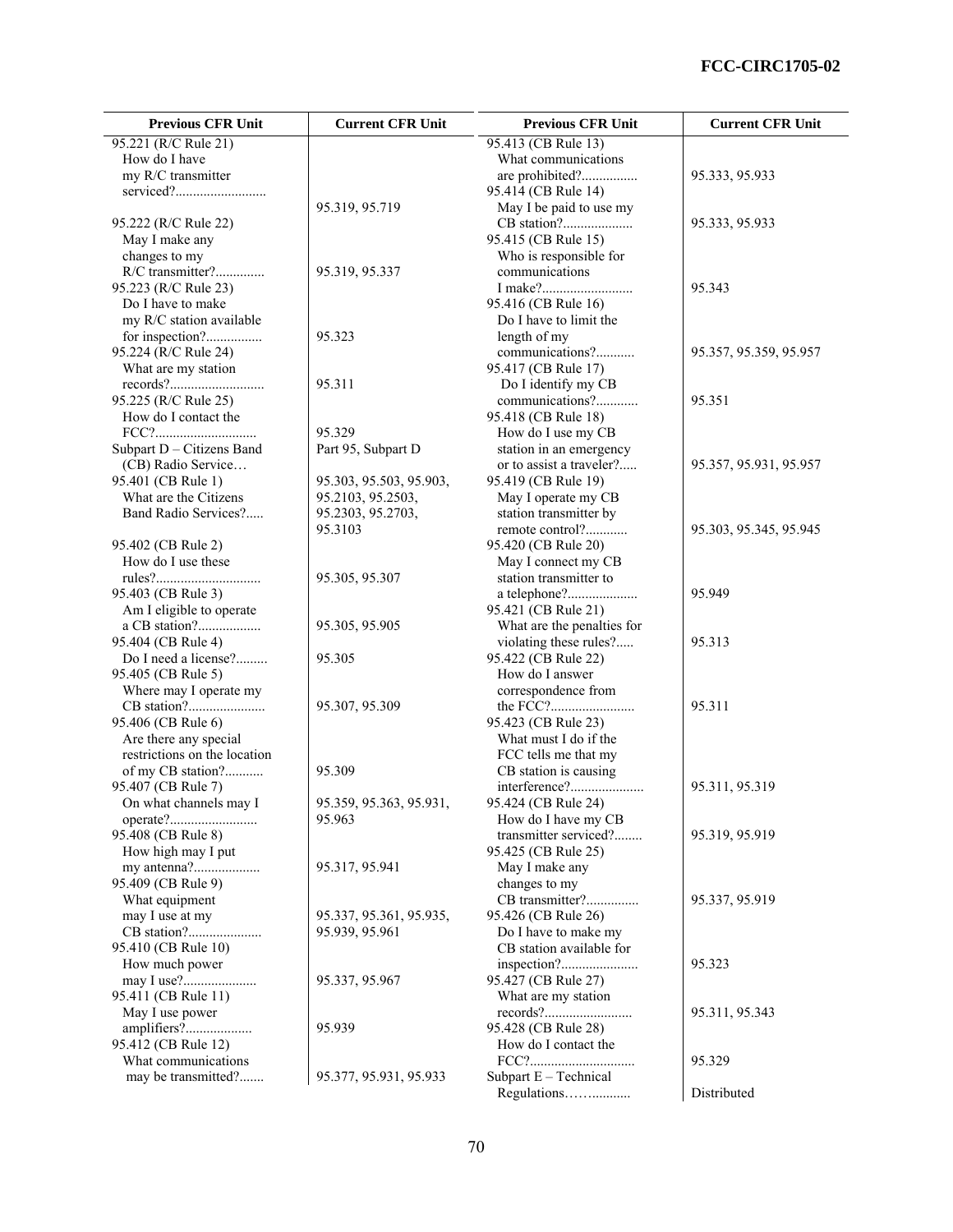| <b>Previous CFR Unit</b>                     | <b>Current CFR Unit</b>                              | <b>Previous CFR Unit</b>                              | <b>Current CFR Unit</b>                              |
|----------------------------------------------|------------------------------------------------------|-------------------------------------------------------|------------------------------------------------------|
| 95.601 Basis and Purpose                     | Distributed                                          | 95.643 DSRCS-OBU                                      |                                                      |
| 95.603 Certification                         | 95.335, 95.561, 95.761,                              | certification                                         | 95.3161                                              |
| required                                     | 95.961, 95.1761, 95.1951,                            | 95.645 Control accessibility                          | 95.361, 95.761, 95.787                               |
|                                              | 95.2161, 95.2361,                                    | 95.647 FRS unit and R/C                               |                                                      |
|                                              | 95.2561, 95.2761,                                    | transmitter antennas                                  | 95.587(b), 95.787(a)                                 |
| 95.605 Certification                         | 95.2961, 95.3161                                     | 95.649 Power capability                               | 95.367, 95.567, 95.767,<br>95.967, 95.1767, 95.2167, |
|                                              | 95.335, 95.2961, 95.3161                             |                                                       | 95.2369, 95.2567,                                    |
| 95.607 CB transmitter                        | 95.335, 95.337, 95.339,                              |                                                       | 95.2767, 95.3167                                     |
| modification                                 | 95.935, 95.939, 95.987                               | 95.651 Crystal control                                |                                                      |
| 95.621 GMRS transmitter                      |                                                      | required                                              | Removed                                              |
| channel frequencies                          | 95.363, 95.1763. 95.1765                             | 95.653 Instructions and                               |                                                      |
| 95.623 R/C transmitter                       |                                                      |                                                       | 95.361, 95.393                                       |
| channel frequencies                          | 95.363, 95.763, 95.765                               | 95.655 Frequency                                      | 95.987(a), 95.987(b),                                |
| 95.625 CB transmitter<br>channel frequencies | 95.359, 95.363, 95.931,<br>95.963, 95.965            |                                                       | 95.1761, 95.1787,<br>95.2763                         |
| 95.626 FRS unit channel                      |                                                      | 95.667 CB transmitter                                 |                                                      |
| frequencies                                  | 95.363, 95.563, 95.565                               | power                                                 | 95.967, 95.987(c)                                    |
| 95.627 Medradio                              | 95.2503, 95.2525,                                    | 95.669 External                                       |                                                      |
| transmitters in the                          | 95.2559, 95.2563,                                    |                                                       | 95.987(d)                                            |
| $401-406$ MHz band                           | 95.2565, 95.2567,                                    | 95.671 Serial number                                  | Removed                                              |
|                                              | 95.2569, 95.2573,                                    |                                                       |                                                      |
|                                              | 95.2579, 95.2587                                     | 95.673 Copy of rules                                  | Removed                                              |
| 95.628 Medradio                              |                                                      | <b>APPENDIX 1 TO SUBPART E</b><br>OF PART 95-GLOSSARY | 95.303, 95.503, 95.703,<br>95.903, 95.1703, 95.2103, |
| transmitters in the                          | 95.2525, 95.2559,                                    | OF TERMS                                              | 95.2303, 95.2503,                                    |
| 413-419 MHz,                                 | 95.2563(e), 95.2565,<br>95.2567, 95.2569,            |                                                       | 95.2703, 95.2903,                                    |
| 426-432 MHz,<br>438-444 MHz, and             | 95.2573, 95.2587                                     |                                                       | 95.3103                                              |
| 451-457 MHz bands                            |                                                      | Subpart $F - 218-219$ MHz                             |                                                      |
| 95.629 LPRS transmitter                      |                                                      | Service                                               | Subpart F                                            |
| frequencies                                  | 95.2163, 95.2565                                     | 95.801 Scope                                          | 95.1901                                              |
| 95.630 WMTS transmitter                      |                                                      | 95.803 218-219 MHz                                    |                                                      |
| frequencies                                  | 95.2363                                              | Service description                                   | 95.1903                                              |
| 95.631 Emission types                        | 95.371, 95.571, 95.771,                              | 95.805 Permissible                                    |                                                      |
|                                              | 95.971, 95.1771, 95.1775,                            | communications                                        | 95.1905                                              |
|                                              | 95.2133, 95.2179,<br>95.2333, 95.2379,               | 95.807 Requesting                                     |                                                      |
|                                              | 95.2533, 95.2571,                                    | regulatory status<br>95.811 License                   | 95.1907                                              |
|                                              | 95.2771, 95.2779,                                    | requirements                                          | 95.1911                                              |
|                                              | 95.2971                                              |                                                       |                                                      |
| 95.632 MURS transmitter                      | 95.2763, 95.2765,                                    | $95.812$ License term                                 | 95.1912                                              |
| frequencies                                  | 95.2773                                              | 95.813 Eligibility                                    | 95.1913                                              |
| 95.633 Emission                              | 95.573, 95.773, 95.973,                              | 95.815 License                                        |                                                      |
| bandwidth                                    | 95.1773, 95.2173,                                    |                                                       | 95.1915                                              |
|                                              | 95.2173, 95.2179,                                    | 95.816 Competitive bidding                            | 95.1916                                              |
|                                              | 95.2363, 95.2503,<br>95.2565, 95.2573,               | 95.819 License                                        |                                                      |
|                                              | 95.2773                                              | transferability                                       | 95.1919                                              |
| 95.635 Unwanted                              | 95.579, 95.779, 95.979,                              | 95.823 Geographic                                     |                                                      |
| radiation                                    | 95.1779, 95.2179,                                    | partitioning and spectrum                             |                                                      |
|                                              | 95.2379, 95.2579,                                    |                                                       | 95.1923                                              |
|                                              | 95.2779                                              | 95.831 Service                                        |                                                      |
| 95.637 Modulation                            | 95.575, 95.971, 95.975,                              |                                                       | 95.1931                                              |
| standards                                    | 95.1775                                              | 95.833 Construction                                   |                                                      |
|                                              |                                                      | requirements<br>95.835 Station                        | 95.1933                                              |
| 95.639 Maximum<br>transmitter power          | 95.367, 95.567, 95.767,<br>95.967, 95.1767, 95.2167, | identification                                        | 95.1935                                              |
|                                              | 95.2369, 95.2567,                                    | 95.837 Station                                        |                                                      |
|                                              | 95.2587, 95.2767,                                    |                                                       | 95.1937                                              |
|                                              | 95.3167                                              | 95.851 Certification                                  | 95.1951                                              |
|                                              |                                                      |                                                       |                                                      |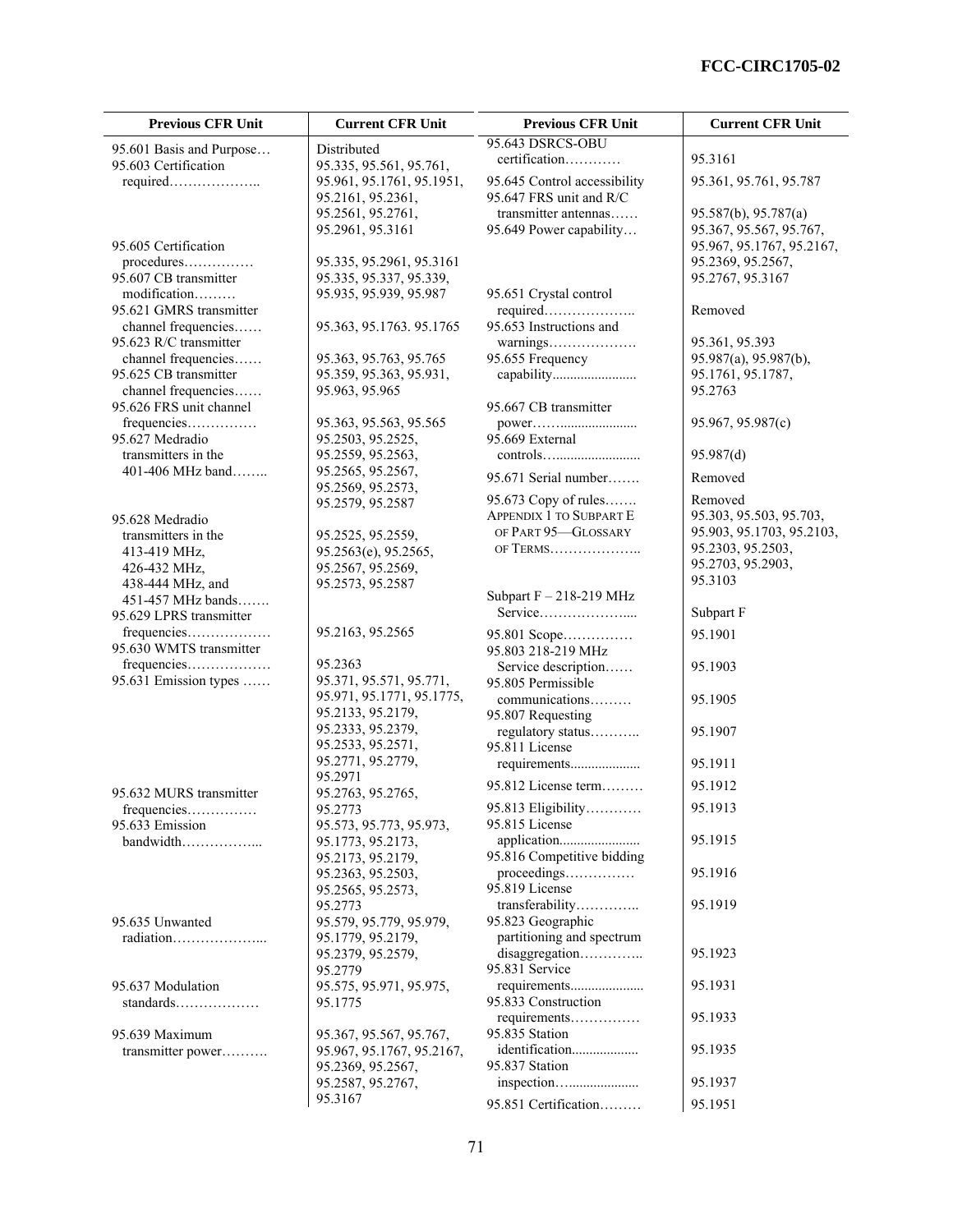| <b>Previous CFR Unit</b>                                        | <b>Current CFR Unit</b>               | <b>Previous CFR Unit</b>                        | <b>Current CFR Unit</b>              |
|-----------------------------------------------------------------|---------------------------------------|-------------------------------------------------|--------------------------------------|
| 95.853 Frequency                                                |                                       | 95.1121 Specific                                |                                      |
| segments                                                        | 95.1953                               | requirements for                                |                                      |
| 95.855 Transmitter<br>effective radiated                        |                                       | wireless medical<br>telemetry devices           |                                      |
| power limitation                                                | 95.1955                               | operating in the                                |                                      |
| 95.857 Emission                                                 |                                       | 1395-1400 and                                   |                                      |
| standards                                                       | 95.1957                               | 1427-1432 MHz bands                             | 95.2309(g)                           |
| 95.859 Antennas                                                 | 95.1959                               | 95.1123 Protection of                           |                                      |
| 95.861 Interference                                             | 95.1961                               | medical equipment                               | 95.2395                              |
| Subpart G - Low Power                                           |                                       | 95.1125 RF safety                               | 95.2385                              |
| Radio Service (LPRS)                                            | Part 95, Subpart G                    | 95.1127 Station                                 |                                      |
| 95.1001 Eligibility                                             | 95.2105                               | identification<br>95.1129 Station               | 95.351                               |
| 95.1003 Authorized                                              |                                       | inspection                                      | 95.323                               |
| locations                                                       | 95.307                                | Subpart I - Medical Device                      |                                      |
| 95.1005 Station                                                 |                                       | Radiocommunication                              |                                      |
| identification<br>95.1007 Station                               | 95.351                                | Service (MedRadio)                              | Part 95, Subpart I                   |
|                                                                 | 95.323                                | 95.1201 Eligibility                             | 95.305, 95.2503, 95.2505,<br>95.2547 |
| 95.1009 Permissible                                             |                                       | 95.1203 Authorized                              |                                      |
| communications                                                  | 95.2131                               | $locations \dots \dots \dots \dots \dots \dots$ | 95.307, 95.2507                      |
| 95.1011 Channel use                                             |                                       | 95.1205 Station                                 |                                      |
|                                                                 | 95.309, 95.359, 95.2125               | identification                                  | 95.351                               |
| 95.1013 Antennas                                                | 95.2141, 95.2167                      | 95.1207 Station                                 |                                      |
| 95.1015 Disclosure                                              | 95.2109, 95.2191,<br>95.2195          | inspection<br>95.1209 Permissible               | 95.323, 95.2523<br>95.2531, 95.2533, |
| 95.1017 Labeling                                                |                                       | communications                                  | 95.2549, 95.2557,                    |
| requirements                                                    | 95.2193                               |                                                 | 95.2559(c)                           |
| 95.1019 Marketing                                               | 95.2191, 95.2193,                     |                                                 |                                      |
| limitations                                                     | 95.2195                               | 95.1211 Channel use                             |                                      |
| Subpart H - Wireless                                            |                                       | policy                                          | 95.359, 95.2525                      |
| Medical Telemetry                                               | Part 95, Subpart H                    | 95.1213 Antennas                                | 95.2541                              |
|                                                                 | 95.2301                               | 95.1215 Disclosure<br>policies                  | 95.2595                              |
| 95.1101 Scope                                                   |                                       | 95.1217 Labeling                                |                                      |
| 95.1103 Definitions                                             | 95.2303                               | requirements                                    | 95.2593                              |
| 95.1105 Eligibility                                             | 95.305, 95.2305                       | 95.1219 Marketing                               |                                      |
| 95.1107 Authorized<br>$locations \dots \dots \dots \dots \dots$ | 95.307, 95.309, 95.2333               | limitations                                     | 95.2591                              |
| 95.1109 Equipment                                               |                                       | 95.1221 RF exposure                             | 95.2585                              |
| authorization                                                   |                                       | 95.1223 Registration and                        |                                      |
| requirement                                                     | 95.335, 95.2361, 95.2393              | frequency coordination<br>in the 2360-2390 MHz  |                                      |
| 95.1111 Frequency                                               |                                       |                                                 | 95.2509                              |
| coordination<br>95.1113 Frequency                               | 95.2309                               | 95.1225 Frequency                               |                                      |
| coordinator                                                     | 95.2309(a)                            | coordinator                                     | 95.2509                              |
| 95.1115 General technical                                       | 95.371, 95.2369, 95.2379,             | Subpart J - Multi-Use<br>Radio Service (MURS)   |                                      |
| requirements                                                    | 95.2333(c), 95.2363,                  |                                                 | Part 95, Subpart J                   |
|                                                                 | 95.2365                               | 95.1301 Eligibility<br>95.1303 Authorized       | 95.305                               |
| 95.1117 Types of<br>communications                              | 95.2331, 95.2333,<br>95.2347, 95.2357 |                                                 | 95.307, 95.309, 95.2707              |
| 95.1119 Specific                                                |                                       | 95.1305 Station                                 |                                      |
| requirements for                                                |                                       | identification                                  | 95.351                               |
| wireless medical                                                |                                       | 95.1307 Permissible                             | 95.359, 95.371, 95.2725,             |
| telemetry devices                                               |                                       | communications<br>95.1309 Channel use           | 95.2731                              |
| operating in the<br>608-614 MHz band                            | 95.2309(f)                            |                                                 | 95.359                               |
|                                                                 |                                       | 95.1311 Repeater                                |                                      |
|                                                                 |                                       | operations and signal                           |                                      |

boosters prohibited.......... 95.2733